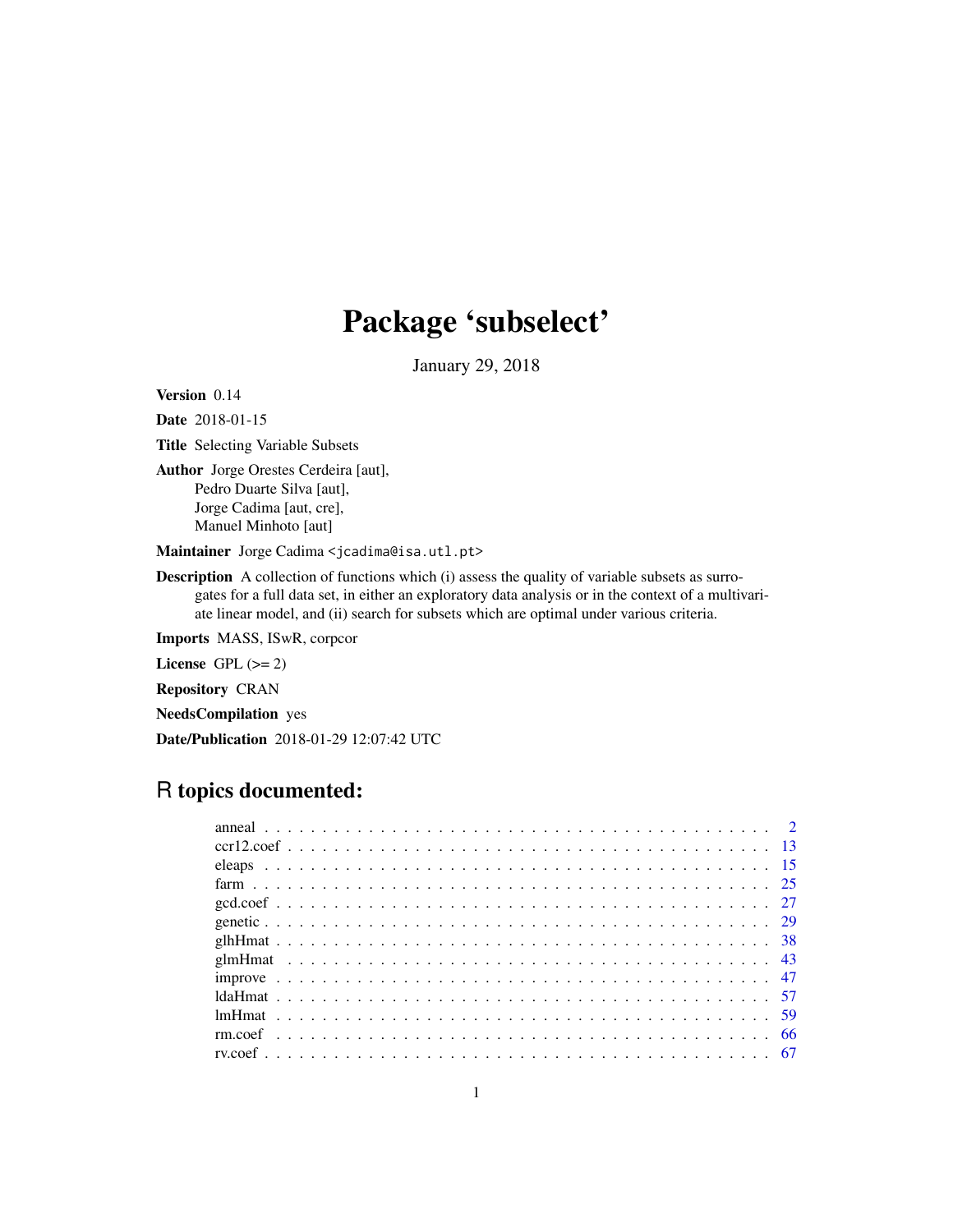#### 2 anno 2020 anno 2020 anno 2020 anno 2020 anno 2020 anno 2020 anno 2020 anno 2020 anno 2020 anno 2020 anno 2020

| Indev |  |  |  |  |  |  |  |  |  |  |  |  |  |  |  |  |  |  |  |  |  |
|-------|--|--|--|--|--|--|--|--|--|--|--|--|--|--|--|--|--|--|--|--|--|
|       |  |  |  |  |  |  |  |  |  |  |  |  |  |  |  |  |  |  |  |  |  |
|       |  |  |  |  |  |  |  |  |  |  |  |  |  |  |  |  |  |  |  |  |  |
|       |  |  |  |  |  |  |  |  |  |  |  |  |  |  |  |  |  |  |  |  |  |
|       |  |  |  |  |  |  |  |  |  |  |  |  |  |  |  |  |  |  |  |  |  |
|       |  |  |  |  |  |  |  |  |  |  |  |  |  |  |  |  |  |  |  |  |  |

<span id="page-1-1"></span>anneal *Simulated Annealing Search for an optimal k-variable subset*

#### Description

Given a set of variables, a Simulated Annealing algorithm seeks a k-variable subset which is optimal, as a surrogate for the whole set, with respect to a given criterion.

#### Usage

```
anneal( mat, kmin, kmax = kmin, nsol = 1, niter = 1000, exclude
= NULL, include = NULL, improvement = TRUE, setseed = FALSE,
cooling = 0.05, temp = 1, coolfreq = 1, criterion = "default",
pcindices = "first_k", initialsol=NULL, force=FALSE, H=NULL, r=0,
tolval=1000*.Machine$double.eps,tolsym=1000*.Machine$double.eps)
```
#### Arguments

| mat         | a covariance/correlation, information or sums of squares and products matrix of<br>the variables from which the k-subset is to be selected. See the Details section<br>below.                   |
|-------------|-------------------------------------------------------------------------------------------------------------------------------------------------------------------------------------------------|
| kmin        | the cardinality of the smallest subset that is wanted.                                                                                                                                          |
| kmax        | the cardinality of the largest subset that is wanted.                                                                                                                                           |
| nsol        | the number of initial/final subsets (runs of the algorithm).                                                                                                                                    |
| niter       | the number of iterations of the algorithm for each initial subset.                                                                                                                              |
| exclude     | a vector of variables (referenced by their row/column numbers in matrix mat)<br>that are to be forcibly excluded from the subsets.                                                              |
| include     | a vector of variables (referenced by their row/column numbers in matrix mat)<br>that are to be forcibly included in the subsets.                                                                |
| improvement | a logical variable indicating whether or not the best final subset (for each cardi-<br>nality) is to be passed as input to a local improvement algorithm (see function<br>improve).             |
| setseed     | logical variable indicating whether to fix an initial seed for the random number<br>generator, which will be re-used in future calls to this function whenever setseed<br>is again set to TRUE. |
| cooling     | variable in the [0,1] interval indicating the rate of geometric cooling for the<br>Simulated Annealing algorithm.                                                                               |

<span id="page-1-0"></span>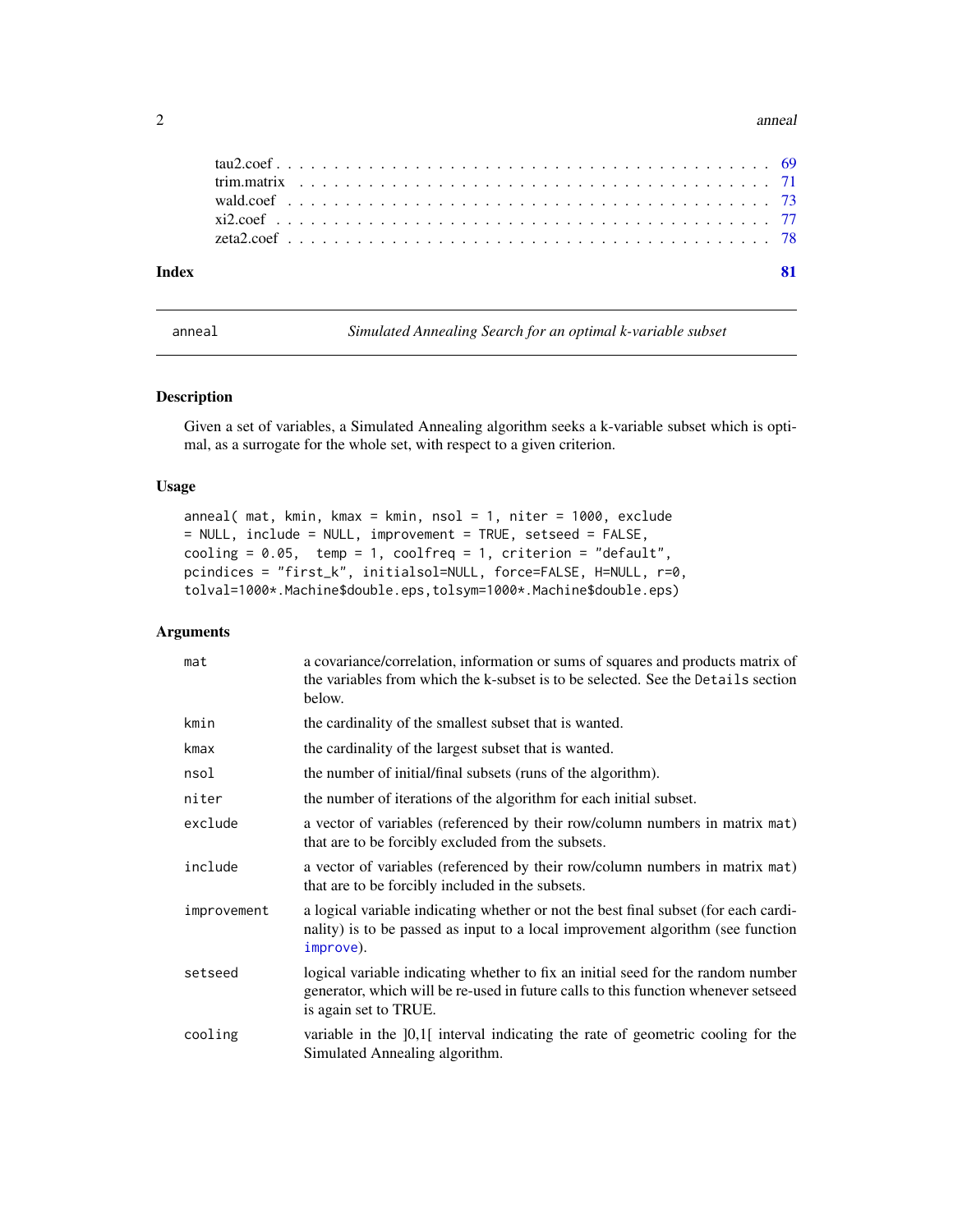#### anneal 3

| temp       | positive variable indicating the initial temperature for the Simulated Annealing<br>algorithm.                                                                                                                                                                                                                                                                                                                                                                                                                                                                                                                                                                                                                                                                                                                                                                                                                                                                                                                                                                                                                                                                                                                                                                                                                                                                        |
|------------|-----------------------------------------------------------------------------------------------------------------------------------------------------------------------------------------------------------------------------------------------------------------------------------------------------------------------------------------------------------------------------------------------------------------------------------------------------------------------------------------------------------------------------------------------------------------------------------------------------------------------------------------------------------------------------------------------------------------------------------------------------------------------------------------------------------------------------------------------------------------------------------------------------------------------------------------------------------------------------------------------------------------------------------------------------------------------------------------------------------------------------------------------------------------------------------------------------------------------------------------------------------------------------------------------------------------------------------------------------------------------|
| coolfreq   | positive integer indicating the number of iterations of the algorithm between<br>coolings of the temperature. By default, the temperature is cooled at every iter-<br>ation.                                                                                                                                                                                                                                                                                                                                                                                                                                                                                                                                                                                                                                                                                                                                                                                                                                                                                                                                                                                                                                                                                                                                                                                          |
| criterion  | Character variable, which indicates which criterion is to be used in judging<br>the quality of the subsets. Currently, the "RM", "RV", "GCD", "Tau2", "Xi2",<br>"Zeta2", "ccr12" and "Wald" criteria are supported (see the Details section, the<br>References and the links rm. coef, rv. coef, gcd. coef, tau2. coef, xi2. coef,<br>zeta2.coef and ccr12.coef for further details). The default criterion is "Rm"<br>if parameter r is zero (exploratory and PCA problems), "Wald" if r is equal to<br>one and mat has a "FisherI" attribute set to TRUE (generalized linear models),<br>and "Tau2" otherwise (multivariate linear model framework).                                                                                                                                                                                                                                                                                                                                                                                                                                                                                                                                                                                                                                                                                                                |
| pcindices  | either a vector of ranks of Principal Components that are to be used for compari-<br>son with the k-variable subsets (for the GCD criterion only, see gcd. coef) or the<br>default text first_k. The latter will associate PCs 1 to $k$ with each cardinality<br>$k$ that has been requested by the user.                                                                                                                                                                                                                                                                                                                                                                                                                                                                                                                                                                                                                                                                                                                                                                                                                                                                                                                                                                                                                                                             |
| initialsol | vector, matrix or 3-d array of initial solutions for the simulated annealing search.<br>If a single cardinality is required, initialsol may be a vector of length $k$ , in<br>which case it is used as the initial solution for all nsol final solutions that are<br>requested; a $1 \times k$ matrix (as produced by the \$best sets output value of the<br>algorithm functions anneal, genetic, or improve), or a $1 \times k \times 1$ array (as<br>produced by the \$subsets output value), in which case it will be treated as the<br>above k-vector; or an nsol x k matrix, or nsol x k x 1 3-d array, in which case<br>each row (dimension 1) will be used as the initial solution for each of the nsol<br>final solutions requested. If more than one cardinality is requested, initialsol<br>can be a length (kmin: kmax) x kmax matrix (as produced by the \$bestsets<br>option of the algorithm functions), in which case each row will be replicated to<br>produced the initial solution for all nsol final solutions requested in each cardi-<br>nality, or a nsol x kmax x length(kmin: kmax) 3-d array (as produced by the<br>\$subsets output option), in which case each row (dimension 1) is interpreted<br>as a different initial solution.<br>If the exclude and/or include options are used, initialsol must also respect<br>those requirements. |
| force      | a logical variable indicating whether, for large data sets (currently $p > 400$ ) the<br>algorithm should proceed anyways, regardless of possible memory problems<br>which may crash the R session.                                                                                                                                                                                                                                                                                                                                                                                                                                                                                                                                                                                                                                                                                                                                                                                                                                                                                                                                                                                                                                                                                                                                                                   |
| H          | Effect description matrix. Not used with the RM, RV or GCD criteria, hence the<br>NULL default value. See the Details section below.                                                                                                                                                                                                                                                                                                                                                                                                                                                                                                                                                                                                                                                                                                                                                                                                                                                                                                                                                                                                                                                                                                                                                                                                                                  |
| r          | Expected rank of the effects (H) matrix. Not used with the RM, RV or GCD<br>criteria. See the Details section below.                                                                                                                                                                                                                                                                                                                                                                                                                                                                                                                                                                                                                                                                                                                                                                                                                                                                                                                                                                                                                                                                                                                                                                                                                                                  |
| tolval     | the tolerance level for the reciprocal of the 2-norm condition number of the<br>correlation/covariance matrix, i.e., for the ratio of the smallest to the largest<br>eigenvalue of the input matrix. Matrices with a reciprocal of the condition num-<br>ber smaller than tolval will activate a restricted-search for well conditioned<br>subsets.                                                                                                                                                                                                                                                                                                                                                                                                                                                                                                                                                                                                                                                                                                                                                                                                                                                                                                                                                                                                                   |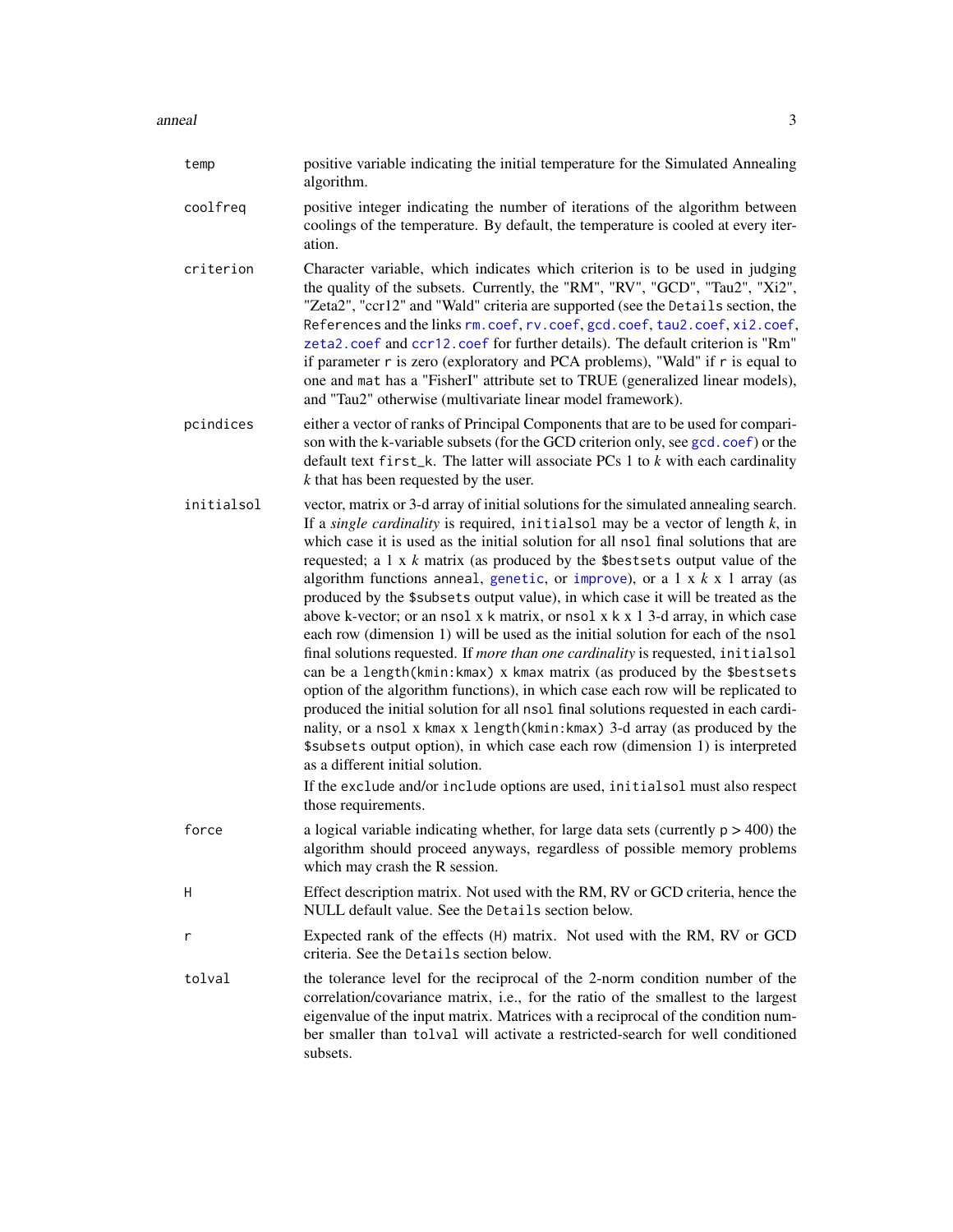tolsym the tolerance level for symmetry of the covariance/correlation/total matrix and for the effects (H) matrix. If corresponding matrix entries differ by more than this value, the input matrices will be considered asymmetric and execution will be aborted. If corresponding entries are different, but by less than this value, the input matrix will be replaced by its symmetric part, i.e., input matrix A becomes  $(A+t(A))/2$ .

#### Details

An initial k-variable subset (for k ranging from kmin to kmax) of a full set of p variables is randomly selected and passed on to a Simulated Annealing algorithm. The algorithm then selects a random subset in the neighbourhood of the current subset (neighbourhood of a subset S being defined as the family of all k-variable subsets which differ from S by a single variable), and decides whether to replace the current subset according to the Simulated Annealing rule, i.e., either (i) always, if the alternative subset's value of the criterion is higher; or (ii) with probability

 $\exp^{\frac{ac-cc}{t}}$ 

if the alternative subset's value of the criterion  $(ac)$  is lower than that of the current solution  $(cc)$ , where the parameter t (temperature) decreases throughout the iterations of the algorithm. For each cardinality k, the stopping criterion for the algorithm is the number of iterations (niter) which is controlled by the user. Also controlled by the user are the initial temperature (temp) the rate of geometric cooling of the temperature (cooling) and the frequency with which the temperature is cooled, as measured by coolfreq, the number of iterations after which the temperature is multiplied by 1-cooling.

Optionally, the best k-variable subset produced by Simulated Annealing may be passed as input to a restricted local search algorithm, for possible further improvement.

The user may force variables to be included and/or excluded from the k-subsets, and may specify initial solutions.

For each cardinality k, the total number of calls to the procedure which computes the criterion values is nsol  $x$  (niter  $x + 1$ ). These calls are the dominant computational effort in each iteration of the algorithm.

In order to improve computation times, the bulk of computations is carried out by a Fortran routine. Further details about the Simulated Annealing algorithm can be found in Reference 1 and in the comments to the Fortran code (in the src subdirectory for this package). For datasets with a very large number of variables (currently  $p > 400$ ), it is necessary to set the force argument to TRUE for the function to run, but this may cause a session crash if there is not enough memory available.

The function checks for ill-conditioning of the input matrix (specifically, it checks whether the ratio of the input matrix's smallest and largest eigenvalues is less than tolval). For an ill-conditioned input matrix, the search is restricted to its well-conditioned subsets. The function [trim.matrix](#page-70-1) may be used to obtain a well-conditioned input matrix.

In a general descriptive (Principal Components Analysis) setting, the three criteria Rm, Rv and Gcd can be used to select good k-variable subsets. Arguments H and r are not used in this context. See references [1] and [2] and the Examples for a more detailed discussion.

In the setting of a multivariate linear model,  $X = A\Psi + U$ , criteria Ccr12, Tau2, Xi2 and Zeta2 can be used to select subsets according to their contribution to an effect characterized by the violation of a reference hypothesis,  $C\Psi = 0$  (see reference [3] for further details). In this setting, arguments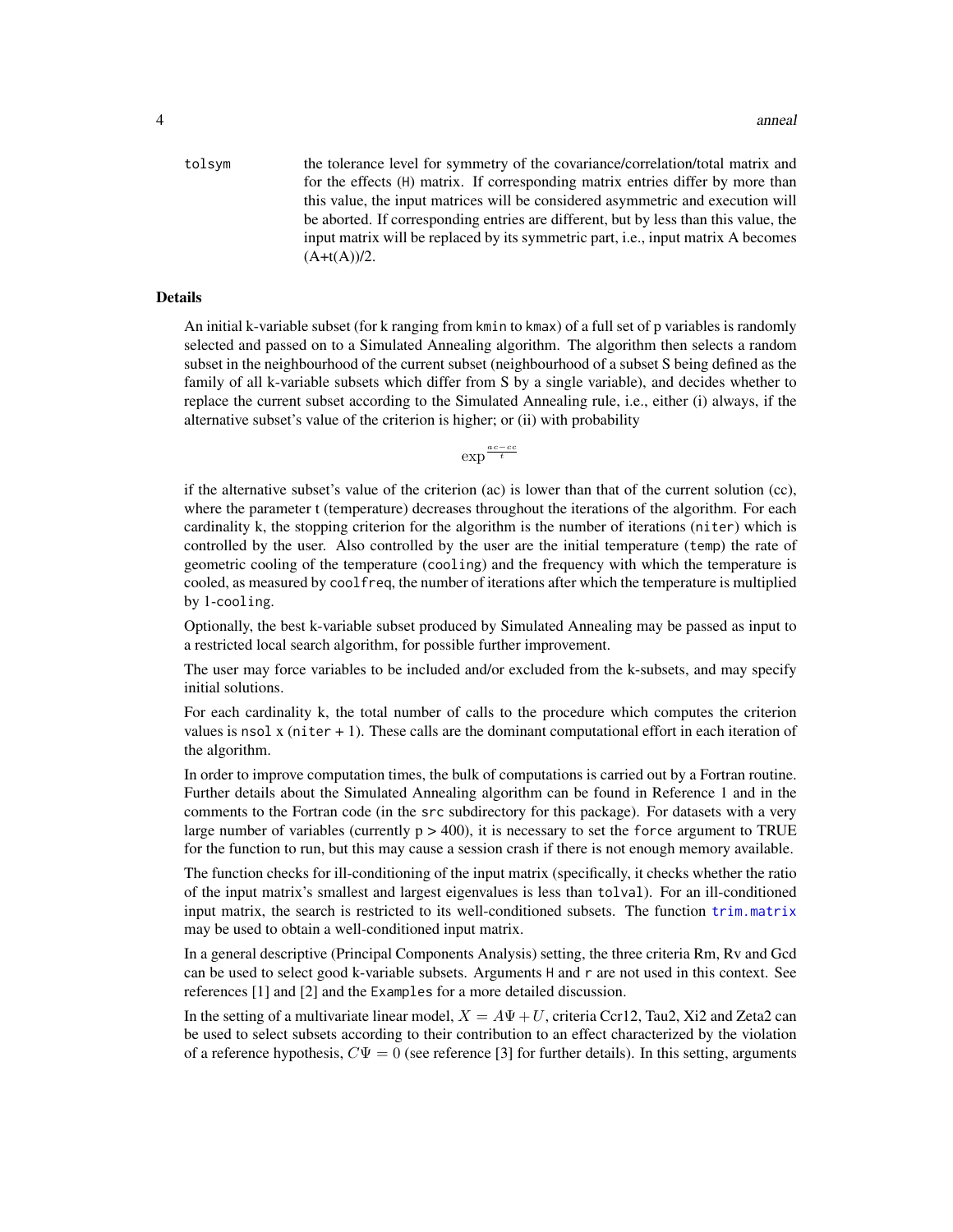#### anneal 5

mat and H should be set respectively to the usual Total (Hypothesis + Error) and Hypothesis, Sum of Squares and Cross-Products (SSCP) matrices. Argument r should be set to the expected rank of H. Currently, for reasons of computational efficiency, criterion Ccr12 is available only when  $r <$ 3. Particular cases in this setting include Linear Discriminant Analyis (LDA), Linear Regression Analysis (LRA), Canonical Correlation Analysis (CCA) with one set of variables fixed and several extensions of these and other classical multivariate methodologies.

In the setting of a generalized linear model, criterion Wald can be used to select subsets according to the (lack of) significance of the discarded variables, as measured by the respective Wald's statistic (see reference [4] for further details). In this setting arguments mat and H should be set respectively to FI and FI %\*% b %\*% t(b) %\*% FI, where b is a column vector of variable coefficient estimates and FI is an estimate of the corresponding Fisher information matrix.

The auxiliary functions [lmHmat](#page-58-1), [ldaHmat](#page-56-1) [glhHmat](#page-37-1) and [glmHmat](#page-42-1) are provided to automatically create the matrices mat and H in all the cases considered.

#### Value

A list with five items:

| subsets    | An nsol x kmax x length(kmin: kmax) 3-dimensional array, giving for each car-<br>dinality (dimension 3) and each solution (dimension 1) the list of variables (ref-<br>erenced by their row/column numbers in matrix mat) in the subset (dimension<br>2). (For cardinalities smaller than kmax, the extra final positions are set to zero). |
|------------|---------------------------------------------------------------------------------------------------------------------------------------------------------------------------------------------------------------------------------------------------------------------------------------------------------------------------------------------|
| values     | An nsol x length (kmin: kmax) matrix, giving for each cardinality (columns), the<br>criterion values of the nsol (rows) subsets obtained.                                                                                                                                                                                                   |
| bestvalues | A length (kmin: kmax) vector giving the best values of the criterion obtained for<br>each cardinality. If improvement is TRUE, these values result from the final<br>restricted local search algorithm (and may therefore exceed the largest value for<br>that cardinality in values).                                                      |
| bestsets   | A length(kmin:kmax) x kmax matrix, giving, for each cardinality (rows), the<br>variables (referenced by their row/column numbers in matrix mat) in the best<br>k-subset that was found.                                                                                                                                                     |
| call       | The function call which generated the output.                                                                                                                                                                                                                                                                                               |

#### References

[1] Cadima, J., Cerdeira, J. Orestes and Minhoto, M. (2004) Computational aspects of algorithms for variable selection in the context of principal components. *Computational Statistics \& Data Analysis*, 47, 225-236.

[2] Cadima, J. and Jolliffe, I.T. (2001). Variable Selection and the Interpretation of Principal Subspaces, *Journal of Agricultural, Biological and Environmental Statistics*, Vol. 6, 62-79.

[3] Duarte Silva, A.P. (2001) Efficient Variable Screening for Multivariate Analysis, *Journal of Multivariate Analysis*, Vol. 76, 35-62.

[4] Lawless, J. and Singhal, K. (1978). Efficient Screening of Nonnormal Regression Models, *Biometrics*, Vol. 34, 318-327.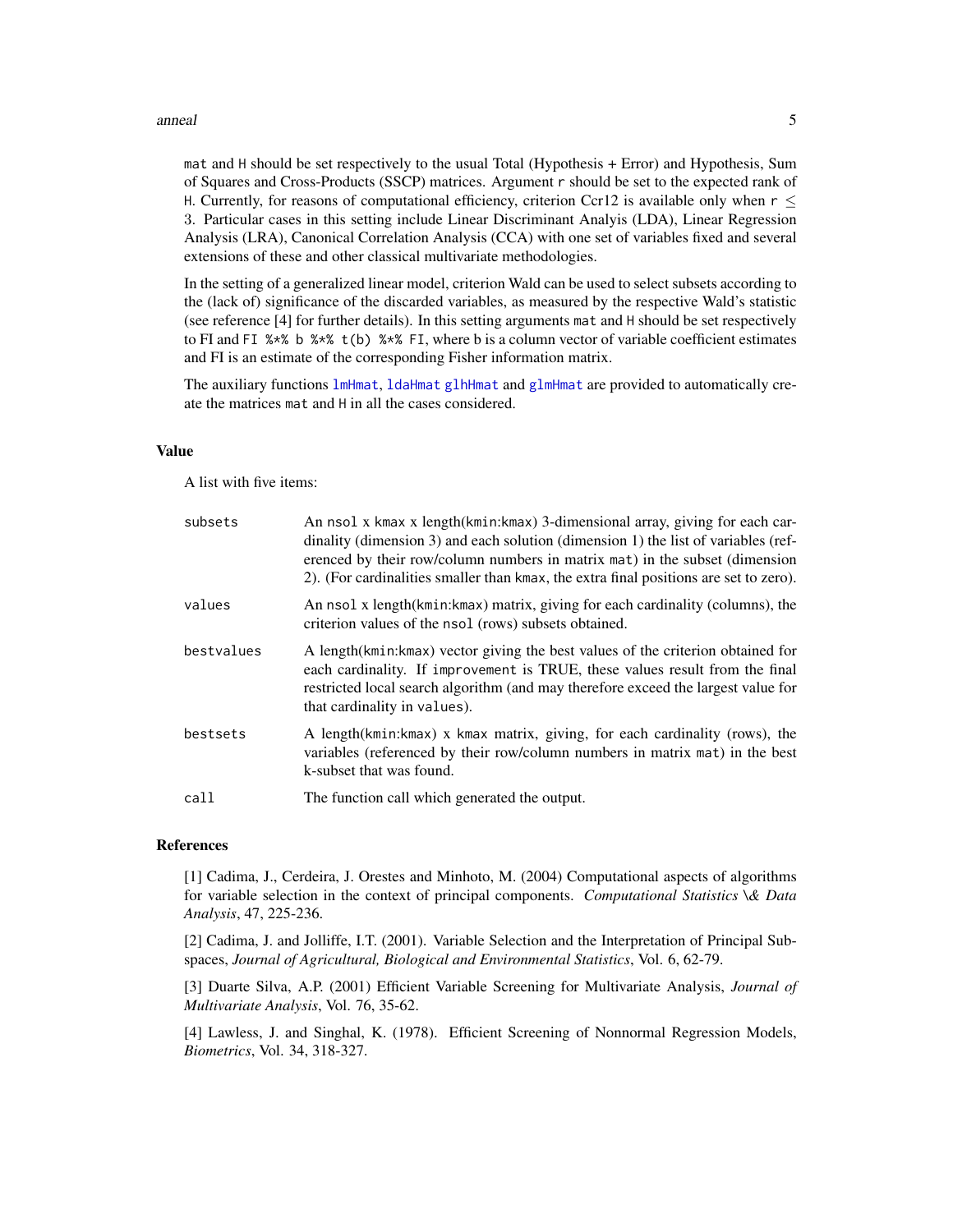#### See Also

```
rm.coef, rv.coef, gcd.coef, tau2.coef, xi2.coef, zeta2.coef, ccr12.coef, genetic, anneal,
eleaps, trim.matrix, lmHmat, ldaHmat, glhHmat, glmHmat.
```
### Examples

```
## --------------------------------------------------------------------
##
## (1) For illustration of use, a small data set with very few iterations
## of the algorithm, using the RM criterion.
##
data(swiss)
anneal(cor(swiss),2,3,nsol=4,niter=10,criterion="RM")
##$subsets
##, , Card.2
##
## Var.1 Var.2 Var.3
##Solution 1 3 6 0
##Solution 2
##Solution 3 1 2 0
##Solution 4 3 6 0
##
##, , Card.3
##
## Var.1 Var.2 Var.3
##Solution 1 4 5 6
##Solution 2 3 5 6
##Solution 3 3 4 6
##Solution 4 4 5 6
##
##
##$values
## card.2 card.3
##Solution 1 0.8016409 0.9043760
##Solution 2 0.7982296 0.8769672
##Solution 3 0.7945390 0.8777509
##Solution 4 0.8016409 0.9043760
##
##$bestvalues
## Card.2 Card.3
##0.8016409 0.9043760
##
##$bestsets
## Var.1 Var.2 Var.3
##Card.2 3 6 0
##Card.3 4 5 6
##
##$call
```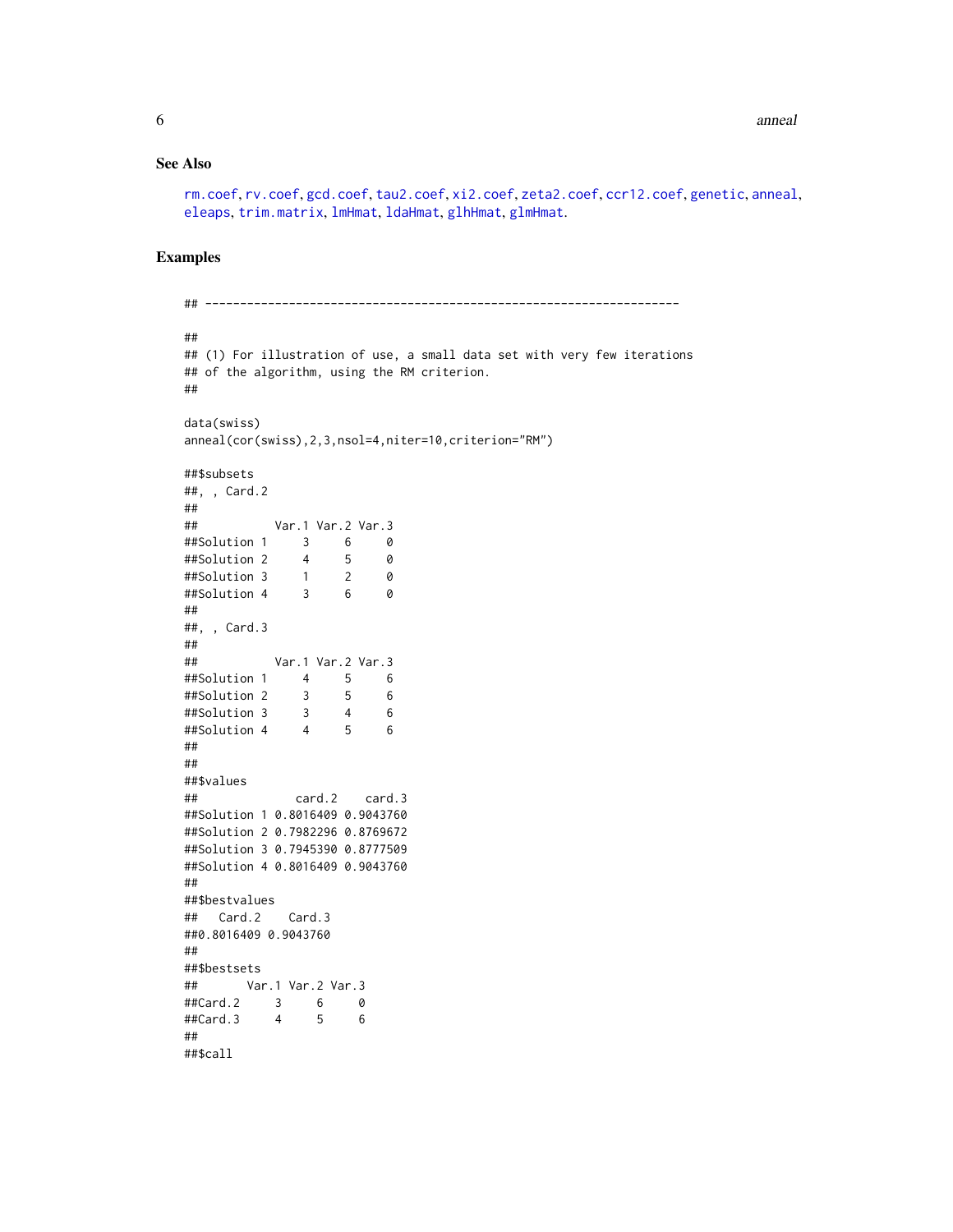#### anneal **7** anno 2020 anno 2020 anno 2020 anno 2020 anno 2020 anno 2020 anno 2020 anno 2020 anno 2020 anno 2020 anno 2020 anno 2020 anno 2020 anno 2020 anno 2020 anno 2020 anno 2020 anno 2020 anno 2020 anno 2020 anno 2020 a

```
##anneal(cor(swiss), 2, 3, nsol = 4, niter = 10, criterion = "RM")
## --------------------------------------------------------------------
##
## (2) An example excluding variable number 6 from the subsets.
##
data(swiss)
anneal(cor(swiss),2,3,nsol=4,niter=10,criterion="RM",exclude=c(6))
##$subsets
##, , Card.2
##
## Var.1 Var.2 Var.3
##Solution 1 4 5 0
##Solution 2 4 5 0
##Solution 3 4 5 0
##Solution 4 4 5 0
##
##, , Card.3
##
## Var.1 Var.2 Var.3
##Solution 1 1 2 5
##Solution 2 1 2 5
##Solution 3 1 2 5
##Solution 4
##
##
##$values
## card.2 card.3
##Solution 1 0.7982296 0.8791856
##Solution 2 0.7982296 0.8791856
##Solution 3 0.7982296 0.8791856
##Solution 4 0.7982296 0.8686515
##
##$bestvalues
## Card.2 Card.3
##0.7982296 0.8791856
##
##$bestsets
## Var.1 Var.2 Var.3
##Card.2 4 5 0
##Card.3 1 2 5
##
##$call
##anneal(cor(swiss), 2, 3, nsol = 4, niter = 10, criterion = "RM",
## exclude=c(6))
## --------------------------------------------------------------------
```
## (3) An example specifying initial solutions: using the subsets produced ## by simulated annealing for one criterion (RM, by default) as initial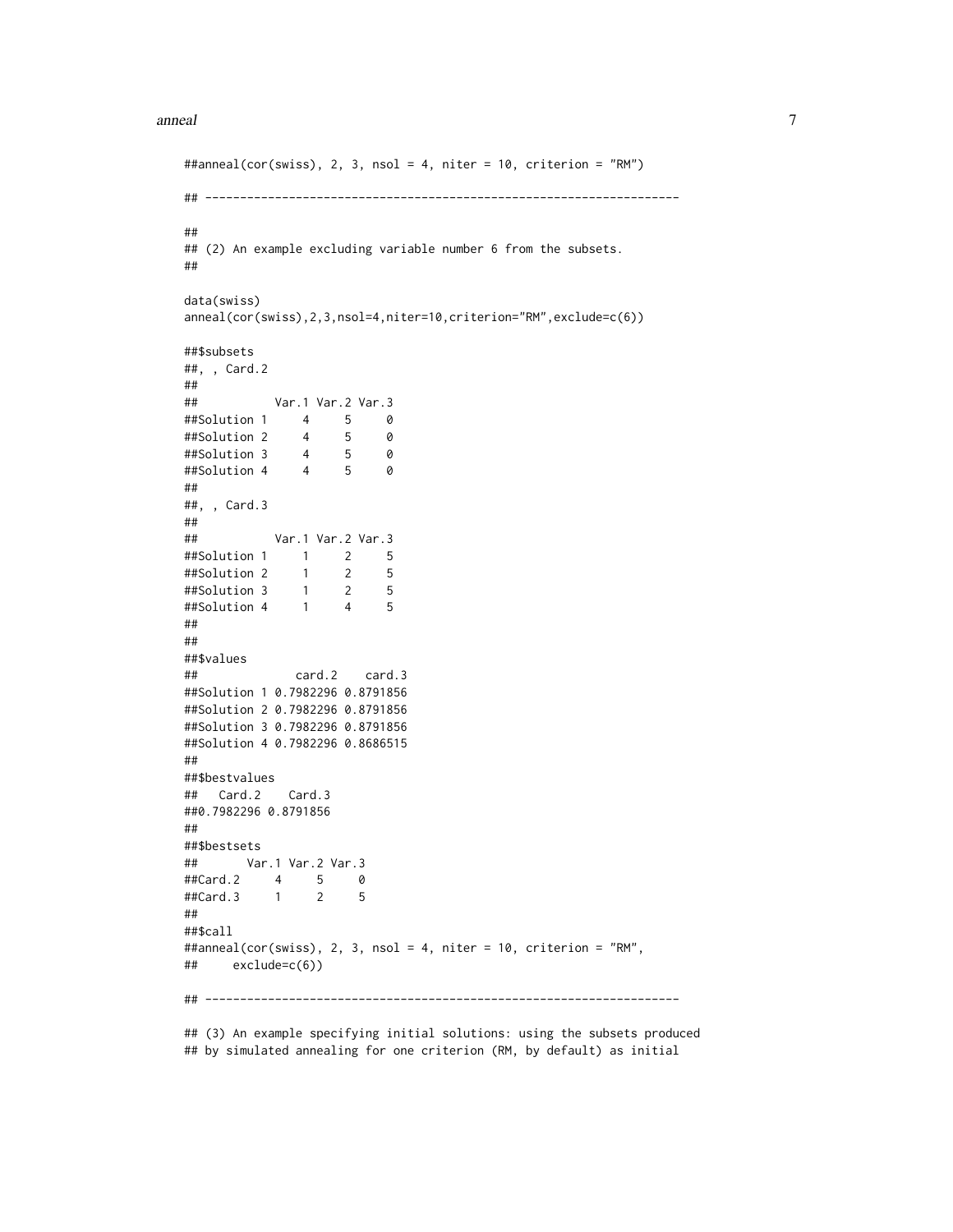## solutions for the simulated annealing search with a different criterion.

```
data(swiss)
rmresults<-anneal(cor(swiss),2,3,nsol=4,niter=10, setseed=TRUE)
anneal(cor(swiss),2,3,nsol=4,niter=10,criterion="gcd",
initialsol=rmresults$subsets)
##$subsets
##, , Card.2
##
## Var.1 Var.2 Var.3
##Solution 1 3 6 0
##Solution 2 3 6 0
##Solution 3 3 6 0
##Solution 4 3 6 0
##
##, , Card.3
##
## Var.1 Var.2 Var.3
##Solution 1 4 5 6
##Solution 2 4 5 6
##Solution 3 3 4 6
##Solution 4 4 5 6
##
##
##$values
## card.2 card.3
##Solution 1 0.8487026 0.925372
##Solution 2 0.8487026 0.925372
##Solution 3 0.8487026 0.798864
##Solution 4 0.8487026 0.925372
##
##$bestvalues
## Card.2 Card.3
##0.8487026 0.9253720
##
##$bestsets
## Var.1 Var.2 Var.3
##Card.2 3 6 0
##Card.3 4 5 6
##
##$call
##anneal(cor(swiss), 2, 3, nsol = 4, niter = 10, criterion = "gcd",
## initialsol = rmresults$subsets)
## --------------------------------------------------------------------
```
## (4) An example of subset selection in the context of Multiple Linear ## Regression. Variable 5 (average car price) in the Cars93 MASS library ## data set is regressed on 13 other variables. A best subset of linear ## predictors is sought, using the "TAU\_2" criterion which, in the case ## of a Linear Regression, is merely the standard Coefficient of Determination, ## R^2 (like the other three criteria for the multivariate linear hypothesis,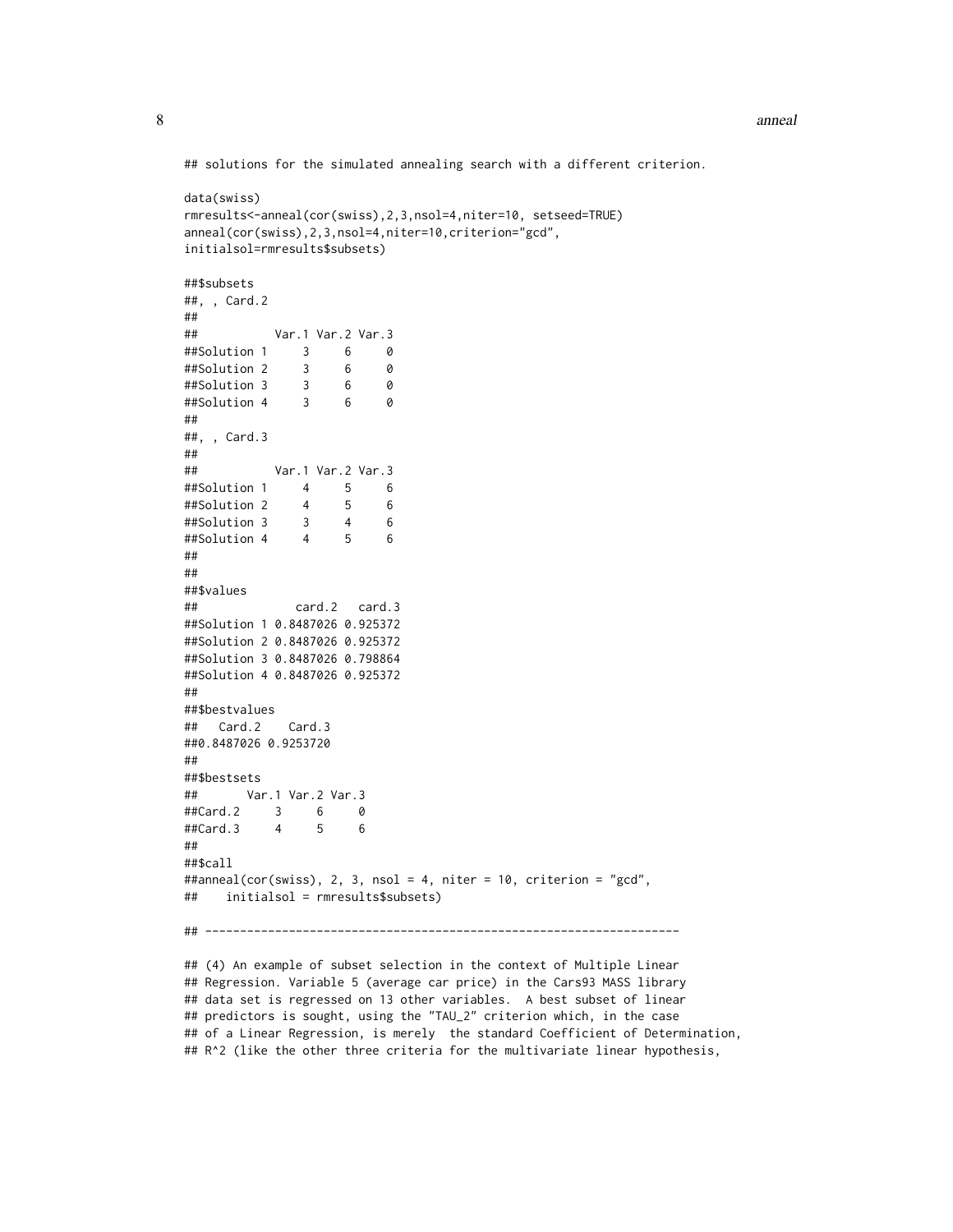#### anneal 9

```
## "XI_2", "CCR1_2" and "ZETA_2").
library(MASS)
data(Cars93)
CarsHmat <- lmHmat(Cars93[,c(7:8,12:15,17:22,25)],Cars93[,5])
names(Cars93[,5,drop=FALSE])
## [1] "Price"
colnames(CarsHmat$mat)
## [1] "MPG.city" "MPG.highway" "EngineSize"
## [4] "Horsepower" "RPM" "Rev.per.mile"
## [7] "Fuel.tank.capacity" "Passengers"
## [10] "Wheelbase" "Width" "Turn.circle"
## [13] "Weight"
anneal(CarsHmat$mat, kmin=4, kmax=6, H=CarsHmat$H, r=1, crit="tau2")
## $subsets
## , , Card.4
##
## Var.1 Var.2 Var.3 Var.4 Var.5 Var.6
## Solution 1 4 5 10 11 0 0
##
## , , Card.5
##
## Var.1 Var.2 Var.3 Var.4 Var.5 Var.6
## Solution 1 4 5 10 11 12 0
##
## , , Card.6
##
## Var.1 Var.2 Var.3 Var.4 Var.5 Var.6
## Solution 1 4 5 9 10 11 12
##
##
## $values
## card.4 card.5 card.6
## Solution 1 0.7143794 0.7241457 0.731015
##
## $bestvalues
## Card.4 Card.5 Card.6
## 0.7143794 0.7241457 0.7310150
##
## $bestsets
## Var.1 Var.2 Var.3 Var.4 Var.5 Var.6
## Card.4 4 5 10 11 0 0
## Card.5 4 5 10 11 12 0
## Card.6 4 5 9 10 11 12
##
## $call
## anneal(mat = CarsHmat$mat, kmin = 4, kmax = 6, criterion = "xi2",
\# H = CarsHmat$H, r = 1)
```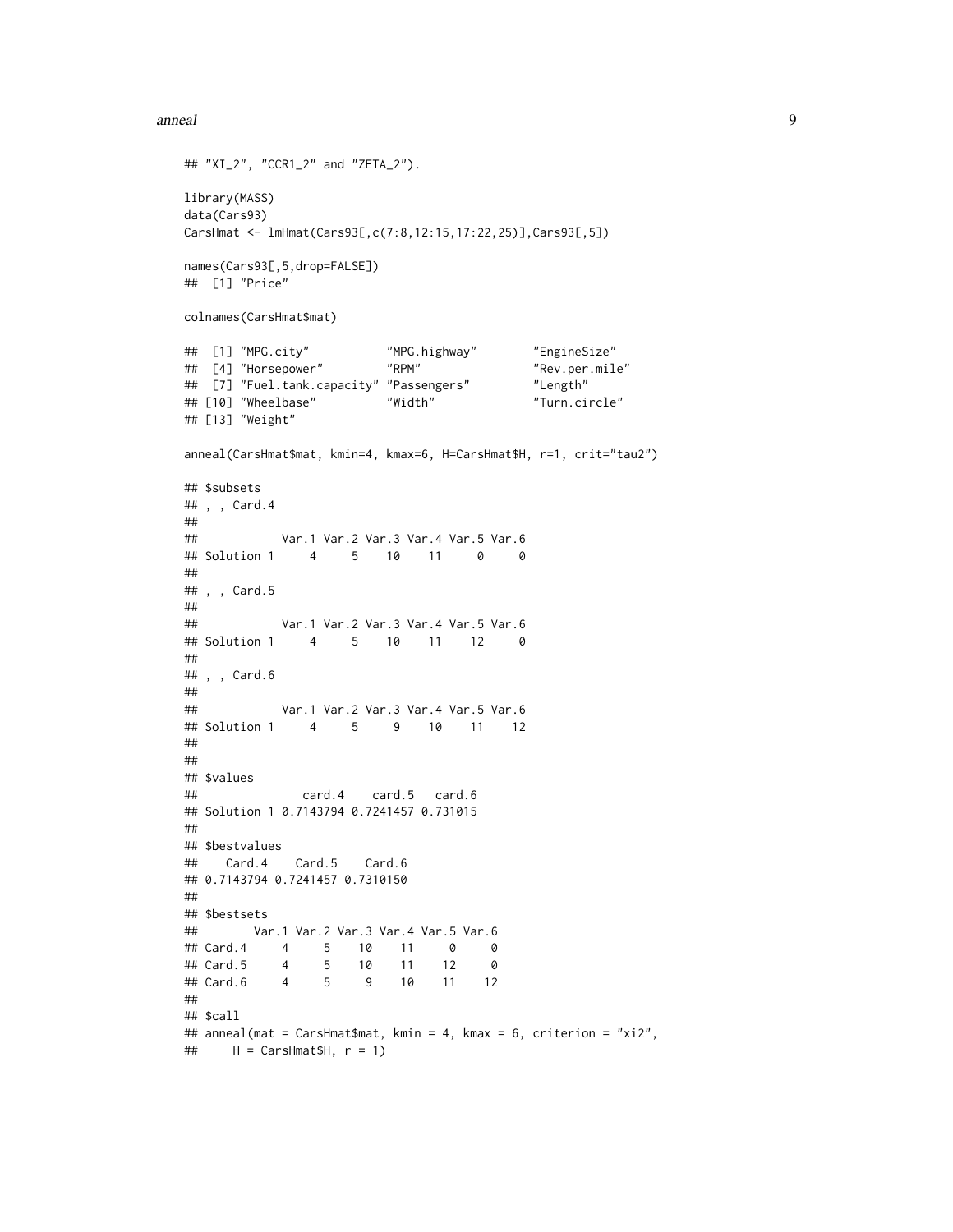#### 10 anneal anno 10 ann ann an t-Imrìogaidh ann an t-Imrìogaidh ann an t-Imrìogaidh ann an t-Imrìogaidh ann an t-Imrìogaidh ann an t-Imrìogaidh ann an t-Imrìogaidh ann an t-Imrìogaidh ann an t-Imrìogaidh ann an t-Imrìogaidh

```
##
## --------------------------------------------------------------------
## (5) A Linear Discriminant Analysis example with a very small data set.
## We consider the Iris data and three groups, defined by species (setosa,
## versicolor and virginica). The goal is to select the 2- and 3-variable
## subsets that are optimal for the linear discrimination (as measured
## by the "CCR1_2" criterion).
data(iris)
irisHmat <- ldaHmat(iris[1:4],iris$Species)
anneal(irisHmat$mat,kmin=2,kmax=3,H=irisHmat$H,r=2,crit="ccr12")
## $subsets
## , , Card.2
##
## Var.1 Var.2 Var.3
## Solution 1 1 3 0
##
## , , Card.3
##
## Var.1 Var.2 Var.3
## Solution 1 2 3 4
##
##
## $values
## card.2 card.3
## Solution 1 0.9589055 0.967897
##
## $bestvalues
## Card.2 Card.3
## 0.9589055 0.9678971
##
## $bestsets
## Var.1 Var.2 Var.3
## Card.2 1 3 0
## Card.3 2 3 4
##
## $call
## anneal(irisHmat$mat,kmin=2,kmax=3,H=irisHmat$H,r=2,crit="ccr12")
##
## --------------------------------------------------------------------
## (6) An example of subset selection in the context of a Canonical
## Correlation Analysis. Two groups of variables within the Cars93
## MASS library data set are compared. The goal is to select 4- to
## 6-variable subsets of the 13-variable 'X' group that are optimal in
## terms of preserving the canonical correlations, according to the
## "XI_2" criterion (Warning: the 3-variable 'Y' group is kept
```

```
## intact; subset selection is carried out in the 'X'
```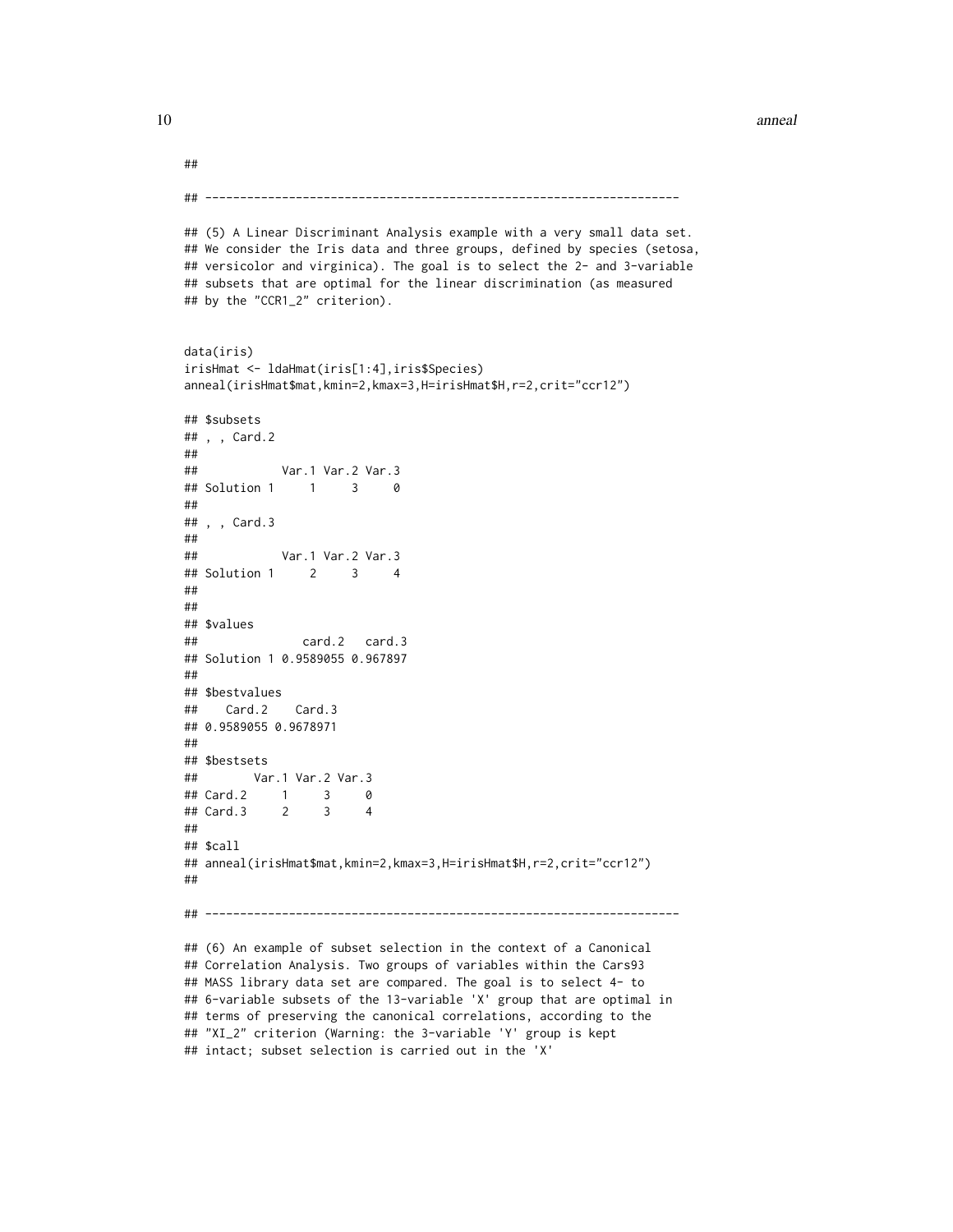#### anneal the contract of the contract of the contract of the contract of the contract of the contract of the contract of the contract of the contract of the contract of the contract of the contract of the contract of the con

```
## group only). The 'tolsym' parameter is used to relax the symmetry
## requirements on the effect matrix H which, for numerical reasons,
## is slightly asymmetric. Since corresponding off-diagonal entries of
## matrix H are different, but by less than tolsym, H is replaced
## by its symmetric part: (H+t(H))/2.
library(MASS)
data(Cars93)
CarsHmat <- lmHmat(Cars93[,c(7:8,12:15,17:22,25)],Cars93[,4:6])
names(Cars93[,4:6])
## [1] "Min.Price" "Price" "Max.Price"
colnames(CarsHmat$mat)
## [1] "MPG.city" "MPG.highway" "EngineSize"
## [4] "Horsepower" "RPM" "Rev.per.mile"
## [7] "Fuel.tank.capacity" "Passengers" "Length"
## [10] "Wheelbase" "Width" "Turn.circle"
## [13] "Weight"
anneal(CarsHmat$mat, kmin=4, kmax=6, H=CarsHmat$H, r=CarsHmat$r,
crit="tau2" , tolsym=1e-9)
## $subsets
## , , Card.4
##
## Var.1 Var.2 Var.3 Var.4 Var.5 Var.6
## Solution 1 4 9 10 11 0 0
##
## , , Card.5
#### Var.1 Var.2 Var.3 Var.4 Var.5 Var.6
## Solution 1 3 4 9 10 11 0
##
## , , Card.6
##
## Var.1 Var.2 Var.3 Var.4 Var.5 Var.6
## Solution 1 3 4 5 9 10 11
##
##
## $values
## card.4 card.5 card.6
## Solution 1 0.2818772 0.2943742 0.3057831
##
## $bestvalues
## Card.4 Card.5 Card.6
## 0.2818772 0.2943742 0.3057831
##
## $bestsets
## Var.1 Var.2 Var.3 Var.4 Var.5 Var.6
## Card.4 4 9 10 11 0 0
## Card.5 3 4 9 10 11 0
```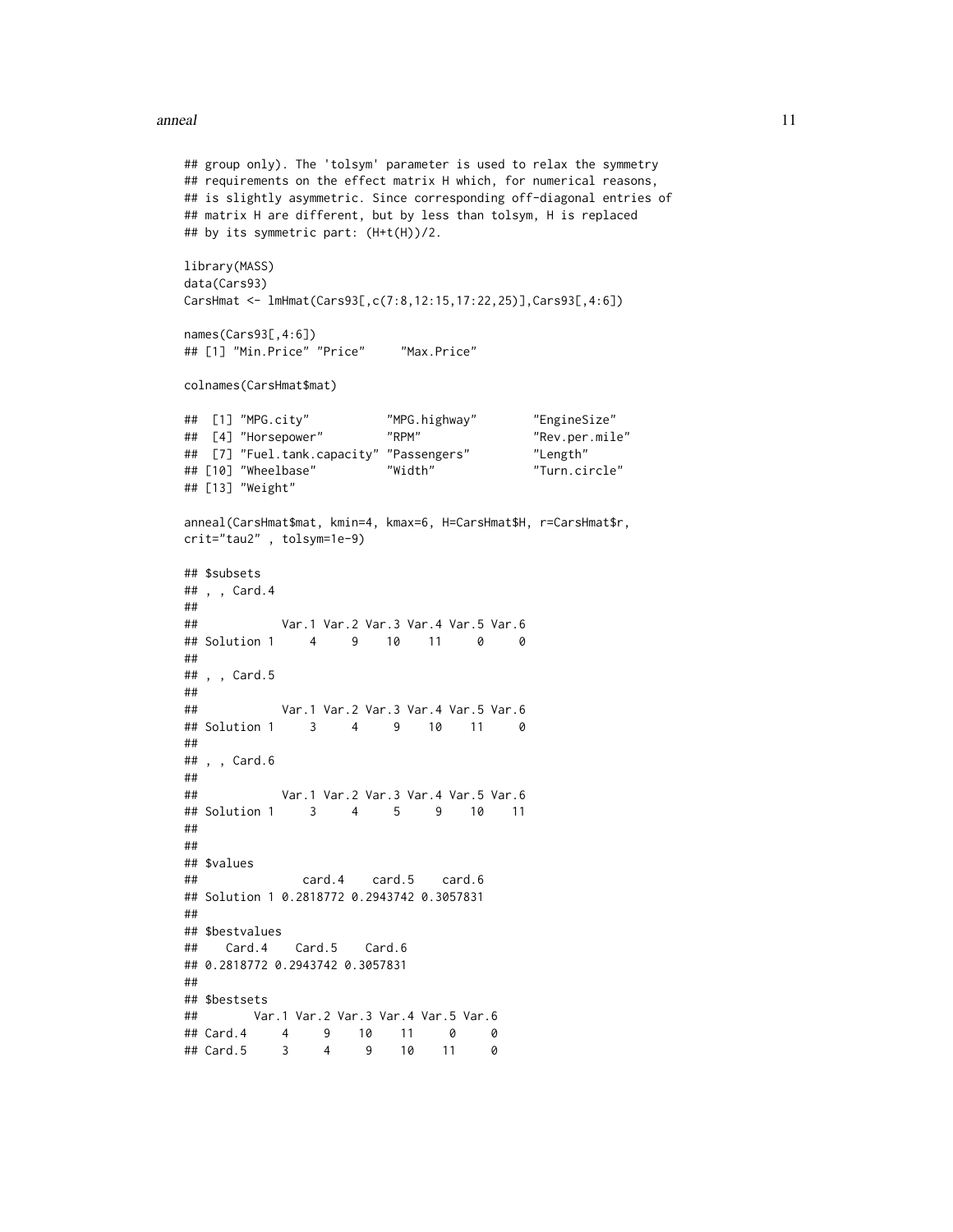12 anneal ann ann an t-India ann an t-India ann an t-India ann an t-India ann an t-India ann an t-India ann an t-India ann an t-India ann an t-India ann an t-India ann an t-India ann an t-India ann an t-India ann an t-Indi

```
## Card.6 3 4 5 9 10 11
##
## $call
## anneal(mat = CarsHmat$mat, kmin = 4, kmax = 6, criterion = "xi2",
## H = CarsHmat$H, r = CarsHmat$r, tolsym = 1e-09)
##
## Warning message:
##
## The effect description matrix (H) supplied was slightly asymmetric:
## symmetric entries differed by up to 3.63797880709171e-12.
## (less than the 'tolsym' parameter).
## The H matrix has been replaced by its symmetric part.
## in: validnovcrit(mat, criterion, H, r, p, tolval, tolsym)
## --------------------------------------------------------------------
## (7) An example of variable selection in the context of a logistic
## regression model. We consider the last 100 observations of
## the iris data set (versicolor and verginica species) and try
## to find the best variable subsets for the model that takes species
## as response variable.
data(iris)
iris2sp <- iris[iris$Species != "setosa",]
logrfit <- glm(Species ~ Sepal.Length + Sepal.Width + Petal.Length + Petal.Width,
iris2sp,family=binomial)
Hmat <- glmHmat(logrfit)
anneal(Hmat$mat,1,3,H=Hmat$H,r=1,criterion="Wald")
## $subsets
## , , Card.1
#### Var.1 Var.2 Var.3
## Solution 1 4 0 0
## , , Card.2
## Var.1 Var.2 Var.3
## Solution 1 1 3 0
## , , Card.3
## Var.1 Var.2 Var.3
## Solution 1 2 3 4
## $values
## card.1 card.2 card.3
## Solution 1 4.894554 3.522885 1.060121
## $bestvalues
## Card.1 Card.2 Card.3
## 4.894554 3.522885 1.060121
```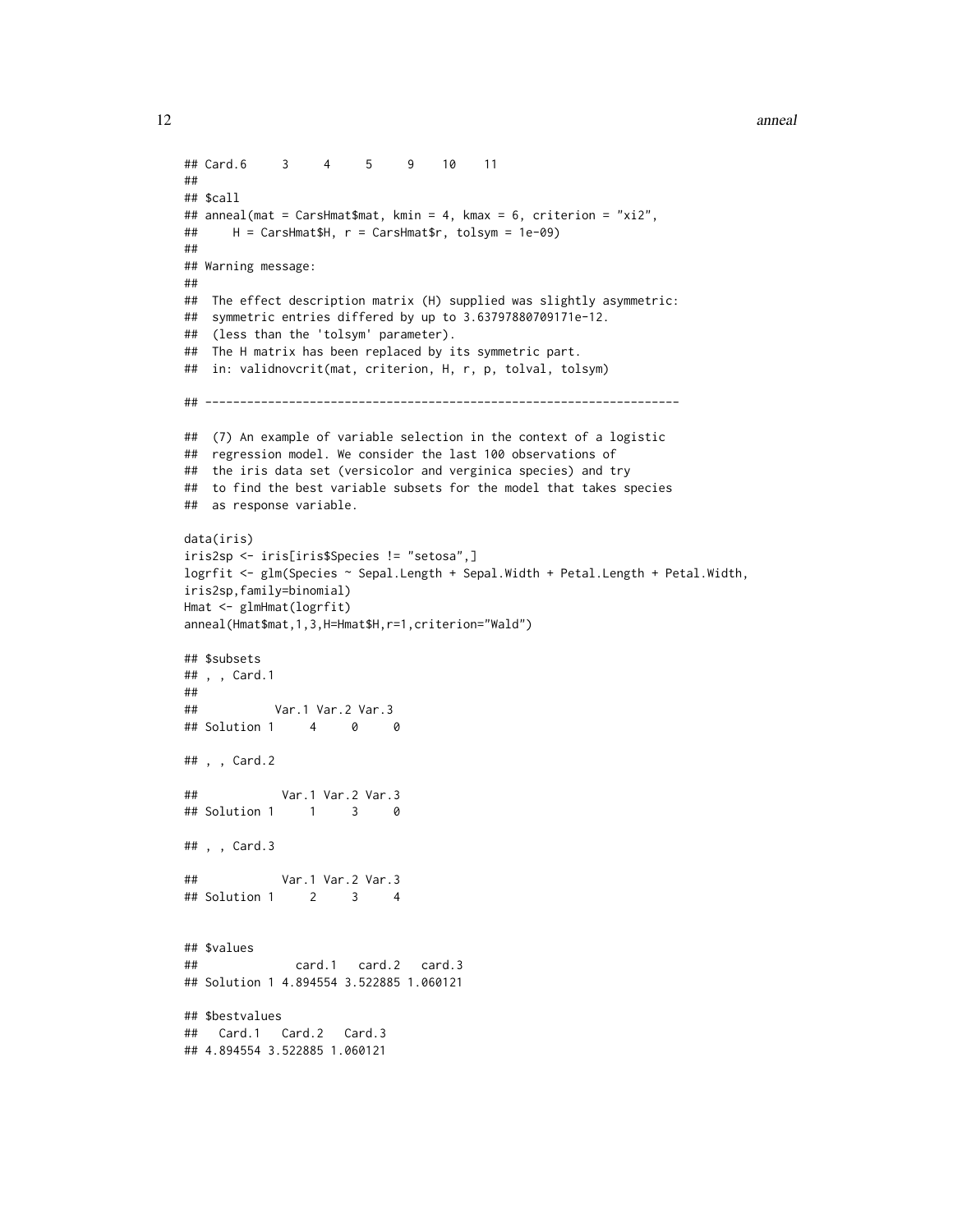<span id="page-12-0"></span> $ccr12.\text{coef}$  13

```
## $bestsets
## Var.1 Var.2 Var.3
## Card.1 4 0 0
## Card.2 1 3 0
## Card.3 2 3 4
## $call
## anneal(mat = Hmat$mat, kmin = 1, kmax = 3, criterion = "Wald",
\# H = Hmat$H, r = 1)
## --------------------------------------------------------------------
## It should be stressed that, unlike other criteria in the
## subselect package, the Wald criterion is not bounded above by
## 1 and is a decreasing function of subset quality, so that the
## 3-variable subsets do, in fact, perform better than their smaller-sized
## counterparts.
```
<span id="page-12-1"></span>

| ccr12.coef | <b>First Squared Canonical</b> |
|------------|--------------------------------|
|            | esis                           |

#### Description

Computes the first squared canonical correlation. The maximization of this criterion is equivalent to the maximization of the Roy first root.

Correlation for a multivariate linear hypoth-

#### Usage

```
ccr12.coef(mat, H, r, indices,
tolval=10*.Machine$double.eps, tolsym=1000*.Machine$double.eps)
```
#### Arguments

| mat          | the Variance or Total sums of squares and products matrix for the full data set.                                                                                                                                                                                                                                |
|--------------|-----------------------------------------------------------------------------------------------------------------------------------------------------------------------------------------------------------------------------------------------------------------------------------------------------------------|
| H            | the Effect description sums of squares and products matrix (defined in the same<br>way as the mat matrix).                                                                                                                                                                                                      |
| $\mathsf{r}$ | the Expected rank of the H matrix. See the Details section below.                                                                                                                                                                                                                                               |
| indices      | a numerical vector, matrix or 3-d array of integers giving the indices of the<br>variables in the subset. If a matrix is specified, each row is taken to represent<br>a different k-variable subset. If a 3-d array is given, it is assumed that the third<br>dimension corresponds to different cardinalities. |
| tolval       | the tolerance level to be used in checks for ill-conditioning and positive-definiteness<br>of the 'total' and 'effects' (H) matrices. Values smaller than tolval are consid-<br>ered equivalent to zero.                                                                                                        |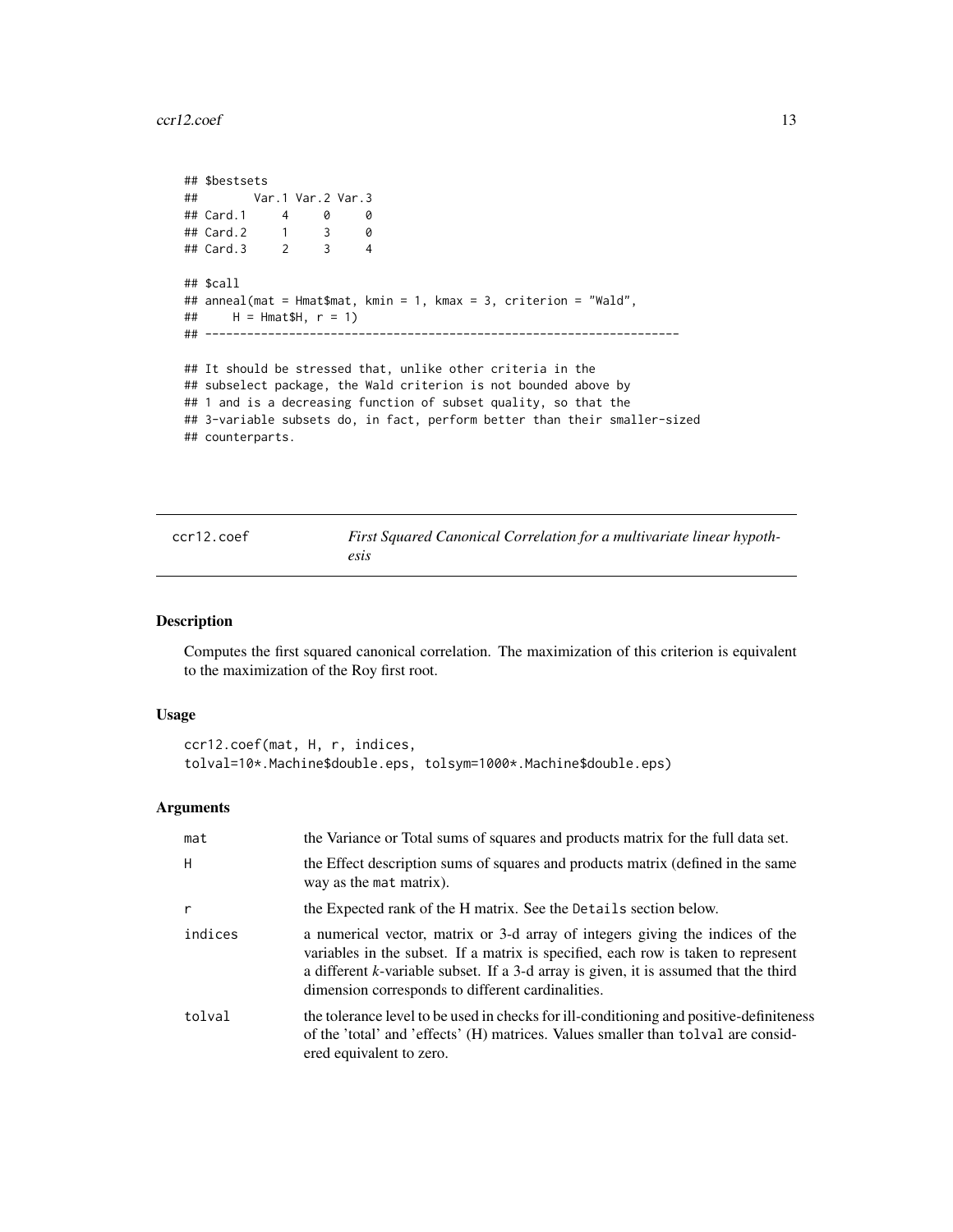tolsym the tolerance level for symmetry of the covariance/correlation/total matrix and for the effects (H) matrix. If corresponding matrix entries differ by more than this value, the input matrices will be considered asymmetric and execution will be aborted. If corresponding entries are different, but by less than this value, the input matrix will be replaced by its symmetric part, i.e., input matrix A becomes  $(A+t(A))/2.$ 

#### Details

Different kinds of statistical methodologies are considered within the framework, of a multivariate linear model:

$$
X = A\Psi + U
$$

where X is the (nxp) data matrix of original variables, A is a known (nxp) design matrix,  $\Psi$  and (qxp) matrix of unknown parameters and U an (nxp) matrix of residual vectors. The  $ccr_1^2$  index is related to the traditional test statistic (the Roy first root) and measures the contribution of each subset to an Effect characterized by the violation of a linear hypothesis of the form  $C\Psi = 0$ , where C is a known cofficient matrix of rank r. The Roy first root is the first eigen value of  $HE^{-1}$ , where H is the Effect matrix and E is the Error matrix. The index  $ccr_1^2$  is related to the Roy first root  $(\lambda_1)$ by:

$$
ccr_1^2 = \frac{\lambda_1}{1 + \lambda_1}
$$

The fact that indices can be a matrix or 3-d array allows for the computation of the  $ccr_1^2$  values of subsets produced by the search functions [anneal](#page-1-1), [genetic](#page-28-1), [improve](#page-46-1) and [anneal](#page-1-1) (whose output option \$subsets are matrices or 3-d arrays), using a different criterion (see the example below).

#### Value

The value of the  $ccr_1^2$  coefficient.

#### Examples

```
## 1) A Linear Discriminant Analysis example with a very small data set.
## We considered the Iris data and three groups,
## defined by species (setosa, versicolor and virginica).
data(iris)
irisHmat <- ldaHmat(iris[1:4],iris$Species)
ccr12.coef(irisHmat$mat,H=irisHmat$H,r=2,c(1,3))
## [1] 0.9589055
## ---------------------------------------------------------------
## 2) An example computing the value of the ccr1_2 criteria for two
## subsets produced when the anneal function attempted to optimize
## the zeta_2 criterion (using an absurdly small number of iterations).
zetaresults<-anneal(irisHmat$mat,2,nsol=2,niter=2,criterion="zeta2",
H=irisHmat$H,r=2)
ccr12.coef(irisHmat$mat,H=irisHmat$H,r=2,zetaresults$subsets)
```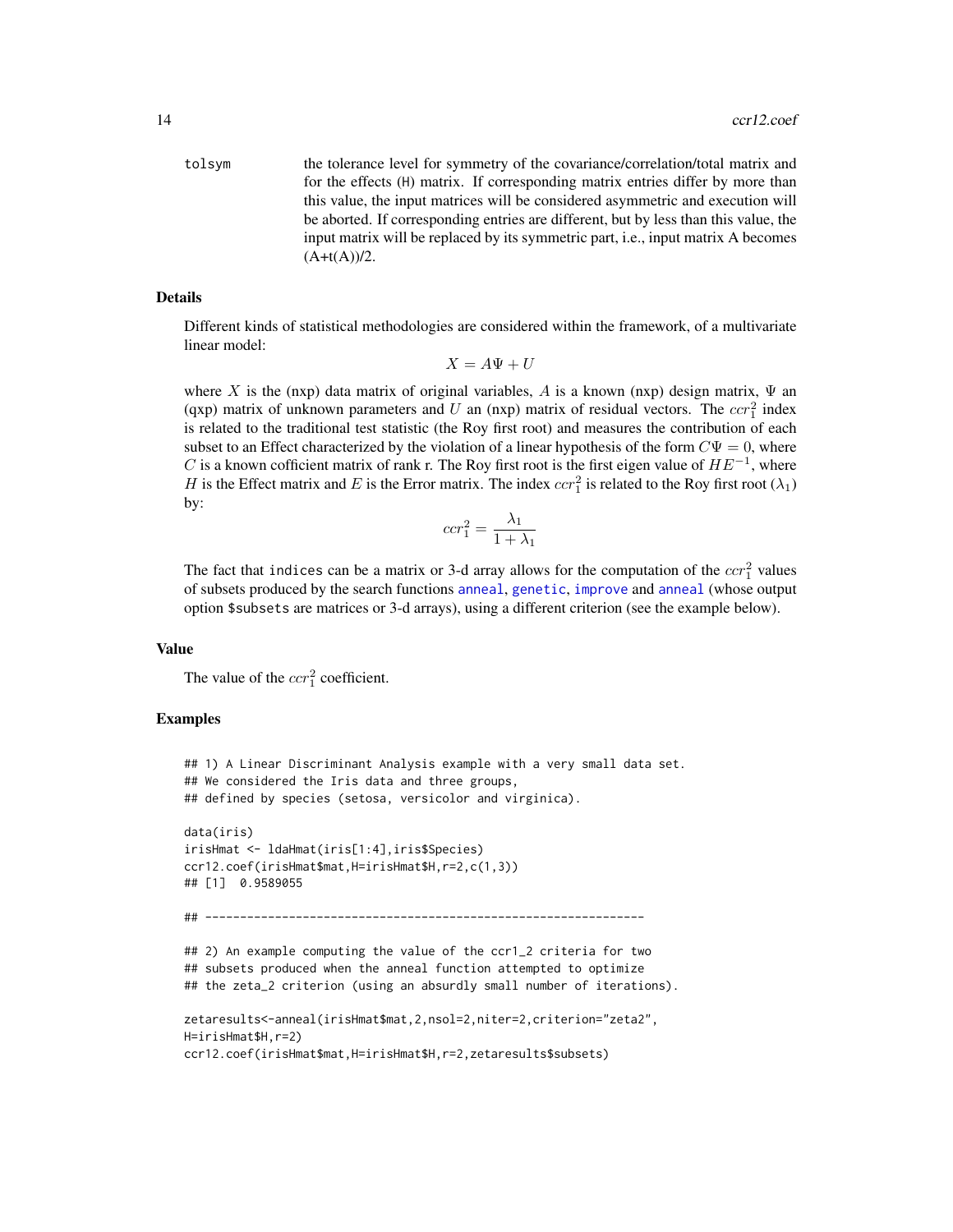<span id="page-14-0"></span>eleaps and the set of the set of the set of the set of the set of the set of the set of the set of the set of the set of the set of the set of the set of the set of the set of the set of the set of the set of the set of th

## Card.2 ##Solution 1 0.9526304 ##Solution 2 0.9558787

```
## ---------------------------------------------------------------
```
<span id="page-14-1"></span>eleaps *A Leaps and Bounds Algorithm for finding the best variable subsets*

#### Description

An exact Algorithm for optimizing criteria that measure the quality of k-dimensional variable subsets as approximations to a given set of variables, or to a set of its Principal Components.

#### Usage

```
eleaps(mat,kmin=length(include)+1,kmax=ncol(mat)-length(exclude)-1,nsol=1,
exclude=NULL,include=NULL,criterion="default",pcindices="first_k",timelimit=15,
H=NULL,r=0, tolval=1000*.Machine$double.eps,
tolsym=1000*.Machine$double.eps,maxaperr=1E-4)
```
#### Arguments

| mat       | a covariance/correlation, information or sums of squares and products matrix of<br>the variables from which the k-subset is to be selected. See the Details section<br>below.                                                                                                                                                                                                                                                                                                                                                                                                                                                                                        |
|-----------|----------------------------------------------------------------------------------------------------------------------------------------------------------------------------------------------------------------------------------------------------------------------------------------------------------------------------------------------------------------------------------------------------------------------------------------------------------------------------------------------------------------------------------------------------------------------------------------------------------------------------------------------------------------------|
| kmin      | the cardinality of the smallest subset that is wanted.                                                                                                                                                                                                                                                                                                                                                                                                                                                                                                                                                                                                               |
| kmax      | the cardinality of the largest subset that is wanted.                                                                                                                                                                                                                                                                                                                                                                                                                                                                                                                                                                                                                |
| nsol      | the number of different subsets of each cardinality that are requested.                                                                                                                                                                                                                                                                                                                                                                                                                                                                                                                                                                                              |
| exclude   | a vector of variables (referenced by their row/column numbers in matrix mat)<br>that are to be forcibly excluded from the subsets.                                                                                                                                                                                                                                                                                                                                                                                                                                                                                                                                   |
| include   | a vector of variables (referenced by their row/column numbers in matrix mat)<br>that are to be forcibly included in the subsets.                                                                                                                                                                                                                                                                                                                                                                                                                                                                                                                                     |
| criterion | Character variable, which indicates which criterion is to be used in judging<br>the quality of the subsets. Currently, the "Rm", "Rv", "Gcd", "Tau2", "Xi2",<br>"Zeta2", "Ccr12" and "Wald" criteria are supported (see the Details section, the<br>References and the links rm. coef, rv. coef, gcd. coef, tau2. coef, xi2. coef,<br>zeta2.coef, ccr12.coef and wald.coef for further details). The default cri-<br>terion is "Rm" if parameter r is zero (exploratory and PCA problems), "Wald"<br>if r is equal to one and mat has a "Fisher I" attribute set to TRUE (generalized<br>linear models), and "Tau2" otherwise (multivariate linear model framework). |
| pcindices | either a vector of ranks of Principal Components that are to be used for compari-<br>son with the k-variable subsets (for the Gcd criterion only, see gcd.coef) or the<br>default text $first_k$ . The latter will associate PCs 1 to $k$ with each cardinality<br>k that has been requested by the user.                                                                                                                                                                                                                                                                                                                                                            |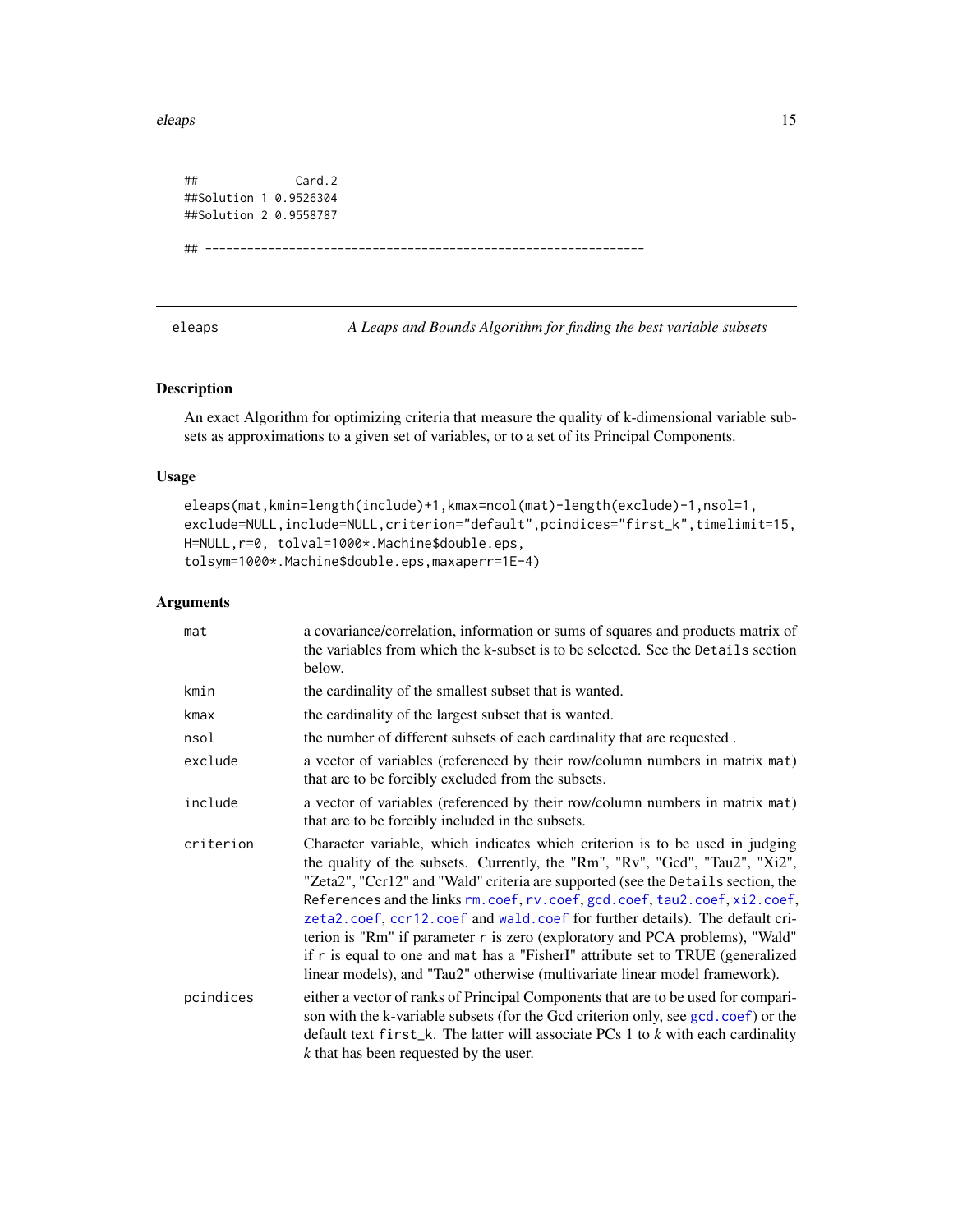| timelimit | a user specified limit (in seconds) for the maximum time allowed to conduct the<br>search. After this limit is exceeded, eleaps exits with a waring message stating<br>that it was not possible to find the otpimal subsets within the allocated time.                                                                                                                                                                                              |
|-----------|-----------------------------------------------------------------------------------------------------------------------------------------------------------------------------------------------------------------------------------------------------------------------------------------------------------------------------------------------------------------------------------------------------------------------------------------------------|
| H         | Effect description matrix. Not used with the Rm, Rv or Gcd criteria, hence the<br>NULL default value. See the Details section below.                                                                                                                                                                                                                                                                                                                |
| r         | Expected rank of the effects (H) matrix. Not used with the Rm, Rv or Gcd<br>criteria. See the Details section below.                                                                                                                                                                                                                                                                                                                                |
| tolval    | the tolerance level for the reciprocal of the 2-norm condition number of the cor-<br>relation/covariance or sums of squares matrix, i.e., for the ratio of the smallest<br>to the largest eigenvalue of the input matrix. Matrices with a reciprocal of the<br>condition number smaller than tolval will activate a restricted-search (for well<br>conditioned sets as defined by the value of the maxaperr argument) algorithm.                    |
| tolsym    | the tolerance level for symmetry of the covariance/correlation/total matrix and<br>for the effects (H) matrix. If corresponding matrix entries differ by more than<br>this value, the input matrices will be considered asymmetric and execution will<br>be aborted. If corresponding entries are different, but by less than this value, the<br>input matrix will be replaced by its symmetric part, i.e., input matrix A becomes<br>$(A+t(A))/2.$ |
| maxaperr  | the tolerance level for the relative rounding error of the criterion. When a re-<br>stricted search in employed subsets where a first order estimate of this error is<br>higher than maxaperr will be excluded from the analysis.                                                                                                                                                                                                                   |

#### Details

For each cardinality k (with k ranging from kmin to kmax), eleaps performs a branch and bound search for the best nsol variable subsets according to a specified criterion. Leaps implements Duarte Silva's adaptation (references [2] and [3]) of Furnival and Wilson's Leaps and Bounds Algorithm (reference [4]) for variable selection in Regression Analysis. If the search is not completed within a user defined time limit, eleaps exits with a warning message.

The user may force variables to be included and/or excluded from the *k*-subsets.

In order to improve computation times, the bulk of computations are carried out by C++ routines. Further details about the Algorithm can be found in references [2] and [3] and in the comments to the C++ code. A discussion of the criteria considered can be found in References [1] and [3].

The function checks for ill-conditioning of the input matrix (specifically, it checks whether the ratio of the input matrix's smallest and largest eigenvalues is less than tolval). For an ill-conditioned input matrix, the search is restricted to its well-conditioned subsets. The function [trim.matrix](#page-70-1) may be used to obtain a well-conditioned input matrix.

In a general descriptive (Principal Components Analysis) setting, the three criteria Rm, Rv and Gcd can be used to select good k-variable subsets. Arguments H and r are not used in this context. See reference [1] and the Examples for a more detailed discussion.

In the setting of a multivariate linear model,  $X = A\Psi + U$ , criteria Ccr12, Tau2, Xi2 and Zeta2 can be used to select subsets according to their contribution to an effect characterized by the violation of a reference hypothesis,  $C\Psi = 0$  (see reference [3] for further details). In this setting, arguments mat and H should be set respectively to the usual Total (Hypothesis + Error) and Hypothesis, Sum of Squares and Cross-Products (SSCP) matrices. Argument r should be set to the expected rank of H. Currently, for reasons of computational efficiency, criterion Ccr12 is available only when  $r \leq$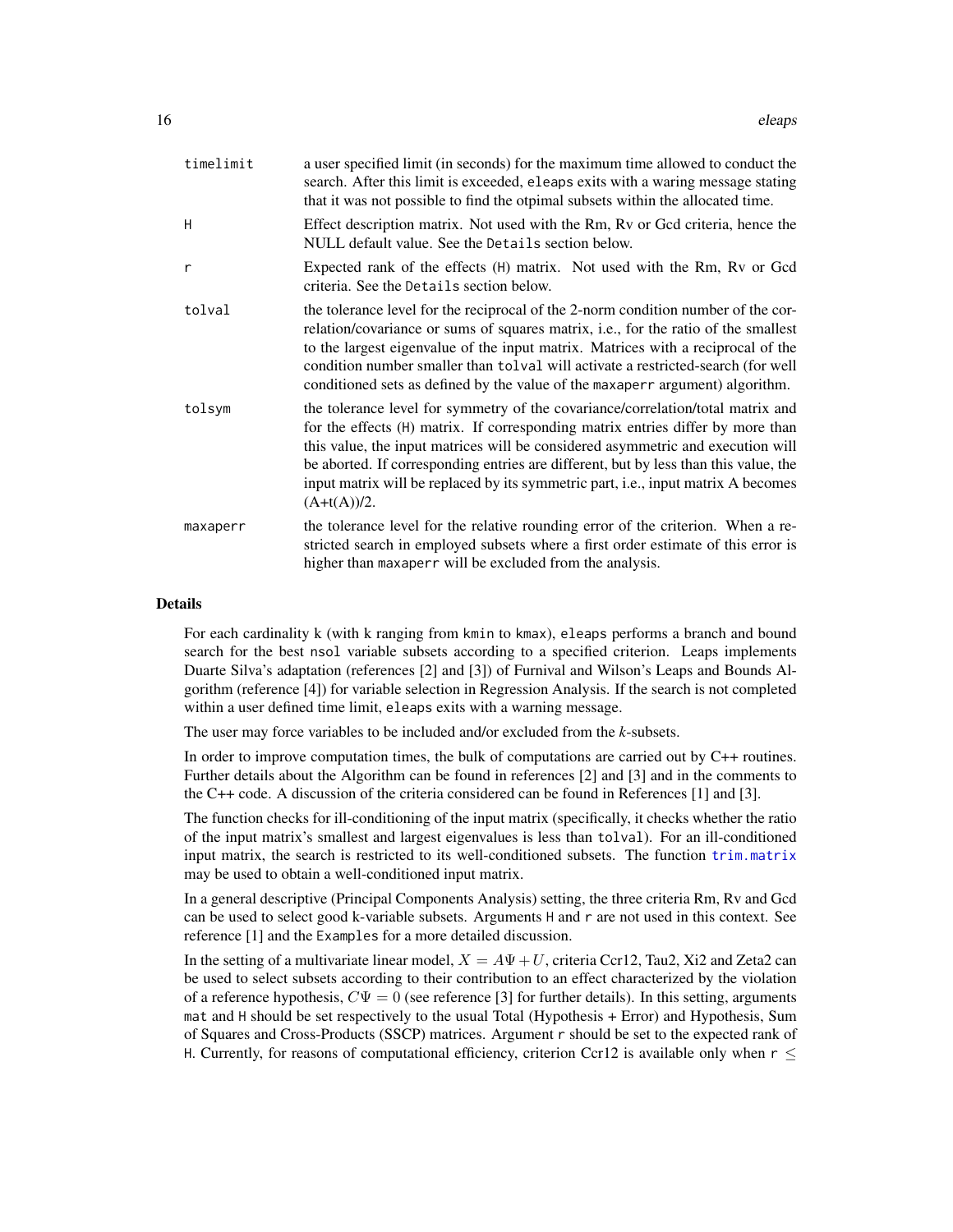#### eleaps and the set of the set of the set of the set of the set of the set of the set of the set of the set of the set of the set of the set of the set of the set of the set of the set of the set of the set of the set of th

3. Particular cases in this setting include Linear Discriminant Analyis (LDA), Linear Regression Analysis (LRA), Canonical Correlation Analysis (CCA) with one set of variables fixed, and several extensions of these and other classical multivariate methodologies.

In the setting of a generalized linear model, criterion Wald can be used to select subsets according to the (lack of) significance of the discarded variables, as measured by the respective Wald's statistic (see reference [5] for further details). In this setting arguments mat and H should be set respectively to FI and FI  $\frac{1}{2}$   $\frac{1}{2}$   $\frac{1}{2}$   $\frac{1}{2}$   $\frac{1}{2}$   $\frac{1}{2}$   $\frac{1}{2}$   $\frac{1}{2}$   $\frac{1}{2}$   $\frac{1}{2}$   $\frac{1}{2}$   $\frac{1}{2}$   $\frac{1}{2}$   $\frac{1}{2}$   $\frac{1}{2}$   $\frac{1}{2}$   $\frac{1}{2}$   $\frac{1}{2}$   $\frac{1}{2}$   $\frac{1}{2}$   $\frac{1}{2}$ and FI is an estimate of the corresponding Fisher information matrix.

The auxiliary functions [lmHmat](#page-58-1), [ldaHmat](#page-56-1) [glhHmat](#page-37-1) and [glmHmat](#page-42-1) are provided to automatically create the matrices mat and H in all the cases considered.

#### Value

A list with five items:

| subsets    | An nsol x kmax x length(kmin:kmax) 3-dimensional array, giving for each car-<br>dinality (dimension 3) and each solution (dimension 1) the list of variables (ref-<br>erenced by their row/column numbers in matrix mat) in the subset (dimension<br>2). (For cardinalities smaller than kmax, the extra final positions are set to zero). |
|------------|--------------------------------------------------------------------------------------------------------------------------------------------------------------------------------------------------------------------------------------------------------------------------------------------------------------------------------------------|
| values     | An nsol x length (kmin: kmax) matrix, giving for each cardinality (columns), the<br>criterion values of the best nsol (rows) subsets according to the chosen criterion.                                                                                                                                                                    |
| bestvalues | A length(kmin: kmax) vector giving the overall best values of the criterion for<br>each cardinality.                                                                                                                                                                                                                                       |
| bestsets   | A length(kmin: kmax) x kmax matrix, giving, for each cardinality (rows), the<br>variables (referenced by their row/column numbers in matrix mat) in the best<br>k-subset.                                                                                                                                                                  |
| call       | The function call which generated the output.                                                                                                                                                                                                                                                                                              |

#### References

[1] Cadima, J. and Jolliffe, I.T. (2001). Variable Selection and the Interpretation of Principal Subspaces, *Journal of Agricultural, Biological and Environmental Statistics*, Vol. 6, 62-79.

[2] Duarte Silva, A.P. (2001) Efficient Variable Screening for Multivariate Analysis, Journal of Multivariate Analysis Vol. 76, 35-62.

[3] Duarte Silva, A.P. (2002) Discarding Variables in a Principal Component Analysis: Algorithms for All-Subsets Comparisons, *Computational Statistics*, Vol. 17, 251-271.

[4] Furnival, G.M. and Wilson, R.W. (1974). Regressions by Leaps and Bounds, *Technometrics*, Vol. 16, 499-511.

[5] Lawless, J. and Singhal, K. (1978). Efficient Screening of Nonnormal Regression Models, *Biometrics*, Vol. 34, 318-327.

#### See Also

[rm.coef](#page-65-1), [rv.coef](#page-66-1), [gcd.coef](#page-26-1), [tau2.coef](#page-68-1), [wald.coef](#page-72-1), [xi2.coef](#page-76-1), [zeta2.coef](#page-77-1), [ccr12.coef](#page-12-1), [anneal](#page-1-1), [genetic](#page-28-1), [anneal](#page-1-1), [trim.matrix](#page-70-1), [lmHmat](#page-58-1), [ldaHmat](#page-56-1), [glhHmat](#page-37-1), [glmHmat](#page-42-1).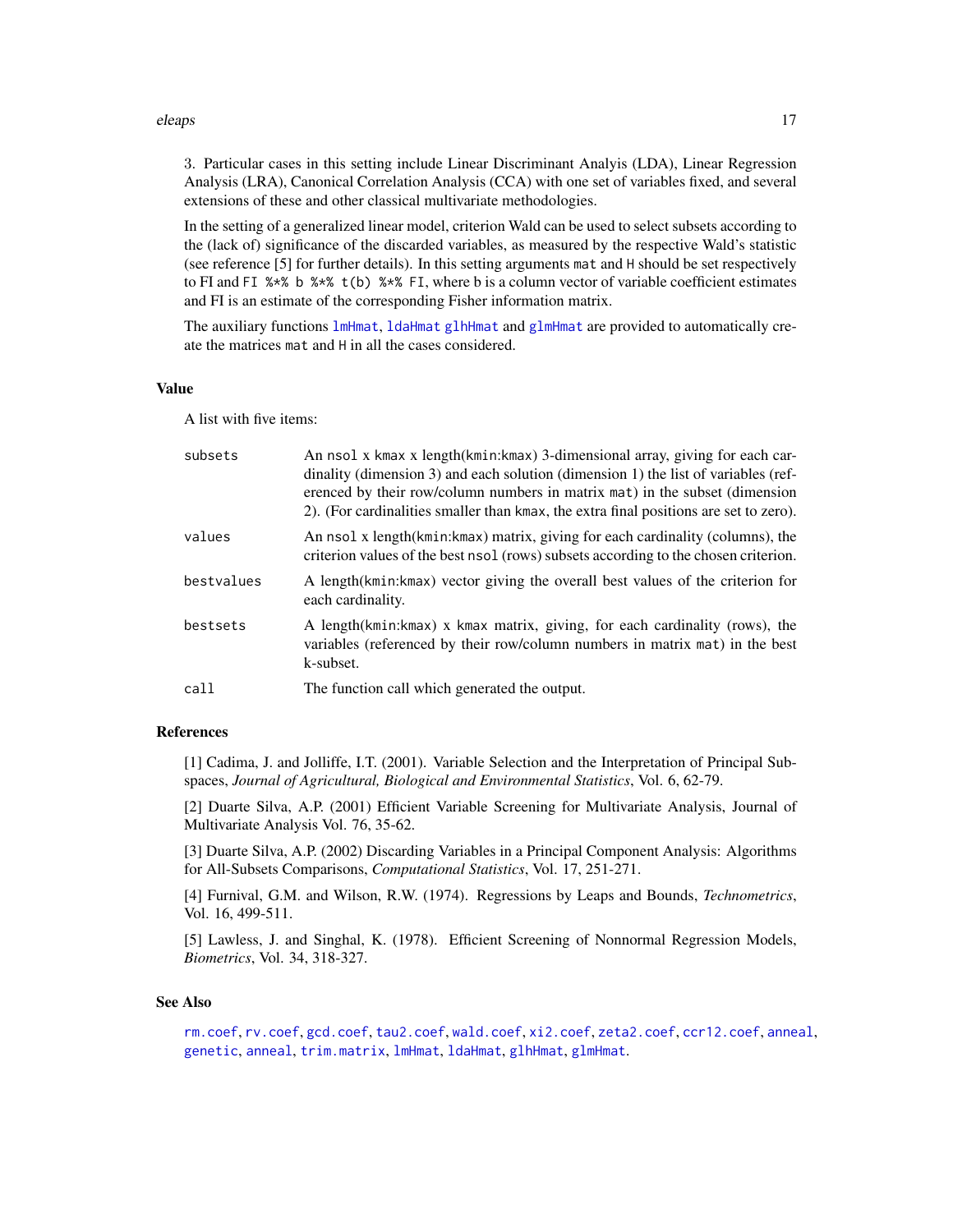#### Examples

```
## --------------------------------------------------------------------
##
## 1) For illustration of use, a small data set.
## Subsets of variables of all cardinalities are sought using the
## RM criterion.
##
data(swiss)
eleaps(cor(swiss),nsol=3, criterion="RM")
##$subsets
##, , Card.1
##
## Var.1 Var.2 Var.3 Var.4 Var.5
##Solution 1 3 0 0 0 0
##Solution 2 1 0 0 0 0
##Solution 3 4 0 0 0 0
##
##, , Card.2
##
## Var.1 Var.2 Var.3 Var.4 Var.5
##Solution 1 3 6 0 0 0
##Solution 2 4 5 0 0 0
##Solution 3 1 2 0 0 0
##
##, , Card.3
##
## Var.1 Var.2 Var.3 Var.4 Var.5
##Solution 1 4 5 6 0 0
##Solution 2 1 2 5 0 0
##Solution 3 3 4 6 0 0
##
##, , Card.4
##
## Var.1 Var.2 Var.3 Var.4 Var.5
##Solution 1 2 4 5 6 0
##Solution 2 1 2 5 6 0
##Solution 3 1 4 5 6 0
##
##, , Card.5
##
## Var.1 Var.2 Var.3 Var.4 Var.5
##Solution 1 1 2 3 5 6
##Solution 2 1 2 4 5 6
##Solution 3 2 3 4 5 6
##
##
##$values
## card.1 card.2 card.3 card.4 card.5
```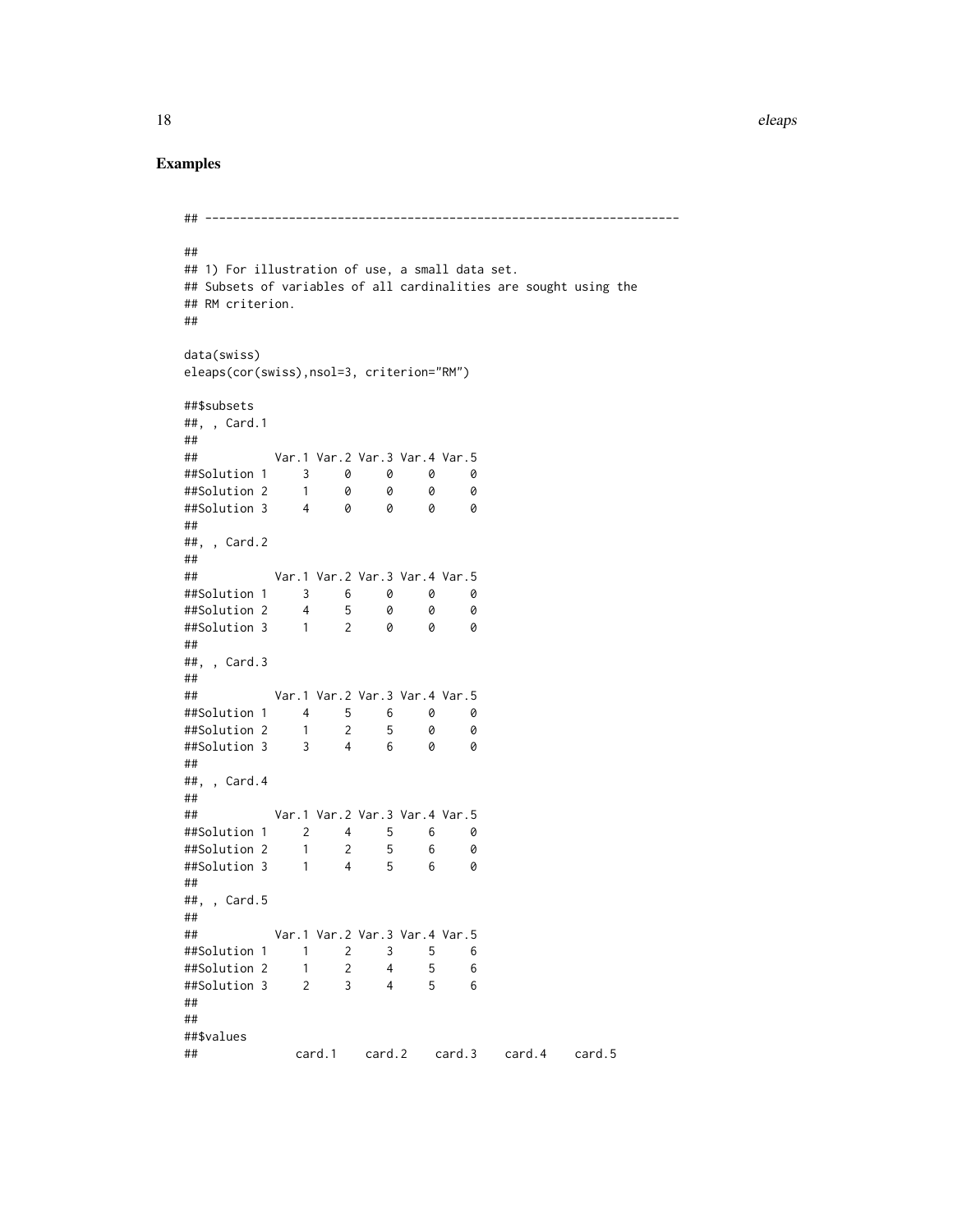#### eleaps and the element of the state of the state of the state of the state of the state of the state of the state of the state of the state of the state of the state of the state of the state of the state of the state of t

```
##Solution 1 0.6729689 0.8016409 0.9043760 0.9510757 0.9804629
##Solution 2 0.6286185 0.7982296 0.8791856 0.9506434 0.9776338
##Solution 3 0.6286130 0.7945390 0.8777509 0.9395708 0.9752551
##
##$bestvalues
## Card.1 Card.2 Card.3 Card.4 Card.5
##0.6729689 0.8016409 0.9043760 0.9510757 0.9804629
##
##$bestsets
## Var.1 Var.2 Var.3 Var.4 Var.5
##Card.1 3 0 0 0 0<br>##Card.2 3 6 0 0 0
##Card.2 3 6 0 0 0<br>##Card.3 4 5 6 0 0
##Card.3 4 5 6 0 0
##Card.4 2 4 5 6 0
##Card.5 1 2 3 5 6
##
##$call
##eleaps(cor(swiss), nsol = 3, criterion="RM")
## --------------------------------------------------------------------
##
## 2) Asking only for 2- and 3- dimensional subsets and excluding
## variable number 6.
##
data(swiss)
eleaps(cor(swiss),2,3,exclude=6,nsol=3,criterion="rm")
##$subsets
##, , Card.2
##
## Var.1 Var.2 Var.3
##Solution 1 4 5 0
##Solution 2 1 2 0
##Solution 3 1 3 0
##
##, , Card.3
##
## Var.1 Var.2 Var.3
##Solution 1 1 2 5
##Solution 2 1 4 5
##Solution 3 2 4 5
##
##
##$values
## card.2 card.3
##Solution 1 0.7982296 0.8791856
##Solution 2 0.7945390 0.8686515
##Solution 3 0.7755232 0.8628693
##
##$bestvalues
```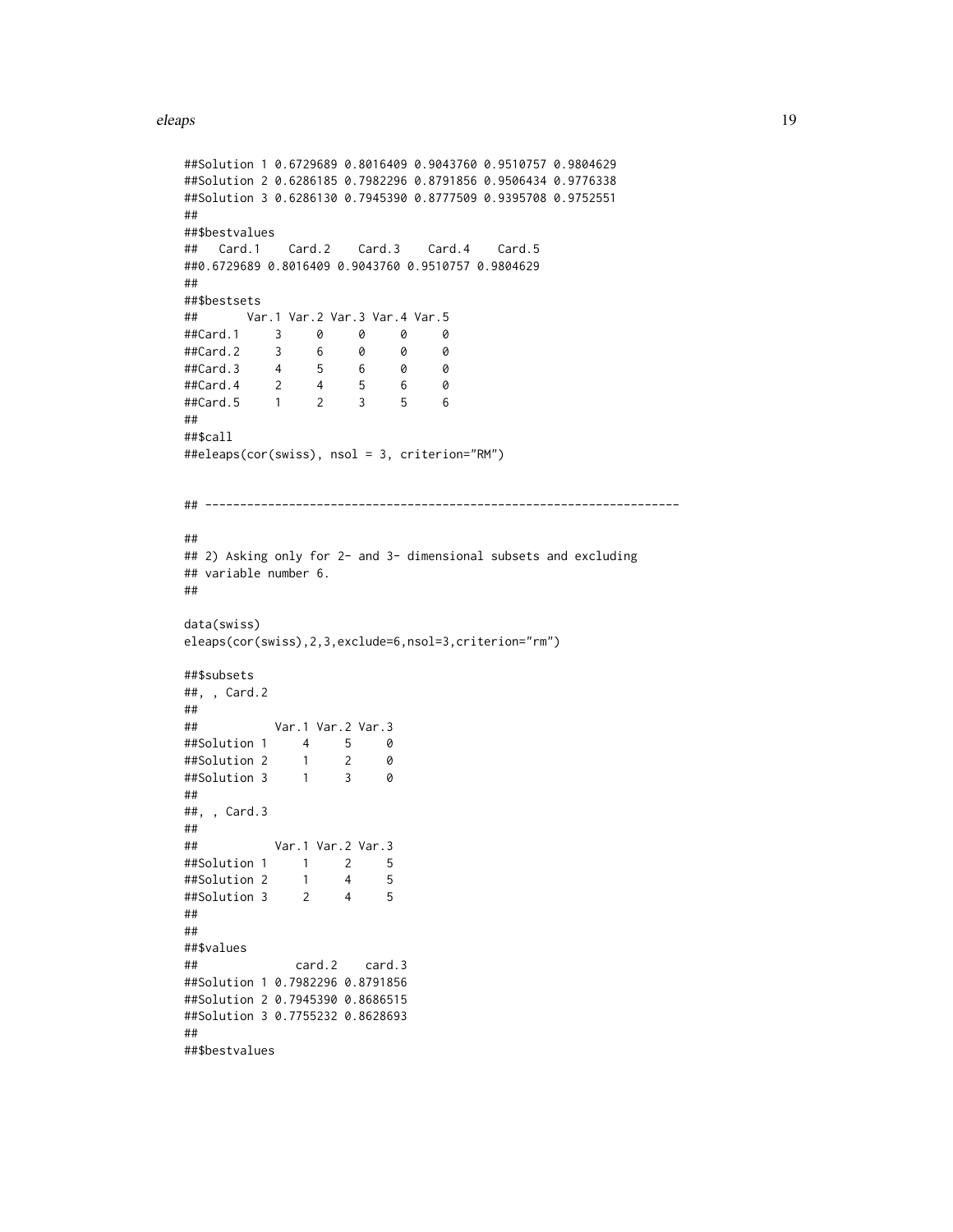```
20 eleaps and the contract of the contract of the contract of the contract of the contract of the contract of the contract of the contract of the contract of the contract of the contract of the contract of the contract of
```

```
## Card.2 Card.3
##0.7982296 0.8791856
##
##$bestsets
## Var.1 Var.2 Var.3
##Card.2 4 5 0
##Card.3 1 2 5
##
##$call
##eleaps(cor(swiss), 2, 3, exclude = 6, nsol = 3, criterion = "gcd")
## --------------------------------------------------------------------
##
## 3) Searching for 2- and 3- dimensional subsets that best approximate
## the spaces generated by the first three Principal Components
##
data(swiss)
eleaps(cor(swiss),2,3,criterion="gcd",pcindices=1:3,nsol=3)
##$subsets
##, , Card.2
##
## Var.1 Var.2 Var.3
##Solution 1 4 5 0
##Solution 2 5 6 0
##Solution 3 4 6 0
##
##, , Card.3
##
## Var.1 Var.2 Var.3
##Solution 1 4 5 6
##Solution 2 3 5 6
##Solution 3 2 5 6
##
##
##$values
## card.2 card.3
##Solution 1 0.7831827 0.9253684
##Solution 2 0.7475630 0.8459302
##Solution 3 0.7383665 0.8243032
##
##$bestvalues
## Card.2 Card.3
##0.7831827 0.9253684
##
##$bestsets
## Var.1 Var.2 Var.3
##Card.2 4 5 0
##Card.3 4 5 6
##
```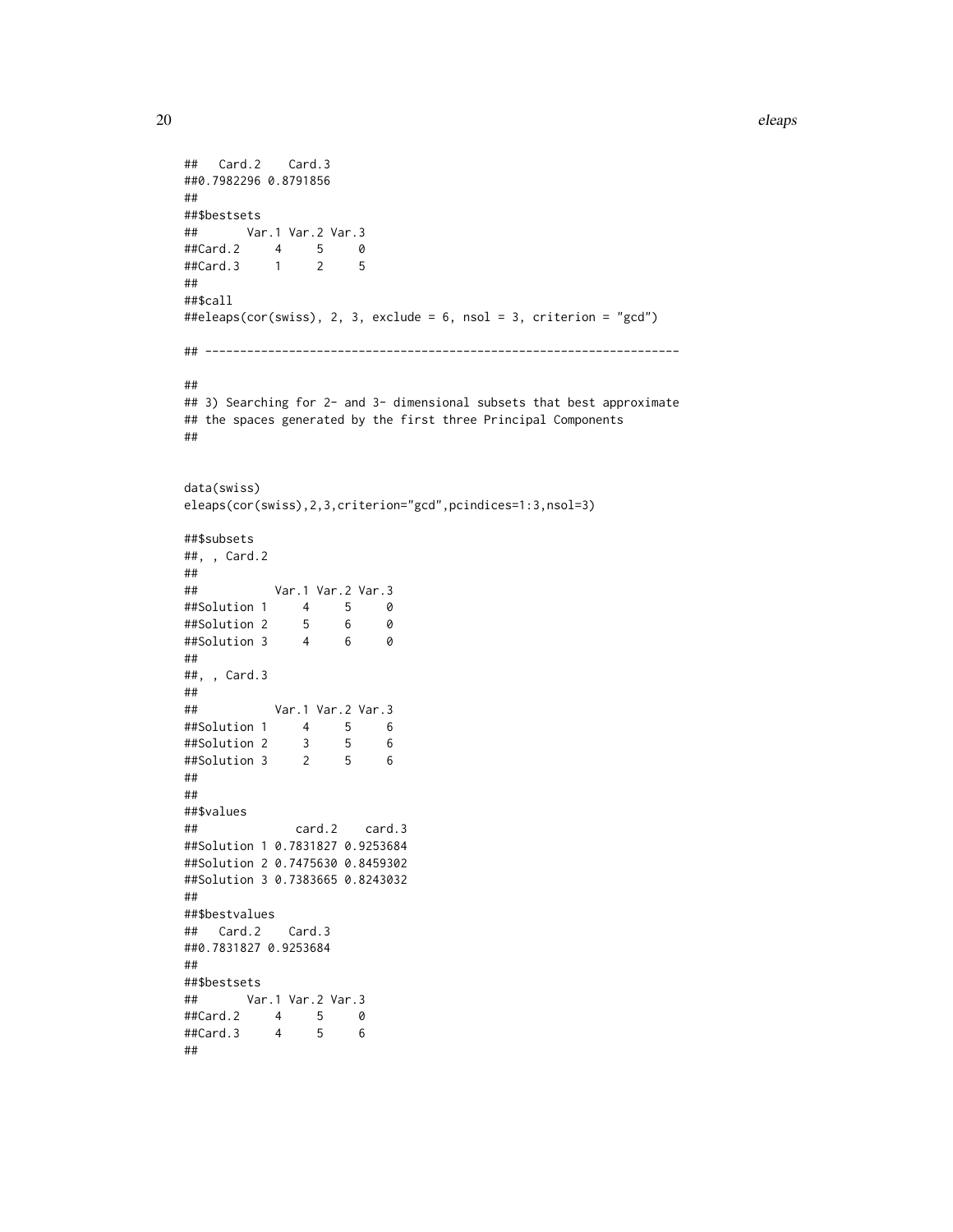#### eleaps 21

```
##$call
##eleaps(cor(swiss), 2, 3, criterion = "gcd", pcindices = 1:3, nsol = 3)
## --------------------------------------------------------------------
##
## 4) An example of subset selection in the context of Multiple Linear
## Regression. Variable 5 (average car price) in the Cars93 MASS library
## data set is regressed on 13 other variables. A best subset of linear
## predictors is sought, using the default criterion ("TAU_2") which,
## in the case of a Linear Regression, is merely the standard Coefficient
## of Determination, R^2 (as are the other three criteria for the
## multivariate linear hypothesis, "XI_2", "CCR1_2" and "ZETA_2").
##
library(MASS)
data(Cars93)
CarsHmat <- lmHmat(Cars93[,c(7:8,12:15,17:22,25)],Cars93[,5])
names(Cars93[,5,drop=FALSE])
## [1] "Price"
colnames(CarsHmat$mat)
## [1] "MPG.city" "MPG.highway" "EngineSize"
## [4] "Horsepower" "RPM" "Rev.per.mile"
## [7] "Fuel.tank.capacity" "Passengers" "Length"
## [10] "Wheelbase" "Width" "Turn.circle"
## [13] "Weight"
eleaps(CarsHmat$mat, kmin=4, kmax=6, H=CarsHmat$H, r=1)
## $subsets
## , , Card.4
##
## Var.1 Var.2 Var.3 Var.4 Var.5 Var.6
## Solution 1 4 5 10 11 0 0
##
## , , Card.5
##
## Var.1 Var.2 Var.3 Var.4 Var.5 Var.6
## Solution 1 4 5 10 11 12 0
##
## , , Card.6
##
## Var.1 Var.2 Var.3 Var.4 Var.5 Var.6
## Solution 1 4 5 9 10 11 12
##
##
## $values
## card.4 card.5 card.6
```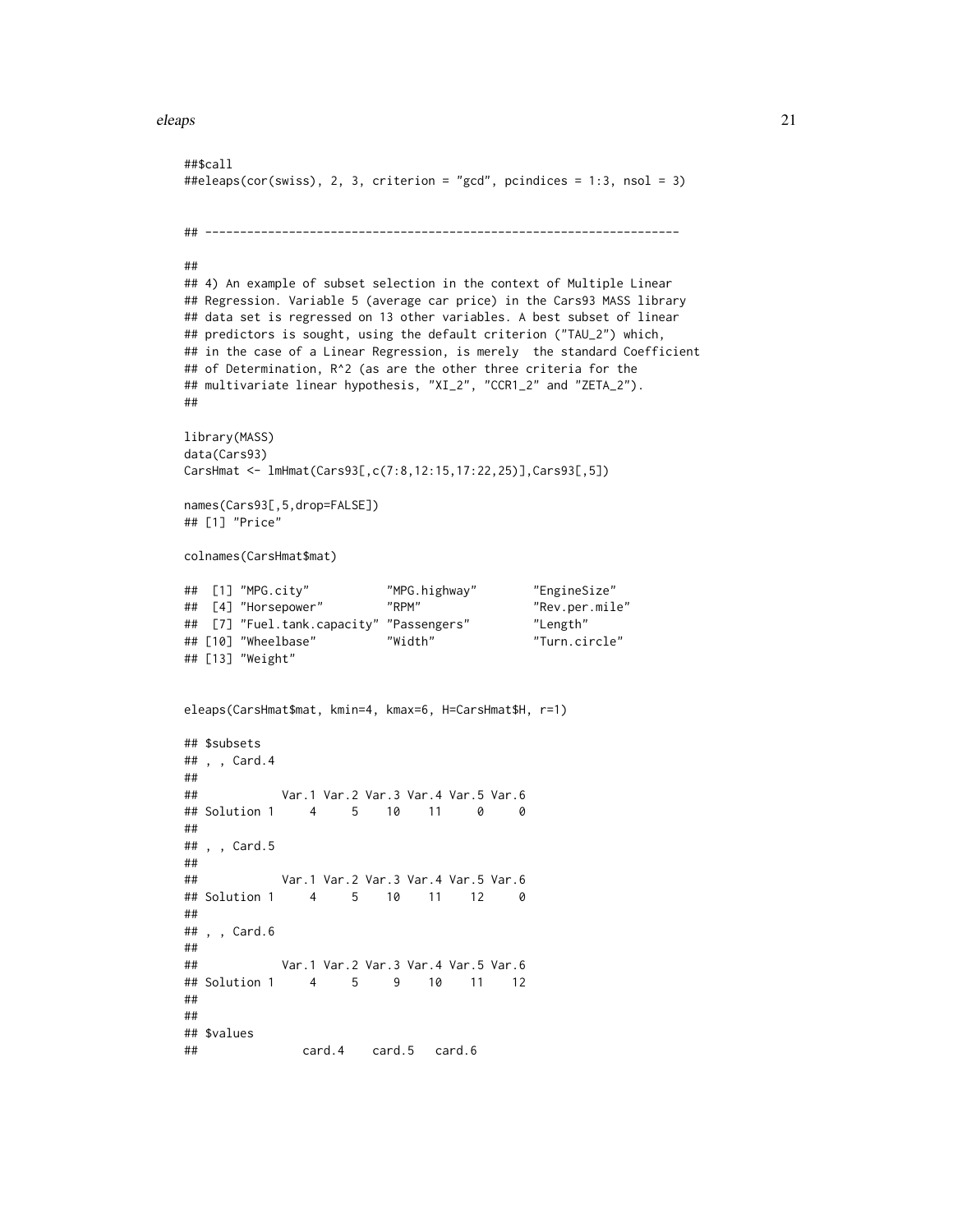```
## Solution 1 0.7143794 0.7241457 0.731015
##
## $bestvalues
## Card.4 Card.5 Card.6
## 0.7143794 0.7241457 0.7310150
##
## $bestsets
## Var.1 Var.2 Var.3 Var.4 Var.5 Var.6
## Card.4 4 5 10 11 0 0
## Card.5 4 5 10 11 12 0
## Card.6 4 5 9 10 11 12
##
## --------------------------------------------------------------------
## 5) A Linear Discriminant Analysis example with a very small data set.
## We consider the Iris data and three groups, defined by species (setosa,
## versicolor and virginica). The goal is to select the 2- and 3-variable
## subsets that are optimal for the linear discrimination (as measured
## by the "CCR1_2" criterion).
data(iris)
irisHmat <- ldaHmat(iris[1:4],iris$Species)
eleaps(irisHmat$mat,kmin=2,kmax=3,H=irisHmat$H,r=2,crit="ccr12")
## $subsets
## , , Card.2
##
## Var.1 Var.2 Var.3
## Solution 1 1 3 0
##
## , , Card.3
##
## Var.1 Var.2 Var.3
## Solution 1 2 3 4
##
##
## $values
## card.2 card.3
## Solution 1 0.9589055 0.967897
##
## $bestvalues
## Card.2 Card.3
## 0.9589055 0.9678971
##
## $bestsets
## Var.1 Var.2 Var.3
## Card.2 1 3 0
## Card.3 2 3 4
```
## --------------------------------------------------------------------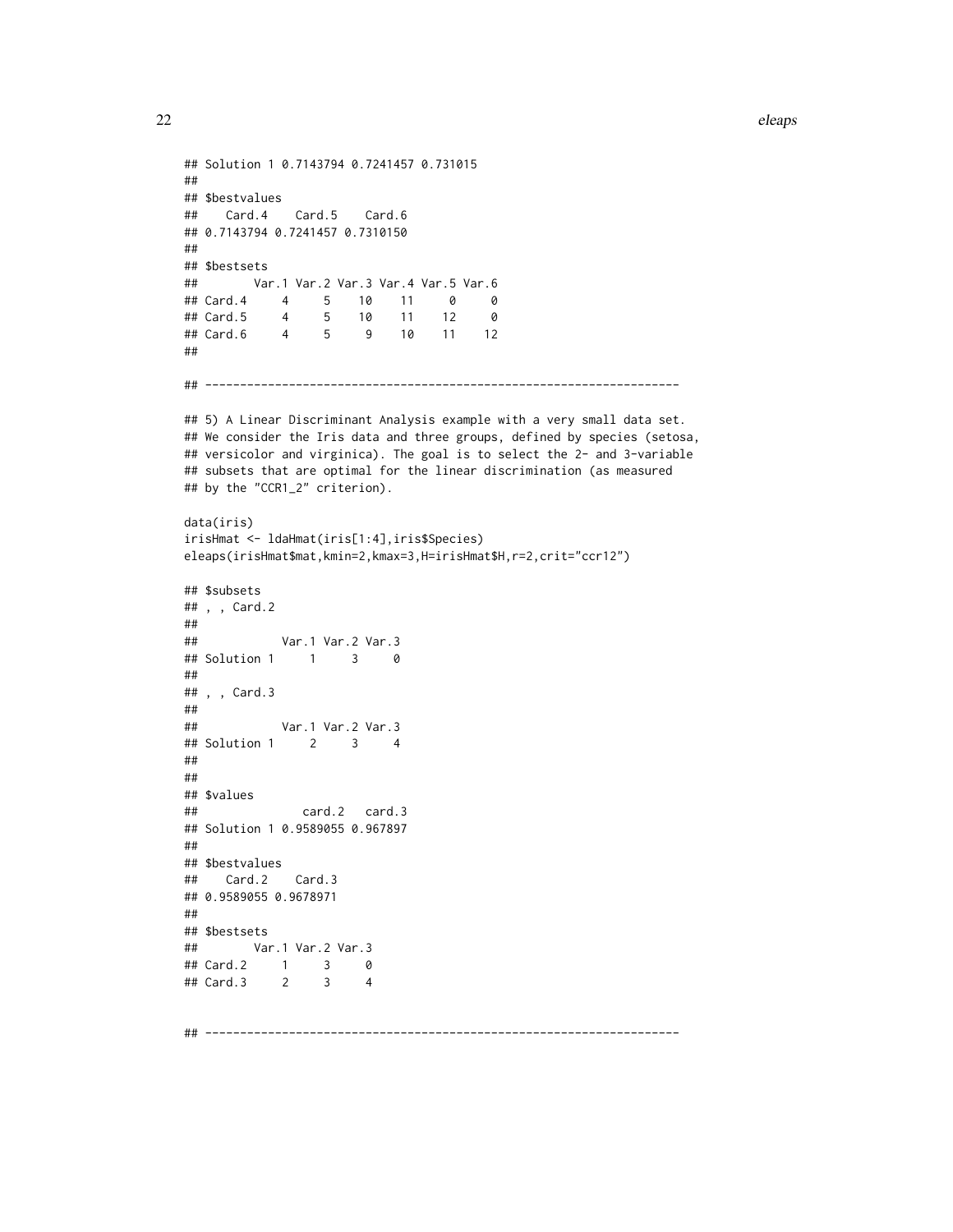eleaps 23

```
## 6) An example of subset selection in the context of a Canonical
## Correlation Analysis. Two groups of variables within the Cars93
## MASS library data set are compared. The goal is to select 4- to
## 6-variable subsets of the 13-variable 'X' group that are optimal in
## terms of preserving the canonical correlations, according to the
## "ZETA_2" criterion (Warning: the 3-variable 'Y' group is kept
## intact; subset selection is carried out in the 'X'
## group only). The 'tolsym' parameter is used to relax the symmetry
## requirements on the effect matrix H which, for numerical reasons,
## is slightly asymmetric. Since corresponding off-diagonal entries of
## matrix H are different, but by less than tolsym, H is replaced
## by its symmetric part: (H+t(H))/2.
library(MASS)
data(Cars93)
CarsHmat <- lmHmat(Cars93[,c(7:8,12:15,17:22,25)],Cars93[,4:6])
names(Cars93[,4:6])
## [1] "Min.Price" "Price" "Max.Price"
## colnames(CarsHmat$mat)
## [1] "MPG.city" "MPG.highway" "EngineSize"
## [4] "Horsepower"
## [7] "Fuel.tank.capacity" "Passengers" "Length"
## [10] "Wheelbase"
## [13] "Weight"
eleaps(CarsHmat$mat, kmin=4, kmax=6, H=CarsHmat$H, r=3,
crit="zeta2", tolsym=1e-9)
## $subsets
## , , Card.4
##
## Var.1 Var.2 Var.3 Var.4 Var.5 Var.6
## Solution 1 3 4 10 11 0 0
##
## , , Card.5
##
## Var.1 Var.2 Var.3 Var.4 Var.5 Var.6
## Solution 1 4 5 9 10 11 0
##
## , , Card.6
##
## Var.1 Var.2 Var.3 Var.4 Var.5 Var.6
## Solution 1 4 5 9 10 11 12
##
##
## $values
## card.4 card.5 card.6
## Solution 1 0.4827353 0.5018922 0.5168627
```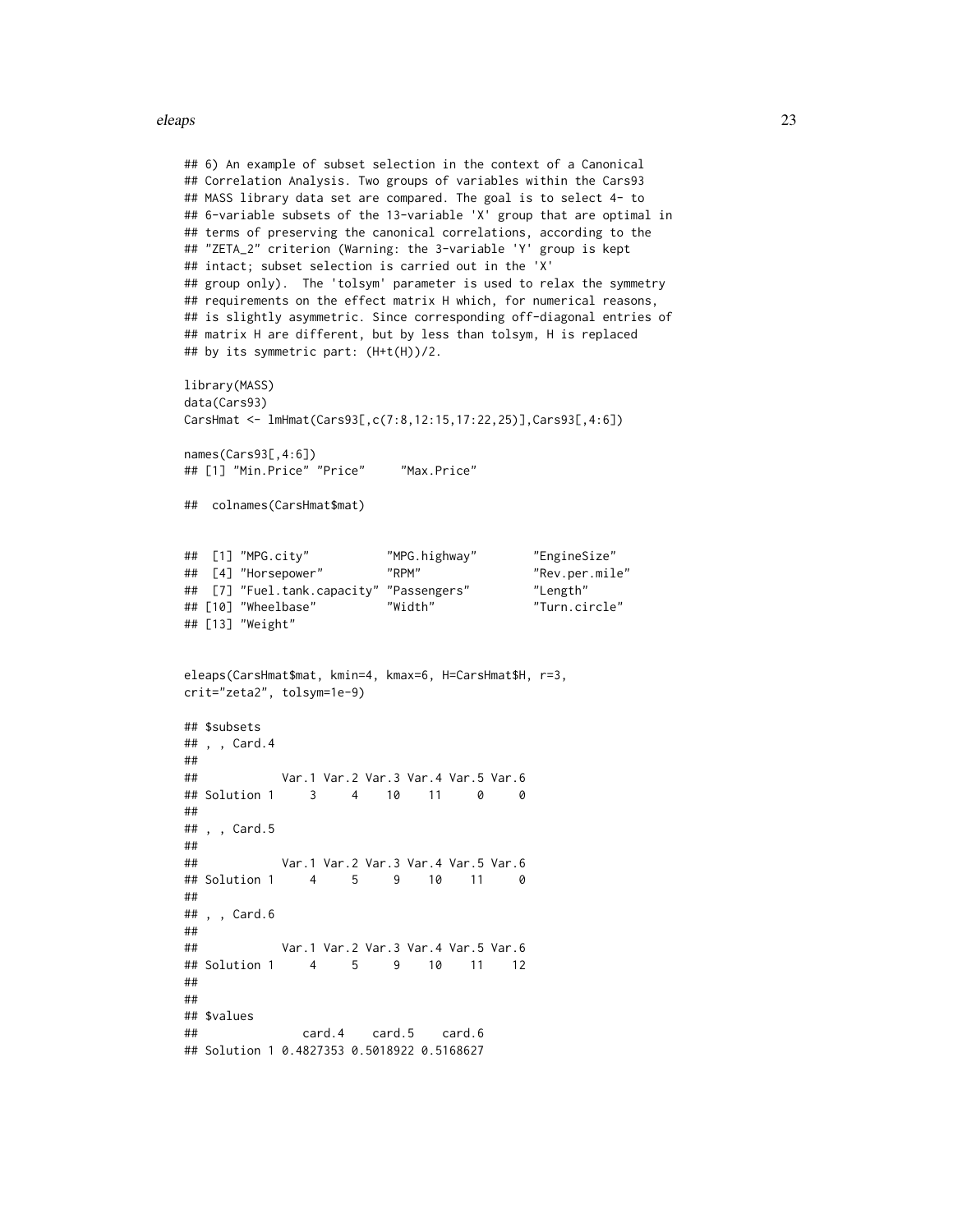```
##
## $bestvalues
## Card.4 Card.5 Card.6
## 0.4827353 0.5018922 0.5168627
##
## $bestsets
## Var.1 Var.2 Var.3 Var.4 Var.5 Var.6
## Card.4 3 4 10 11 0 0
## Card.5 4 5 9 10 11 0
## Card.6 4 5 9 10 11 12
##
## Warning message:
##
## The effect description matrix (H) supplied was slightly asymmetric:
## symmetric entries differed by up to 3.63797880709171e-12.
## (less than the 'tolsym' parameter).
## The H matrix has been replaced by its symmetric part.
## in: validnovcrit(mat, criterion, H, r, p, tolval, tolsym)
## --------------------------------------------------------------------
## 7) An example of variable selection in the context of a logistic
## regression model. We consider the last 100 observations of
## the iris data set (versicolor an verginica species) and try
## to find the best variable subsets for the model that takes species
## as response variable.
data(iris)
iris2sp <- iris[iris$Species != "setosa",]
logrfit <- glm(Species ~ Sepal.Length + Sepal.Width + Petal.Length + Petal.Width,
iris2sp,family=binomial)
Hmat <- glmHmat(logrfit)
eleaps(Hmat$mat,H=Hmat$H,r=1,criterion="Wald",nsol=3)
## $subsets
## , , Card.1
## Var.1 Var.2 Var.3
## Solution 1  4  0  0<br>## Solution 2  1  0  0
## Solution 2 1 0 0
## Solution 3 3 0 0
## , , Card.2
## Var.1 Var.2 Var.3
## Solution 1 1 3 0
## Solution 2 3 4 0
## Solution 3 2 4 0
## , , Card.3
## Var.1 Var.2 Var.3
```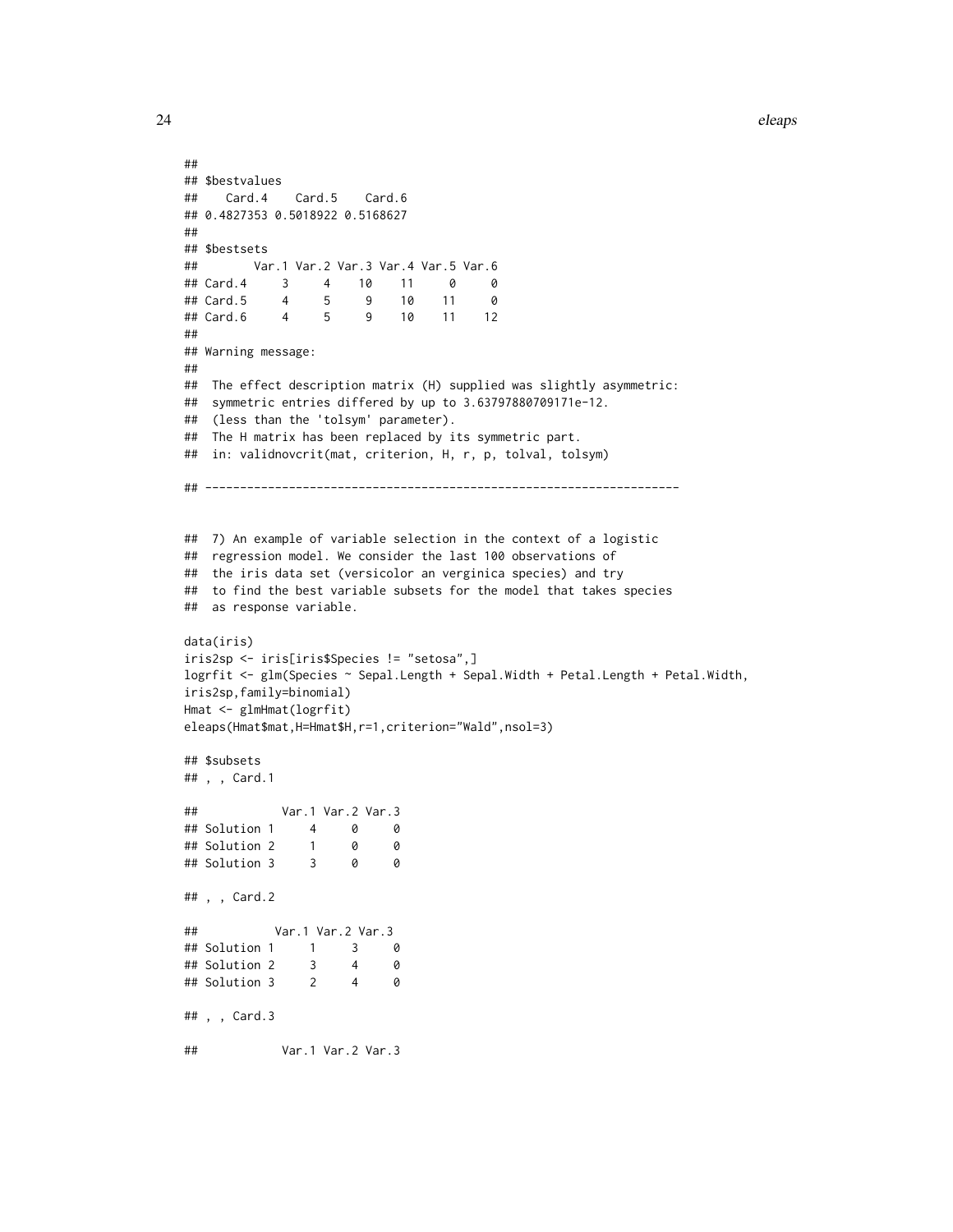```
farm 25
```

```
## Solution 1 2 3 4
## Solution 2 1 3 4
## Solution 3 1 2 3
## $values
## card.1 card.2 card.3
## Solution 1 4.894554 3.522885 1.060121
## Solution 2 5.147360 3.952538 2.224335
## Solution 3 5.161553 3.972410 3.522879
## $bestvalues
## Card.1 Card.2 Card.3
## 4.894554 3.522885 1.060121
## $bestsets
## Var.1 Var.2 Var.3
## Card.1 4 0 0
## Card.2 1
## Card.3 2 3 4
## $call
## eleaps(mat = Hmat$mat, nsol = 3, criterion = "Wald", H = Hmat$H,
## r = 1)<br>## -----------
             ## --------------------------------------------------------------------
## It should be stressed that, unlike other criteria in the
## subselect package, the Wald criterion is not bounded above by
## 1 and is a decreasing function of subset quality, so that the
## 3-variable subsets do, in fact, perform better than their smaller-sized
## counterparts.
```
farm *Sixty-two economic indicators from 99 Portuguese farms.*

#### Description

This data set is a very small subset of economic data regarding Portuguese farms in the mid-1990s, from Portugal's Ministry of Agriculture

#### Usage

farm

#### Format

A 99x62 matrix. The 62 columns are numeric economic indicators, referenced by their database code. Monetary units are in thousands of Escudos (Portugal's pre-Euro currency).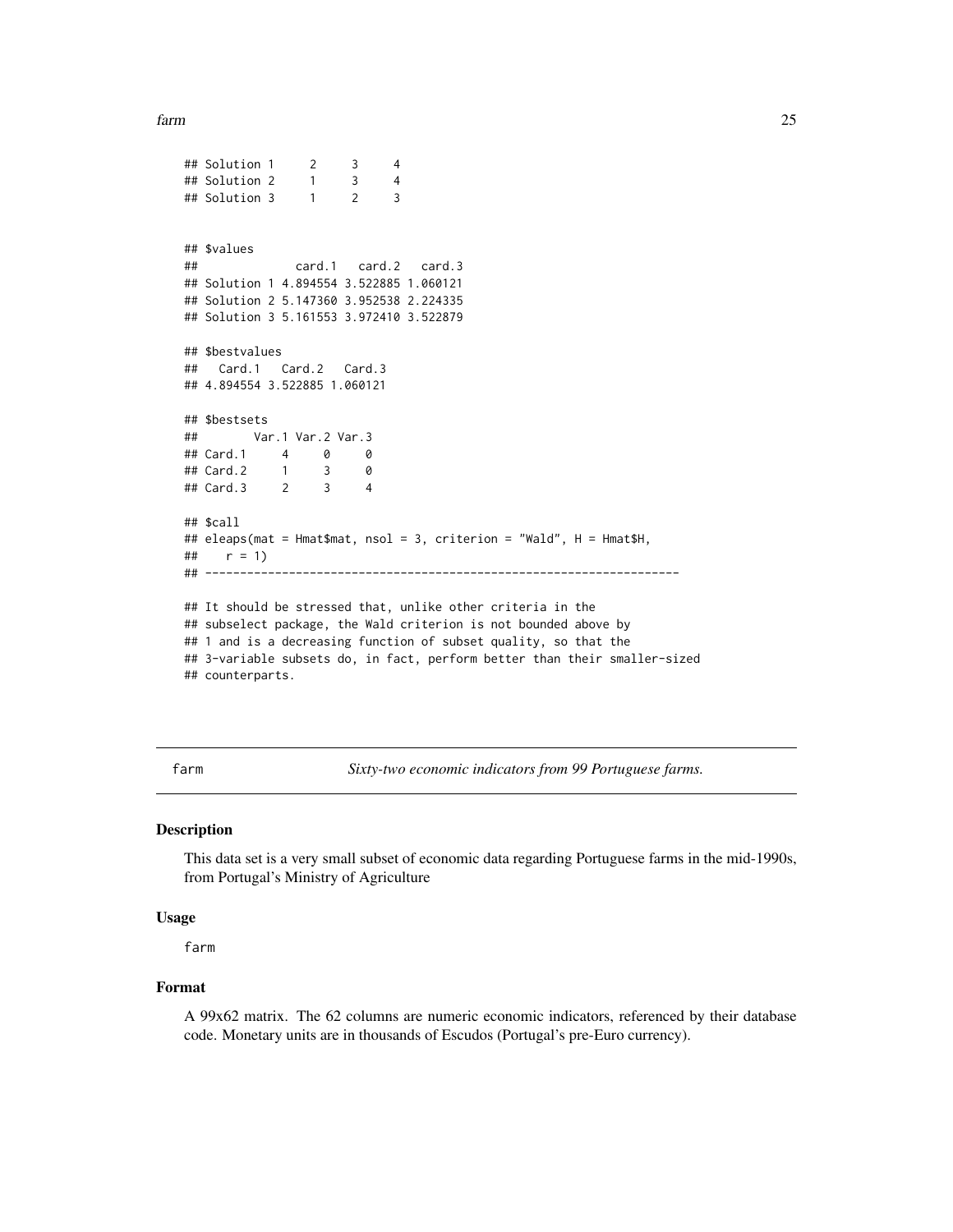| Column Number | Column Name      | Units          | Description                                  |
|---------------|------------------|----------------|----------------------------------------------|
| $[$           | R15              | 1000 Escudos   | Total Standard Gross Margins (SGM)           |
| $[$           | R <sub>24</sub>  | Hectares       | Total land surface                           |
| $[$           | R35              | Hectares       | Total cultivated surface                     |
| $[$ ,4]       | R36              | Man Work Units | <b>Total Man Work Units</b>                  |
| $[$ 5]        | R46              | 1000 Escudos   | Land Capital                                 |
| $[0.6]$       | R <sub>59</sub>  | 1000 Escudos   | Total Capital (without forests)              |
| $[$ 7]        | R <sub>65</sub>  | 1000 Escudos   | <b>Total Loans and Debts</b>                 |
| $[0.8]$       | R72              | 1000 Escudos   | <b>Total Investment</b>                      |
| $[$ 9]        | R79              | 1000 Escudos   | Subsidies for Investment                     |
| $[,10]$       | R86              | 1000 Escudos   | <b>Gross Plant Product Formation</b>         |
| $[,11]$       | R91              | 1000 Escudos   | <b>Gross Animal Product Formation</b>        |
| $[,12]$       | R <sub>104</sub> | 1000 Escudos   | <b>Current Subsidies</b>                     |
| [,13]         | R110             | 1000 Escudos   | <b>Wheat Production</b>                      |
| [,14]         | R111             | 1000 Escudos   | Maize Production                             |
| [,15]         | R113             | 1000 Escudos   | Other Cereals (except rice) Production       |
| [,16]         | R114             | 1000 Escudos   | <b>Dried Legumes Production</b>              |
| [,17]         | R115             | 1000 Escudos   | Potato Production                            |
| $[,18]$       | R116             | 1000 Escudos   | Industrial horticulture and Melon Production |
| [,19]         | R117             | 1000 Escudos   | Open-air horticultural Production            |
| $[0.20]$      | R118             | 1000 Escudos   | Horticultural forcing Production             |
| $[$ .21]      | R119             | 1000 Escudos   | <b>Flower Production</b>                     |
| $[,22]$       | R <sub>121</sub> | 1000 Escudos   | Sub-products Production                      |
| [,23]         | R <sub>122</sub> | 1000 Escudos   | <b>Fruit Production</b>                      |
| [,24]         | R <sub>123</sub> | 1000 Escudos   | Olive Production                             |
| [,25]         | R <sub>124</sub> | 1000 Escudos   | Wine Production                              |
| [0.26]        | R125             | 1000 Escudos   | Horses                                       |
| [,27]         | R <sub>126</sub> | 1000 Escudos   | Bovines (excluding milk)                     |
| [,28]         | R <sub>127</sub> | 1000 Escudos   | Milk and dairy products                      |
| [,29]         | R129             | 1000 Escudos   | Sheep                                        |
| $[0.30]$      | R <sub>132</sub> | 1000 Escudos   | Goats                                        |
| $[0.31]$      | R <sub>135</sub> | 1000 Escudos   | Pigs                                         |
| [0.32]        | R <sub>137</sub> | 1000 Escudos   | <b>Birds</b>                                 |
| [0.33]        | R <sub>140</sub> | 1000 Escudos   | <b>Bees</b>                                  |
| [,34]         | R <sub>142</sub> | 1000 Escudos   | Other animals (except rabbits)               |
| [0.35]        | R <sub>144</sub> | 1000 Escudos   | Wood production                              |
| [0.36]        | R <sub>145</sub> | 1000 Escudos   | Other forest products (except cork)          |
| [,37]         | R <sub>146</sub> | Hectares       | Land surface affected to cereals             |
| $[0.38]$      | R <sub>151</sub> | Hectares       | Land surface affected to dry legumes         |
| [0.39]        | R152             | Hectares       | Land surface affected to potatos             |
| [,40]         | R <sub>158</sub> | Hectares       | Land surface affected to fruits              |
| $[0.41]$      | R <sub>159</sub> | Hectares       | Land surface affected to olive trees         |
| $[0.42]$      | R <sub>160</sub> | Hectares       | Land surface affected to vineyards           |
| $[0.43]$      | R <sub>164</sub> | Hectares       | Fallow land surface area                     |
| [,44]         | R <sub>166</sub> | Hectares       | Forest surface area                          |
| [0.45]        | R <sub>168</sub> | Head           | <b>Bovines</b>                               |
| [,46]         | R174             | Head           | Adult sheep                                  |
| [,47]         | R176             | Head           | Adult goats                                  |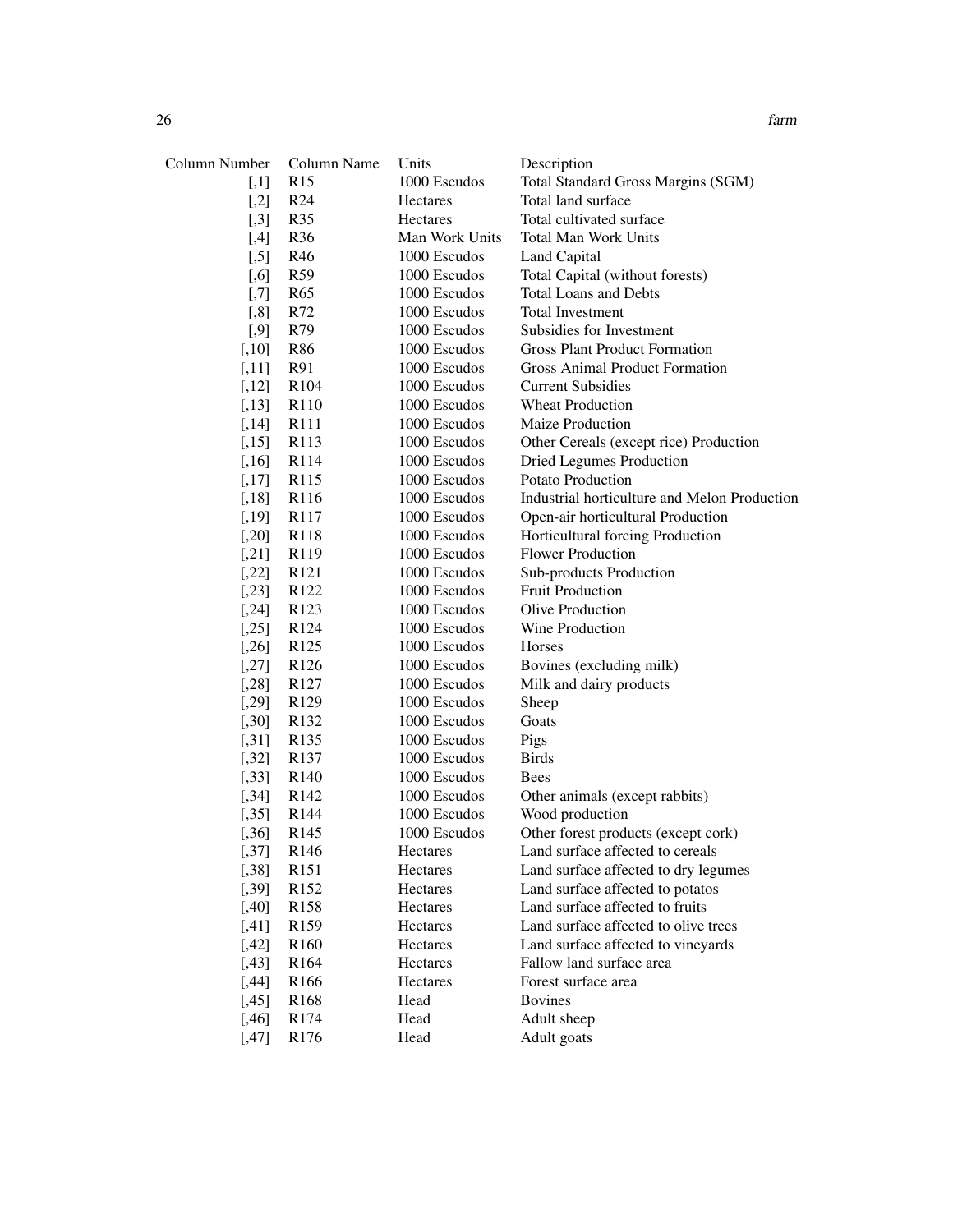#### <span id="page-26-0"></span>gcd.coef 27

|                      | R <sub>178</sub>  |              |                              |
|----------------------|-------------------|--------------|------------------------------|
| [.48]                |                   | Head         | Adult pigs                   |
| [.49]                | R <sub>209</sub>  | Kg/hectare   | Maize yield                  |
| [,50]                | R <sub>211</sub>  | Kg/hectare   | Barley yield                 |
| [, 51]               | R <sub>2</sub> 14 | Kg/hectare   | Potato yield                 |
| [,52]                | R <sub>2</sub> 15 | L/cow/year   | Cow milk productivity        |
| [,53]                | R <sub>2</sub> 33 | 1000 Escudos | Wages and social expenditure |
| [,54]                | R <sub>237</sub>  | 1000 Escudos | Taxes and tariffs            |
| 551                  | R <sub>245</sub>  | 1000 Escudos | Interest and financial costs |
| 561                  | R <sub>250</sub>  | 1000 Escudos | Total real costs             |
| 571                  | R <sub>252</sub>  | 1000 Escudos | <b>Gross Product</b>         |
| [.58]                | R <sub>256</sub>  | 1000 Escudos | Gross Agricultural Product   |
| [,59]                | R <sub>258</sub>  | 1000 Escudos | Gross Value Added (GVA)      |
| [0.60]               | R <sub>263</sub>  | 1000 Escudos | <b>Final Results</b>         |
| $\left[ .61 \right]$ | R <sub>270</sub>  | 1000 Escudos | Family labour income         |
| $[0.62]$             | R <sub>271</sub>  | 1000 Escudos | Capital Income               |
|                      |                   |              |                              |

#### Source

Obtained directly from the source.

<span id="page-26-1"></span>gcd.coef *Computes Yanai's GCD in the context of the variable-subset selection problem*

### Description

Computes Yanai's Generalized Coefficient of Determination for the similarity of the subspaces spanned by a subset of variables and a subset of the full data set's Principal Components.

#### Usage

gcd.coef(mat, indices, pcindices = NULL)

### Arguments

| mat       | the full data set's covariance (or correlation) matrix.                                                                                                                                                                                                                                                                   |
|-----------|---------------------------------------------------------------------------------------------------------------------------------------------------------------------------------------------------------------------------------------------------------------------------------------------------------------------------|
| indices   | a numerical vector, matrix or 3-d array of integers giving the indices of the<br>variables in the subset. If a matrix is specified, each row is taken to represent<br>a different k-variable subset. If a 3-d array is given, it is assumed that the third<br>dimension corresponds to different cardinalities.           |
| pcindices | a numerical vector of indices of Principal Components. By default, the first<br>$k$ PCs are chosen, where $k$ is the cardinality of the subset of variables whose<br>criterion value is being computed. If a vector of PCs is specified by the user,<br>those PCs will be used for all cardinalities that were requested. |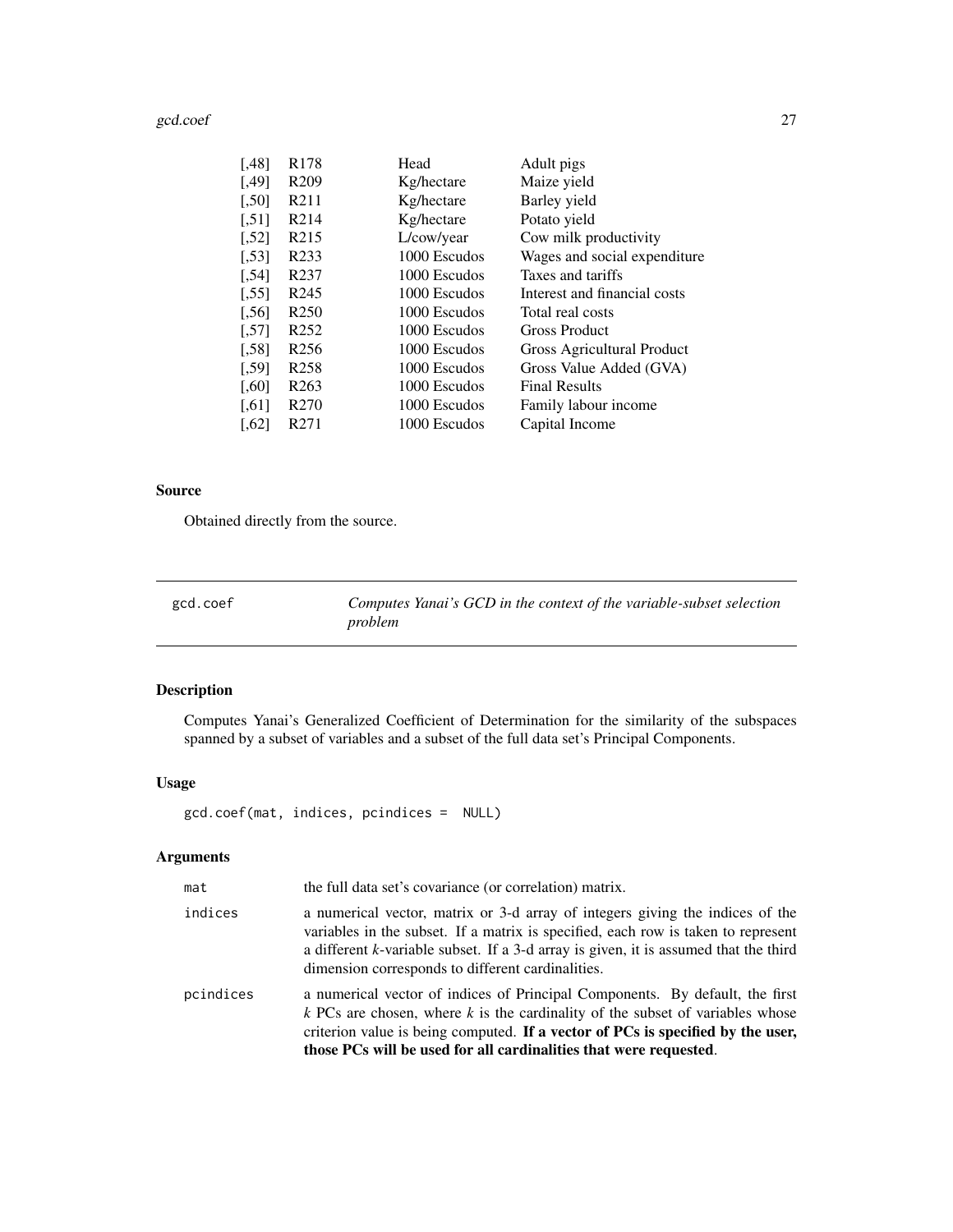#### Details

Computes Yanai's Generalized Coefficient of Determination for the similarity of the subspaces spanned by a subset of variables (specified by indices) and a subset of the full-data set's Principal Components (specified by pcindices). Input data is expected in the form of a (co)variance or correlation matrix. If a non-square matrix is given, it is assumed to be a data matrix, and its correlation matrix is used as input. The number of variables (k) and of PCs (q) does not have to be the same.

Yanai's GCD is defined as:

$$
GCD = \frac{\text{tr}(P_v \cdot P_c)}{\sqrt{k \cdot q}}
$$

where  $P_v$  and  $P_c$  are the matrices of orthogonal projections on the subspaces spanned by the kvariable subset and by the q-Principal Component subset, respectively.

This definition is equivalent to:

$$
GCD = \frac{1}{\sqrt{kq}} \sum_{i} (r_m)^2_i
$$

where  $(r_m)_i$  stands for the multiple correlation between the i-th Principal Component and the kvariable subset, and the sum is carried out over the q  $PCs$  (i=1,...,q) selected.

These definitions are also equivalent to the expression used in the code, which only requires the covariance (or correlation) matrix of the data under consideration.

The fact that indices can be a matrix or 3-d array allows for the computation of the GCD values of subsets produced by the search functions [anneal](#page-1-1), [genetic](#page-28-1) and [improve](#page-46-1) (whose output option \$subsets are matrices or 3-d arrays), using a different criterion (see the example below).

#### Value

The value of the GCD coefficient.

#### References

Cadima, J. and Jolliffe, I.T. (2001), "Variable Selection and the Interpretation of Principal Subspaces", *Journal of Agricultural, Biological and Environmental Statistics*, Vol. 6, 62-79.

Ramsay, J.O., ten Berge, J. and Styan, G.P.H. (1984), "Matrix Correlation", *Psychometrika*, 49, 403-423.

#### Examples

## An example with a very small data set.

```
data(iris3)
x<-iris3[,,1]
gcd.coef(cor(x),c(1,3))## [1] 0.7666286
gcd.coef(cor(x),c(1,3),pcindices=c(1,3))## [1] 0.584452
gcd.coef(cor(x),c(1,3),pcindices=1)
## [1] 0.6035127
```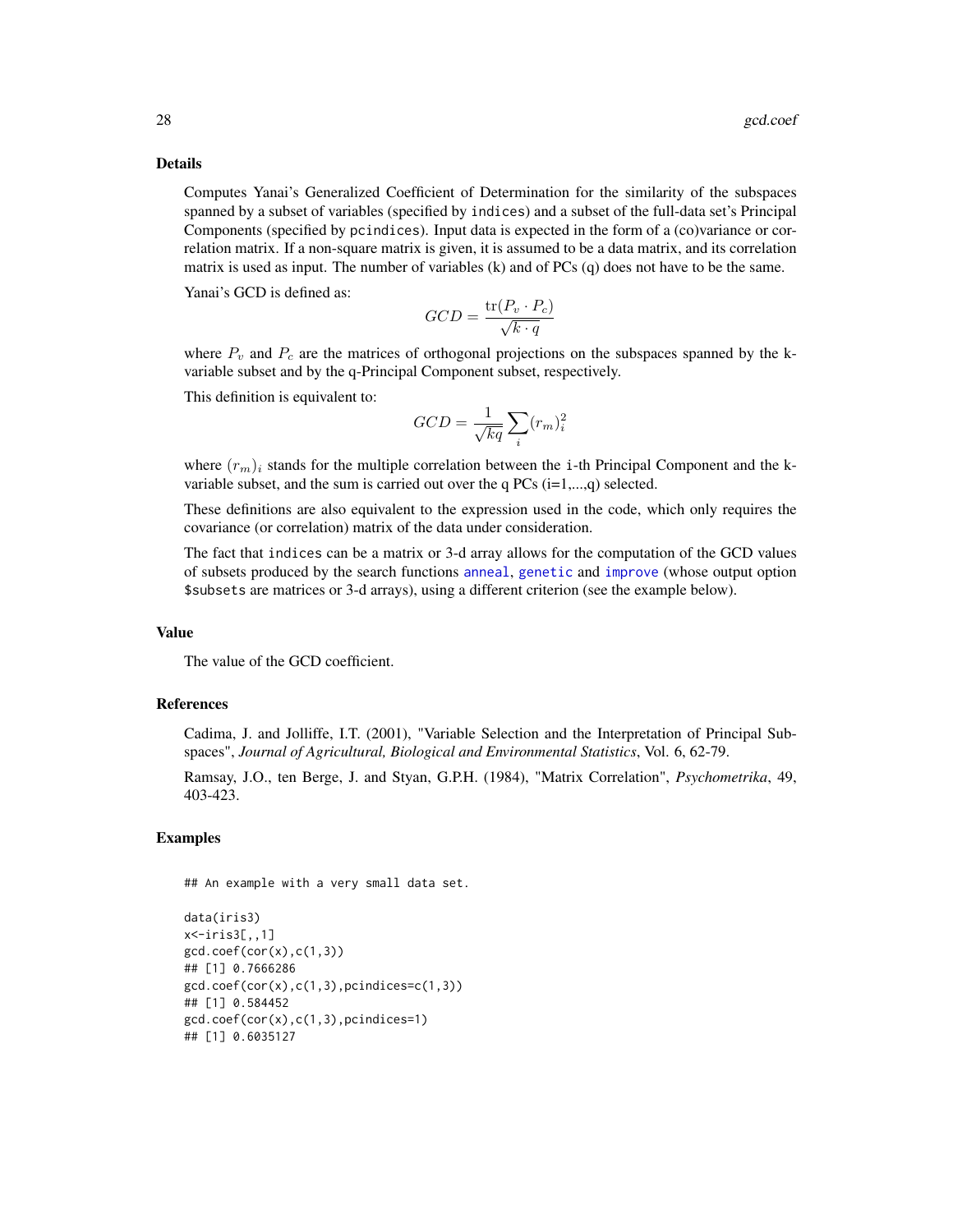#### <span id="page-28-0"></span>genetic 29

```
## An example computing the GCDs of three subsets produced when the
## anneal function attempted to optimize the RV criterion (using an
## absurdly small number of iterations).
data(swiss)
rvresults<-anneal(cor(swiss),2,nsol=4,niter=5,criterion="Rv")
gcd.coef(cor(swiss),rvresults$subsets)
## Card.2
##Solution 1 0.4962297
##Solution 2 0.7092591
##Solution 3 0.4748525
##Solution 4 0.4649259
```
<span id="page-28-1"></span>genetic *Genetic Algorithm searching for an optimal k-variable subset*

#### Description

Given a set of variables, a Genetic Algorithm algorithm seeks a k-variable subset which is optimal, as a surrogate for the whole set, with respect to a given criterion.

#### Usage

```
genetic( mat, kmin, kmax = kmin, popsize = max(100,2*ncol(mat)), nger = 100,
mutate = FALSE, mutprob = 0.01, maxclone = 5, exclude = NULL,
include = NULL, improvement = TRUE, setseed= FALSE, criterion = "default",
pcindices = "first_k", initialpop = NULL, force = FALSE, H=NULL, r=0,
tolval=1000*.Machine$double.eps,tolsym=1000*.Machine$double.eps)
```
#### Arguments

| mat     | a covariance/correlation, information or sums of squares and products matrix of<br>the variables from which the k-subset is to be selected. See the Details section<br>below.                             |
|---------|-----------------------------------------------------------------------------------------------------------------------------------------------------------------------------------------------------------|
| kmin    | the cardinality of the smallest subset that is wanted.                                                                                                                                                    |
| kmax    | the cardinality of the largest subset that is wanted.                                                                                                                                                     |
| popsize | integer variable indicating the size of the population.                                                                                                                                                   |
| nger    | integer variable giving the number of generations for which the genetic algo-<br>rithm will run.                                                                                                          |
| mutate  | logical variable indicating whether each child undergoes a mutation, with prob-<br>ability mutprob. By default, FALSE.                                                                                    |
| mutprob | variable giving the probability of each child undergoing a mutation, if mutate<br>is TRUE. By default, 0.01. High values slow down the algorithm considerably<br>and tend to replicate the same solution. |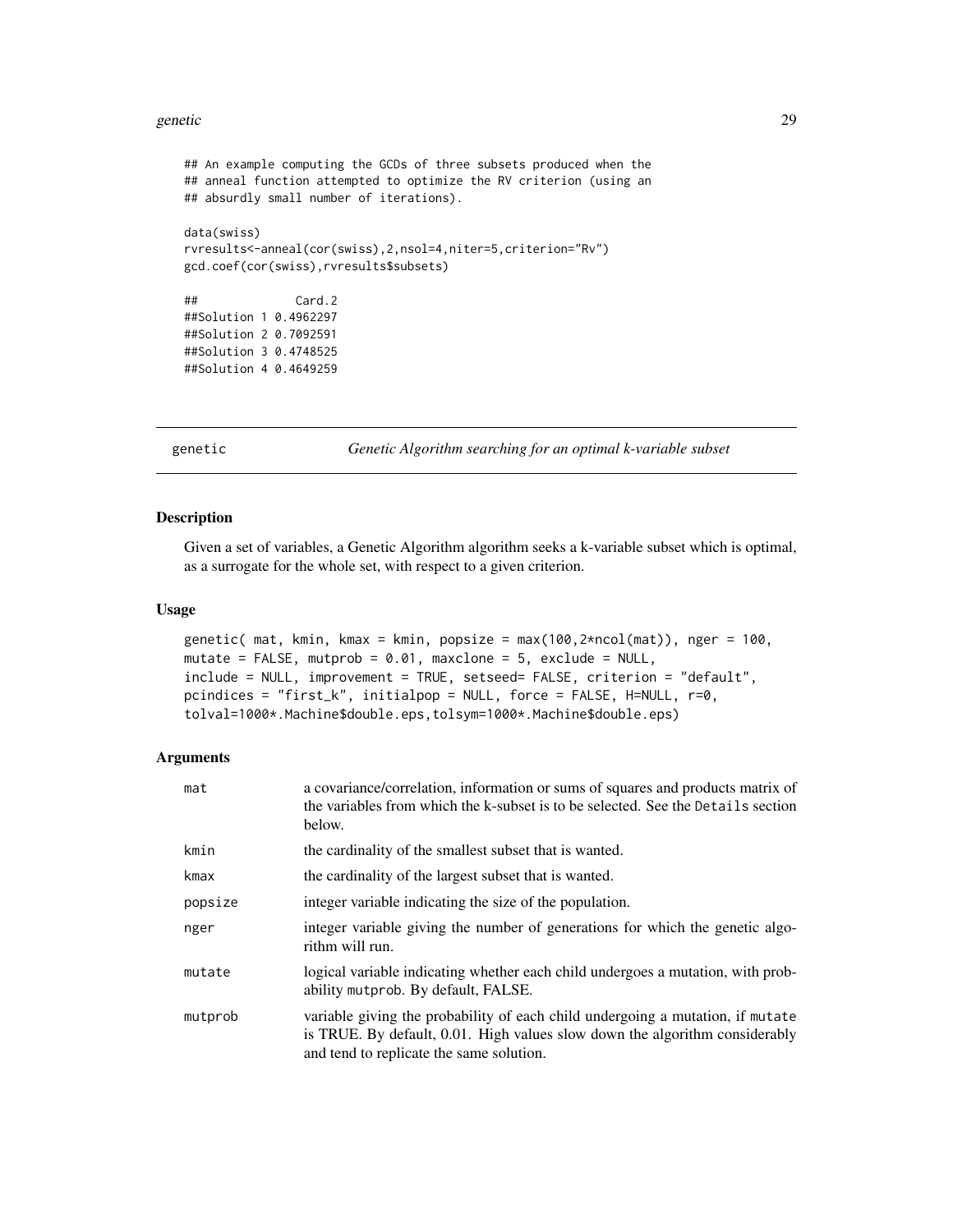| maxclone    | integer variable specifying the maximum number of identical replicates (clones)<br>of individuals that is acceptable in the population. Serves to ensure that the<br>population has sufficient genetic diversity, which is necessary to enable the al-<br>gorithm to complete the specified number of generations. However, even max-<br>clone=0 does not guarantee that there are no repetitions: only the offspring of<br>couples are tested for clones. If any such clones are rejected, they are replaced<br>by a k-variable subset chosen at random, without any further clone tests.                                                             |
|-------------|--------------------------------------------------------------------------------------------------------------------------------------------------------------------------------------------------------------------------------------------------------------------------------------------------------------------------------------------------------------------------------------------------------------------------------------------------------------------------------------------------------------------------------------------------------------------------------------------------------------------------------------------------------|
| exclude     | a vector of variables (referenced by their row/column numbers in matrix mat)<br>that are to be forcibly excluded from the subsets.                                                                                                                                                                                                                                                                                                                                                                                                                                                                                                                     |
| include     | a vector of variables (referenced by their row/column numbers in matrix mat)<br>that are to be forcibly included in the subsets.                                                                                                                                                                                                                                                                                                                                                                                                                                                                                                                       |
| improvement | a logical variable indicating whether or not the best final subset (for each cardi-<br>nality) is to be passed as input to a local improvement algorithm (see function<br>improve).                                                                                                                                                                                                                                                                                                                                                                                                                                                                    |
| setseed     | logical variable indicating whether to fix an initial seed for the random number<br>generator, which will be re-used in future calls to this function whenever setseed<br>is again set to TRUE.                                                                                                                                                                                                                                                                                                                                                                                                                                                        |
| criterion   | Character variable, which indicates which criterion is to be used in judging<br>the quality of the subsets. Currently, the "Rm", "Rv", "Gcd", "Tau2", "Xi2",<br>"Zeta2", "ccr12" and "Wald" criteria are supported (see the Details section, the<br>References and the links rm. coef, rv. coef, gcd. coef, tau2. coef, xi2. coef,<br>zeta2.coef and ccr12.coef for further details). The default criterion is "Rm"<br>if parameter r is zero (exploratory and PCA problems), "Wald" if r is equal to<br>one and mat has a "FisherI" attribute set to TRUE (generalized linear models),<br>and "Tau2" otherwise (multivariate linear model framework). |
| pcindices   | either a vector of ranks of Principal Components that are to be used for compari-<br>son with the k-variable subsets (for the Gcd criterion only, see gcd. coef) or the<br>default text $first_k$ . The latter will associate PCs 1 to $k$ with each cardinality<br>$k$ that has been requested by the user.                                                                                                                                                                                                                                                                                                                                           |
| initialpop  | vector, matrix or 3-d array of initial population for the genetic algorithm. If a<br>single cardinality is required, initialpop may be a popsize $x$ $k$ matrix or a<br>popsize $x \, k \, x$ 1 array (as produced by the \$subsets output value of any of the<br>algorithm functions anneal, genetic, or improve). If more than one cardinal-<br>ity is requested, initialpop must be a popsize x kmax x length (kmin: kmax)<br>3-d array (as produced by the \$subsets output value).                                                                                                                                                                |
|             | If the exclude and/or include options are used, initialpop must also respect<br>those requirements.                                                                                                                                                                                                                                                                                                                                                                                                                                                                                                                                                    |
| force       | a logical variable indicating whether, for large data sets (currently $p > 400$ ) the<br>algorithm should proceed anyways, regardless of possible memory problems<br>which may crash the R session.                                                                                                                                                                                                                                                                                                                                                                                                                                                    |
| н           | Effect description matrix. Not used with the Rm, Rv or Gcd criteria, hence the<br>NULL default value. See the Details section below.                                                                                                                                                                                                                                                                                                                                                                                                                                                                                                                   |
| r           | Expected rank of the effects (H) matrix. Not used with the Rm, Rv or Gcd<br>criteria. See the Details section below.                                                                                                                                                                                                                                                                                                                                                                                                                                                                                                                                   |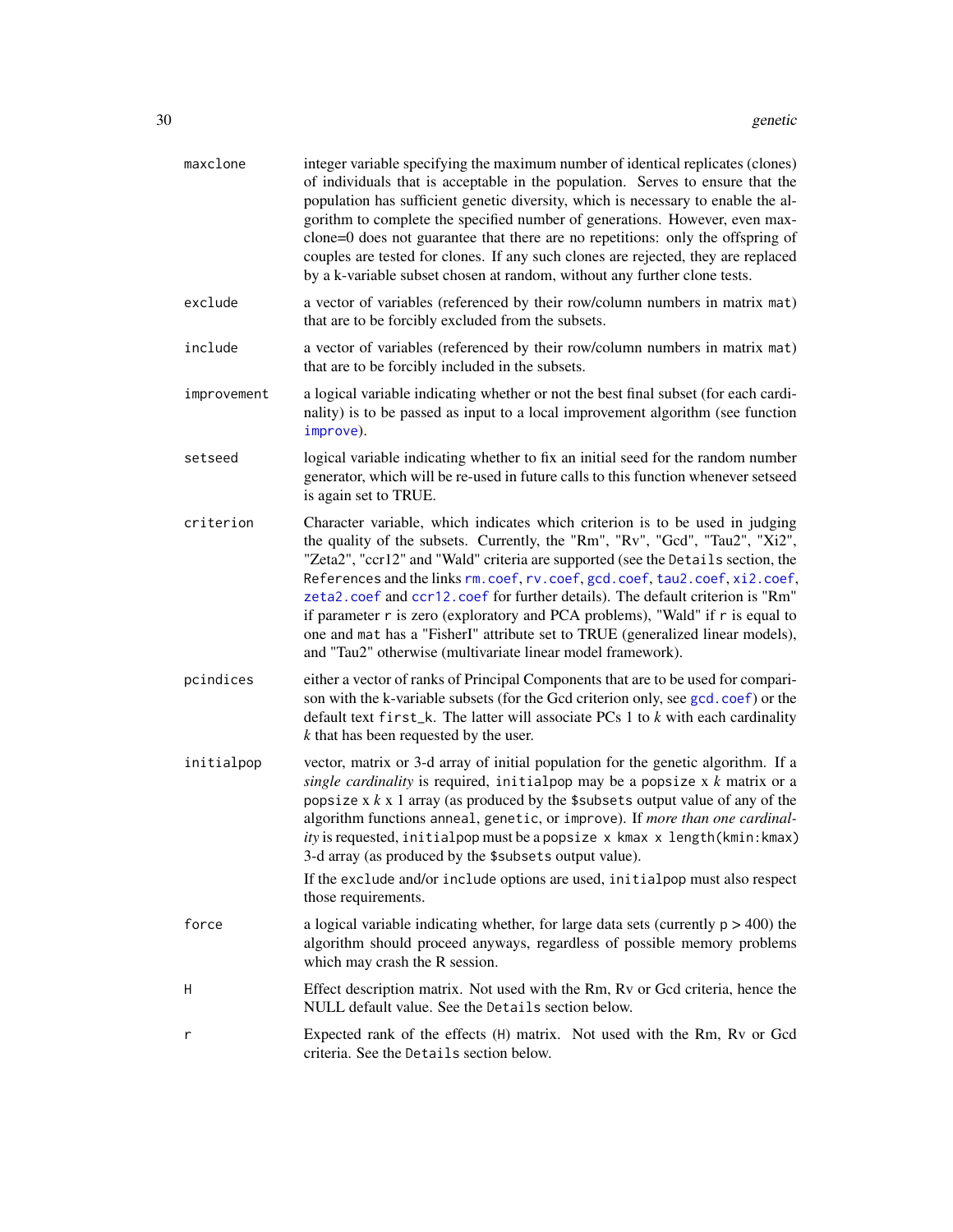#### genetic 31

| tolval | the tolerance level for the reciprocal of the 2-norm condition number of the<br>correlation/covariance matrix, i.e., for the ratio of the smallest to the largest<br>eigenvalue of the input matrix. Matrices with a reciprocal of the condition num-<br>ber smaller than tolval will activate a restricted-search for well conditioned<br>subsets.                                                                                                 |
|--------|-----------------------------------------------------------------------------------------------------------------------------------------------------------------------------------------------------------------------------------------------------------------------------------------------------------------------------------------------------------------------------------------------------------------------------------------------------|
| tolsym | the tolerance level for symmetry of the covariance/correlation/total matrix and<br>for the effects (H) matrix. If corresponding matrix entries differ by more than<br>this value, the input matrices will be considered asymmetric and execution will<br>be aborted. If corresponding entries are different, but by less than this value, the<br>input matrix will be replaced by its symmetric part, i.e., input matrix A becomes<br>$(A+t(A))/2.$ |

#### Details

For each cardinality k (with k ranging from kmin to kmax), an initial population of popsize kvariable subsets is randomly selected from a full set of p variables. In each iteration, popsize/2 couples are formed from among the population and each couple generates a child (a new k-variable subset) which inherits properties of its parents (specifically, it inherits all variables common to both parents and a random selection of variables in the symmetric difference of its parents' genetic makeup). Each offspring may optionally undergo a mutation (in the form of a local improvement algorithm – see function [improve](#page-46-1)), with a user-specified probability. The parents and offspring are ranked according to their criterion value, and the best popsize of these k-subsets will make up the next generation, which is used as the current population in the subsequent iteration.

The stopping rule for the algorithm is the number of generations (nger).

Optionally, the best *k*-variable subset produced by the Genetic Algorithm may be passed as input to a restricted local improvement algorithm, for possible further improvement (see function [improve](#page-46-1)).

The user may force variables to be included and/or excluded from the *k*-subsets, and may specify an initial population.

For each cardinality *k*, the total number of calls to the procedure which computes the criterion values is popsize + nger x popsize  $/2$ . These calls are the dominant computational effort in each iteration of the algorithm.

In order to improve computation times, the bulk of computations are carried out by a Fortran routine. Further details about the Genetic Algorithm can be found in Reference 1 and in the comments to the Fortran code (in the src subdirectory for this package). For datasets with a very large number of variables (currently  $p > 400$ ), it is necessary to set the force argument to TRUE for the function to run, but this may cause a session crash if there is not enough memory available.

The function checks for ill-conditioning of the input matrix (specifically, it checks whether the ratio of the input matrix's smallest and largest eigenvalues is less than tolval). For an ill-conditioned input matrix, the search is restricted to its well-conditioned subsets. The function [trim.matrix](#page-70-1) may be used to obtain a well-conditioned input matrix.

In a general descriptive (Principal Components Analysis) setting, the three criteria Rm, Rv and Gcd can be used to select good k-variable subsets. Arguments H and r are not used in this context. See references [1] and [2] and the Examples for a more detailed discussion.

In the setting of a multivariate linear model,  $X = A\Psi + U$ , criteria Ccr12, Tau2, Xi2 and Zeta2 can be used to select subsets according to their contribution to an effect characterized by the violation of a reference hypothesis,  $C\Psi = 0$  (see reference [3] for further details). In this setting, arguments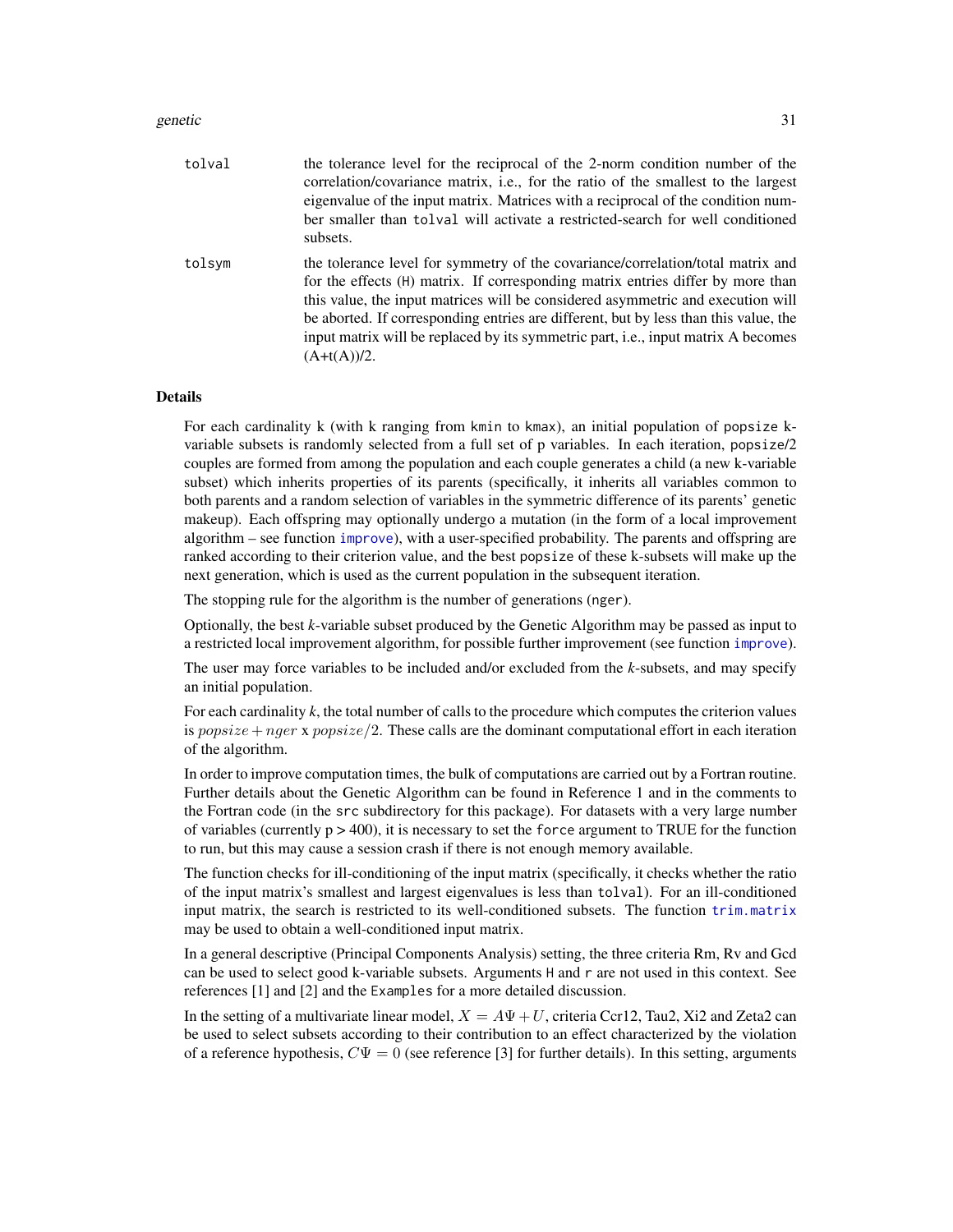mat and H should be set respectively to the usual Total (Hypothesis + Error) and Hypothesis, Sum of Squares and Cross-Products (SSCP) matrices. Argument r should be set to the expected rank of H. Currently, for reasons of computational efficiency, criterion Ccr12 is available only when  $r <$ 3. Particular cases in this setting include Linear Discriminant Analyis (LDA), Linear Regression Analysis (LRA), Canonical Correlation Analysis (CCA) with one set of variables fixed and several extensions of these and other classical multivariate methodologies.

In the setting of a generalized linear model, criterion Wald can be used to select subsets according to the (lack of) significance of the discarded variables, as measured by the respective Wald's statistic (see reference [4] for further details). In this setting arguments mat and H should be set respectively to FI and FI  $% \times$  b  $% \times$  t(b)  $% \times$  FI, where b is a column vector of variable coefficient estimates and FI is an estimate of the corresponding Fisher information matrix.

The auxiliary functions [lmHmat](#page-58-1), [ldaHmat](#page-56-1) [glhHmat](#page-37-1) and [glmHmat](#page-42-1) are provided to automatically create the matrices mat and H in all the cases considered.

#### Value

A list with five items:

| subsets    | A popsize x kmax x length(kmin:kmax) 3-dimensional array, giving for each<br>cardinality (dimension 3) and each subset in the final population (dimension 1)<br>the list of variables (referenced by their row/column numbers in matrix mat) in<br>the subset (dimension 2). (For cardinalities smaller than kmax, the extra final<br>positions are set to zero). |
|------------|-------------------------------------------------------------------------------------------------------------------------------------------------------------------------------------------------------------------------------------------------------------------------------------------------------------------------------------------------------------------|
| values     | A popsize x length (kmin: kmax) matrix, giving for each cardinality (columns),<br>the (ordered) criterion values of the popsize (rows) subsets in the final genera-<br>tion.                                                                                                                                                                                      |
| bestvalues | A length (kmin: kmax) vector giving the best values of the criterion obtained for<br>each cardinality. If improvement is TRUE, these values result from the final<br>restricted local search algorithm (and may therefore exceed the largest value for<br>that cardinality in values).                                                                            |
| bestsets   | A length(kmin:kmax) x kmax matrix, giving, for each cardinality (rows), the<br>variables (referenced by their row/column numbers in matrix mat) in the best<br>k-subset that was found.                                                                                                                                                                           |
| call       | The function call which generated the output.                                                                                                                                                                                                                                                                                                                     |

#### References

[1] Cadima, J., Cerdeira, J. Orestes and Minhoto, M. (2004) Computational aspects of algorithms for variable selection in the context of principal components. *Computational Statistics \& Data Analysis*, 47, 225-236.

[2] Cadima, J. and Jolliffe, I.T. (2001). Variable Selection and the Interpretation of Principal Subspaces, *Journal of Agricultural, Biological and Environmental Statistics*, Vol. 6, 62-79.

[3] Duarte Silva, A.P. (2001) Efficient Variable Screening for Multivariate Analysis, *Journal of Multivariate Analysis*, Vol. 76, 35-62.

[4] Lawless, J. and Singhal, K. (1978). Efficient Screening of Nonnormal Regression Models, *Biometrics*, Vol. 34, 318-327.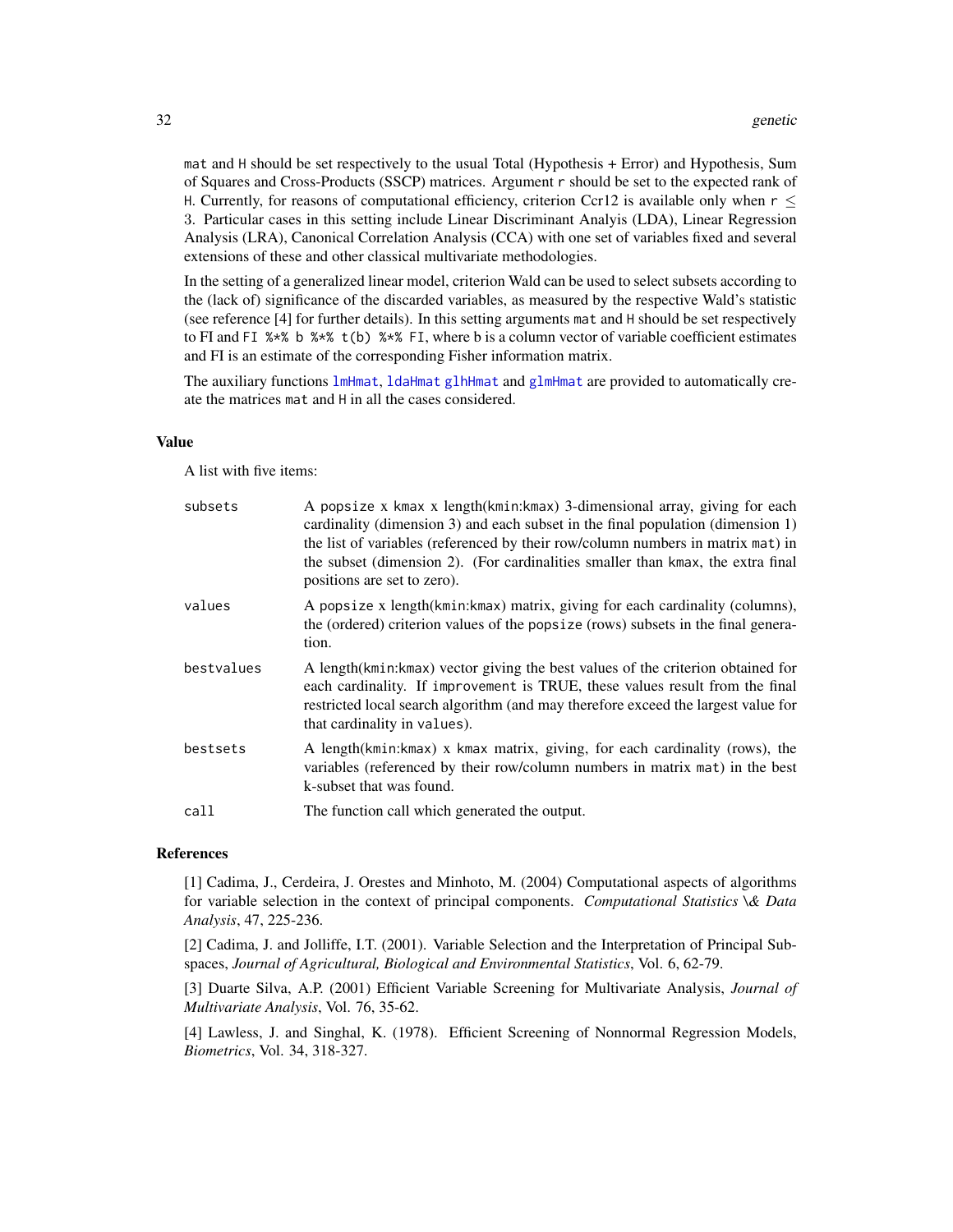#### genetic 33

#### See Also

```
rm.coef, rv.coef, gcd.coef, tau2.coef, xi2.coef, zeta2.coef, ccr12.coef, genetic, anneal,
eleaps, trim.matrix, lmHmat, ldaHmat, glhHmat, glmHmat.
```
#### Examples

```
## --------------------------------------------------------------------
##
## 1) For illustration of use, a small data set with very few iterations
## of the algorithm. Escoufier's 'RV' criterion is used to select variable
## subsets of size 3 and 4.
##
data(swiss)
genetic(cor(swiss),3,4,popsize=10,nger=5,criterion="Rv")
## For cardinality k=
##[1] 4
## there is not enough genetic diversity in generation number
##[1] 3
## for acceptable levels of consanguinity (couples differing by at least 2 genes).
## Try reducing the maximum acceptable number of clones (maxclone) or
## increasing the population size (popsize)
## Best criterion value found so far:
##[1] 0.9557145
##$subsets
##, , Card.3
##
## Var.1 Var.2 Var.3 Var.4
##Solution 1 1 2 3 0
##Solution 2 1 2 3 0
##Solution 3 1 2 3 0
##Solution 4 3 4 6 0
##Solution 5 3 4 6 0
##Solution 6 3 4 5 0
##Solution 7 3 4 5 0
##Solution 8 1 3 6 0
##Solution 9 1 3 6 0
##Solution 10 1 3 6 0
##
##, , Card.4
##
## Var.1 Var.2 Var.3 Var.4
##Solution 1 2 4 5 6
##Solution 2 1 2 5 6
##Solution 3 1 2 3 5
##Solution 4 1 2 4 5
##Solution 5 1 2 4 5
##Solution 6 1 4 5 6
            1 4 5 6
```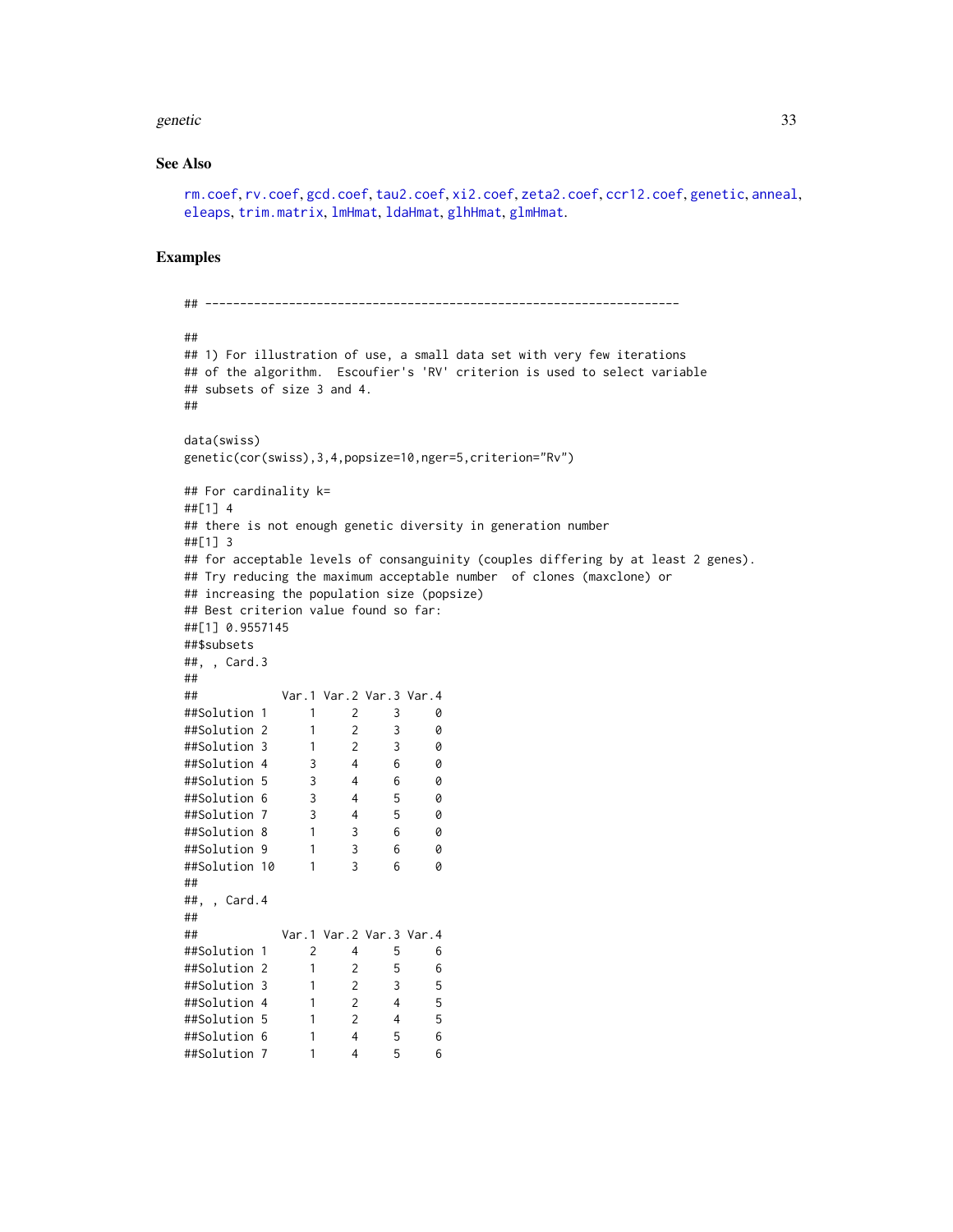```
##Solution 8 1 4 5 6
##Solution 9 1 3 4 5
##Solution 10 1 3 4 5
##
##
##$values
## card.3 card.4
##Solution 1 0.9141995 0.9557145
##Solution 2 0.9141995 0.9485699
##Solution 3 0.9141995 0.9455508
##Solution 4 0.9034868 0.9433203
##Solution 5 0.9034868 0.9433203
##Solution 6 0.9020271 0.9428967
##Solution 7 0.9020271 0.9428967
##Solution 8 0.8988192 0.9428967
##Solution 9 0.8988192 0.9357982
##Solution 10 0.8988192 0.9357982
##
##$bestvalues
## Card.3 Card.4
##0.9141995 0.9557145
##
##$bestsets
## Var.1 Var.2 Var.3 Var.4
##Card.3 1 2 3 0
##Card.4 2 4 5 6
##
##$call
##genetic(mat = cor(swiss), kmin = 3, kmax = 4, popsize = 10, nger = 5,
## criterion = "Rv")
## --------------------------------------------------------------------
##
## 2) An example of subset selection in the context of Multiple Linear
## Regression. Variable 5 (average car price) in the Cars93 MASS library
## data set is regressed on 13 other variables. The six-variable subsets
## of linear predictors are chosen using the "CCR1_2" criterion which,
## in the case of a Linear Regression, is merely the standard Coefficient
## of Determination, R^2 (as are the other three criteria for the
## multivariate linear hypothesis, "XI_2", "TAU_2" and "ZETA_2").
##
library(MASS)
data(Cars93)
CarsHmat <- lmHmat(Cars93[,c(7:8,12:15,17:22,25)],Cars93[,5])
names(Cars93[,5,drop=FALSE])
## [1] "Price"
colnames(CarsHmat)
```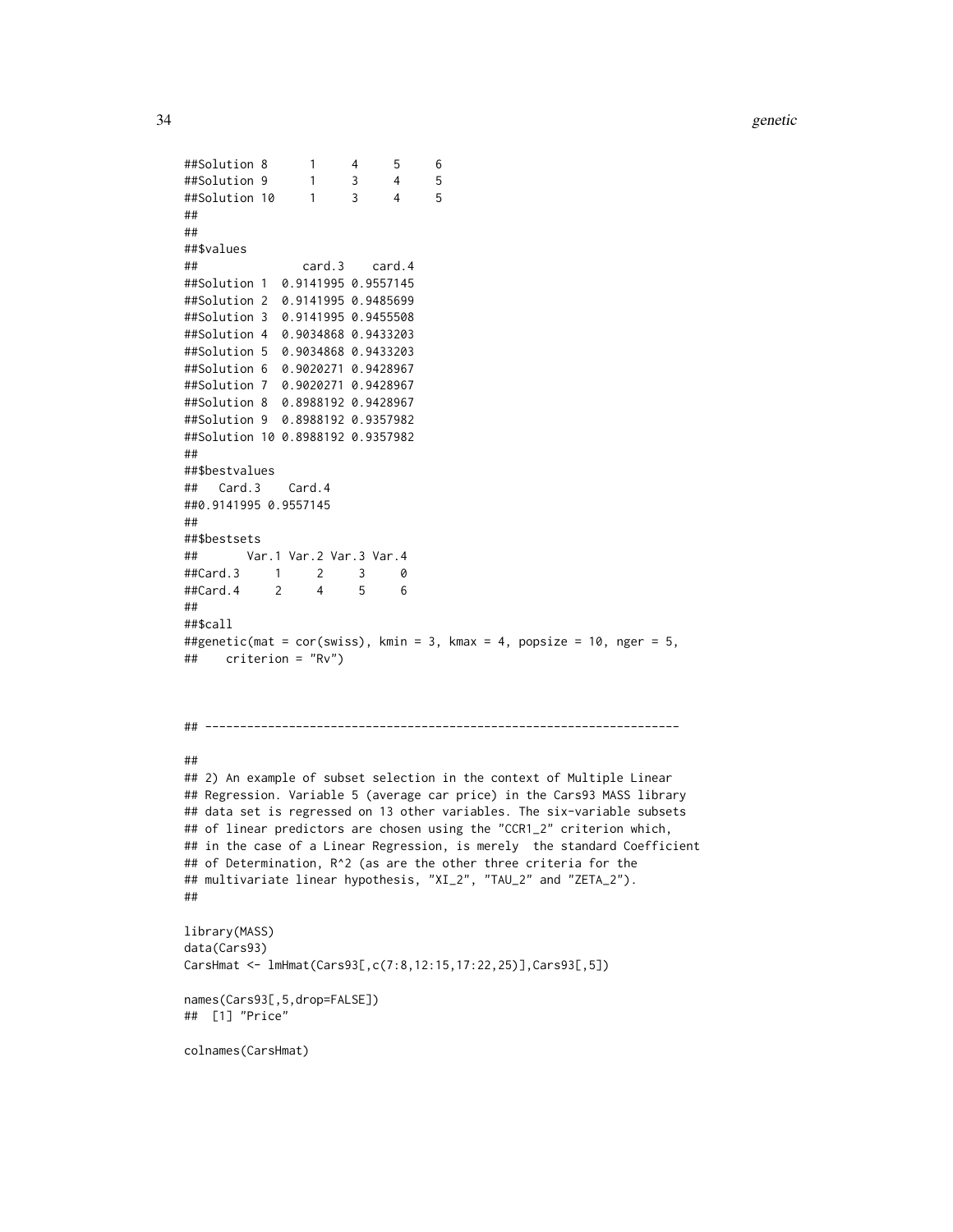```
## [1] "MPG.city" "MPG.highway" "EngineSize"
## [4] "Horsepower" "RPM" "Rev.per.mile"
## [7] "Fuel.tank.capacity" "Passengers" "Length"
## [10] "Wheelbase" "Width" "Turn.circle"
## [13] "Weight"
genetic(CarsHmat$mat, kmin=6, H=CarsHmat$H, r=1, crit="CCR12")
##
## (Partial results only)
##
## $subsets
## Var.1 Var.2 Var.3 Var.4 Var.5 Var.6
## Solution 1 4 5 9 10 11 12
## Solution 2 4 5 9 10 11 12
## Solution 3 4 5 9 10 11 12
## Solution 4 4 5 9 10 11 12
## Solution 5 4 5 9 10 11 12
## Solution 6 4 5 9 10 11 12
## Solution 7 4 5 8 10 11 12
##
## (...)
##
## Solution 94 1 4 5 6 10 11
## Solution 95 1 4 5 6 10 11
## Solution 96 1 4 5 6 10 11
## Solution 97 1 4 5 6 10 11
## Solution 98 1 4 5 6 10 11
## Solution 99 1 4 5 6 10 11
## Solution 100 1 4 5 6 10 11
##
## $values
## Solution 1 Solution 2 Solution 3 Solution 4 Solution 5 Solution 6
## 0.7310150 0.7310150 0.7310150 0.7310150 0.7310150 0.7310150
## Solution 7 Solution 8 Solution 9 Solution 10 Solution 11 Solution 12
## 0.7310150 0.7271056 0.7271056 0.7271056 0.7271056 0.7271056
## Solution 13 Solution 14 Solution 15 Solution 16 Solution 17 Solution 18
## 0.7271056 0.7270257 0.7270257 0.7270257 0.7270257 0.7270257
##
## (...)
##
## Solution 85 Solution 86 Solution 87 Solution 88 Solution 89 Solution 90
  ## 0.7228800 0.7228800 0.7228800 0.7228800 0.7228800 0.7228800
## Solution 91 Solution 92 Solution 93 Solution 94 Solution 95 Solution 96
## 0.7228463 0.7228463 0.7228463 0.7228463 0.7228463 0.7228463
## Solution 97 Solution 98 Solution 99 Solution 100
## 0.7228463 0.7228463 0.7228463 0.7228463
##
## $bestvalues
## Card.6
## 0.731015
```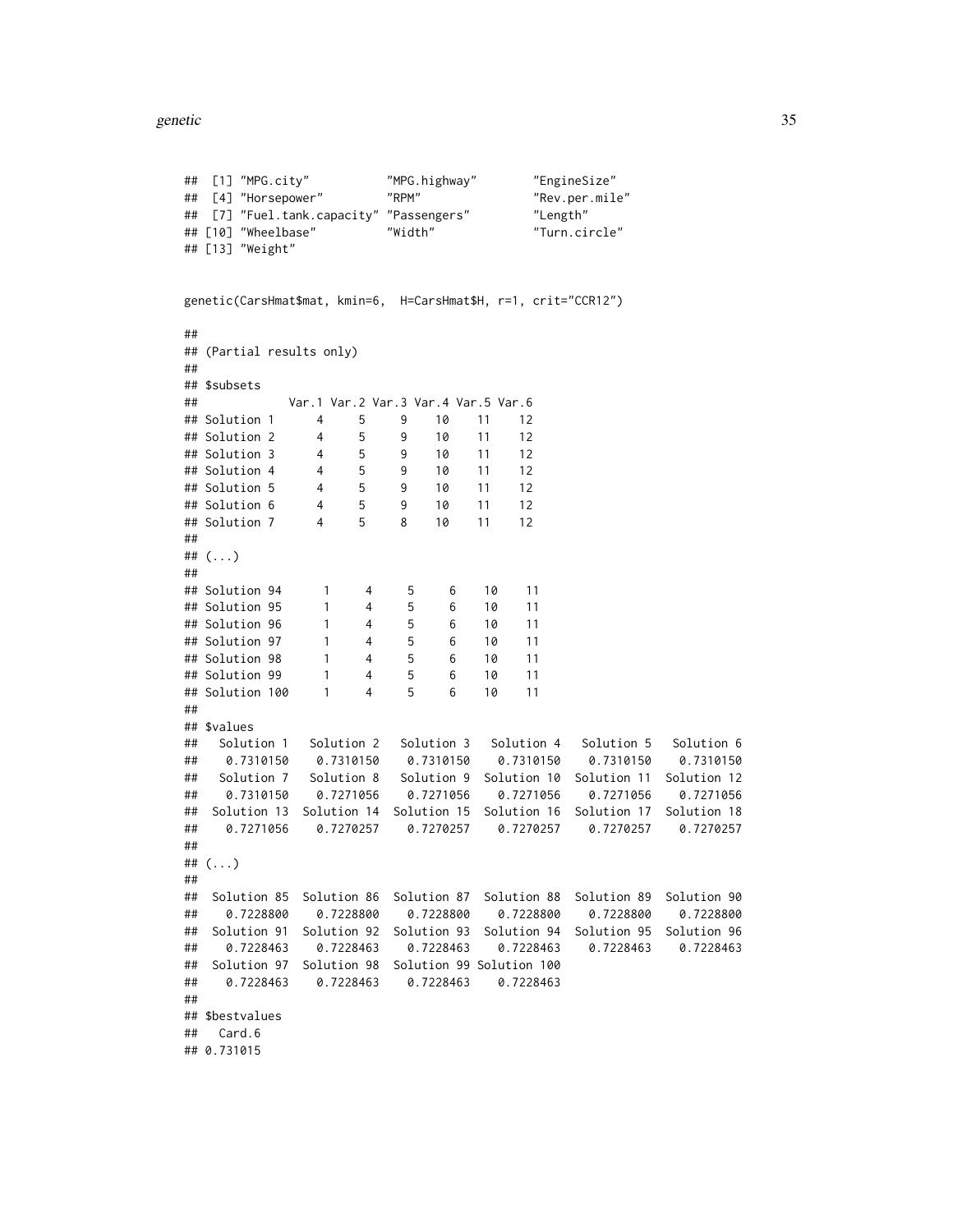```
36 genetic
```

```
##
## $bestsets
## Var.1 Var.2 Var.3 Var.4 Var.5 Var.6
## 4 5 9 10 11 12
##
## $call
## genetic(mat = CarsHmat$mat, kmin = 6, criterion = "CCR12", H = CarsHmat$H,
## r = 1)
## --------------------------------------------------------------------
## 3) An example of subset selection in the context of a Canonical
## Correlation Analysis. Two groups of variables within the Cars93
## MASS library data set are compared. The goal is to select 4- to
## 6-variable subsets of the 13-variable 'X' group that are optimal in
## terms of preserving the canonical correlations, according to the
## "ZETA_2" criterion (Warning: the 3-variable 'Y' group is kept
## intact; subset selection is carried out in the 'X'
## group only). The 'tolsym' parameter is used to relax the symmetry
## requirements on the effect matrix H which, for numerical reasons,
## is slightly asymmetric. Since corresponding off-diagonal entries of
## matrix H are different, but by less than tolsym, H is replaced
## by its symmetric part: (H+t(H))/2.
library(MASS)
data(Cars93)
CarsHmat <- lmHmat(Cars93[,c(7:8,12:15,17:22,25)],Cars93[,4:6])
names(Cars93[,4:6])
## [1] "Min.Price" "Price" "Max.Price"
colnames(CarsHmat$mat)
## [1] "MPG.city" "MPG.highway" "EngineSize"
## [4] "Horsepower" "RPM" "Rev.per.mile"
## [7] "Fuel.tank.capacity" "Passengers" "Length"
## [10] "Wheelbase" "Width" "Turn.circle"
## [13] "Weight"
genetic(CarsHmat$mat, kmin=5, kmax=6, H=CarsHmat$H, r=3, crit="zeta2", tolsym=1e-9)
## (PARTIAL RESULTS ONLY)
##
## $subsets
##
## Var.1 Var.2 Var.3 Var.4 Var.5 Var.6
## Solution 1 4 5 9 10 11 0
## Solution 2 4 5 9 10 11 0
## Solution 3 4 5 9 10 11 0
## Solution 4 4 5 9 10 11 0
## Solution 5 4 5 9 10 11 0
```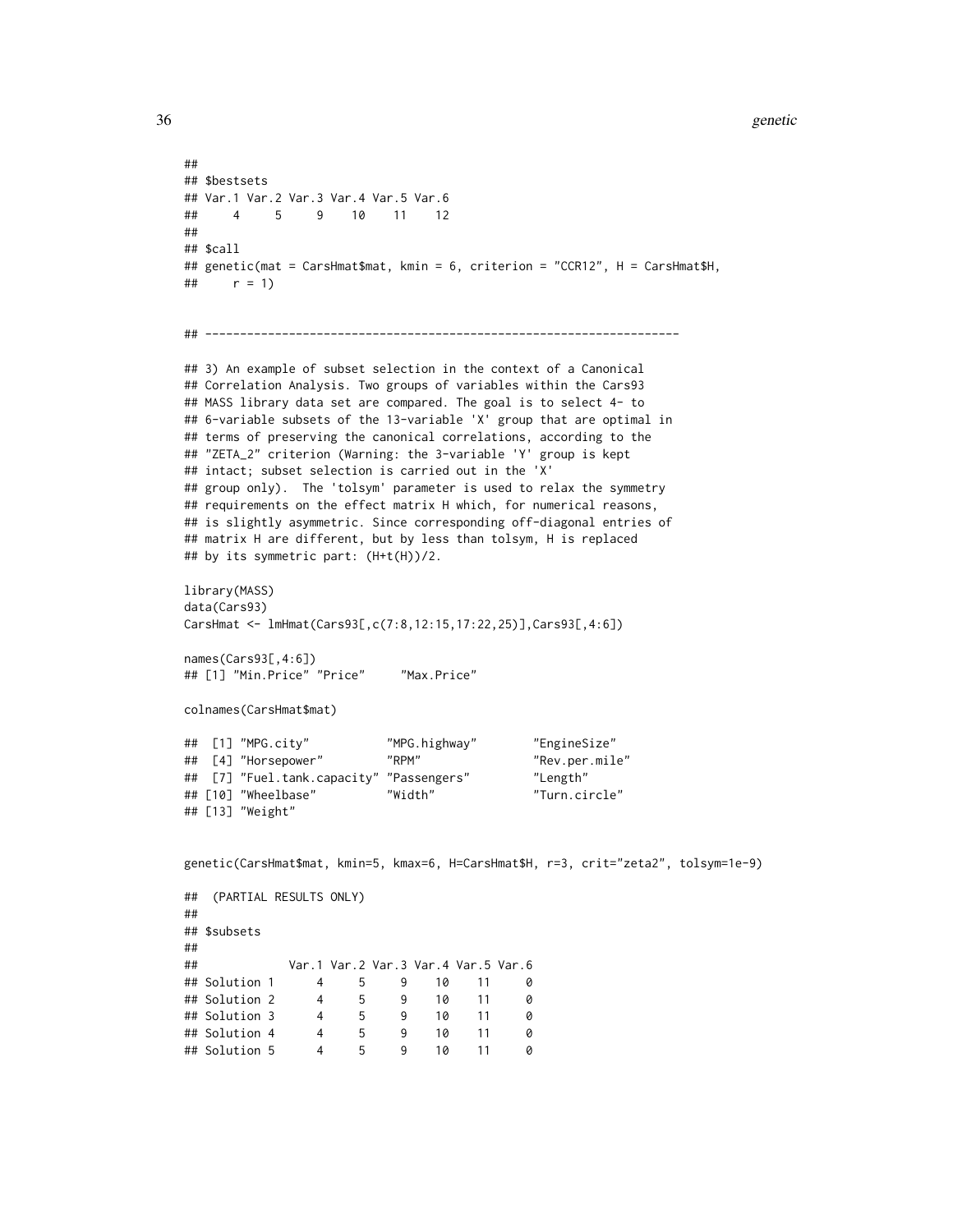### genetic 37

| ## | Solution 6     |     | 4                                 | 5 | 9         | 10 | 11 | 0  |
|----|----------------|-----|-----------------------------------|---|-----------|----|----|----|
| ## | Solution       | 7   | 4                                 | 5 | 9         | 10 | 11 | 0  |
| ## | Solution       | 8   | 3                                 | 4 | 9         | 10 | 11 | 0  |
| ## | Solution       | 9   | 3                                 | 4 | 9         | 10 | 11 | 0  |
| ## | Solution       | -10 | 3                                 | 4 | 9         | 10 | 11 | 0  |
| ## |                |     |                                   |   |           |    |    |    |
| ## | $(\ldots)$     |     |                                   |   |           |    |    |    |
| ## |                |     |                                   |   |           |    |    |    |
| ## | Solution 87    |     | 3                                 | 4 | 6         | 9  | 10 | 11 |
| ## | Solution       | 88  | 3                                 | 4 | 6         | 9  | 10 | 11 |
| ## | Solution 89    |     | 3                                 | 4 | 6         | 9  | 10 | 11 |
| ## | Solution       | 90  | 2                                 | 3 | 4         | 10 | 11 | 12 |
| ## | Solution       | 91  | 2                                 | 3 | 4         | 10 | 11 | 12 |
| ## | Solution       | 92  | 2                                 | 3 | 4         | 10 | 11 | 12 |
| ## | Solution       | -93 | 2                                 | 3 | 4         | 10 | 11 | 12 |
| ## | Solution       | 94  | 2                                 | 3 | 4         | 10 | 11 | 12 |
| ## | Solution 95    |     | $\overline{c}$                    | 3 | 4         | 10 | 11 | 12 |
| ## | Solution       | 96  | $\overline{c}$                    | 3 | 4         | 10 | 11 | 12 |
| ## | Solution       | 97  | 1                                 | 3 | 4         | 6  | 10 | 11 |
|    | ## Solution    | -98 | 1                                 | 3 | 4         | 6  | 10 | 11 |
| ## | Solution       | -99 | 1                                 | 3 | 4         | 6  | 10 | 11 |
| ## | Solution       | 100 | 1                                 | 3 | 4         | 6  | 10 | 11 |
| ## |                |     |                                   |   |           |    |    |    |
| ## |                |     |                                   |   |           |    |    |    |
| ## | \$values       |     |                                   |   |           |    |    |    |
| ## |                |     |                                   |   |           |    |    |    |
| ## |                |     | card.5                            |   | card.6    |    |    |    |
| ## | Solution       | -1  | 0.5018922 0.5168627               |   |           |    |    |    |
| ## | Solution       | 2   | 0.5018922 0.5168627               |   |           |    |    |    |
| ## | Solution       | 3   | 0.5018922 0.5168627               |   |           |    |    |    |
| ## | Solution       | 4   | 0.5018922 0.5168627               |   |           |    |    |    |
| ## | Solution       | 5   | 0.5018922 0.5168627               |   |           |    |    |    |
| ## | Solution       | 6   | 0.5018922 0.5168627               |   |           |    |    |    |
| ## | Solution       | 7   | 0.5018922 0.5096500               |   |           |    |    |    |
| ## | Solution       | 8   | 0.4966191 0.5096500               |   |           |    |    |    |
| ## | Solution       | 9   | 0.4966191 0.5096500               |   |           |    |    |    |
| ## |                |     | Solution 10 0.4966191             |   | 0.5096500 |    |    |    |
| ## |                |     |                                   |   |           |    |    |    |
| ## | $(\ldots)$     |     |                                   |   |           |    |    |    |
| ## |                |     |                                   |   |           |    |    |    |
| ## |                |     | Solution 87  0.4893824  0.5038649 |   |           |    |    |    |
|    | ## Solution 88 |     | 0.4893824 0.5038649               |   |           |    |    |    |
|    | ## Solution 89 |     | 0.4893824 0.5038649               |   |           |    |    |    |
|    | ## Solution    | 90  | 0.4893824 0.5035489               |   |           |    |    |    |
|    | ## Solution    | 91  | 0.4893824 0.5035489               |   |           |    |    |    |
|    | ## Solution 92 |     | 0.4893824 0.5035489               |   |           |    |    |    |
| ## | Solution       | 93  | 0.4893824 0.5035489               |   |           |    |    |    |
|    | ## Solution 94 |     | 0.4893824 0.5035489               |   |           |    |    |    |
|    | ## Solution 95 |     | 0.4893824 0.5035489               |   |           |    |    |    |
|    | ## Solution 96 |     | 0.4893824 0.5035489               |   |           |    |    |    |
|    | ## Solution 97 |     | 0.4890986 0.5035386               |   |           |    |    |    |
| ## | Solution 98    |     | 0.4890986 0.5035386               |   |           |    |    |    |
| ## | Solution 99    |     | 0.4890986 0.5035386               |   |           |    |    |    |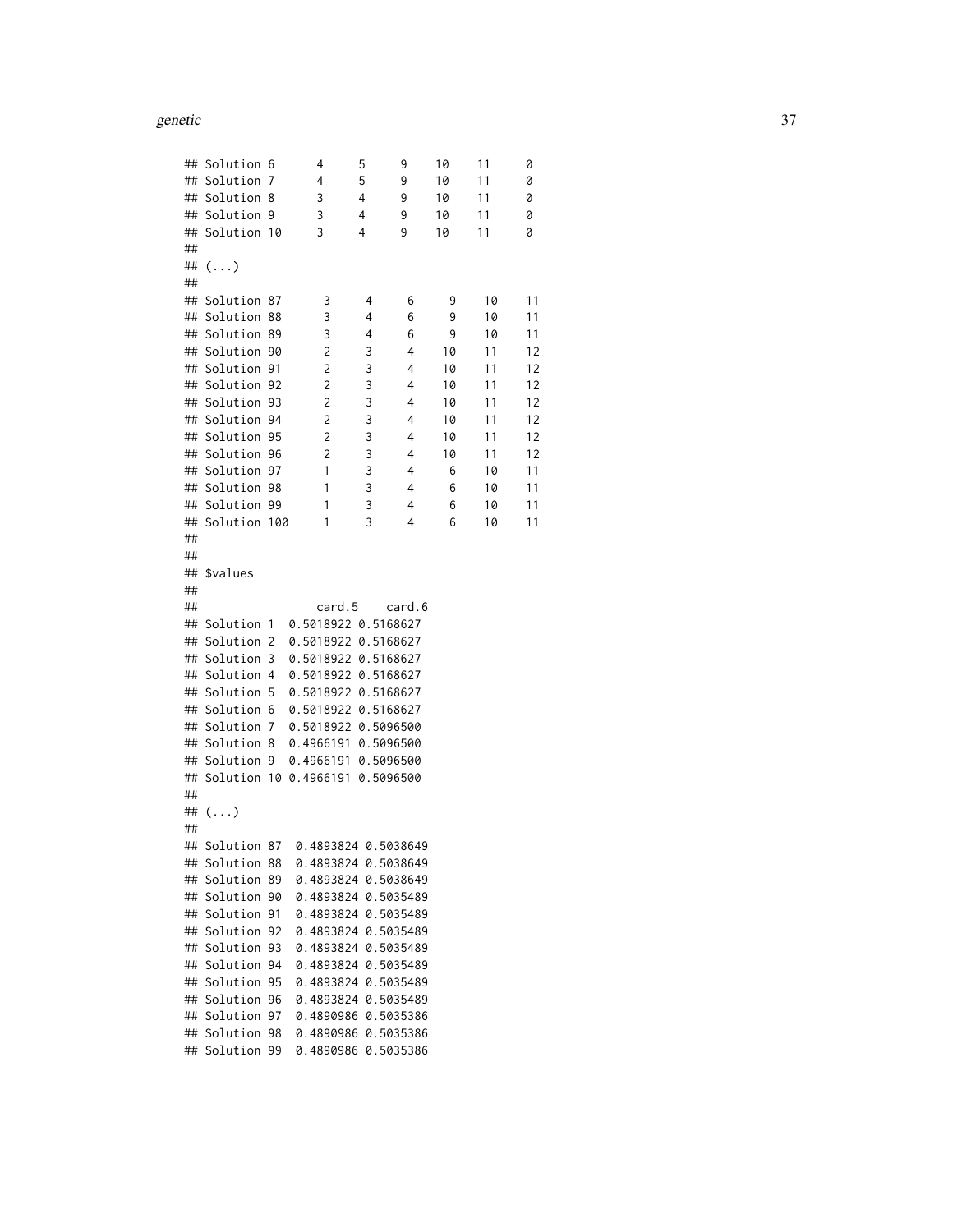```
## Solution 100 0.4890986 0.5035386
##
## $bestvalues
## Card.5 Card.6
## 0.5018922 0.5168627
##
## $bestsets
## Var.1 Var.2 Var.3 Var.4 Var.5 Var.6
## Card.5 4 5 9 10 11 0
## Card.6 4 5 9 10 11 12
##
## $call
## genetic(mat = CarsHmat$mat, kmin = 5, kmax = 6, criterion = "zeta2",
## H = CarsHmat$H, r = 3, tolsym = 1e-09)
##
## Warning message:
##
## The effect description matrix (H) supplied was slightly asymmetric:
## symmetric entries differed by up to 3.63797880709171e-12.
## (less than the 'tolsym' parameter).
## The H matrix has been replaced by its symmetric part.
## in: validnovcrit(mat, criterion, H, r, p, tolval, tolsym)
##
## The selected best variable subsets
colnames(CarsHmat$mat)[c(4,5,9,10,11)]
## [1] "Horsepower" "RPM" "Length" "Wheelbase" "Width"
colnames(CarsHmat$mat)[c(4,5,9,10,11,12)]
## [1] "Horsepower" "RPM" "Length" "Wheelbase" "Width"
## [6] "Turn.circle"
## --------------------------------------------------------------------
```
<span id="page-37-0"></span>glhHmat *Total and Effect Deviation Matrices for General Linear Hypothesis*

## Description

Computes total and effect matrices of Sums of Squares and Cross-Product (SSCP) deviations for a general multivariate effect characterized by the violation of a linear hypothesis. These matrices may be used as input to the variable selection search routines [anneal](#page-1-0), [genetic](#page-28-0) [improve](#page-46-0) or [eleaps](#page-14-0).

Usage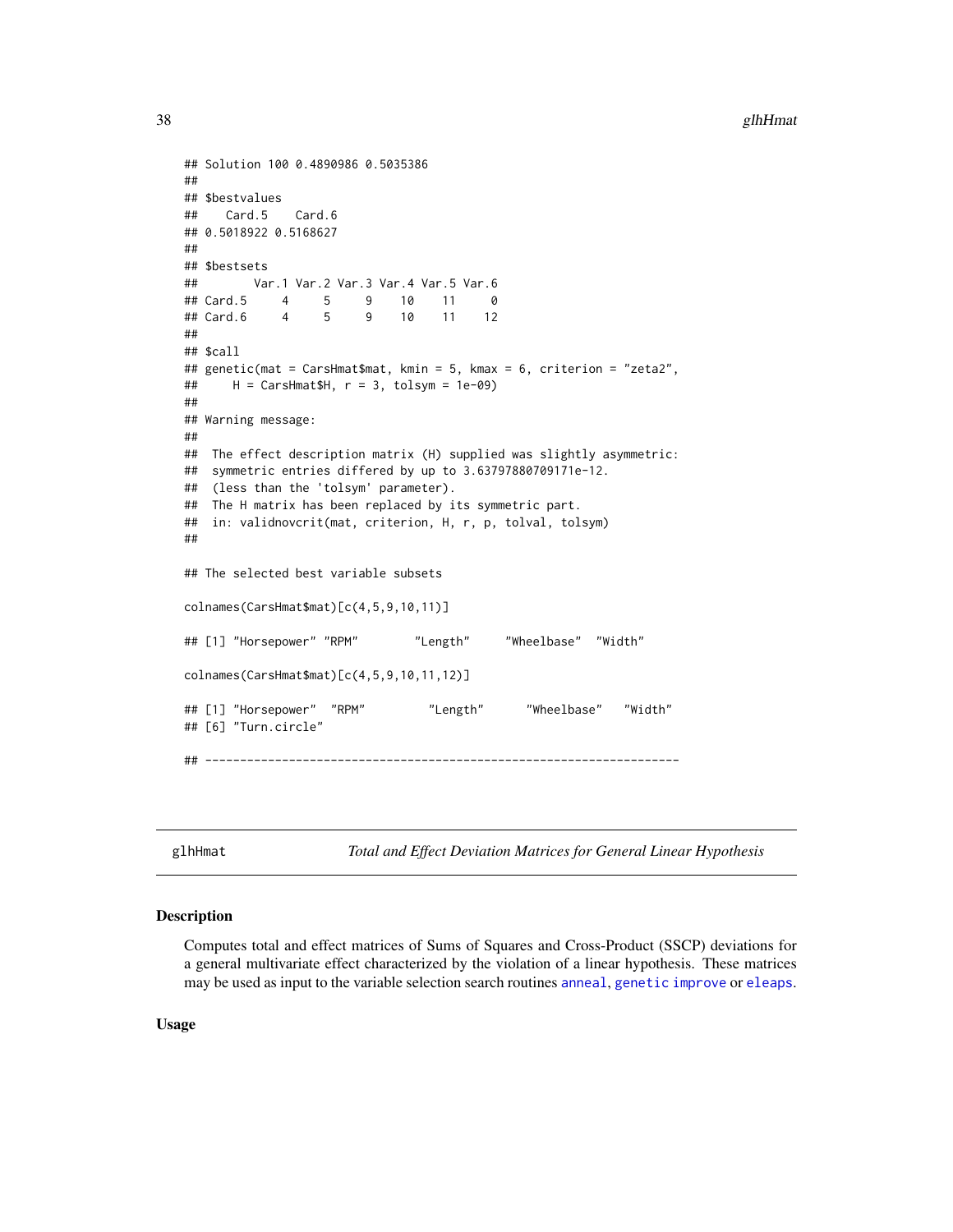### glhHmat 39

```
## Default S3 method:
g1hHmat(x, A, C, \ldots)## S3 method for class 'data.frame'
g1hHmat(x, A, C, \ldots)## S3 method for class 'formula'
glhHmat(formula,C,data=NULL,...)
```
## Arguments

| $\mathsf{x}$ | A matrix or data frame containing the variables for which the SSCP matrix is to<br>be computed.                                                                                                        |
|--------------|--------------------------------------------------------------------------------------------------------------------------------------------------------------------------------------------------------|
| A            | A matrix or data frame containing a design matrix specifying a linear model in<br>which x is the response.                                                                                             |
| C            | A matrix or vector containing the coefficients of the reference hypothesis.                                                                                                                            |
| formula      | A formula of the form ' $x \sim A1 + A2 + $ ' That is, the response is the set of<br>variables whose subsets are to be compared and the right hand side specifies the<br>columns of the design matrix. |
| data         | Data frame from which variables specified in 'formula' are preferentially to be<br>taken.                                                                                                              |
|              | further arguments for the method.                                                                                                                                                                      |

### Details

Consider a multivariate linear model  $x = A\Psi + U$  and a reference hypothesis  $H0 : C\Psi = 0$ , with Ψ being a matrix of unknown parameters and C a known coefficient matrix with rank r. It is well known that, under classical Gaussian assumptions,  $H_0$  can be tested by several increasing functions of the r positive eigenvalues of a product  $T^{-1}H$ , where T and H are total and effect matrices of SSCP deviations associated with  $H_0$ . Furthermore, whether or not the classical assumptions hold, the same eigenvalues can be used to define descriptive indices that measure an "effect" characterized by the violation of  $H_0$  (see reference [1] for further details). Those SSCP matrices are given by  $T = x'(I - P_{\omega})x$  and  $H = x'(P_{\Omega} - P_{\omega})x$ , where I is an identity matrix and  $P_{\Omega} = A(A'A)^{-1}A'$ ,

$$
P_{\omega} = A(A'A)^{-}A' - A(A'A)^{-}C'[C(A'A)^{-}C']^{-}C(A'A)^{-}A'
$$

are projection matrices on the spaces spanned by the columns of A (space  $\Omega$ ) and by the linear combinations of these columns that satisfy the reference hypothesis (space  $\omega$ ). In these formulae M' denotes the transpose of M and  $M^-$  a generalized inverse. glhHmat computes the T and H matrices which then can be used as input to the search routines [anneal](#page-1-0), [genetic](#page-28-0) [improve](#page-46-0) and [eleaps](#page-14-0) that try to select subsets of x according to their contribution to the violation of  $H_0$ .

## Value

A list with four items:

mat The total SSCP matrix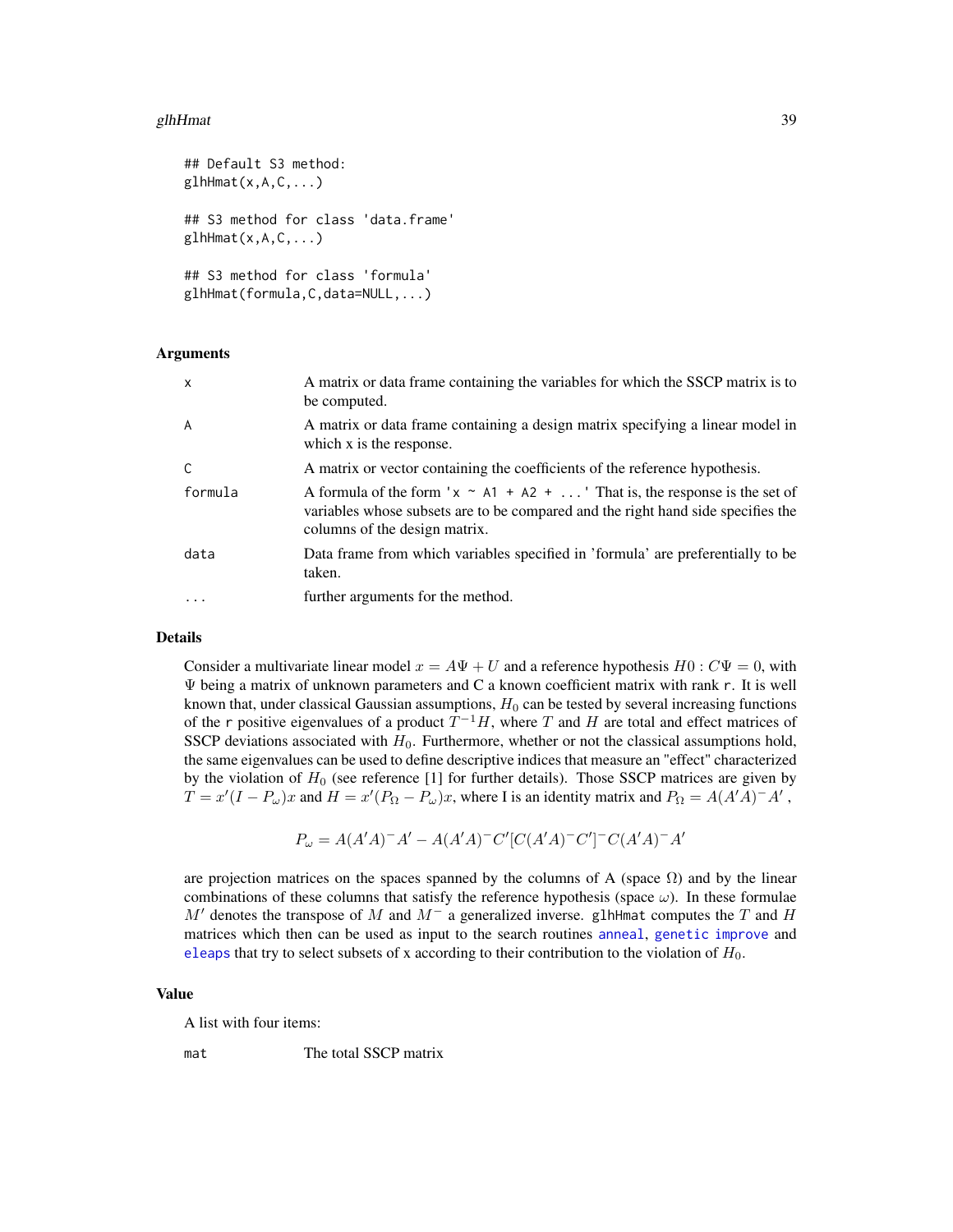| H    | The effect SSCP matrix                                                         |
|------|--------------------------------------------------------------------------------|
|      | The expected rank of the H matrix which equals the rank of C. The true rank of |
|      | H can be different from r if the x variables are linearly dependent.           |
| call | The function call which generated the output.                                  |

#### References

[1] Duarte Silva. A.P. (2001). Efficient Variable Screening for Multivariate Analysis, *Journal of Multivariate Analysis*, Vol. 76, 35-62.

## See Also

[anneal](#page-1-0), [genetic](#page-28-0), [improve](#page-46-0), [eleaps](#page-14-0), [lmHmat](#page-58-0), [ldaHmat](#page-56-0).

#### Examples

##---------------------------------------------------------------------------- ## The following examples create T and H matrices for different analysis

## of the MASS data set "crabs". This data records physical measurements ## on 200 specimens of Leptograpsus variegatus crabs observed on the shores ## of Western Australia. The crabs are classified by two factors, sex and sp ## (crab species as defined by its colour: blue or orange), with two levels ## each. The measurement variables include the carapace length (CL), ## the carapace width (CW), the size of the frontal lobe (FL) and the size of ## the rear width (RW). In the analysis provided, we assume that there is ## an interest in comparing the subsets of these variables measured in their ## original and logarithmic scales.

```
library(MASS)
data(crabs)
lFL <- log(crabs$FL)
lRW <- log(crabs$RW)
lCL <- log(crabs$CL)
lCW <- log(crabs$CW)
```

```
# 1) Create the T and H matrices associated with a linear
# discriminant analysis on the groups defined by the sp factor.
# This call is equivalent to ldaHmat(sp ~ FL + RW + CL + CW + lFL +
# lRW + lCL + lCW,crabs)
```
Hmat1 <- glhHmat(cbind(FL,RW,CL,CW,lFL,lRW,lCL,lCW) ~ sp,c(0,1),crabs) Hmat1

##\$mat

## FL RW CL CW lFL lRW lCL ##FL 2431.2422 1623.4509 4846.9787 5283.6093 162.718609 133.360397 158.865134 ##RW 1623.4509 1317.7935 3254.5776 3629.6883 109.877182 107.287243 108.335721 ##CL 4846.9787 3254.5776 10085.3040 11096.5141 326.243285 269.564742 330.912570 ##CW 5283.6093 3629.6883 11096.5141 12331.5680 356.317934 300.786770 364.620761 ##lFL 162.7186 109.8772 326.2433 356.3179 11.114733 9.188391 10.910730 ##lRW 133.3604 107.2872 269.5647 300.7868 9.188391 8.906350 9.130692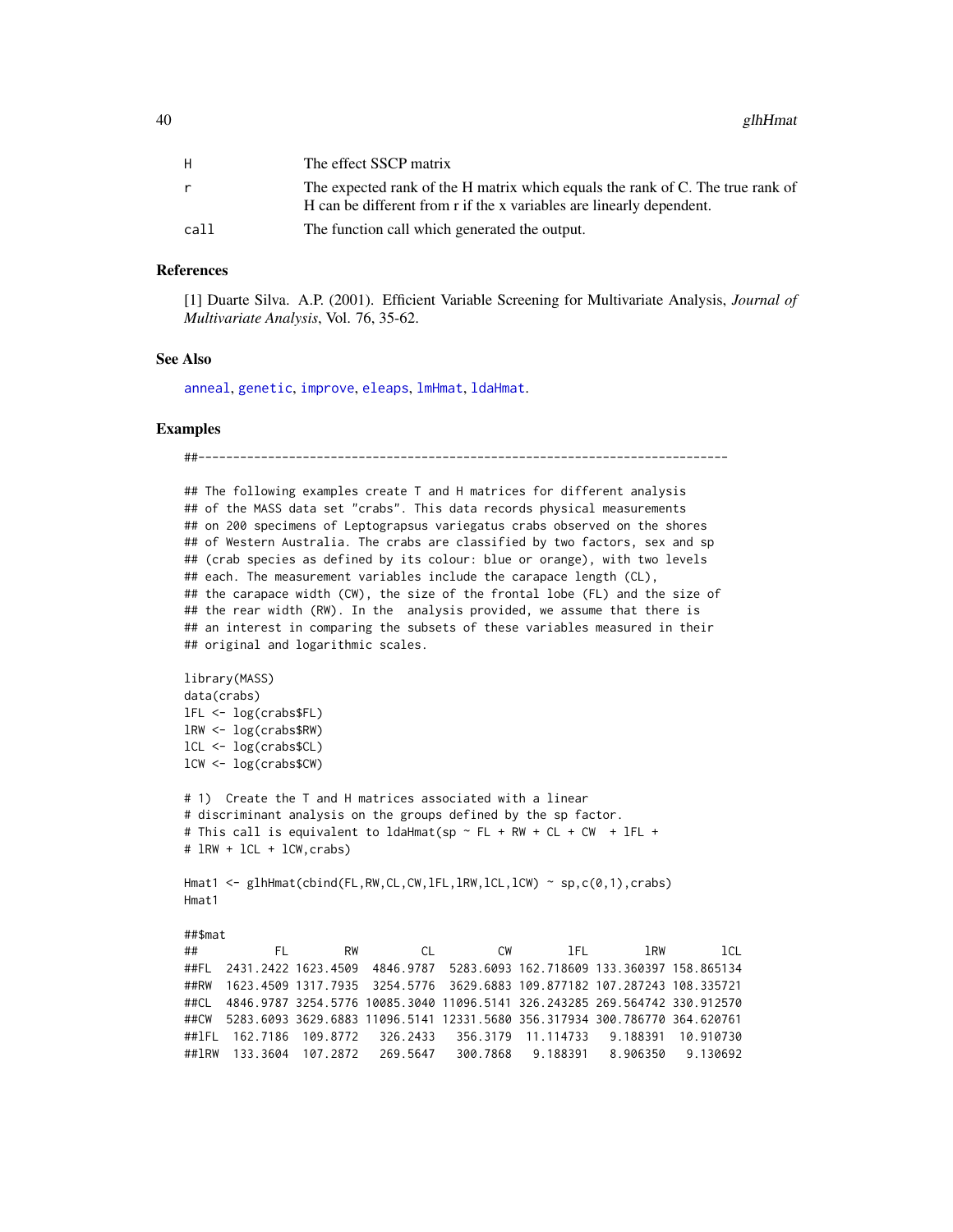| ##lCL       | 158.8651        | 108.3357                                             | 330.9126  | 364.6208          | 10.910730                                                                      | 9.130692            | 11.088706            |
|-------------|-----------------|------------------------------------------------------|-----------|-------------------|--------------------------------------------------------------------------------|---------------------|----------------------|
| ##1CW<br>## | 152.7872<br>1CW | 106.4277                                             | 321.0253  | 357.0051          | 10.503303                                                                      | 8.970570            | 10.765175            |
| ##FL        | 152.78716       |                                                      |           |                   |                                                                                |                     |                      |
| ##RW        | 106.42775       |                                                      |           |                   |                                                                                |                     |                      |
| ##CL        | 321.02534       |                                                      |           |                   |                                                                                |                     |                      |
| ##CW        | 357.00510       |                                                      |           |                   |                                                                                |                     |                      |
| ##1FL       | 10.50330        |                                                      |           |                   |                                                                                |                     |                      |
| ##1RW       | 8.97057         |                                                      |           |                   |                                                                                |                     |                      |
| ##1CL       | 10.76517        |                                                      |           |                   |                                                                                |                     |                      |
| ##1CW       | 10.54334        |                                                      |           |                   |                                                                                |                     |                      |
|             |                 |                                                      |           |                   |                                                                                |                     |                      |
| ##\$H       |                 |                                                      |           |                   |                                                                                |                     |                      |
| ##          | FL              | RW                                                   | CL        | СW                | lFL                                                                            | lRW                 | lCL                  |
| ##FL        |                 |                                                      |           |                   | 466.34580 247.526700 625.30650 518.41650 30.7408809 19.4543206 20.5494907      |                     |                      |
| ##RW        |                 |                                                      |           |                   | 247.52670 131.382050 331.89975 275.16475 16.3166234 10.3259508 10.9072444      |                     |                      |
| ##CL        |                 |                                                      |           |                   | 625.30650 331.899750 838.45125 695.12625 41.2193540 26.0856066 27.5540813      |                     |                      |
| ##CW        |                 |                                                      |           |                   | 518.41650 275.164750 695.12625 576.30125 34.1733106 21.6265286 22.8439819      |                     |                      |
| ##1FL       | 30.74088        | 16.316623                                            |           | 41.21935 34.17331 | 2.0263971                                                                      | 1.2824024           | 1.3545945            |
| ##1RW       | 19.45432        | 10.325951                                            | 26.08561  | 21.62653          | 1.2824024                                                                      | 0.8115664           | 0.8572531            |
| ##lCL       |                 | 20.54949 10.907244                                   |           | 27.55408 22.84398 | 1.3545945                                                                      | 0.8572531           | 0.9055117            |
| ##1CW       | 15.16136        | 8.047335                                             |           | 20.32933 16.85423 | 0.9994161                                                                      | 0.6324790 0.6680840 |                      |
| ##          | lCW             |                                                      |           |                   |                                                                                |                     |                      |
| ##FL        | 15.1613582      |                                                      |           |                   |                                                                                |                     |                      |
| ##RW        | 8.0473352       |                                                      |           |                   |                                                                                |                     |                      |
| ##CL        | 20.3293260      |                                                      |           |                   |                                                                                |                     |                      |
| ##CW        | 16.8542276      |                                                      |           |                   |                                                                                |                     |                      |
| ##1FL       | 0.9994161       |                                                      |           |                   |                                                                                |                     |                      |
| ##1RW       | 0.6324790       |                                                      |           |                   |                                                                                |                     |                      |
| ##1CL       | 0.6680840       |                                                      |           |                   |                                                                                |                     |                      |
| ##lCW       | 0.4929106       |                                                      |           |                   |                                                                                |                     |                      |
| ##\$r       |                 |                                                      |           |                   |                                                                                |                     |                      |
| ##[1] 1     |                 |                                                      |           |                   |                                                                                |                     |                      |
|             |                 |                                                      |           |                   |                                                                                |                     |                      |
| ##\$call    |                 |                                                      |           |                   |                                                                                |                     |                      |
|             |                 |                                                      |           |                   | ##glhHmat.formula(formula = cbind(FL, RW, CL, CW, 1FL, 1RW, 1CL,               |                     |                      |
| ##          |                 | $lcW$ ) ~ sp, $C = c(0, 1)$ , data = crabs)          |           |                   |                                                                                |                     |                      |
|             |                 |                                                      |           |                   |                                                                                |                     |                      |
|             |                 |                                                      |           |                   |                                                                                |                     |                      |
| # 2)        |                 |                                                      |           |                   | Create the T and H matrices associated with an analysis                        |                     |                      |
|             |                 | # of the interactions between the sp and sex factors |           |                   |                                                                                |                     |                      |
|             |                 |                                                      |           |                   | Hmat2 <- glhHmat(cbind(FL,RW,CL,CW,1FL,1RW,1CL,1CW) ~ sp*sex,c(0,0,0,1),crabs) |                     |                      |
| Hmat2       |                 |                                                      |           |                   |                                                                                |                     |                      |
|             |                 |                                                      |           |                   |                                                                                |                     |                      |
| ##\$mat     |                 |                                                      |           |                   |                                                                                |                     |                      |
| ##          | FL.             | RW                                                   | CL        | CW                | lFL                                                                            | 1RW                 | lcl                  |
| ##FL        |                 | 1960.3362 1398.52890                                 | 4199.1581 |                   | 4747.5409 131.651804 115.607172 137.663744                                     |                     |                      |
| ##RW        |                 | 1398.5289 1074.36105                                 | 3034.2793 | 3442.0233         | 95.176151                                                                      |                     | 88.529040 100.659912 |
| ##CL        |                 | 4199.1581 3034.27925                                 |           |                   | 9135.6987 10314.2389 283.414814 251.877591 300.140005                          |                     |                      |
| ##CW        |                 |                                                      |           |                   | 4747.5409 3442.02325 10314.2389 11686.9387 320.883015 285.744945 339.253367    |                     |                      |
| ##1FL       | 131.6518        | 95.17615                                             | 283.4148  | 320.8830          | 9.065041                                                                       | 8.027569            | 9.509543             |
|             |                 |                                                      |           |                   |                                                                                |                     |                      |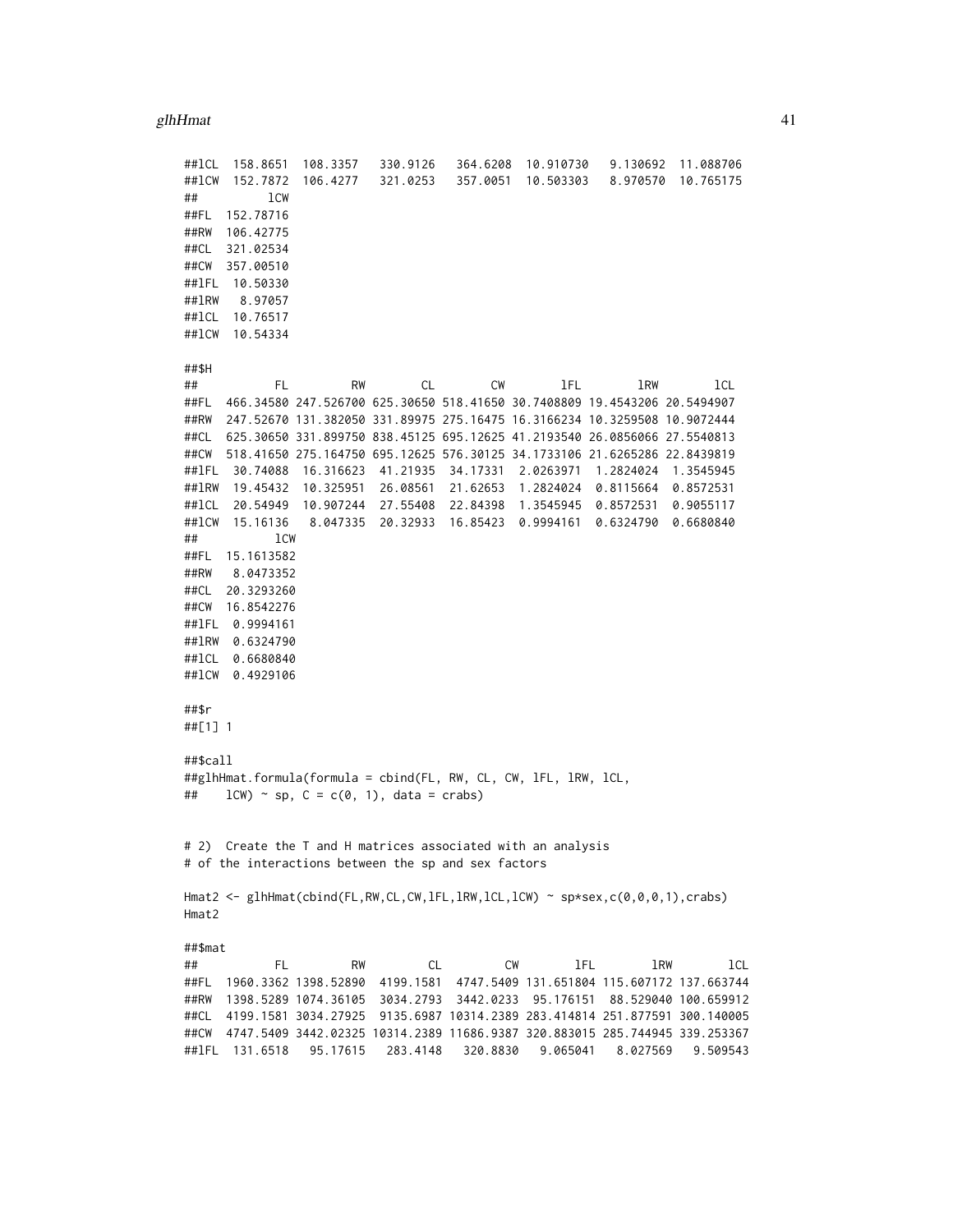```
##lRW 115.6072 88.52904 251.8776 285.7449 8.027569 7.460222 8.516618
##lCL 137.6637 100.65991 300.1400 339.2534 9.509543 8.516618 10.090003
##lCW 137.2059 100.46203 298.6227 338.5254 9.473873 8.494741 10.037059
## lCW
##FL 137.205863
##RW 100.462028
##CL 298.622747
##CW 338.525352
##lFL 9.473873
##lRW 8.494741
##lCL 10.037059
##lCW 10.011755
##$H
## FL RW CL CW lFL lRW lCL
##FL 80.645000 68.389500 153.73350 191.57950 5.4708199 5.1596883 5.2140868
##RW 68.389500 57.996450 130.37085 162.46545 4.6394276 4.3755782 4.4217098
##CL 153.733500 130.370850 293.06205 365.20785 10.4290197 9.8359098 9.9396095
##CW 191.579500 162.465450 365.20785 455.11445 12.9964281 12.2573068 12.3865353
##lFL 5.470820 4.639428 10.42902 12.99643 0.3711311 0.3500245 0.3537148
##lRW 5.159688 4.375578 9.83591 12.25731 0.3500245 0.3301182 0.3335986
##lCL 5.214087 4.421710 9.93961 12.38654 0.3537148 0.3335986 0.3371158
##lCW 5.584150 4.735535 10.64506 13.26565 0.3788193 0.3572754 0.3610421
## lCW
##FL 5.5841501
##RW 4.7355352
##CL 10.6450610
##CW 13.2656543
##lFL 0.3788193
##lRW 0.3572754
##lCL 0.3610421
##lCW 0.3866667
##$r
##[1] 1
##$call
##glhHmat.formula(formula = cbind(FL, RW, CL, CW, lFL, lRW, lCL,
## lcW \sim sp * sex, C = c(0, 0, 0, 1), data = crabs)
## 3) Create the T and H matrices associated with an analysis
## of the effect of the sp factor after controlling for sex
C \leq - matrix(0., 2, 4)C[1,3] = C[2,4] = 1.C
## [,1] [,2] [,3] [,4]
## [1,] 0 0 1 0
## [2,] 0 0 0 1
Hmat3 <- glhHmat(cbind(FL,RW,CL,CW,lFL,lRW,lCL,lCW) ~ sp*sex,C,crabs)
Hmat3
```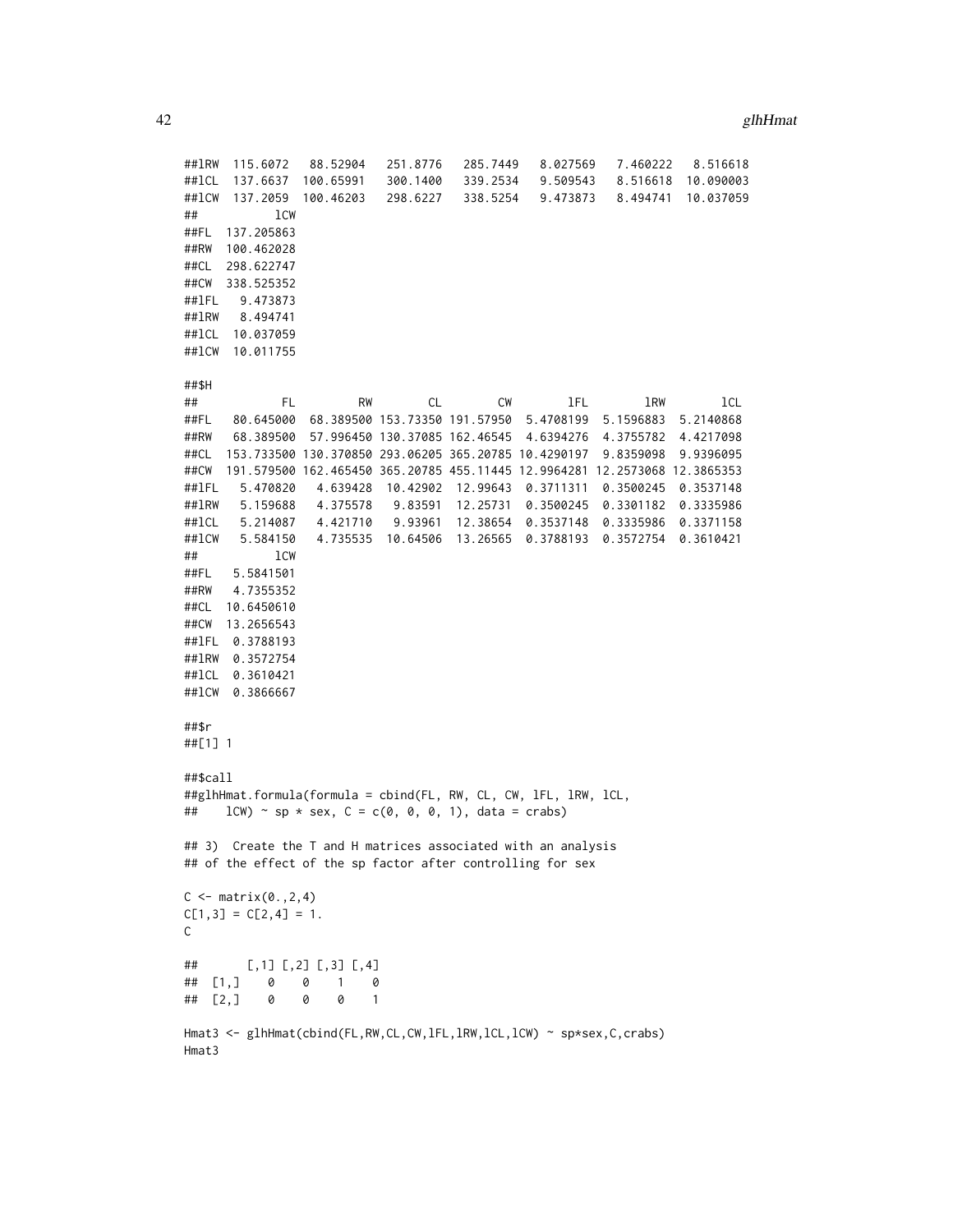<span id="page-42-0"></span>

| ##\$mat  |                                                                             |     |                                 |           |                     |           |                                                       |            |     |           |
|----------|-----------------------------------------------------------------------------|-----|---------------------------------|-----------|---------------------|-----------|-------------------------------------------------------|------------|-----|-----------|
| ##       | FL                                                                          |     | RW                              | <b>CL</b> |                     | <b>CW</b> | lFL                                                   | 1RW        |     | lcl       |
| ##FL     | 1964.8964 1375.92420                                                        |     |                                 | 4221.6722 |                     |           | 4765.1928 131.977728 113.906076 138.315643            |            |     |           |
| ##RW     | 1375.9242 1186.41150                                                        |     |                                 | 2922.6779 |                     | 3354.5236 | 93.560559                                             | 96.961292  |     | 97.428477 |
| ##CL     | 4221.6722 2922.67790                                                        |     |                                 |           |                     |           | 9246.8527 10401.3878 285.023931 243.479136 303.358489 |            |     |           |
| ##CW     | 4765.1928 3354.52360 10401.3878 11755.2667 322.144623 279.160241 341.776779 |     |                                 |           |                     |           |                                                       |            |     |           |
| ##1FL    | 131.9777                                                                    |     | 93.56056                        | 285.0239  |                     | 322.1446  | 9.088336                                              | 7.905989   |     | 9.556135  |
| ##1RW    | 113.9061                                                                    |     | 96.96129                        | 243.4791  |                     | 279.1602  | 7.905989                                              | 8.094783   |     | 8.273439  |
| ##1CL    | 138.3156                                                                    |     | 97.42848                        | 303.3585  |                     | 341.7768  | 9.556135                                              | 8.273439   |     | 10.183194 |
| ##1CW    | 137.6258                                                                    |     | 98.38041                        | 300.6960  |                     | 340.1509  | 9.503886                                              | 8.338091   |     | 10.097091 |
| ##       | 1CW                                                                         |     |                                 |           |                     |           |                                                       |            |     |           |
| ##FL     | 137.625801                                                                  |     |                                 |           |                     |           |                                                       |            |     |           |
| ##RW     | 98.380414                                                                   |     |                                 |           |                     |           |                                                       |            |     |           |
| ##CL     | 300.696018                                                                  |     |                                 |           |                     |           |                                                       |            |     |           |
| ##CW     | 340.150874                                                                  |     |                                 |           |                     |           |                                                       |            |     |           |
| ##1FL    | 9.503886                                                                    |     |                                 |           |                     |           |                                                       |            |     |           |
| ##1RW    | 8.338091                                                                    |     |                                 |           |                     |           |                                                       |            |     |           |
| ##1CL    | 10.097091                                                                   |     |                                 |           |                     |           |                                                       |            |     |           |
| ##1CW    | 10.050426                                                                   |     |                                 |           |                     |           |                                                       |            |     |           |
|          |                                                                             |     |                                 |           |                     |           |                                                       |            |     |           |
| ##\$H    |                                                                             |     |                                 |           |                     |           |                                                       |            |     |           |
| ##       | FL                                                                          |     | <b>RW</b>                       | <b>CL</b> |                     | CW        | lFL                                                   |            | 1RW |           |
| ##FL     | 85.205200                                                                   |     | 45.784800 176.247600 209.231400 |           |                     |           | 5.7967443                                             | 3.45859277 |     |           |
| ##RW     | 45.784800 170.046900                                                        |     |                                 | 18.769500 |                     | 74.965800 | 3.0238356 12.80782993                                 |            |     |           |
| ##CL     | 176.247600                                                                  |     |                                 |           |                     |           | 18.769500 404.216100 452.356800 12.0381364            | 1.43745463 |     |           |
| ##CW     | 209.231400                                                                  |     |                                 |           |                     |           | 74.965800 452.356800 523.442500 14.2580360            | 5.67260253 |     |           |
| ##1FL    | 5.796744                                                                    |     | 3.023836                        |           | 12.038136 14.258036 |           | 0.3944254                                             | 0.22844463 |     |           |
| ##1RW    | 3.458593                                                                    |     | 12.807830                       | 1.437455  |                     |           | 5.672603 0.2284446                                    | 0.96467943 |     |           |
| ##1CL    | 5.865986                                                                    |     |                                 |           |                     |           | 1.190274 13.158093 14.909948 0.4003070                | 0.09041999 |     |           |
| ##1CW    | 6.004088                                                                    |     | 2.653921                        | 12.718332 |                     | 14.891177 | 0.4088329                                             | 0.20062548 |     |           |
| ##       |                                                                             | lCL | 1CW                             |           |                     |           |                                                       |            |     |           |
| ##FL     | 5.86598627                                                                  |     | 6.0040883                       |           |                     |           |                                                       |            |     |           |
| ##RW     | 1.19027431                                                                  |     | 2.6539211                       |           |                     |           |                                                       |            |     |           |
| ##CL     | 13.15809339 12.7183319                                                      |     |                                 |           |                     |           |                                                       |            |     |           |
| ##CW     | 14.90994753 14.8911765                                                      |     |                                 |           |                     |           |                                                       |            |     |           |
|          | ##1FL 0.40030704                                                            |     | 0.4088329                       |           |                     |           |                                                       |            |     |           |
|          | ##1RW 0.09041999                                                            |     | 0.2006255                       |           |                     |           |                                                       |            |     |           |
| ##1CL    | 0.43030750                                                                  |     | 0.4210740                       |           |                     |           |                                                       |            |     |           |
| ##1CW    | 0.42107404                                                                  |     | 0.4253378                       |           |                     |           |                                                       |            |     |           |
|          |                                                                             |     |                                 |           |                     |           |                                                       |            |     |           |
| ##\$r    |                                                                             |     |                                 |           |                     |           |                                                       |            |     |           |
| ##[1] 2  |                                                                             |     |                                 |           |                     |           |                                                       |            |     |           |
|          |                                                                             |     |                                 |           |                     |           |                                                       |            |     |           |
| ##\$call |                                                                             |     |                                 |           |                     |           |                                                       |            |     |           |
|          | ##glhHmat.formula(formula = cbind(FL, RW, CL, CW, 1FL, 1RW, 1CL,            |     |                                 |           |                     |           |                                                       |            |     |           |
| ##       | $lcW$ $\sim$ sp $\star$ sex, $C = C$ , data = crabs)                        |     |                                 |           |                     |           |                                                       |            |     |           |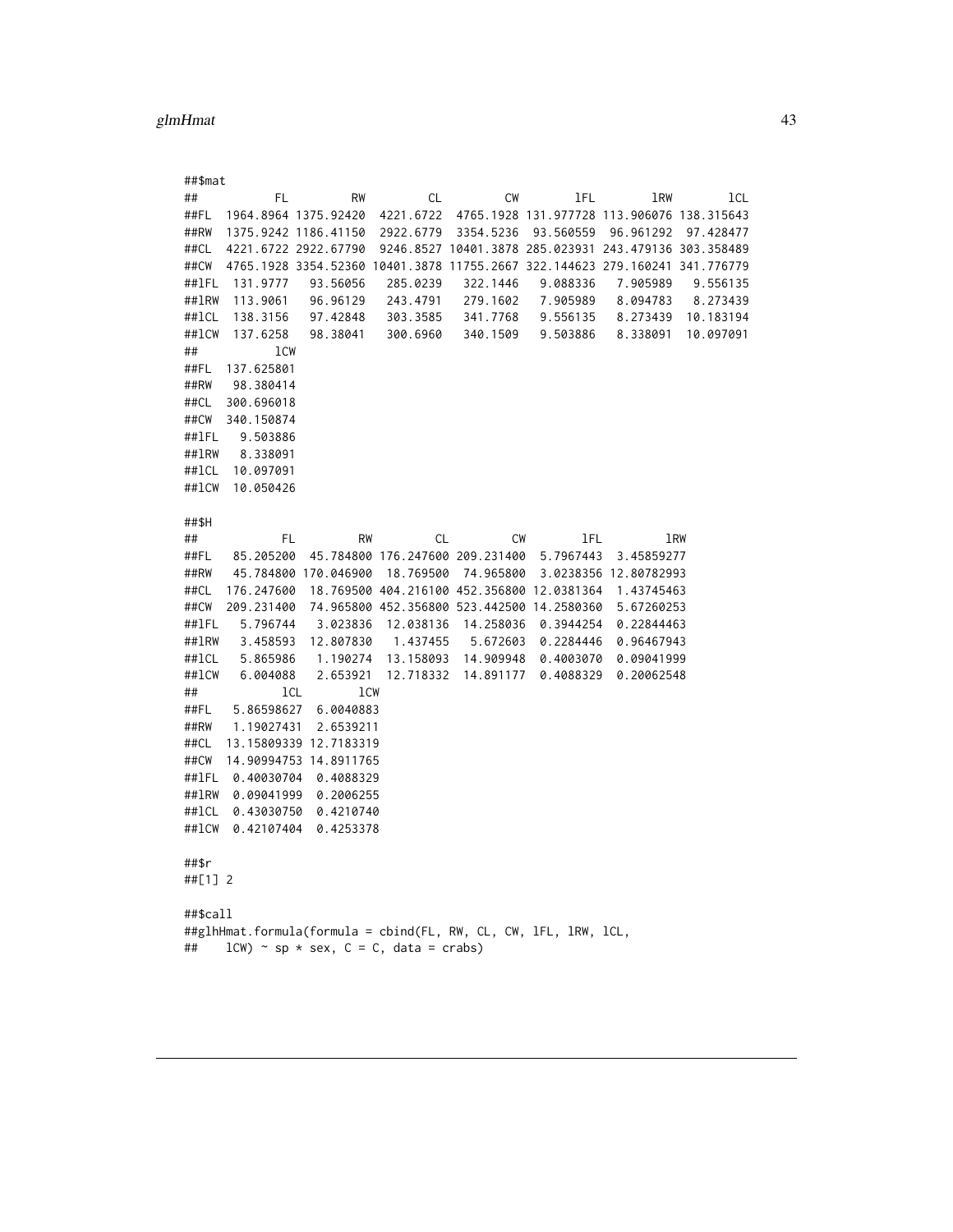#### **Description**

glmHmat uses a glm object (fitdglmmodel) to build an estimate of Fisher's Information (FI) matrix together with an auxiliarly rank-one positive-defenite matrix (H), such that the positive eigenvalue of  $FI^{-1}H$  equals the value of Wald's statistic for testing the global significance of fitdglmmodel. These matrices may be used as input to the variable selection search routines [anneal](#page-1-0), [genetic](#page-28-0) [improve](#page-46-0) or [eleaps](#page-14-0), usign the minimization of Wald's statistic as criterion for discarding variables.

#### Usage

```
## S3 method for class 'glm'
glmHmat(fitdglmmodel,...)
```
## Arguments

| fitdglmmodel            | A glm object containaing the estimates, and respective covariance matrix, of a |
|-------------------------|--------------------------------------------------------------------------------|
|                         | generalized linear model.                                                      |
| $\cdot$ $\cdot$ $\cdot$ | further arguments for the method.                                              |

# Details

Variable selection in the context of generalized linear models is typically based on the minimization of statistics that test the significance of excluded variables. In particular, the likelihood ratio, Wald's, Rao's and some adaptations of such statistics, are often proposed as comparison criteria for variable subsets of the same dimensionality. All these statistics are assympotically equivalent and can be converted into information criteria, like the AIC, that are also able to compare subsets of different dimensionalities (see references [1] and [2] for further details).

Among these criteria, Wald's statistic has some computational advantages because it can always be derived from the same (concerning the full model) maximum likelihood and Fisher information estimates. In particular, if  $W_{allv}$  is the value of the Wald statistic testing the significance of the full covariate vector, b and FI are coefficient and Fisher information estimates and H is an auxiliary rank-one matrix given by  $H = FI$  %\* b %\* t(b) %\* FI, it follows that the value of Wald's statistic for the excluded variables ( $W_e x c v$ ) in a given subset is given by

$$
W_{excv} = W_{allv} - tr(FI_{indices}^{-1}H_{indices}),
$$

where  $FI<sub>i</sub>ndices$  and  $H<sub>i</sub>ndices$  are the portions of the FI and H matrices associated with the selected variables.

glmHmat retrieves the values of the FI and H matrices from a glm object. These matrices may then be used as input to the search functions [anneal](#page-1-0), [genetic](#page-28-0), [improve](#page-46-0) and [eleaps](#page-14-0).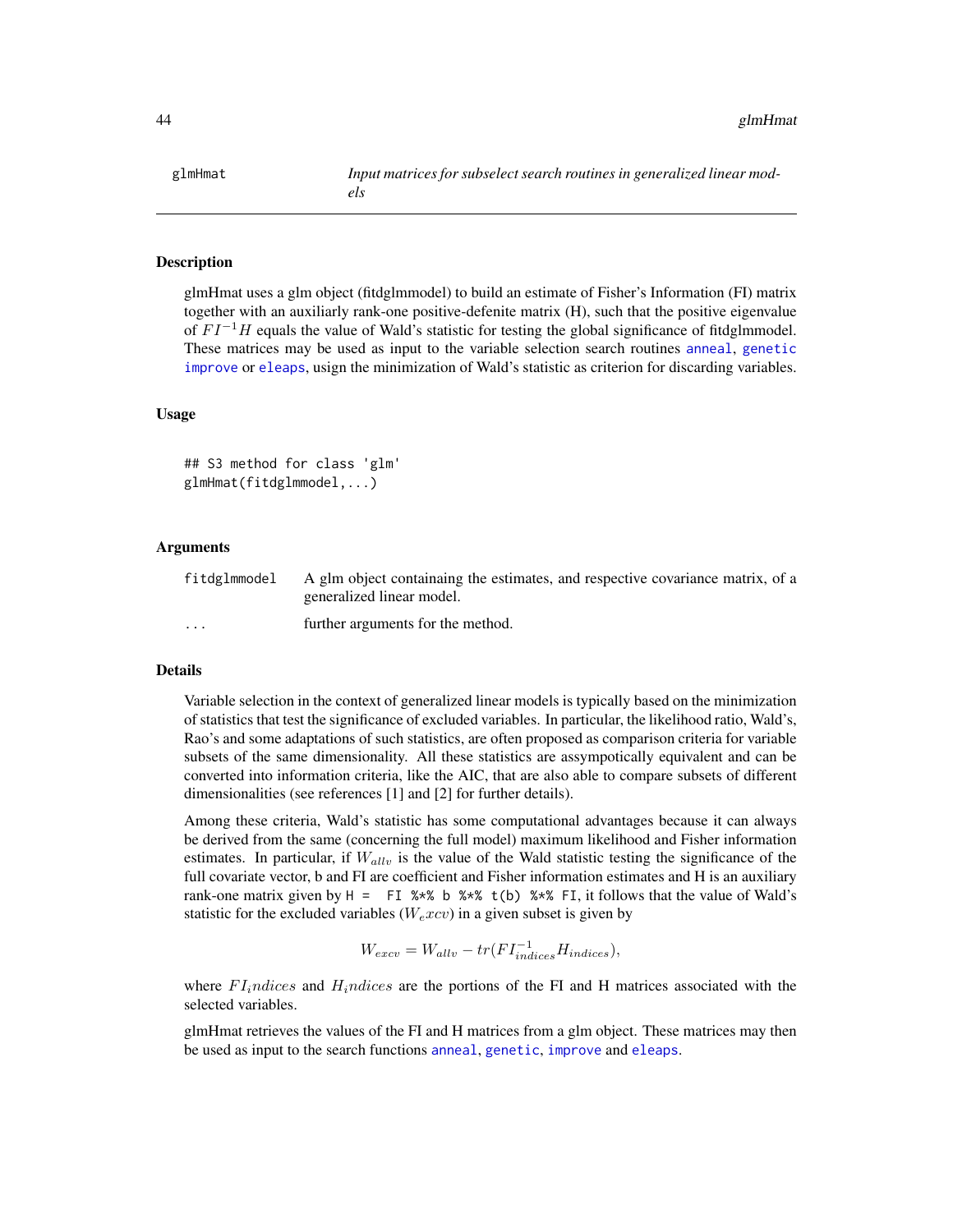## glmHmat **45**

# Value

A list with four items:

| mat          | An estimate (FI) of Fisher's information matrix for the full model variable-<br>coefficient estimates     |
|--------------|-----------------------------------------------------------------------------------------------------------|
| H            | A product of the form (FI %*% b %*% t(b) %*% FI) where b is a vector of<br>variable-coefficient estimates |
| $\mathsf{r}$ | The rank of the H matrix. Always set to one in glmHmat.                                                   |
| call         | The function call which generated the output.                                                             |

## References

[1] Lawless, J. and Singhal, K. (1978). Efficient Screening of Nonnormal Regression Models, *Biometrics*, Vol. 34, 318-327.

[2] Lawless, J. and Singhal, K. (1987). ISMOD: An All-Subsets Regression Program for Generalized Models I. Statistical and Computational Background, *Computer Methods and Programs in Biomedicine*, Vol. 24, 117-124.

## See Also

[anneal](#page-1-0), [genetic](#page-28-0), [improve](#page-46-0), [eleaps](#page-14-0), [glm](#page-0-0).

# Examples

```
##----------------------------------------------------------------
##----------------------------------------------------------------
## An example of variable selection in the context of binary response
## regression models. We consider the last 100 observations of
## the iris data set (versicolor an verginica species) and try
## to find the best variable subsets for models that take species
## as the response variable.
data(iris)
iris2sp <- iris[iris$Species != "setosa",]
# Create the input matrices for the search routines in a logistic regression model
modelfit <- glm(Species ~ Sepal.Length + Sepal.Width + Petal.Length +
Petal.Width,iris2sp,family=binomial)
Hmat <- glmHmat(modelfit)
Hmat
## $mat
## Sepal.Length Sepal.Width Petal.Length Petal.Width
## Sepal.Length 0.28340358 0.03263437 0.09552821 -0.01779067
## Sepal.Width 0.03263437 0.13941541 0.01086596 0.04759284
## Petal.Length 0.09552821 0.01086596 0.08847655 -0.01853044
## Petal.Width -0.01779067 0.04759284 -0.01853044 0.03258730
```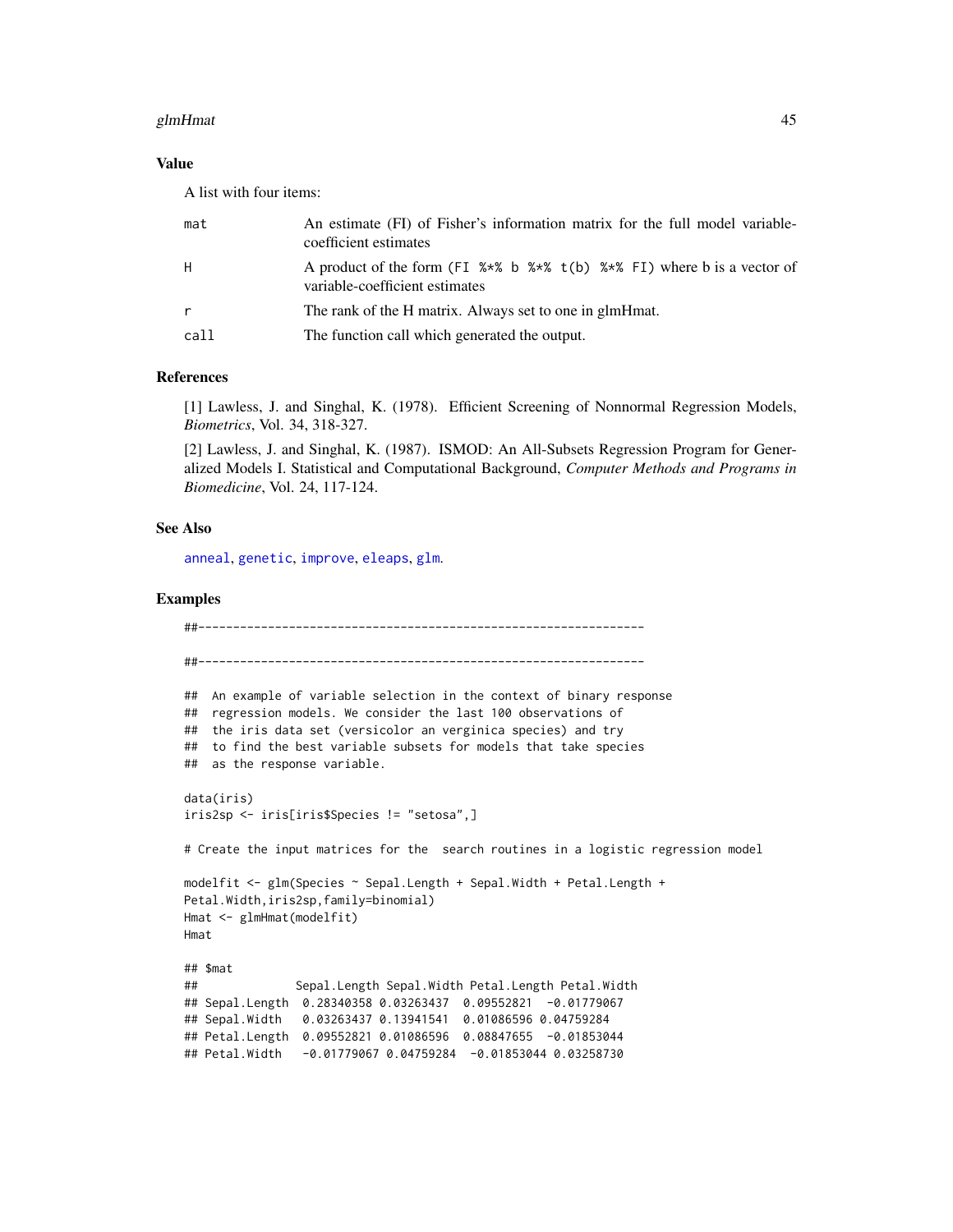```
## $H
## Sepal.Length Sepal.Width Petal.Length Petal.Width
## Sepal.Length 0.11643732 0.013349227 -0.063924853 -0.050181400
## Sepal.Width 0.01334923 0.001530453 -0.007328813 -0.005753163
## Petal.Length -0.06392485 -0.007328813 0.035095164 0.027549918
## Petal.Width -0.05018140 -0.005753163 0.027549918 0.021626854
## $r
## [1] 1
## $call
## glmHmat(fitdglmmodel = modelfit)
# Search for the 3 best variable subsets of each dimensionality by an exausitve search
eleaps(Hmat$mat,H=Hmat$H,r=1,criterion="Wald",nsol=3)
## $subsets
## , , Card.1
## Var.1 Var.2 Var.3
## Solution 1 4 0 0
## Solution 2 1 0 0
## Solution 3
## , , Card.2
## Var.1 Var.2 Var.3
## Solution 1 1 3 0
## Solution 2 3 4 0
## Solution 3 2 4 0
## , , Card.3
## Var.1 Var.2 Var.3
## Solution 1 2 3 4
## Solution 2 1 3 4
## Solution 3 1 2 3
## $values
## card.1 card.2 card.3
## Solution 1 4.894554 3.522885 1.060121
## Solution 2 5.147360 3.952538 2.224335
## Solution 3 5.161553 3.972410 3.522879
## $bestvalues
## Card.1 Card.2 Card.3
## 4.894554 3.522885 1.060121
## $bestsets
## Var.1 Var.2 Var.3
```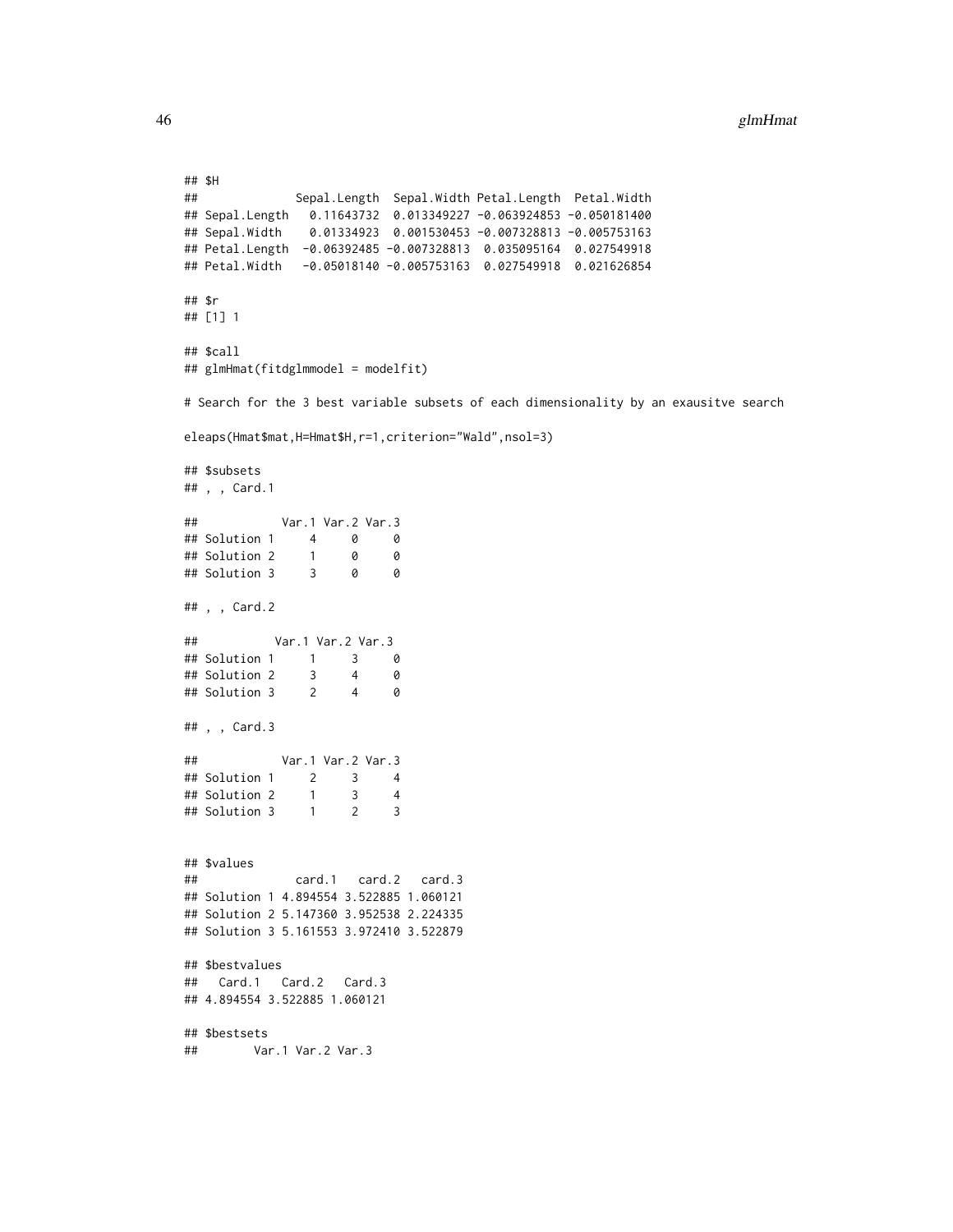```
## Card.1 4 0 0
## Card.2 1 3 0
## Card.3 2 3 4
## $call
## eleaps(mat = Hmat$mat, nsol = 3, criterion = "Wald", H = Hmat$H,
## r = 1)
## It should be stressed that, unlike other criteria in the
## subselect package, the Wald criterion is not bounded above by
## 1 and is a decreasing function of subset quality, so that the
## 3-variable subsets do, in fact, perform better than their smaller-sized
## counterparts.
## >
## > proc.time()
## [1] 0.680 0.064 0.736 0.000 0.000
```
<span id="page-46-0"></span>improve *Restricted Local Improvement search for an optimal k-variable subset*

## Description

Given a set of variables, a Restricted Local Improvement algorithm seeks a k-variable subset which is optimal, as a surrogate for the whole set, with respect to a given criterion.

## Usage

```
improve( mat, kmin, kmax = kmin, nsol = 1, exclude = NULL,
include = NULL, setseed = FALSE, criterion = "default", pcindices="first_k",
initialsol = NULL, force = FALSE, H=NULL, r=0,
tolval=1000*.Machine$double.eps,tolsym=1000*.Machine$double.eps)
```
## Arguments

| mat     | a covariance/correlation, information or sums of squares and products matrix of<br>the variables from which the k-subset is to be selected. See the Details section<br>below. |
|---------|-------------------------------------------------------------------------------------------------------------------------------------------------------------------------------|
| kmin    | the cardinality of the smallest subset that is wanted.                                                                                                                        |
| kmax    | the cardinality of the largest subset that is wanted.                                                                                                                         |
| nsol    | the number of different subsets (runs of the algorithm) wanted.                                                                                                               |
| exclude | a vector of variables (referenced by their row/column numbers in matrix mat)<br>that are to be forcibly excluded from the subsets.                                            |
| include | a vector of variables (referenced by their row/column numbers in matrix mat)<br>that are to be forcibly included from the subsets.                                            |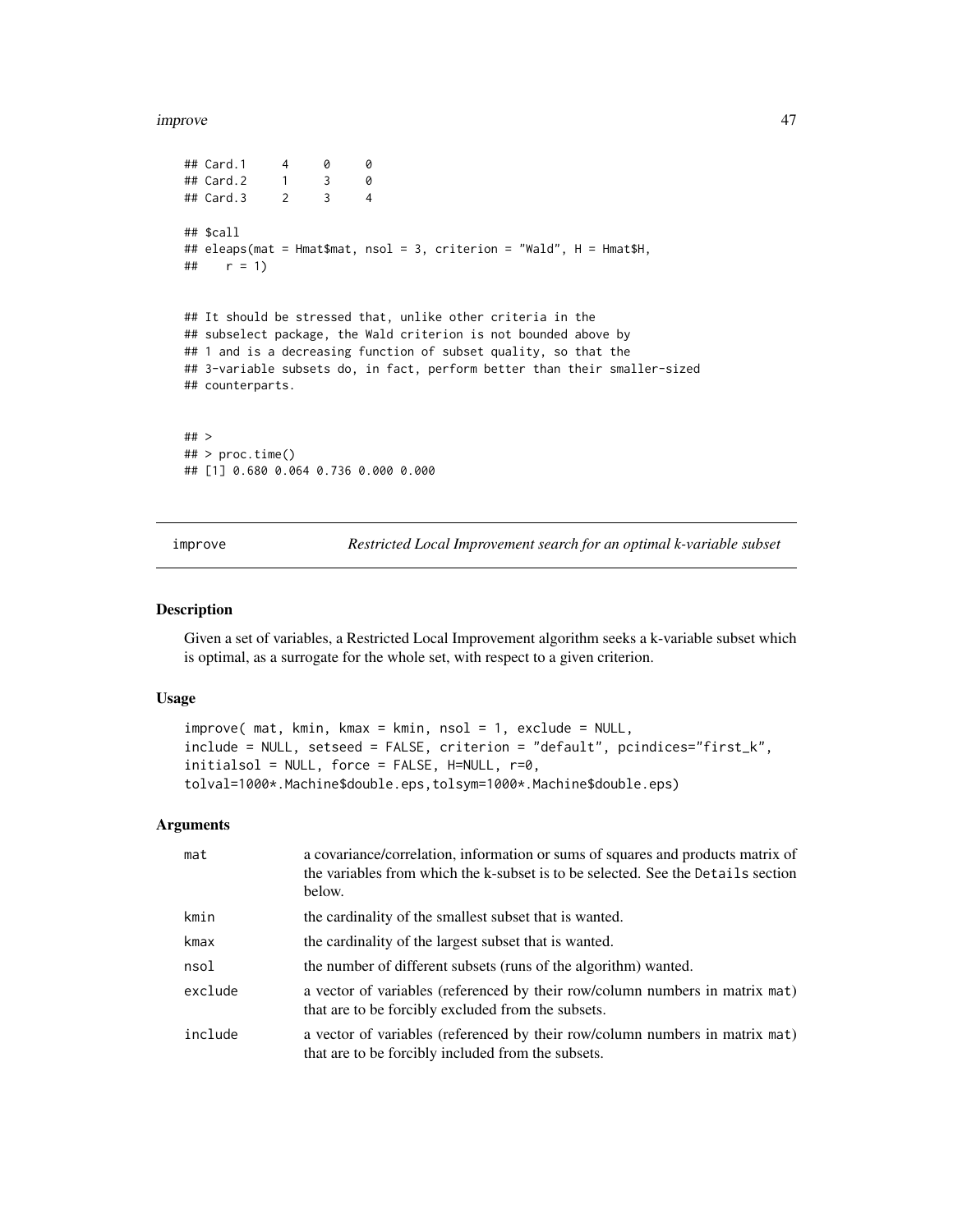| setseed | logical variable indicating whether to fix an initial seed for the random number   |
|---------|------------------------------------------------------------------------------------|
|         | generator, which will be re-used in future calls to this function whenever setseed |
|         | is again set to TRUE.                                                              |

- criterion Character variable, which indicates which criterion is to be used in judging the quality of the subsets. Currently, the "Rm", "Rv", "Gcd", "Tau2", "Xi2", "Zeta2", "ccr12" and "Wald" criteria are supported (see the Details section, the References and the links [rm.coef](#page-65-0), [rv.coef](#page-66-0), [gcd.coef](#page-26-0), [tau2.coef](#page-68-0), [xi2.coef](#page-76-0), [zeta2.coef](#page-77-0) and [ccr12.coef](#page-12-0) for further details). The default criterion is "Rm" if parameter r is zero (exploratory and PCA problems), "Wald" if r is equal to one and mat has a "FisherI" attribute set to TRUE (generalized linear models), and "Tau2" otherwise (multivariate linear model framework).
- pcindices either a vector of ranks of Principal Components that are to be used for comparison with the k-variable subsets (for the Gcd criterion only, see [gcd.coef](#page-26-0)) or the default text first\_k. The latter will associate PCs 1 to *k* with each cardinality *k* that has been requested by the user.
- initialsol vector, matrix or 3-d array of initial solutions for the restricted local improvement search. If a *single cardinality* is required, initialsol may be a vector of length  $k$ (accepted even if nsol  $> 1$ , in which case it is used as the initial solution for all nsol final solutions that are requested with a warning that the same initial solution necessarily produces the same final solution); a 1 x *k* matrix (as produced by the \$bestsets output value of the algorithm functions anneal, [genetic](#page-28-0), or [improve](#page-46-0)), or a  $1 \times k \times 1$  array (as produced by the \$subsets output value), in which case it will be treated as the above k-vector; or an nsol x k matrix, or nsol  $x \times x$  1 3-d array, in which case each row (dimension 1) will be used as the initial solution for each of the nsol final solutions requested. If *more than one cardinality* is requested, initialsol can be a length(kmin:kmax) x kmax matrix (as produced by the \$bestsets option of the algorithm functions) (even if  $nsol > 1$ , in which case each row will be replicated to produced the initial solution for all nsol final solutions requested in each cardinality, with a warning that a single initial solution necessarily produces identical final solutions), or a nsol x kmax x length(kmin:kmax) 3-d array (as produced by the \$subsets output option), in which case each row (dimension 1) is interpreted as a different initial solution.

If the exclude and/or include options are used, initialsol must also respect those requirements.

- force a logical variable indicating whether, for large data sets (currently  $p > 400$ ) the algorithm should proceed anyways, regardless of possible memory problems which may crash the R session.
- H Effect description matrix. Not used with the Rm, Rv or Gcd criteria, hence the NULL default value. See the Details section below.
- r Expected rank of the effects (H) matrix. Not used with the Rm, Rv or Gcd criteria. See the Details section below.
- tolval the tolerance level for the reciprocal of the 2-norm condition number of the correlation/covariance matrix, i.e., for the ratio of the smallest to the largest eigenvalue of the input matrix. Matrices with a reciprocal of the condition number smaller than tolval will activate a restricted-search for well conditioned subsets.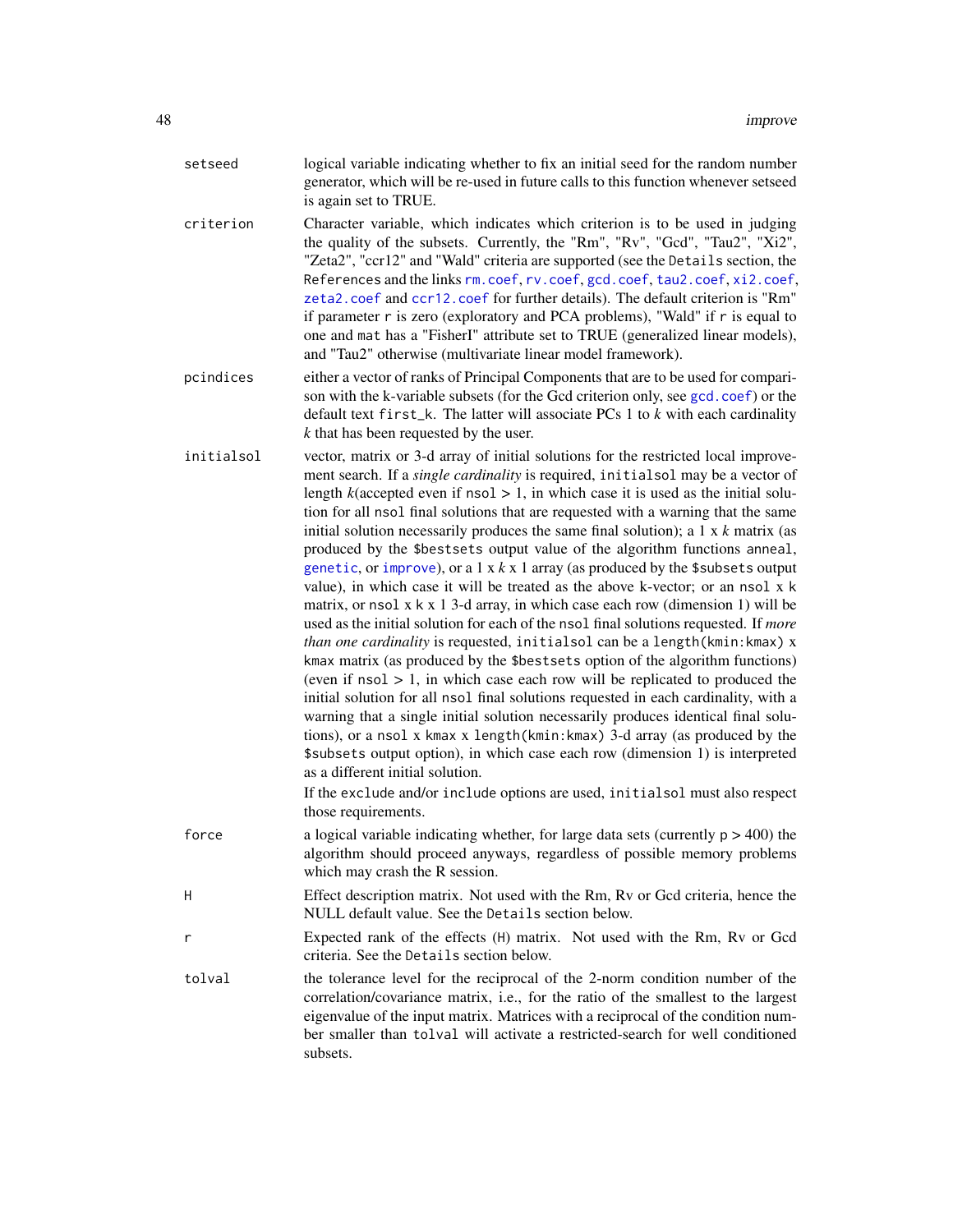tolsym the tolerance level for symmetry of the covariance/correlation/total matrix and for the effects (H) matrix. If corresponding matrix entries differ by more than this value, the input matrices will be considered asymmetric and execution will be aborted. If corresponding entries are different, but by less than this value, the input matrix will be replaced by its symmetric part, i.e., input matrix A becomes  $(A+t(A))/2.$ 

## Details

An initial k-variable subset (for k ranging from kmin to kmax) of a full set of p variables is randomly selected and the variables not belonging to this subset are placed in a queue. The possibility of replacing a variable in the current k-subset with a variable from the queue is then explored. More precisely, a variable is selected, removed from the queue, and the k values of the criterion which would result from swapping this selected variable with each variable in the current subset are computed. If the best of these values improves the current criterion value, the current subset is updated accordingly. In this case, the variable which leaves the subset is added to the queue, but only if it has not previously been in the queue (i.e., no variable can enter the queue twice). The algorithm proceeds until the queue is emptied.

The user may force variables to be included and/or excluded from the k-subsets, and may specify initial solutions.

For each cardinality k, the total number of calls to the procedure which computes the criterion values is  $O(n \text{sol } x \text{ k } x \text{ p})$ . These calls are the dominant computational effort in each iteration of the algorithm.

In order to improve computation times, the bulk of computations are carried out in a Fortran routine. Further details about the algorithm can be found in Reference 1 and in the comments to the Fortran code (in the src subdirectory for this package). For datasets with a very large number of variables (currently  $p > 400$ ), it is necessary to set the force argument to TRUE for the function to run, but this may cause a session crash if there is not enough memory available.

The function checks for ill-conditioning of the input matrix (specifically, it checks whether the ratio of the input matrix's smallest and largest eigenvalues is less than tolval). For an ill-conditioned input matrix, the search is restricted to its well-conditioned subsets. The function [trim.matrix](#page-70-0) may be used to obtain a well-conditioned input matrix.

In a general descriptive (Principal Components Analysis) setting, the three criteria Rm, Rv and Gcd can be used to select good k-variable subsets. Arguments H and r are not used in this context. See references [1] and [2] and the Examples for a more detailed discussion.

In the setting of a multivariate linear model,  $X = A\Psi + U$ , criteria Ccr12, Tau2, Xi2 and Zeta2 can be used to select subsets according to their contribution to an effect characterized by the violation of a reference hypothesis,  $C\Psi = 0$  (see reference [3] for further details). In this setting, arguments mat and H should be set respectively to the usual Total (Hypothesis + Error) and Hypothesis, Sum of Squares and Cross-Products (SSCP) matrices. Argument r should be set to the expected rank of H. Currently, for reasons of computational efficiency, criterion Ccr12 is available only when  $r \leq$ 3. Particular cases in this setting include Linear Discriminant Analyis (LDA), Linear Regression Analysis (LRA), Canonical Correlation Analysis (CCA) with one set of variables fixed and several extensions of these and other classical multivariate methodologies.

In the setting of a generalized linear model, criterion Wald can be used to select subsets according to the (lack of) significance of the discarded variables, as measured by the respective Wald's statistic (see reference [4] for further details). In this setting arguments mat and H should be set respectively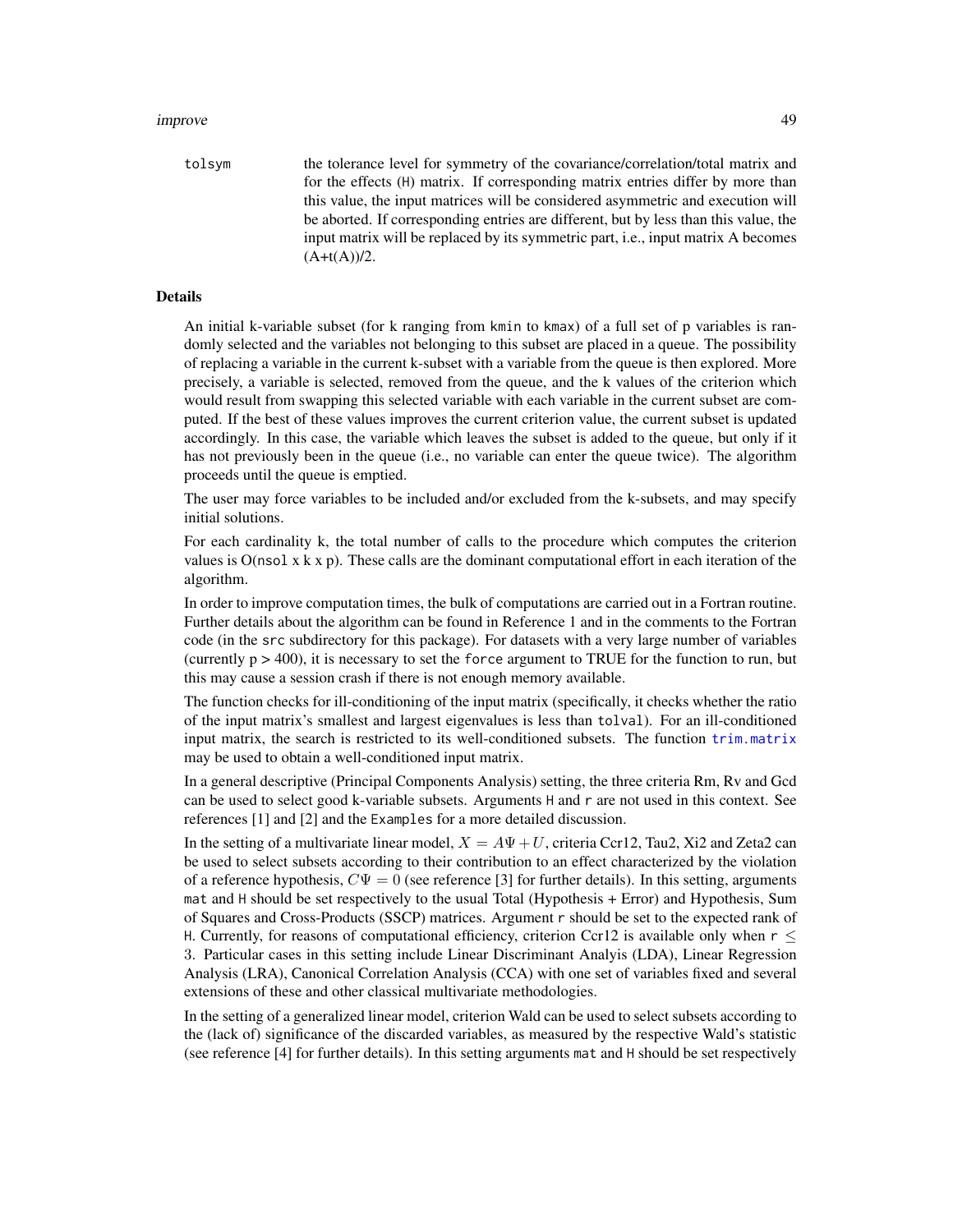to FI and FI %\*% b %\*% t(b) %\*% FI, where b is a column vector of variable coefficient estimates and FI is an estimate of the corresponding Fisher information matrix.

The auxiliary functions [lmHmat](#page-58-0), [ldaHmat](#page-56-0) [glhHmat](#page-37-0) and [glmHmat](#page-42-0) are provided to automatically create the matrices mat and H in all the cases considered.

#### Value

A list with five items:

| subsets    | An nsol x kmax x length(kmin:kmax) 3-dimensional array, giving for each car-<br>dinality (dimension 3) and each solution (dimension 1) the list of variables (ref-<br>erenced by their row/column numbers in matrix mat) in the subset (dimension<br>2). (For cardinalities smaller than kmax, the extra final positions are set to zero). |
|------------|--------------------------------------------------------------------------------------------------------------------------------------------------------------------------------------------------------------------------------------------------------------------------------------------------------------------------------------------|
| values     | An nsol x length (kmin: kmax) matrix, giving for each cardinality (columns), the<br>criterion values of the nsol (rows) solutions obtained.                                                                                                                                                                                                |
| bestvalues | A length (kmin: kmax) vector giving the best values of the criterion obtained for<br>each cardinality.                                                                                                                                                                                                                                     |
| bestsets   | A length(kmin: kmax) x kmax matrix, giving, for each cardinality (rows), the<br>variables (referenced by their row/column numbers in matrix mat) in the best<br>k-subset that was found.                                                                                                                                                   |
| call       | The function call which generated the output.                                                                                                                                                                                                                                                                                              |

# References

[1] Cadima, J., Cerdeira, J. Orestes and Minhoto, M. (2004) Computational aspects of algorithms for variable selection in the context of principal components. *Computational Statistics \& Data Analysis*, 47, 225-236.

[2]Cadima, J. and Jolliffe, I.T. (2001). Variable Selection and the Interpretation of Principal Subspaces, *Journal of Agricultural, Biological and Environmental Statistics*, Vol. 6, 62-79.

[3]Duarte Silva, A.P. (2001) Efficient Variable Screening for Multivariate Analysis, *Journal of Multivariate Analysis*, Vol. 76, 35-62.

[4] Lawless, J. and Singhal, K. (1978). Efficient Screening of Nonnormal Regression Models, *Biometrics*, Vol. 34, 318-327.

# See Also

[rm.coef](#page-65-0), [rv.coef](#page-66-0), [gcd.coef](#page-26-0), [tau2.coef](#page-68-0), [xi2.coef](#page-76-0), [zeta2.coef](#page-77-0), [ccr12.coef](#page-12-0), [genetic](#page-28-0), [anneal](#page-1-0), [eleaps](#page-14-0), [trim.matrix](#page-70-0), [lmHmat](#page-58-0), [ldaHmat](#page-56-0), [glhHmat](#page-37-0), [glmHmat](#page-42-0).

## Examples

## --------------------------------------------------------------------

##

```
## 1) For illustration of use, a small data set with very few iterations
## of the algorithm.
## Subsets of 2 and of 3 variables are sought using the RM criterion.
```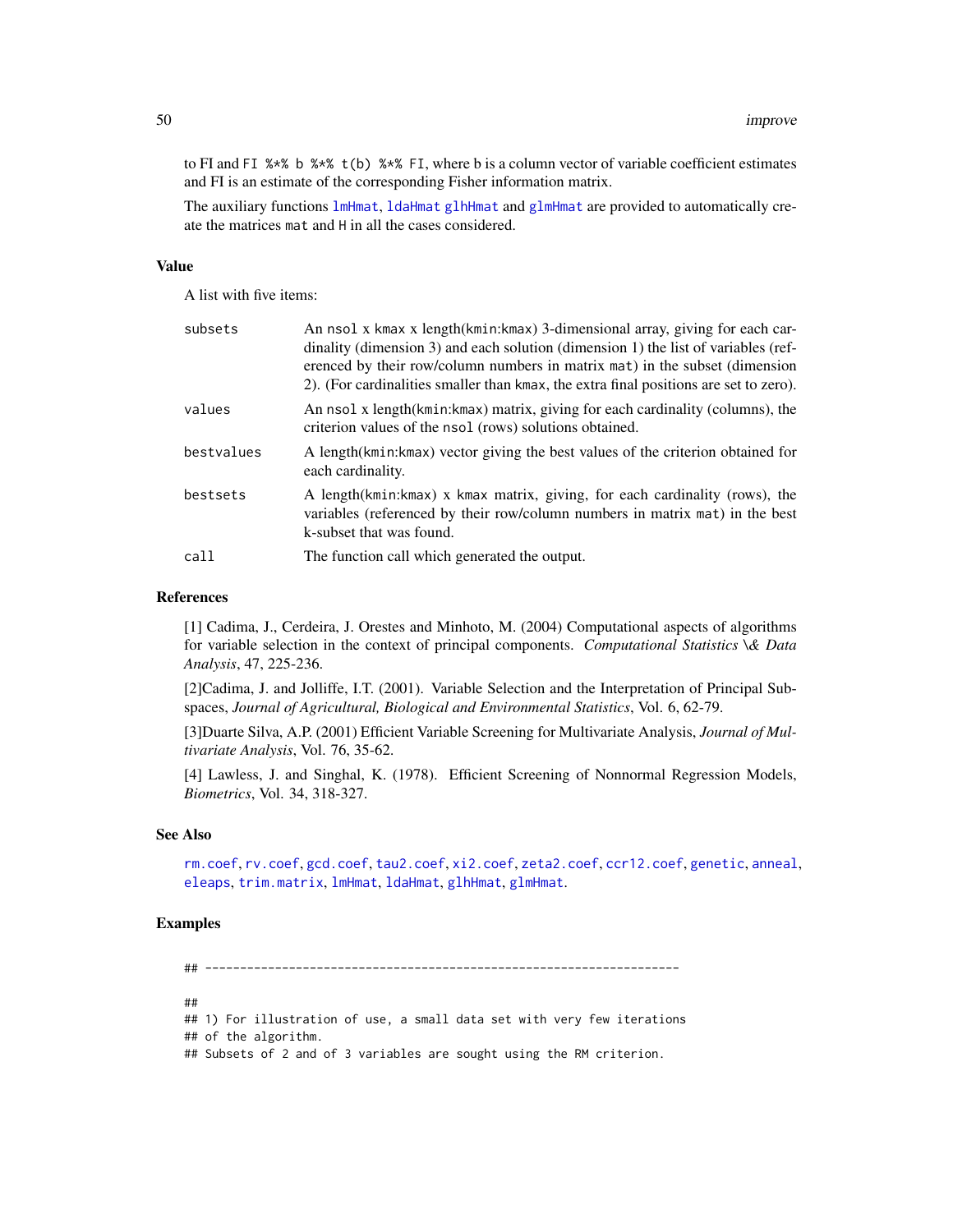##

```
data(swiss)
improve(cor(swiss),2,3,nsol=4,criterion="GCD")
## $subsets
## , , Card.2
##
## Var.1 Var.2 Var.3
## Solution 1 3 6 0
## Solution 2 3 6 0
## Solution 3 3 6 0
## Solution 4 3 6 0
##
## , , Card.3
##
## Var.1 Var.2 Var.3
## Solution 1 4 5 6
## Solution 2 4 5 6
## Solution 3 4 5 6
## Solution 4 4 5 6
##
##
## $values
## card.2 card.3
## Solution 1 0.8487026 0.925372
## Solution 2 0.8487026 0.925372
## Solution 3 0.8487026 0.925372
## Solution 4 0.8487026 0.925372
##
## $bestvalues
## Card.2 Card.3
## 0.8487026 0.9253720
##
## $bestsets
## Var.1 Var.2 Var.3
## Card.2 3 6 0
## Card.3 4 5 6
##
##$call
##improve(cor(swiss), 2, 3, nsol = 4, criterion = "GCD")
## --------------------------------------------------------------------
##
## 2) Forcing the inclusion of variable 1 in the subset
##
improve(cor(swiss),2,3,nsol=4,criterion="GCD",include=c(1))
## $subsets
## , , Card.2
##
```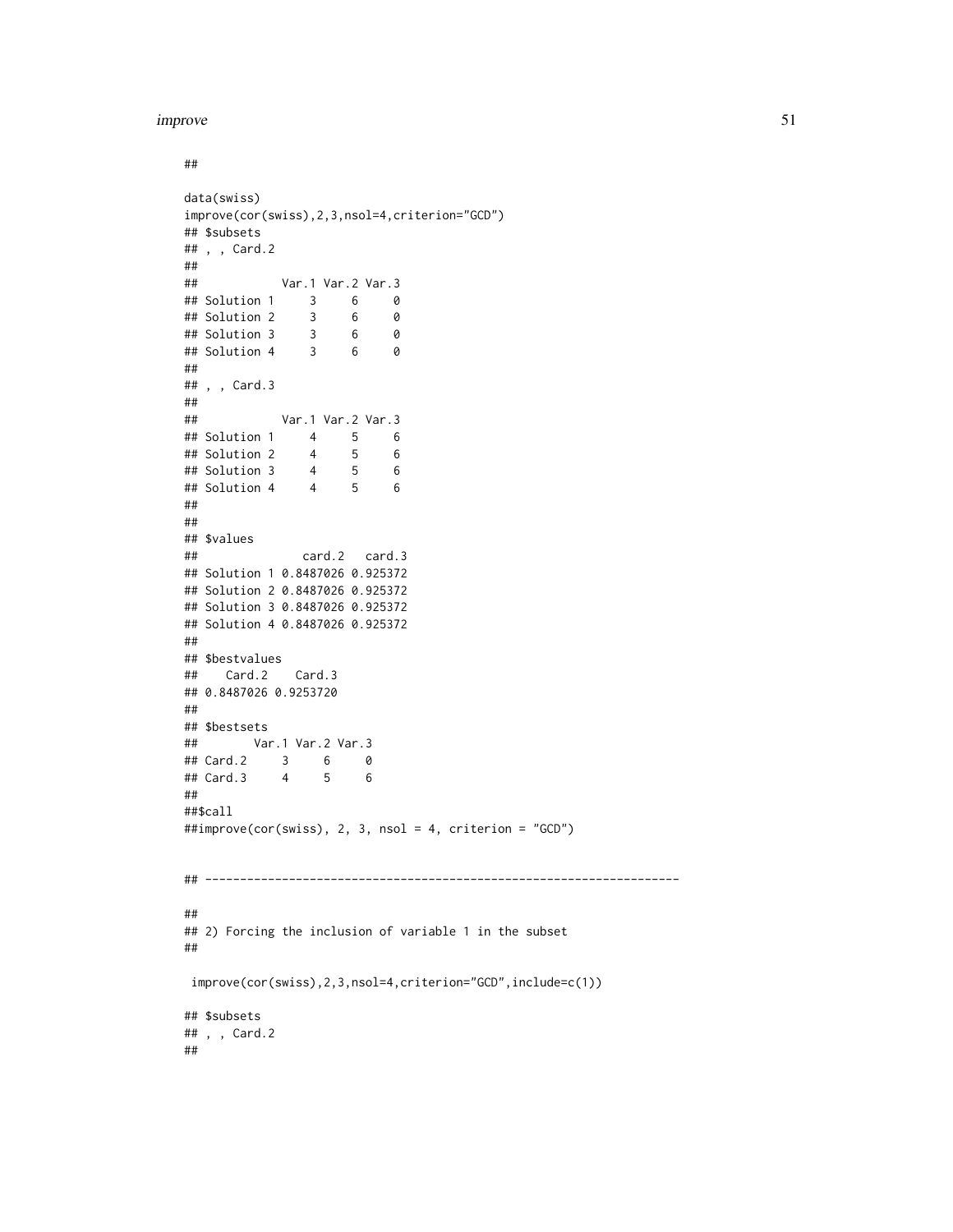```
## Var.1 Var.2 Var.3
## Solution 1 1 6 0
## Solution 2 1 6 0
## Solution 3 1 6 0
## Solution 4 1 6 0
##
## , , Card.3
##
## Var.1 Var.2 Var.3
## Solution 1 1 5 6
## Solution 2 1 5 6
## Solution 3 1 5 6
## Solution 4 1 5 6
##
##
## $values
## card.2 card.3
## Solution 1 0.7284477 0.8048528
## Solution 2 0.7284477 0.8048528
## Solution 3 0.7284477 0.8048528
## Solution 4 0.7284477 0.8048528
##
## $bestvalues
## Card.2 Card.3
## 0.7284477 0.8048528
##
## $bestsets
## Var.1 Var.2 Var.3
## Card.2 1 6 0
## Card.3 1 5 6
##
##$call
##improve(cor(swiss), 2, 3, nsol = 4, criterion = "GCD", include = c(1))
## --------------------------------------------------------------------
## 3) An example of subset selection in the context of Multiple Linear
## Regression. Variable 5 (average car price) in the Cars93 MASS library
## data set is regressed on 13 other variables. Three variable subsets of
## cardinalities 4, 5 and 6 are requested, using the "XI_2" criterion which,
## in the case of a Linear Regression, is merely the standard Coefficient of
## Determination, R^2 (as are the other three criteria for the
## multivariate linear hypothesis, "TAU_2", "CCR1_2" and "ZETA_2").
library(MASS)
data(Cars93)
CarsHmat <- lmHmat(Cars93[,c(7:8,12:15,17:22,25)],Cars93[,5])
names(Cars93[,5,drop=FALSE])
## [1] "Price"
colnames(CarsHmat$mat)
```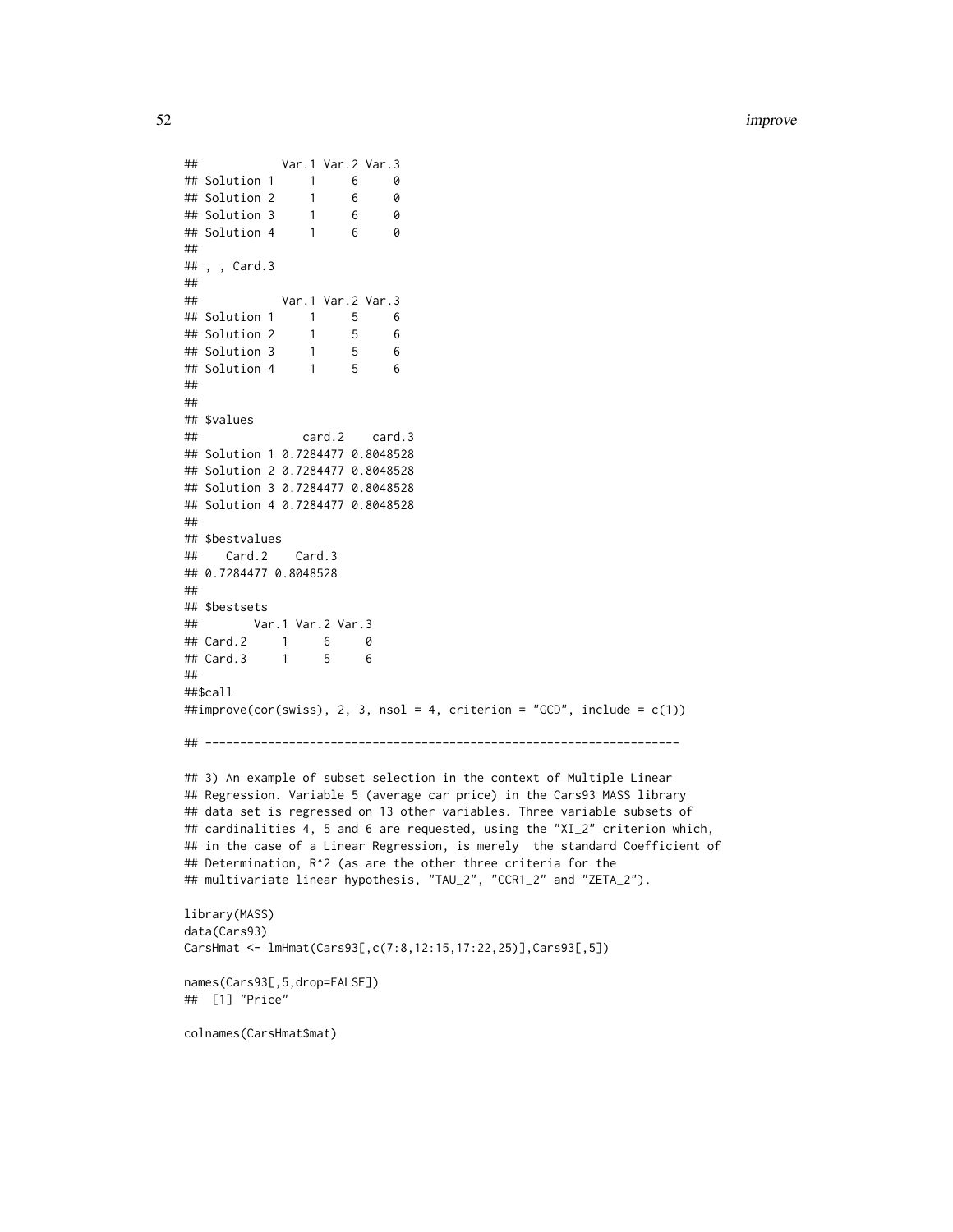```
## [1] "MPG.city" "MPG.highway" "EngineSize"
## [4] "Horsepower" "RPM" "Rev.per.mile"
## [7] "Fuel.tank.capacity" "Passengers" "Length"
## [10] "Wheelbase" "Width" "Turn.circle"
## [13] "Weight"
improve(CarsHmat$mat, kmin=4, kmax=6, H=CarsHmat$H, r=1, crit="xi2", nsol=3)
## $subsets
## , , Card.4
##
## Var.1 Var.2 Var.3 Var.4 Var.5 Var.6
## Solution 1 3 4 11 13 0 0
## Solution 2 3 4 11 13 0 0
## Solution 3 4 5 10 11 0 0
##
## , , Card.5
##
## Var.1 Var.2 Var.3 Var.4 Var.5 Var.6
## Solution 1 3 4 8 11 13 0
## Solution 2 4 5 10 11 12 0
## Solution 3 4 5 10 11 12 0
##
## , , Card.6
##
## Var.1 Var.2 Var.3 Var.4 Var.5 Var.6
## Solution 1 4 5 6 10 11 12
## Solution 2 4 5 8 10 11 12
## Solution 3 4 5 9 10 11 12
##
##
## $values
## card.4 card.5 card.6
## Solution 1 0.6880773 0.6899182 0.7270257
## Solution 2 0.6880773 0.7241457 0.7271056
## Solution 3 0.7143794 0.7241457 0.7310150
##
## $bestvalues
## Card.4 Card.5 Card.6
## 0.7143794 0.7241457 0.7310150
##
## $bestsets
## Var.1 Var.2 Var.3 Var.4 Var.5 Var.6
## Card.4 4 5 10 11 0 0
## Card.5 4 5 10 11 12 0
## Card.6 4 5 9 10 11 12
##
## $call
## improve(mat = CarsHmat$mat, kmin = 4, kmax = 6, nsol = 3, criterion = "xi2",
\# H = CarsHmat$H, r = 1)
```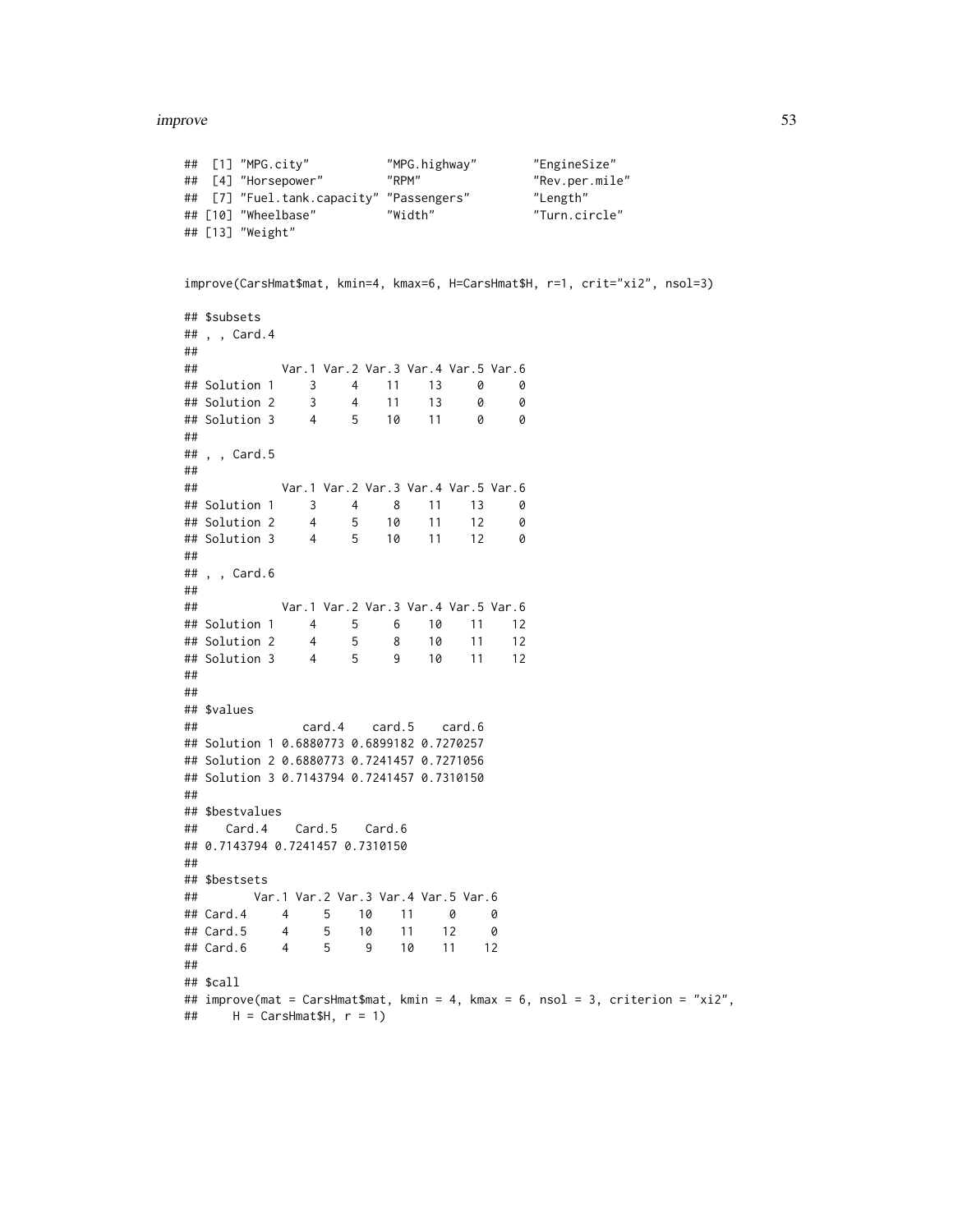```
## --------------------------------------------------------------------
## 4) A Linear Discriminant Analysis example with a very small data set.
## We consider the Iris data and three groups, defined by species (setosa,
## versicolor and virginica). The goal is to select the 2- and 3-variable
## subsets that are optimal for the linear discrimination (as measured
## by the "TAU_2" criterion).
data(iris)
irisHmat <- ldaHmat(iris[1:4],iris$Species)
improve(irisHmat$mat,kmin=2,kmax=3,H=irisHmat$H,r=2,crit="ccr12")
## $subsets
## , , Card.2
##
## Var.1 Var.2 Var.3
## Solution 1 2 3 0
##
## , , Card.3
##
## Var.1 Var.2 Var.3
## Solution 1 2 3 4
##
##
## $values
## card.2 card.3
## Solution 1 0.8079476 0.8419635
##
## $bestvalues
## Card.2 Card.3
## 0.8079476 0.8419635
##
## $bestsets
## Var.1 Var.2 Var.3
## Card.2 2 3 0
## Card.3 2 3 4
##
## $call
## improve(mat = irisHmat$mat, kmin = 2, kmax = 3,
## criterion = "tau2", H = irisHmat$H, r = 2)
##
## --------------------------------------------------------------------
## 5) An example of subset selection in the context of a Canonical
## Correlation Analysis. Two groups of variables within the Cars93
## MASS library data set are compared. The goal is to select 4- to
## 6-variable subsets of the 13-variable 'X' group that are optimal in
## terms of preserving the canonical correlations, according to the
## "ZETA_2" criterion (Warning: the 3-variable 'Y' group is kept
```
## intact; subset selection is carried out in the 'X'

```
## group only). The 'tolsym' parameter is used to relax the symmetry
```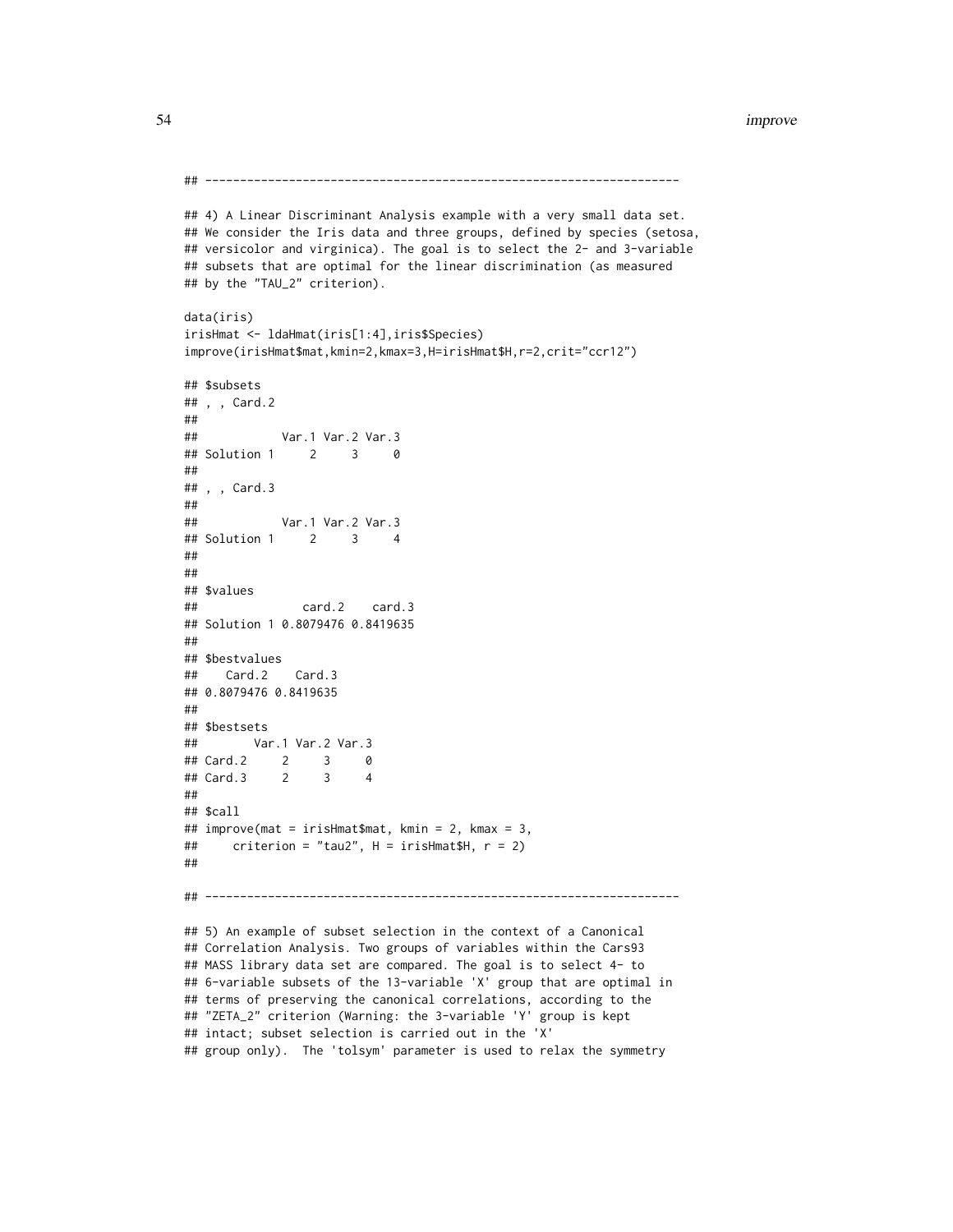```
## requirements on the effect matrix H which, for numerical reasons,
## is slightly asymmetric. Since corresponding off-diagonal entries of
## matrix H are different, but by less than tolsym, H is replaced
## by its symmetric part: (H+t(H))/2.
library(MASS)
data(Cars93)
CarsHmat <- lmHmat(Cars93[,c(7:8,12:15,17:22,25)],Cars93[,4:6])
names(Cars93[,4:6])
## [1] "Min.Price" "Price" "Max.Price"
colnames(CarsHmat$mat)
## [1] "MPG.city" "MPG.highway" "EngineSize"
## [4] "Horsepower" "RPM" "Rev.per.mile"
## [7] "Fuel.tank.capacity" "Passengers" "Length"
## [10] "Wheelbase" "Width" "Turn.circle"
## [13] "Weight"
improve(CarsHmat$mat, kmin=4, kmax=6, H=CarsHmat$H, r=3, crit="zeta2", tolsym=1e-9)
## $subsets
## , , Card.4
##
## Var.1 Var.2 Var.3 Var.4 Var.5 Var.6
## Solution 1 3 4 11 13 0 0
##
## , , Card.5
##
## Var.1 Var.2 Var.3 Var.4 Var.5 Var.6
## Solution 1 3 4 9 11 13 0
##
## , , Card.6
##
## Var.1 Var.2 Var.3 Var.4 Var.5 Var.6
## Solution 1 3 4 5 9 10 11
##
##
## $values
## card.4 card.5 card.6
## Solution 1 0.4626035 0.4875495 0.5071096
##
## $bestvalues
## Card.4 Card.5 Card.6
## 0.4626035 0.4875495 0.5071096
##
## $bestsets
## Var.1 Var.2 Var.3 Var.4 Var.5 Var.6
## Card.4 3 4 11 13 0 0
## Card.5 3 4 9 11 13 0
## Card.6 3 4 5 9 10 11
```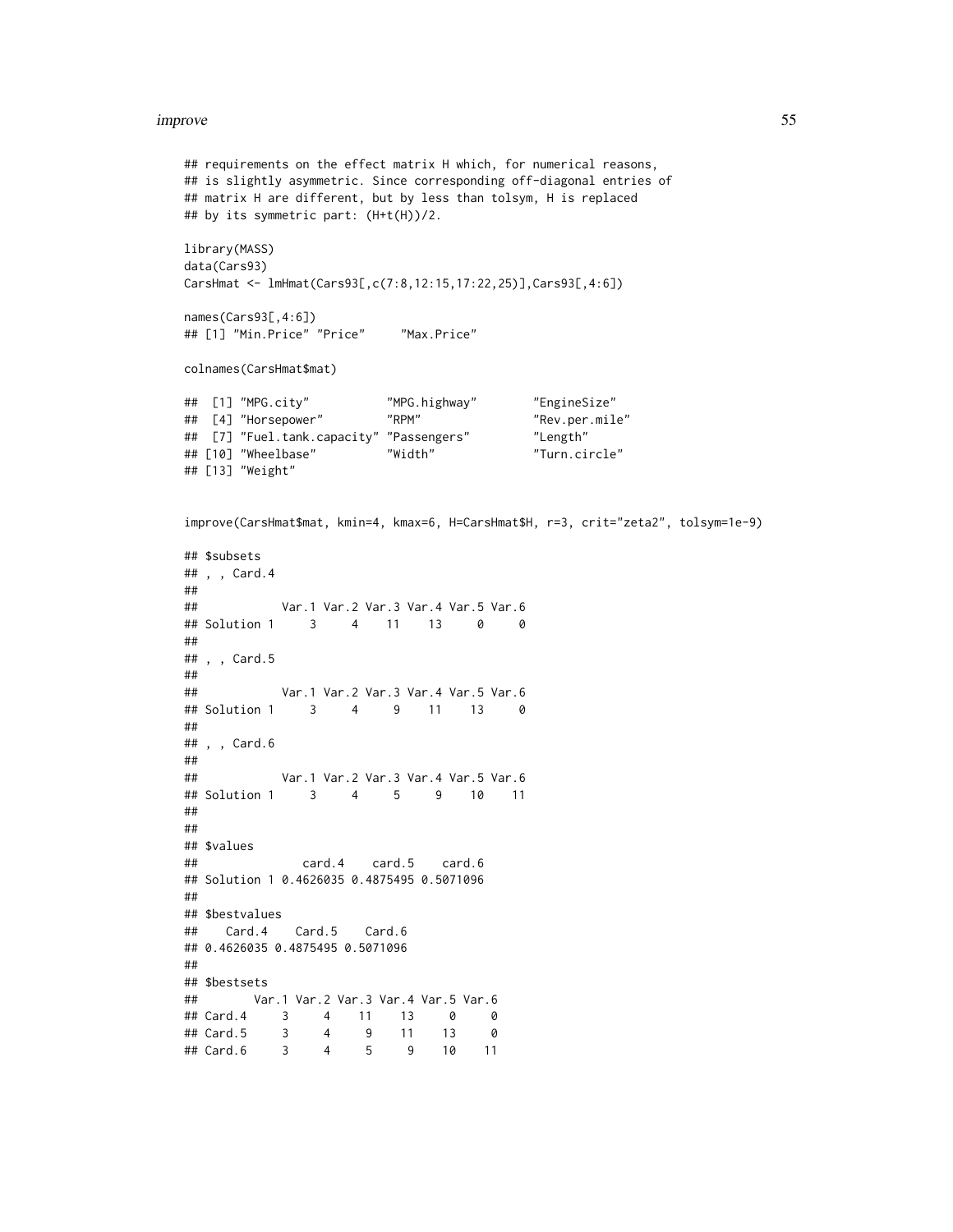```
##
## $call
## improve(mat = CarsHmat$mat, kmin = 4, kmax = 6, criterion = "zeta2",
## H = CarsHmat$H, r = 3, tolsym = 1e-09)
##
## Warning message:
##
## The effect description matrix (H) supplied was slightly asymmetric:
## symmetric entries differed by up to 3.63797880709171e-12.
## (less than the 'tolsym' parameter).
## The H matrix has been replaced by its symmetric part.
## in: validnovcrit(mat, criterion, H, r, p, tolval, tolsym)
## --------------------------------------------------------------------
## 6) An example of variable selection in the context of a logistic
## regression model. We consider the last 100 observations of
## the iris data set (versicolor and verginica species) and try
## to find the best variable subsets for the model that takes species
## as response variable.
data(iris)
iris2sp <- iris[iris$Species != "setosa",]
logrfit <- glm(Species ~ Sepal.Length + Sepal.Width + Petal.Length + Petal.Width,
iris2sp,family=binomial)
Hmat <- glmHmat(logrfit)
improve(Hmat$mat,1,3,H=Hmat$H,r=1,criterion="Wald")
## $subsets
## , , Card.1
##
## Var.1 Var.2 Var.3
## Solution 1 4 0 0
## , , Card.2
## Var.1 Var.2 Var.3
## Solution 1 1 3 0
## , , Card.3
## Var.1 Var.2 Var.3
## Solution 1 2 3 4
## $values
## card.1 card.2 card.3
## Solution 1 4.894554 3.522885 1.060121
## $bestvalues
## Card.1 Card.2 Card.3
## 4.894554 3.522885 1.060121
```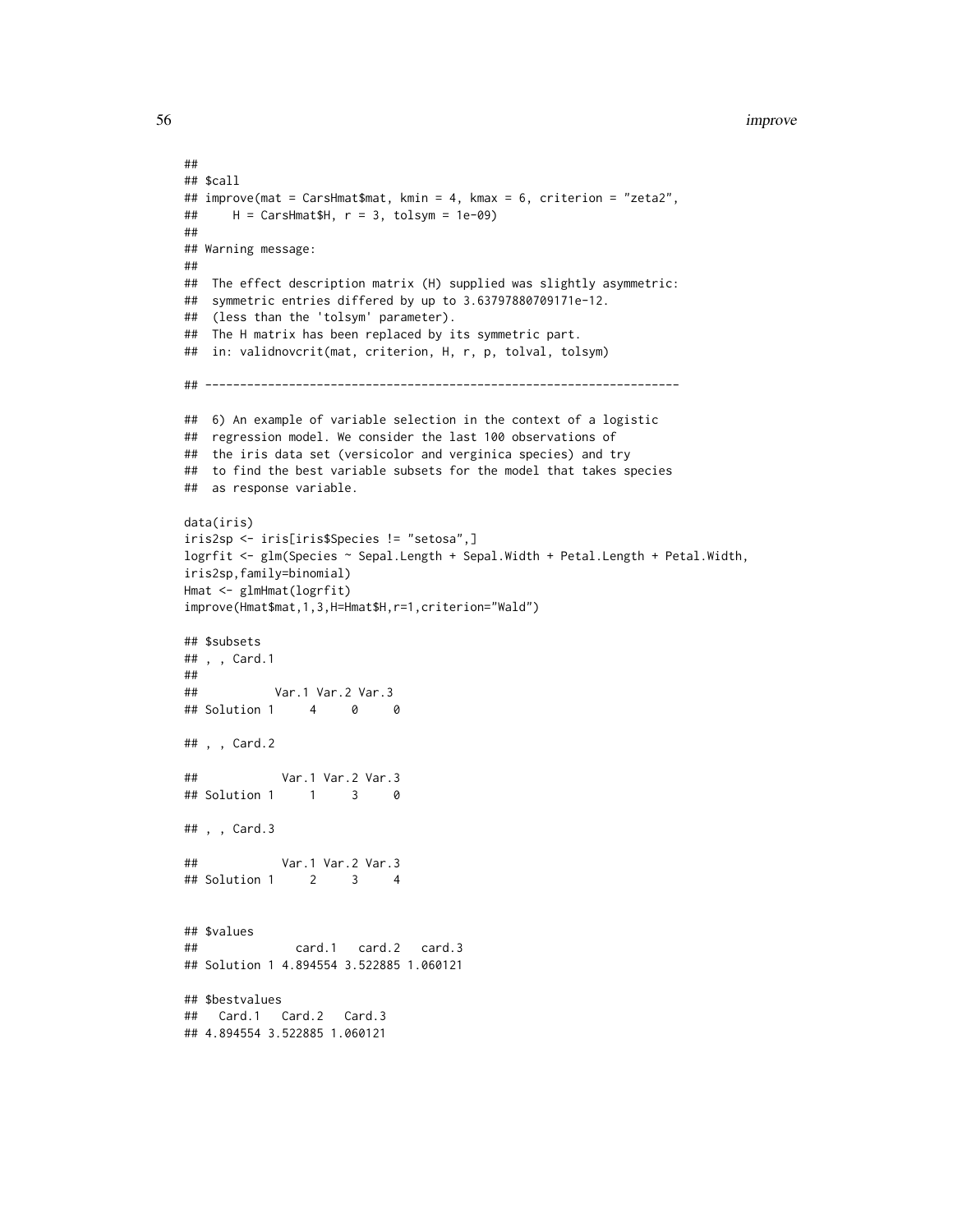### ldaHmat 57

```
## $bestsets
## Var.1 Var.2 Var.3
## Card.1 4 0 0<br>## Card.2 1 3 0
## Card.2 1 3 0
## Card.3 2 3 4
## $call
## improve(mat = Hmat$mat, kmin = 1, kmax = 3, criterion = "Wald",
## H = Hmat$H, r = 1)
## --------------------------------------------------------------------
## It should be stressed that, unlike other criteria in the
## subselect package, the Wald criterion is not bounded above by
## 1 and is a decreasing function of subset quality, so that the
## 3-variable subsets do, in fact, perform better than their smaller-sized
## counterparts.
```
<span id="page-56-0"></span>ldaHmat *Total and Between-Group Deviation Matrices in Linear Discriminant Analysis*

# Description

Computes total and between-group matrices of Sums of Squares and Cross-Product (SSCP) deviations in linear discriminant analysis. These matrices may be used as input to the variable selection search routines [anneal](#page-1-0), [genetic](#page-28-0) [improve](#page-46-0) or [eleaps](#page-14-0).

### Usage

```
## Default S3 method:
ldaHmat(x,grouping,...)
## S3 method for class 'data.frame'
ldaHmat(x,grouping,...)
## S3 method for class 'formula'
ldaHmat(formula,data=NULL,...)
```
# Arguments

| X        | A matrix or data frame containing the discriminators for which the SSCP matrix<br>is to be computed.                                                                 |
|----------|----------------------------------------------------------------------------------------------------------------------------------------------------------------------|
| grouping | A factor specifying the class for each observation.                                                                                                                  |
| formula  | A formula of the form 'groups $\sim x1 + x2 + $ ' That is, the response is the<br>grouping factor and the right hand side specifies the (non-factor) discriminators. |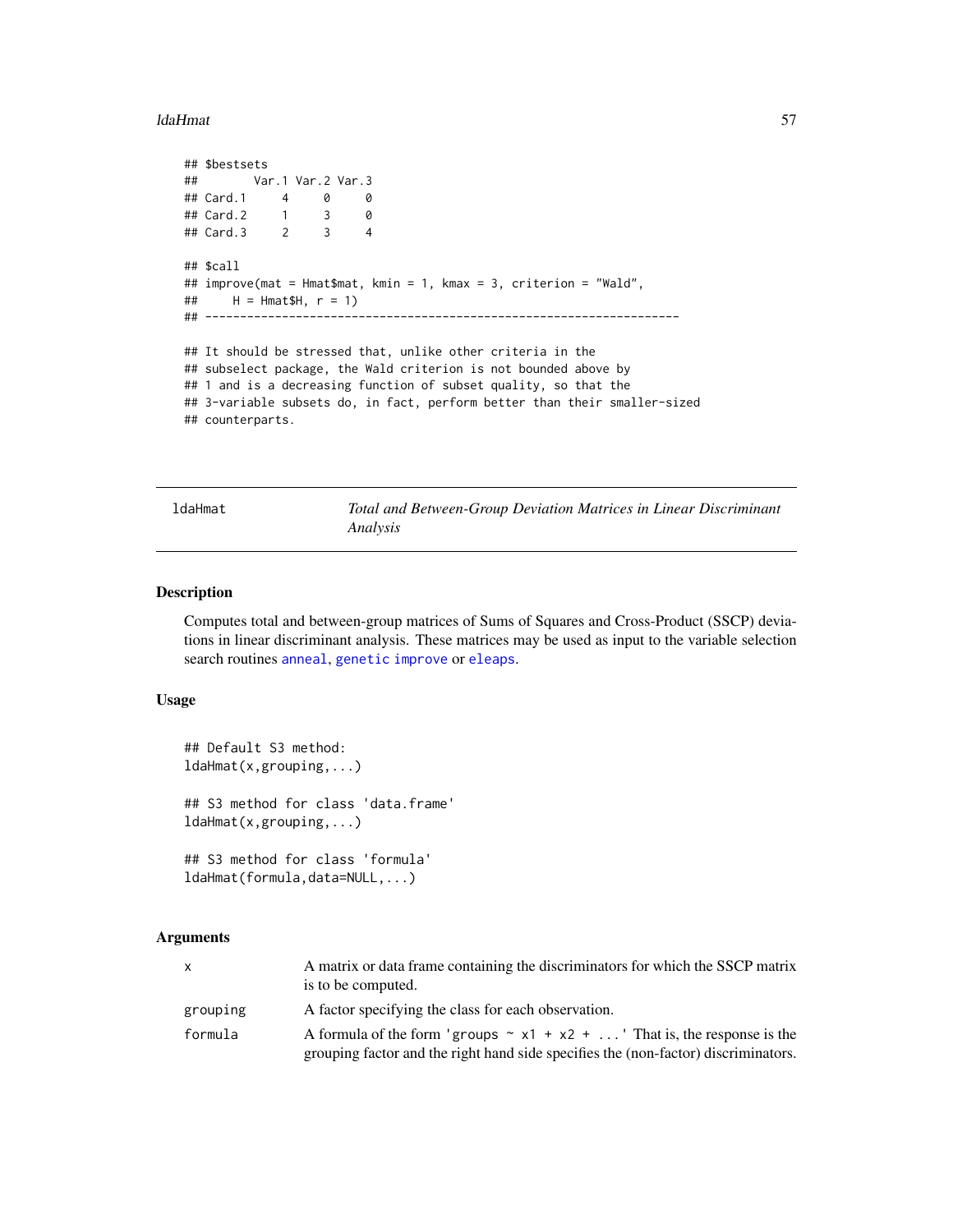58 ldaHmat and the control of the control of the control of the control of the control of the control of the control of the control of the control of the control of the control of the control of the control of the control

| data     | Data frame from which variables specified in 'formula' are preferentially to be |
|----------|---------------------------------------------------------------------------------|
|          | taken.                                                                          |
| $\cdots$ | further arguments for the method.                                               |

# Value

A list with four items:

| mat  | The total SSCP matrix                                                                                                                                                                                                                |
|------|--------------------------------------------------------------------------------------------------------------------------------------------------------------------------------------------------------------------------------------|
| H    | The between-groups SSCP matrix                                                                                                                                                                                                       |
|      | The expected rank of the H matrix which equals the minimum between the num-<br>ber of discriminators and the number of groups minus one. The true rank of H<br>can be different from r if the discriminators are linearly dependent. |
| call | The function call which generated the output.                                                                                                                                                                                        |

## See Also

[anneal](#page-1-0), [genetic](#page-28-0), [improve](#page-46-0), [eleaps](#page-14-0), [lda](#page-0-0).

### Examples

##--------------------------------------------------------------------

```
## An example with a very small data set. We consider the Iris data
## and three groups, defined by species (setosa, versicolor and
## virginica).
data(iris)
irisHmat <- ldaHmat(iris[1:4],iris$Species)
irisHmat
##$mat
## Sepal.Length Sepal.Width Petal.Length Petal.Width
##Sepal.Length 102.168333 -6.322667 189.8730 76.92433
##Sepal.Width -6.322667 28.306933 -49.1188 -18.12427
##Petal.Length 189.873000 -49.118800 464.3254 193.04580
##Petal.Width 76.924333 -18.124267 193.0458 86.56993
##$H
## Sepal.Length Sepal.Width Petal.Length Petal.Width
##Sepal.Length 63.21213 -19.95267 165.2484 71.27933
##Sepal.Width -19.95267 11.34493 -57.2396 -22.93267
##Petal.Length 165.24840 -57.23960 437.1028 186.77400
##Petal.Width 71.27933 -22.93267 186.7740 80.41333
##$r
##[1] 2
##$call
##ldaHmat.data.frame(x = iris[1:4], grouping = iris$Species)
```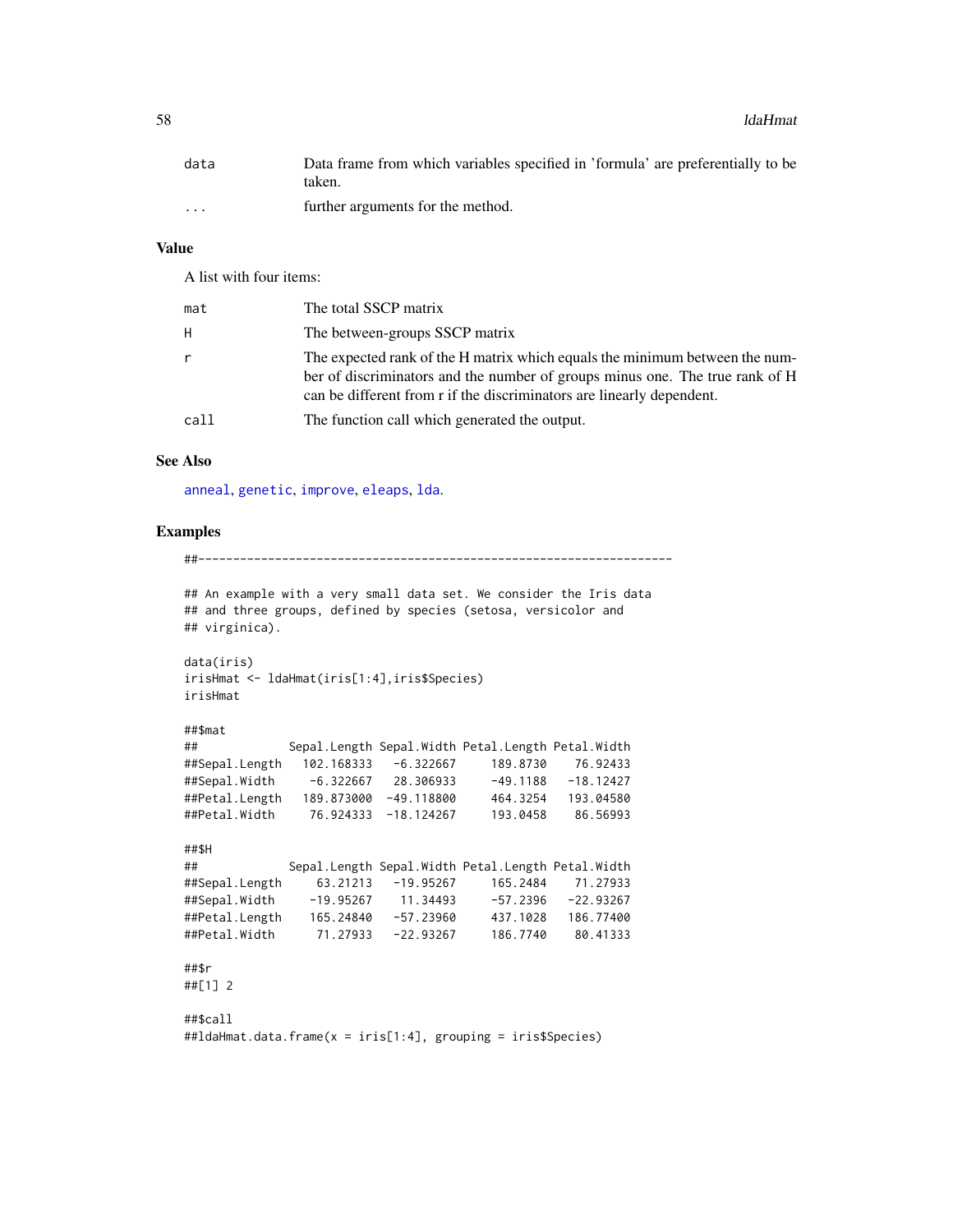<span id="page-58-0"></span>lmHmat *Total and Effect Deviation Matrices for Linear Regression and Canonical Correlation Analysis*

# Description

Computes total an effect matrices of Sums of Squares and Cross-Product (SSCP) deviations, divided by a normalizing constant, in linear regression or canonical correlation analysis. These matrices may be used as input to the variable selection search routines [anneal](#page-1-0), [genetic](#page-28-0) [improve](#page-46-0) or [eleaps](#page-14-0).

## Usage

```
## Default S3 method:
lmHmat(x,y,...)## S3 method for class 'data.frame'
lmHmat(x,y,...)## S3 method for class 'formula'
lmHmat(formula,data=NULL,...)
## S3 method for class 'lm'
lmHmat(fitdlmmodel,...)
```
# Arguments

| $\mathsf{x}$ | A matrix or data frame containing the variables for which the SSCP matrix is to<br>be computed.                                                                                           |
|--------------|-------------------------------------------------------------------------------------------------------------------------------------------------------------------------------------------|
| y            | A matrix or data frame containing the set of fixed variables, the association of x<br>is to be measured with.                                                                             |
| formula      | A formula of the form 'y $\sim x1 + x2 + $ '. That is, the response is the set<br>of fixed variables and the right hand side specifies the variables whose subsets<br>are to be compared. |
| data         | Data frame from which variables specified in 'formula' are preferentially to be<br>taken.                                                                                                 |
| fitdlmmodel  | An object of class 1m, as produced by R's 1m function.                                                                                                                                    |
| .            | further arguments for the method.                                                                                                                                                         |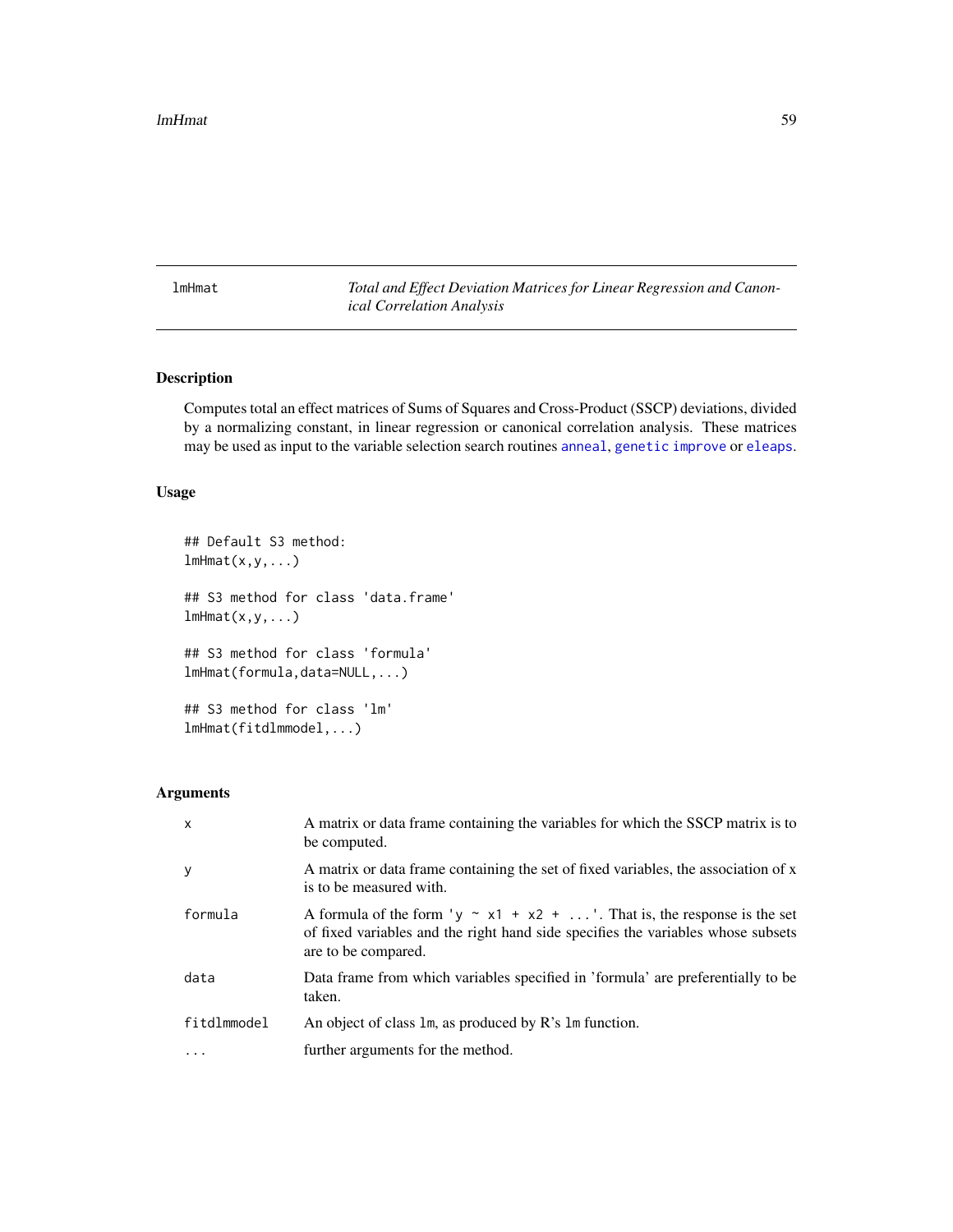## Details

Let x and y be two different groups of linearly independent variables observed on the same set of data units. It is well known that the association between x and y can be measured by their squared canonical correlations which may be found as the positive eigenvalues of certain matrix products. In particular, if  $T_x$  and  $H_{x/y}$  denote SSCP matrices of deviations from the mean, respectively for the original x variables  $(T_x)$  and for their orthogonal projections onto the space spanned by the y's  $(H_{x/y})$ , then the positive eigenvalues of  $T_x^{-1}H_{x/y}$  equal the squared correlations between x and y. Alternatively these correlations could also be found from  $T_y^{-1}H_{y/x}$  but here, assuming a goal of comparing x's subsets for a given fixed set of y's, we will focus on the former product. lmHmat computes a scaled version of  $T_x$  and  $H_{x/y}$  such that  $T_x$  is converted into a covariance matrix. These matrices can be used as input to the search routines [anneal](#page-1-0), [genetic](#page-28-0) [improve](#page-46-0) and [eleaps](#page-14-0) that try to select x subsets based on several functions of their squared correlations with y. We note that when there is only one variable in the y set, this is equivalent to selecting predictors for linear regression based on the traditional coefficient of determination.

#### Value

A list with four items:

| mat  | The total SSCP matrix divided by $nrow(x)-1$                                                                                                                                                                                                                    |
|------|-----------------------------------------------------------------------------------------------------------------------------------------------------------------------------------------------------------------------------------------------------------------|
| H    | The effect SSCP matrix divided by $nrow(x)-1$                                                                                                                                                                                                                   |
| r    | The expected rank of the H matrix which, under the assumption of linear inde-<br>pendence, equals the minimum between the number of variables in the x and<br>y sets. The true rank of H can be different from r if the linear independence<br>condition fails. |
| call | The function call which generated the output.                                                                                                                                                                                                                   |
|      |                                                                                                                                                                                                                                                                 |

## See Also

[anneal](#page-1-0), [genetic](#page-28-0), [improve](#page-46-0), [eleaps](#page-14-0), [lm](#page-0-0).

## Examples

##------------------------------------------------------------------

```
## 1) An example of subset selection in the context of Multiple
## Linear Regression. Variable 5 (average price) in the Cars93 MASS
## library is to be regressed on 13 other variables. The goal is to
## compare subsets of these 13 variables according to their ability
## to predict car prices.
```

```
library(MASS)
data(Cars93)
CarsHmat1 <- lmHmat(Cars93[c(7:8,12:15,17:22,25)],Cars93[5])
CarsHmat1
##$mat
```

```
## MPG.city MPG.highway EngineSize Horsepower
##MPG.city 31.582281 28.283427 -4.1391655 -1.979799e+02
```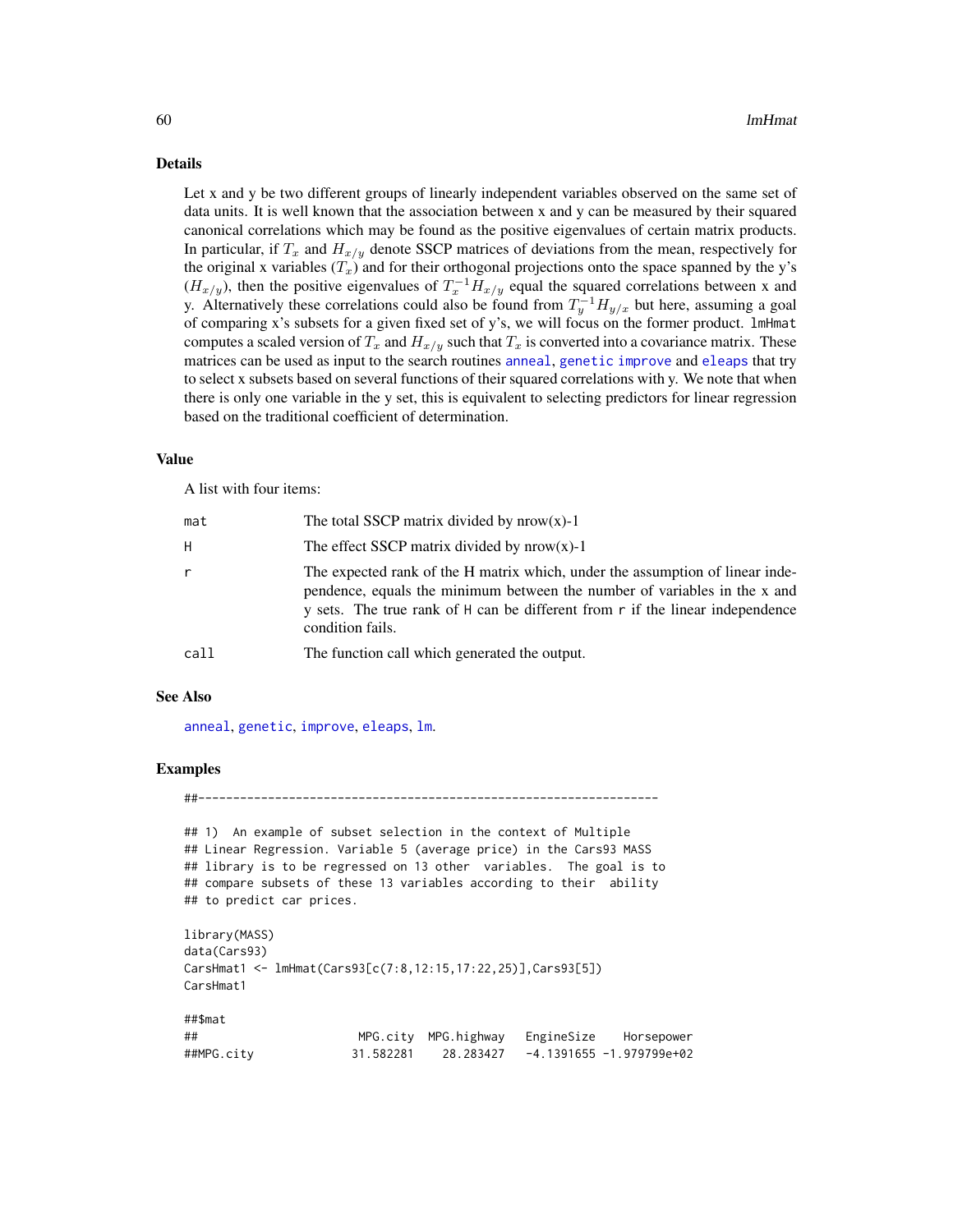### lmHmat 61

| ##MPG.highway        | 28.283427      | 28.427302                                          |                         | $-3.4667602 -1.728655e+02$             |
|----------------------|----------------|----------------------------------------------------|-------------------------|----------------------------------------|
| ##EngineSize         | $-4.139165$    | $-3.466760$                                        | 1.0761220               | 3.977700e+01                           |
| ##Horsepower         | $-197.979897$  | $-172.865475$                                      | 39.7769986              | 2.743079e+03                           |
| ##RPM                | 1217.478962    |                                                    | 997.335203 -339.1637447 | 1.146634e+03                           |
| ##Rev.per.mile       | 1941.631019    |                                                    |                         | 1555.243104 -424.4118163 -1.561070e+04 |
| ##Fuel.tank.capacity | $-14.985799$   | $-13.743654$                                       | 2.5830820               | 1.222536e+02                           |
| ##Passengers         | $-2.433964$    | $-2.583567$                                        | 0.4017181               | 5.040907e-01                           |
| ##Length             | $-54.673329$   | $-42.267765$                                       | 11.8197055              | 4.212964e+02                           |
| ##Wheelbase          | $-25.567087$   | $-22.375760$                                       | 5.1819425               | 1.738928e+02                           |
| ##Width              | $-15.302127$   | $-12.902291$                                       | 3.3992286               | 1.275437e+02                           |
| ##Turn.circle        | $-12.071061$   | $-10.202782$                                       | 2.6029453               | 9.474252e+01                           |
| ##Weight             |                | $-2795.094670 - 2549.654628$                       | 517.1327139             | 2.282550e+04                           |
| ##                   |                | RPM Rev.per.mile Fuel.tank.capacity                |                         | Passengers                             |
| ##MPG.city           | 1217.4790      | 1941.6310                                          |                         | $-14.985799$<br>$-2.4339645$           |
| ##MPG.highway        | 997.3352       | 1555.2431                                          |                         | $-13.743654$<br>$-2.5835671$           |
| ##EngineSize         | $-339.1637$    | $-424.4118$                                        |                         | 2.583082<br>0.4017181                  |
| ##Horsepower         | 1146.6339      | $-15610.7036$                                      |                         | 122.253612<br>0.5040907                |
| ##RPM                | 356088.7097    | 146589.3233                                        |                         | $-652.324684 - 289.6213184$            |
| ##Rev.per.mile       | 146589.3233    | 246518.7295                                        |                         | $-992.747020 -172.8003740$             |
| ##Fuel.tank.capacity | $-652.3247$    | $-992.7470$                                        |                         | 10.754271<br>1.6085203                 |
| ##Passengers         | $-289.6213$    | $-172.8004$                                        |                         | 1.608520<br>1.0794764                  |
| ##Length             | $-3844.9158$   | $-5004.3139$                                       |                         | 33.063850<br>7.3626695                 |
| ##Wheelbase          | $-1903.7693$   | $-2156.2932$                                       |                         | 16.944811<br>4.9177186                 |
| ##Width              | $-1217.0933$   | $-1464.3712$                                       |                         | 9.898282<br>1.9237962                  |
| ##Turn.circle        | $-972.5806$    | $-1173.3281$                                       |                         | 1.5037401<br>7.096283                  |
| ##Weight             |                | $-150636.1325 -215349.6757$                        |                         | 1729.468268<br>339.0953717             |
| ##                   | Length         | Wheelbase                                          | Width                   | Turn.circle                            |
| ##MPG.city           | $-54.67333$    | $-25.567087$                                       | $-15.302127$            | $-12.071061$                           |
| ##MPG.highway        | $-42.26777$    | $-22.375760$                                       | $-12.902291$            | $-10.202782$                           |
| ##EngineSize         | 11.81971       | 5.181942                                           | 3.399229                | 2.602945                               |
| ##Horsepower         | 421.29640      | 173.892824                                         | 127.543712              | 94.742520                              |
| ##RPM                |                | $-3844.91585 -1903.769285 -1217.093268$            |                         | $-972.580645$                          |
| ##Rev.per.mile       |                | -5004.31393 -2156.293245 -1464.371201 -1173.328074 |                         |                                        |
| ##Fuel.tank.capacity | 33.06385       | 16.944811                                          | 9.898282                | 7.096283                               |
| ##Passengers         | 7.36267        | 4.917719                                           | 1.923796                | 1.503740                               |
| ##Length             | 213.22955      | 82.021973                                          | 45.367929               | 34.780622                              |
| ##Wheelbase          | 82.02197       | 46.507948                                          | 20.803062               | 15.899836                              |
| ##Width              | 45.36793       | 20.803062                                          | 14.280739               | 9.962015                               |
| ##Turn.circle        | 34.78062       | 15.899836                                          | 9.962015                | 10.389434                              |
|                      | 6945.16129     | 3507.549088                                        | 1950.471599             |                                        |
| ##Weight             |                |                                                    |                         | 1479.365358                            |
| ##                   | Weight         |                                                    |                         |                                        |
| ##MPG.city           | $-2795.0947$   |                                                    |                         |                                        |
| ##MPG.highway        | $-2549.6546$   |                                                    |                         |                                        |
| ##EngineSize         | 517.1327       |                                                    |                         |                                        |
| ##Horsepower         | 22825.5049     |                                                    |                         |                                        |
| ##RPM                | -150636.1325   |                                                    |                         |                                        |
| ##Rev.per.mile       | $-215349.6757$ |                                                    |                         |                                        |
| ##Fuel.tank.capacity | 1729.4683      |                                                    |                         |                                        |
| ##Passengers         | 339.0954       |                                                    |                         |                                        |
| ##Length             | 6945.1613      |                                                    |                         |                                        |
| ##Wheelbase          | 3507.5491      |                                                    |                         |                                        |
| ##Width              | 1950.4716      |                                                    |                         |                                        |
| ##Turn.circle        | 1479.3654      |                                                    |                         |                                        |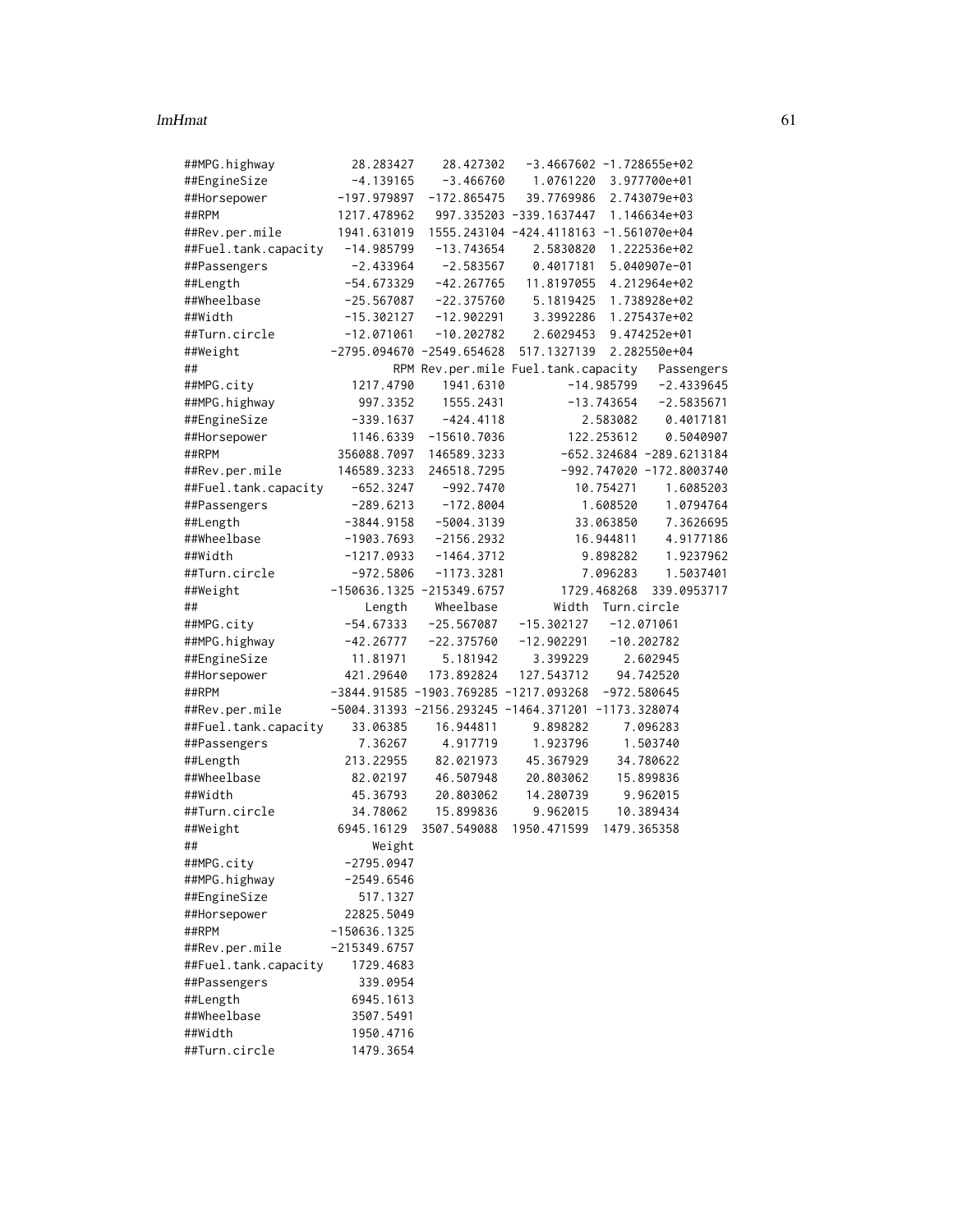### 62 **ImHmat**

| ##Weight                      | 347977.8927                   |                               |                                                         |                              |
|-------------------------------|-------------------------------|-------------------------------|---------------------------------------------------------|------------------------------|
| ##\$H                         |                               |                               |                                                         |                              |
| ##                            |                               |                               |                                                         |                              |
| ##MPG.city                    | MPG.city<br>11.1644681        | MPG.highway<br>9.9885440      | EngineSize<br>$-2.07077758$                             | Horsepower<br>$-137.938111$  |
|                               | 9.9885440                     | 8.9364770                     | $-1.85266802$                                           | $-123.409453$                |
| ##MPG.highway<br>##EngineSize | $-2.0707776$                  | $-1.8526680$                  | 0.38408635                                              |                              |
|                               | $-137.9381108$                | $-123.4094525$                | 25.58466246                                             | 25.584662<br>1704.239046     |
| ##Horsepower<br>##RPM         |                               |                               |                                                         |                              |
|                               | 9.8795182<br>707.3855707      | 8.8389345                     | $-1.83244599$<br>632.8785101 -131.20537141 -8739.818920 | $-122.062428$                |
| ##Rev.per.mile                |                               | $-6.0729671$                  |                                                         |                              |
| ##Fuel.tank.capacity          | $-6.7879209$                  | $-0.1797085$                  | 1.25901874                                              | 83.865437                    |
| ##Passengers                  | $-0.2008651$<br>$-24.5727044$ | $-21.9845261$                 | 0.03725632<br>4.55772770                                | 2.481709                     |
| ##Length<br>##Wheelbase       |                               | $-10.2109633$                 | 2.11688849                                              | 303.598201                   |
|                               | $-11.4130722$                 |                               |                                                         | 141.009639                   |
| ##Width                       | $-5.7581866$                  | $-5.1516920$                  | 1.06802435                                              | 71.142967                    |
| ##Turn.circle                 | $-4.2281864$                  | $-3.7828426$                  | 0.78424099                                              | 52.239662                    |
| ##Weight                      |                               | $-1275.6139645 -1141.2569026$ |                                                         | 236.59996884 15760.337110    |
| ##                            |                               |                               | RPM Rev.per.mile Fuel.tank.capacity                     | Passengers                   |
| ##MPG.city                    | 9.879518                      | 707.38557                     | $-6.7879209$                                            | $-0.200865141$               |
| ##MPG.highway                 | 8.838935                      | 632.87851                     | $-6.0729671$                                            | $-0.179708544$               |
| ##EngineSize                  | $-1.832446$                   | $-131.20537$                  | 1.2590187                                               | 0.037256323                  |
| ##Horsepower                  | $-122.062428$                 | $-8739.81892$                 | 83.8654369                                              | 2.481708752                  |
| ##RPM                         | 8.742457                      | 625.97059                     | $-6.0066801$                                            | $-0.177747010$               |
| ##Rev.per.mile                | 625.970586                    | 44820.25860                   |                                                         | $-430.0856347 -12.726903044$ |
| ##Fuel.tank.capacity          | $-6.006680$                   | $-430.08563$                  | 4.1270099                                               | 0.122124645                  |
| ##Passengers                  | $-0.177747$                   | $-12.72690$                   | 0.1221246                                               | 0.003613858                  |
| ##Length                      | $-21.744563$                  | $-1556.93728$                 | 14.9400378                                              | 0.442098962                  |
| ##Wheelbase                   | $-10.099510$                  | $-723.13724$                  | 6.9390706                                               | 0.205337894                  |
| ##Width                       | $-5.095461$                   | $-364.84122$                  | 3.5009384                                               | 0.103598215                  |
| ##Turn.circle                 | $-3.741553$                   | $-267.89973$                  | 2.5707087                                               | 0.076071269                  |
| ##Weight                      | $-1128.799984 -80823.45772$   |                               | 775.5646486                                             | 22.950164550                 |
| ##                            | Length                        | Wheelbase                     | Width                                                   | Turn.circle                  |
| ##MPG.city                    | $-24.572704$                  | $-11.4130722$                 | $-5.7581866$                                            | $-4.22818636$                |
| ##MPG.highway                 | $-21.984526$                  | $-10.2109633$                 | $-5.1516920$                                            | $-3.78284262$                |
| ##EngineSize                  | 4.557728                      | 2.1168885                     | 1.0680243                                               | 0.78424099                   |
| ##Horsepower                  | 303.598201                    | 141.0096393                   | 71.1429669                                              | 52.23966202                  |
| ##RPM                         | $-21.744563$                  | $-10.0995098$                 | $-5.0954608$                                            | $-3.74155256$                |
| ##Rev.per.mile                |                               |                               | $-1556.937281 -723.1372362 -364.8412174 -267.89973369$  |                              |
| ##Fuel.tank.capacity          | 14.940038                     | 6.9390706                     | 3.5009384                                               | 2.57070866                   |
| ##Passengers                  | 0.442099                      | 0.2053379                     | 0.1035982                                               | 0.07607127                   |
| ##Length                      | 54.083885                     | 25.1198756                    | 12.6736193                                              | 9.30612843                   |
| ##Wheelbase                   | 25.119876                     | 11.6672121                    | 5.8864067                                               | 4.32233724                   |
| ##Width                       | 12.673619                     | 5.8864067                     | 2.9698426                                               | 2.18072961                   |
| ##Turn.circle                 | 9.306128                      | 4.3223372                     | 2.1807296                                               | 1.60129079                   |
| ##Weight                      | 2807.593227 1304.0186214      |                               | 657.9107222                                             | 483.09812289                 |
| ##                            | Weight                        |                               |                                                         |                              |
| ##MPG.city                    | $-1275.61396$                 |                               |                                                         |                              |
| ##MPG.highway                 | $-1141.25690$                 |                               |                                                         |                              |
| ##EngineSize                  | 236.59997                     |                               |                                                         |                              |
| ##Horsepower                  | 15760.33711                   |                               |                                                         |                              |
| ##RPM                         | $-1128.79998$                 |                               |                                                         |                              |
| ##Rev.per.mile                | $-80823.45772$                |                               |                                                         |                              |
| ##Fuel.tank.capacity          | 775.56465                     |                               |                                                         |                              |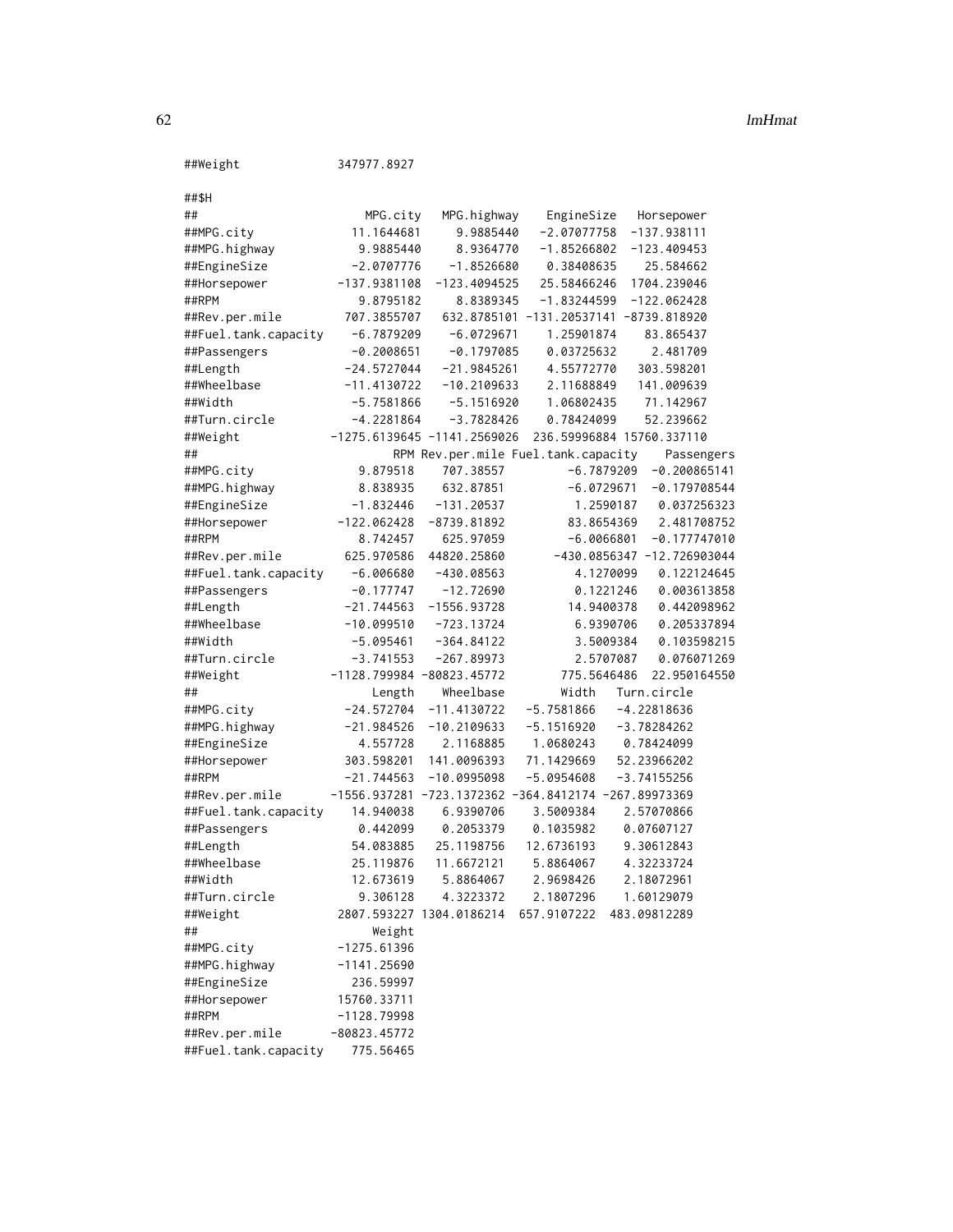### lmHmat 63

```
##Passengers 22.95016
##Length 2807.59323
##Wheelbase 1304.01862
##Width 657.91072
##Turn.circle 483.09812
##Weight 145747.29199
##$r
##[1] 1
##$call
##lmHmat.data.frame(x = Cars93[c(7:8, 12:15, 17:22, 25)], y = Cars93[5])
## 2) An example of subset selection in the context of Canonical
## Correlation Analysis. Two groups of variables within the Cars93
## MASS library data set are compared. The first group (variables 4th,
## 5th and 6th) relates to price, while the second group is formed by 13
## variables that describe several technical car specifications. The
## goal is to select subsets of the second group that are optimal in
## terms of preserving the canonical correlations with the variables in
## the first group (Warning: the 3-variable "response" group is kept
## intact; subset selection is to be performed only in the 13-variable
## group).
library(MASS)
data(Cars93)
CarsHmat2 <- lmHmat(Cars93[c(7:8,12:15,17:22,25)],Cars93[4:6])
names(Cars93[4:6])
## [1] "Min.Price" "Price" "Max.Price"
CarsHmat2
##$mat
## MPG.city MPG.highway EngineSize Horsepower
##MPG.city 31.582281 28.283427 -4.1391655 -1.979799e+02
##MPG.highway 28.283427 28.427302 -3.4667602 -1.728655e+02
##EngineSize -4.139165 -3.466760 1.0761220 3.977700e+01
##Horsepower -197.979897 -172.865475 39.7769986 2.743079e+03
##RPM 1217.478962 997.335203 -339.1637447 1.146634e+03
##Rev.per.mile 1941.631019 1555.243104 -424.4118163 -1.561070e+04
##Fuel.tank.capacity -14.985799 -13.743654 2.5830820 1.222536e+02
##Passengers -2.433964 -2.583567 0.4017181 5.040907e-01
##Length -54.673329 -42.267765 11.8197055 4.212964e+02
##Wheelbase -25.567087 -22.375760 5.1819425 1.738928e+02
##Width -15.302127 -12.902291 3.3992286 1.275437e+02
##Turn.circle -12.071061 -10.202782 2.6029453 9.474252e+01
##Weight -2795.094670 -2549.654628 517.1327139 2.282550e+04
## RPM Rev.per.mile Fuel.tank.capacity Passengers
##MPG.city 1217.4790 1941.6310 -14.985799 -2.4339645
##MPG.highway 997.3352 1555.2431 -13.743654 -2.5835671
##EngineSize -339.1637 -424.4118 2.583082 0.4017181
```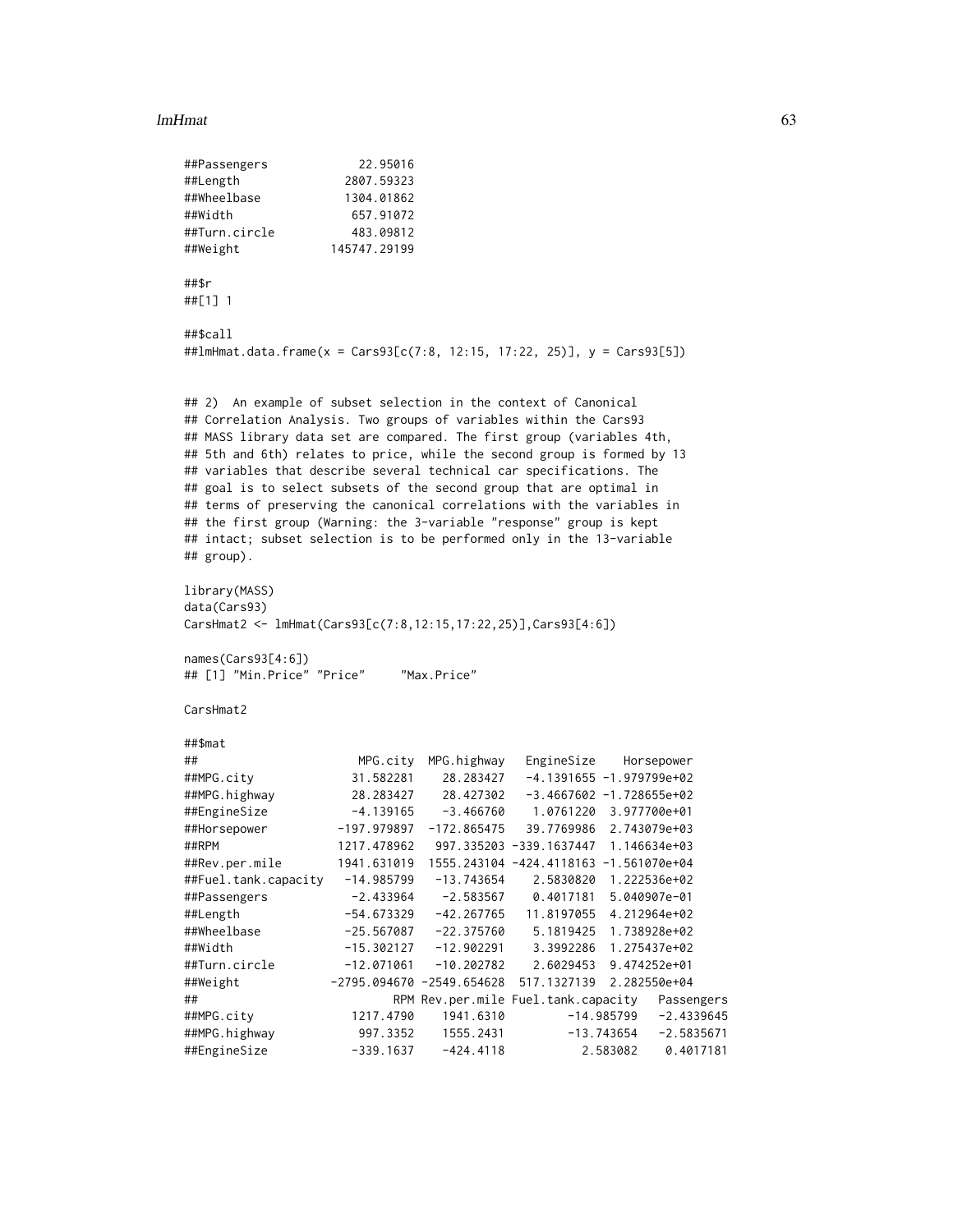| ##Horsepower         | 1146.6339                     | -15610.7036                                        |                           | 122.253612  | 0.5040907                  |  |
|----------------------|-------------------------------|----------------------------------------------------|---------------------------|-------------|----------------------------|--|
| ##RPM                | 356088.7097                   | 146589.3233                                        |                           |             | $-652.324684 -289.6213184$ |  |
| ##Rev.per.mile       | 146589.3233                   | 246518.7295                                        |                           |             | $-992.747020 -172.8003740$ |  |
| ##Fuel.tank.capacity | $-652.3247$                   | $-992.7470$                                        |                           | 10.754271   | 1.6085203                  |  |
| ##Passengers         | $-289.6213$                   | $-172.8004$                                        |                           | 1.608520    | 1.0794764                  |  |
| ##Length             | $-3844.9158$                  | $-5004.3139$                                       |                           | 33.063850   | 7.3626695                  |  |
| ##Wheelbase          | -1903.7693                    | $-2156.2932$                                       |                           | 16.944811   | 4.9177186                  |  |
| ##Width              | $-1217.0933$                  | $-1464.3712$                                       |                           | 9.898282    | 1.9237962                  |  |
| ##Turn.circle        | $-972.5806$                   | $-1173.3281$                                       |                           | 7.096283    | 1.5037401                  |  |
| ##Weight             |                               | $-150636.1325 -215349.6757$                        |                           | 1729.468268 | 339.0953717                |  |
| ##                   | Length                        | Wheelbase                                          | Width                     | Turn.circle |                            |  |
| ##MPG.city           | $-54.67333$                   | $-25.567087$                                       | $-15.302127$              |             | $-12.071061$               |  |
| ##MPG.highway        | $-42.26777$                   | $-22.375760$                                       | $-12.902291$              |             | $-10.202782$               |  |
| ##EngineSize         | 11.81971                      | 5.181942                                           | 3.399229                  |             | 2.602945                   |  |
| ##Horsepower         | 421.29640                     | 173.892824                                         | 127.543712                |             | 94.742520                  |  |
| ##RPM                |                               | $-3844.91585 -1903.769285 -1217.093268$            |                           | -972.580645 |                            |  |
| ##Rev.per.mile       |                               | -5004.31393 -2156.293245 -1464.371201 -1173.328074 |                           |             |                            |  |
| ##Fuel.tank.capacity | 33.06385                      | 16.944811                                          | 9.898282                  |             | 7.096283                   |  |
| ##Passengers         | 7.36267                       | 4.917719                                           | 1.923796                  |             | 1.503740                   |  |
| ##Length             | 213.22955                     | 82.021973                                          | 45.367929                 |             | 34.780622                  |  |
| ##Wheelbase          | 82.02197                      | 46.507948                                          | 20.803062                 |             | 15.899836                  |  |
| ##Width              | 45.36793                      | 20.803062                                          | 14.280739                 |             | 9.962015                   |  |
| ##Turn.circle        | 34.78062                      | 15.899836                                          | 9.962015                  |             | 10.389434                  |  |
| ##Weight             | 6945.16129                    | 3507.549088                                        | 1950.471599               | 1479.365358 |                            |  |
| ##                   | Weight                        |                                                    |                           |             |                            |  |
| ##MPG.city           | $-2795.0947$                  |                                                    |                           |             |                            |  |
| ##MPG.highway        | $-2549.6546$                  |                                                    |                           |             |                            |  |
| ##EngineSize         | 517.1327                      |                                                    |                           |             |                            |  |
| ##Horsepower         | 22825.5049                    |                                                    |                           |             |                            |  |
| ##RPM                | -150636.1325                  |                                                    |                           |             |                            |  |
| ##Rev.per.mile       | $-215349.6757$                |                                                    |                           |             |                            |  |
| ##Fuel.tank.capacity | 1729.4683                     |                                                    |                           |             |                            |  |
| ##Passengers         | 339.0954                      |                                                    |                           |             |                            |  |
| ##Length             | 6945.1613                     |                                                    |                           |             |                            |  |
| ##Wheelbase          | 3507.5491                     |                                                    |                           |             |                            |  |
| ##Width              | 1950.4716                     |                                                    |                           |             |                            |  |
| ##Turn.circle        | 1479.3654                     |                                                    |                           |             |                            |  |
| ##Weight             | 347977.8927                   |                                                    |                           |             |                            |  |
|                      |                               |                                                    |                           |             |                            |  |
| ##\$H                |                               |                                                    |                           |             |                            |  |
| ##                   | MPG.city                      | MPG.highway                                        | EngineSize                |             | Horsepower                 |  |
| ##MPG.city           | 12.6374638                    | 11.1802504                                         | $-2.44856549$             |             | -149.055525                |  |
| ##MPG.highway        | 11.1802504                    | 9.9241995                                          | $-2.15551417$             |             | $-132.381671$              |  |
| ##EngineSize         | $-2.4485655$                  | $-2.1555142$                                       | 0.48131168                |             | 28.438641                  |  |
| ##Horsepower         | $-149.0555255$                | $-132.3816709$                                     | 28.43864077               |             | 1788.168412                |  |
| ##RPM                | 116.9463468                   | 90.2758380                                         | $-29.90735790$            |             | $-935.019669$              |  |
| ##Rev.per.mile       | 850.6791690                   |                                                    | 744.7148717 -168.44221351 |             | -9825.172173               |  |
| ##Fuel.tank.capacity | $-7.3863845$                  | $-6.5473387$                                       | 1.41367337                |             | 88.391549                  |  |
| ##Passengers         |                               |                                                    | 0.05519028                |             |                            |  |
| ##Length             | $-0.2756475$<br>$-29.0878749$ | $-0.2507147$                                       |                           |             | 3.036255<br>337.880225     |  |
|                      |                               | $-25.4205633$                                      | 5.74148535                |             |                            |  |
| ##Wheelbase          | $-12.4579187$                 | $-11.0208656$                                      | 2.38906697                |             | 148.928887                 |  |
| ##Width              | $-6.8768553$                  | $-6.0641799$                                       | 1.35405290                |             | 79.579106                  |  |
| ##Turn.circle        | $-4.9652258$                  | $-4.3460777$                                       | 0.97719452                |             | 57.833523                  |  |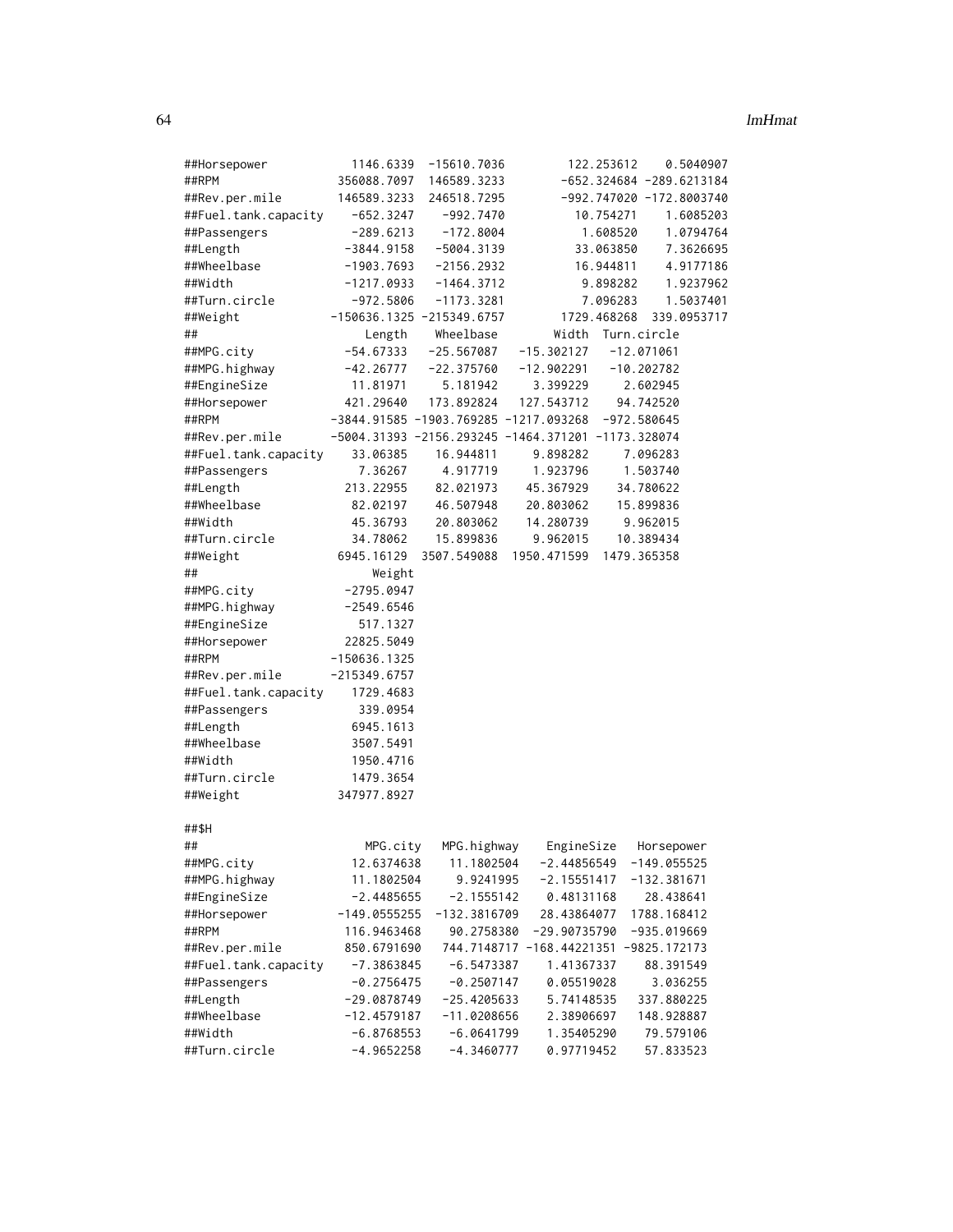### lmHmat 65

| ##Weight                                                                   | -1399.0819460 -1239.6883974                             |                              |               | 268.43952022 16693.580681                      |
|----------------------------------------------------------------------------|---------------------------------------------------------|------------------------------|---------------|------------------------------------------------|
| ##                                                                         |                                                         |                              |               | RPM Rev.per.mile Fuel.tank.capacity Passengers |
| ##MPG.city                                                                 | 116.946347                                              | 850.67917                    |               | $-7.3863845$<br>$-0.27564745$                  |
| ##MPG.highway                                                              | 90.275838                                               | 744.71487                    |               | $-6.5473387$<br>$-0.25071469$                  |
| ##EngineSize                                                               | -29.907358                                              | $-168.44221$                 |               | 1.4136734<br>0.05519028                        |
| ##Horsepower                                                               | $-935.019669$                                           | $-9825.17217$                |               | 3.03625516<br>88.3915487                       |
| ##RPM                                                                      | 8930.289631                                             | 11941.01945                  | $-51.6620352$ | $-3.30491485$                                  |
| ##Rev.per.mile                                                             | 11941.019450                                            | 59470.19917                  |               | -490.0061258 -18.17896445                      |
| ##Fuel.tank.capacity                                                       | $-51.662035$                                            | $-490.00613$                 |               | 4.3742368<br>0.14814085                        |
| ##Passengers                                                               | -3.304915                                               | $-18.17896$                  |               | 0.1481409<br>0.01208827                        |
| ##Length                                                                   | $-397.601848$                                           | $-2033.81167$                |               | 16.8646785<br>0.57474210                       |
| ##Wheelbase                                                                | -93.828737                                              | $-830.92582$                 |               | 7.3783050<br>0.24261242                        |
| ##Width                                                                    | -84.771418                                              |                              |               | 0.16370704<br>3.9523474                        |
| ##Turn.circle                                                              | $-64.578815$                                            | $-472.37388$<br>$-345.33527$ |               | 2.8839031<br>0.09876958                        |
|                                                                            |                                                         |                              |               |                                                |
| ##Weight                                                                   | $-10423.776629 -93087.56026$                            |                              | 826.3348263   | 28.56899347                                    |
| ##                                                                         | Length                                                  | Wheelbase                    | Width         | Turn.circle                                    |
| ##MPG.city                                                                 | $-29.0878749$                                           | $-12.4579187$                | $-6.8768553$  | $-4.96522585$                                  |
| ##MPG.highway                                                              | $-25.4205633$                                           | $-11.0208656$                | -6.0641799    | $-4.34607767$                                  |
| ##EngineSize                                                               | 5.7414854                                               | 2.3890670                    | 1.3540529     | 0.97719452                                     |
| ##Horsepower                                                               | 337.8802249                                             | 148.9288871                  | 79.5791065    | 57.83352310                                    |
| ##RPM                                                                      | $-397.6018484$                                          | $-93.8287370$                | $-84.7714184$ | $-64.57881537$                                 |
| ##Rev.per.mile                                                             | $-2033.8116669 -830.9258201 -472.3738765 -345.33527111$ |                              |               |                                                |
| ##Fuel.tank.capacity                                                       | 16.8646785                                              | 7.3783050                    | 3.9523474     | 2.88390313                                     |
| ##Passengers                                                               | 0.5747421                                               | 0.2426124                    | 0.1637070     | 0.09876958                                     |
| ##Length                                                                   | 69.9185456                                              | 28.6482825                   | 16.0342179    | 11.86931842                                    |
| ##Wheelbase                                                                | 28.6482825                                              | 12.4615297                   | 6.6687394     | 4.89477408                                     |
| ##Width                                                                    | 16.0342179                                              | 6.6687394                    | 3.8217667     | 2.73004255                                     |
| ##Turn.circle                                                              | 11.8693184                                              | 4.8947741                    | 2.7300425     | 2.01640426                                     |
| ##Weight                                                                   |                                                         | 3199.4701647 1393.7884808    | 751.2183342   | 546.92139008                                   |
| ##                                                                         | Weight                                                  |                              |               |                                                |
| ##MPG.city                                                                 | $-1399.08195$                                           |                              |               |                                                |
| ##MPG.highway                                                              | $-1239.68840$                                           |                              |               |                                                |
| ##EngineSize                                                               | 268.43952                                               |                              |               |                                                |
| ##Horsepower                                                               | 16693.58068                                             |                              |               |                                                |
| ##RPM                                                                      | $-10423.77663$                                          |                              |               |                                                |
| ##Rev.per.mile                                                             | $-93087.56026$                                          |                              |               |                                                |
| ##Fuel.tank.capacity                                                       | 826.33483                                               |                              |               |                                                |
| ##Passengers                                                               | 28.56899                                                |                              |               |                                                |
| ##Length                                                                   | 3199.47016                                              |                              |               |                                                |
| ##Wheelbase                                                                | 1393.78848                                              |                              |               |                                                |
| ##Width                                                                    | 751.21833                                               |                              |               |                                                |
| ##Turn.circle                                                              | 546.92139                                               |                              |               |                                                |
| ##Weight                                                                   | 156186.68328                                            |                              |               |                                                |
|                                                                            |                                                         |                              |               |                                                |
| ##\$r                                                                      |                                                         |                              |               |                                                |
| ##[1] 3                                                                    |                                                         |                              |               |                                                |
|                                                                            |                                                         |                              |               |                                                |
| ##\$call                                                                   |                                                         |                              |               |                                                |
| ##1mHmat.data.frame(x = Cars93[c(7:8, 12:15, 17:22, 25)], y = Cars93[4:6]) |                                                         |                              |               |                                                |
|                                                                            |                                                         |                              |               |                                                |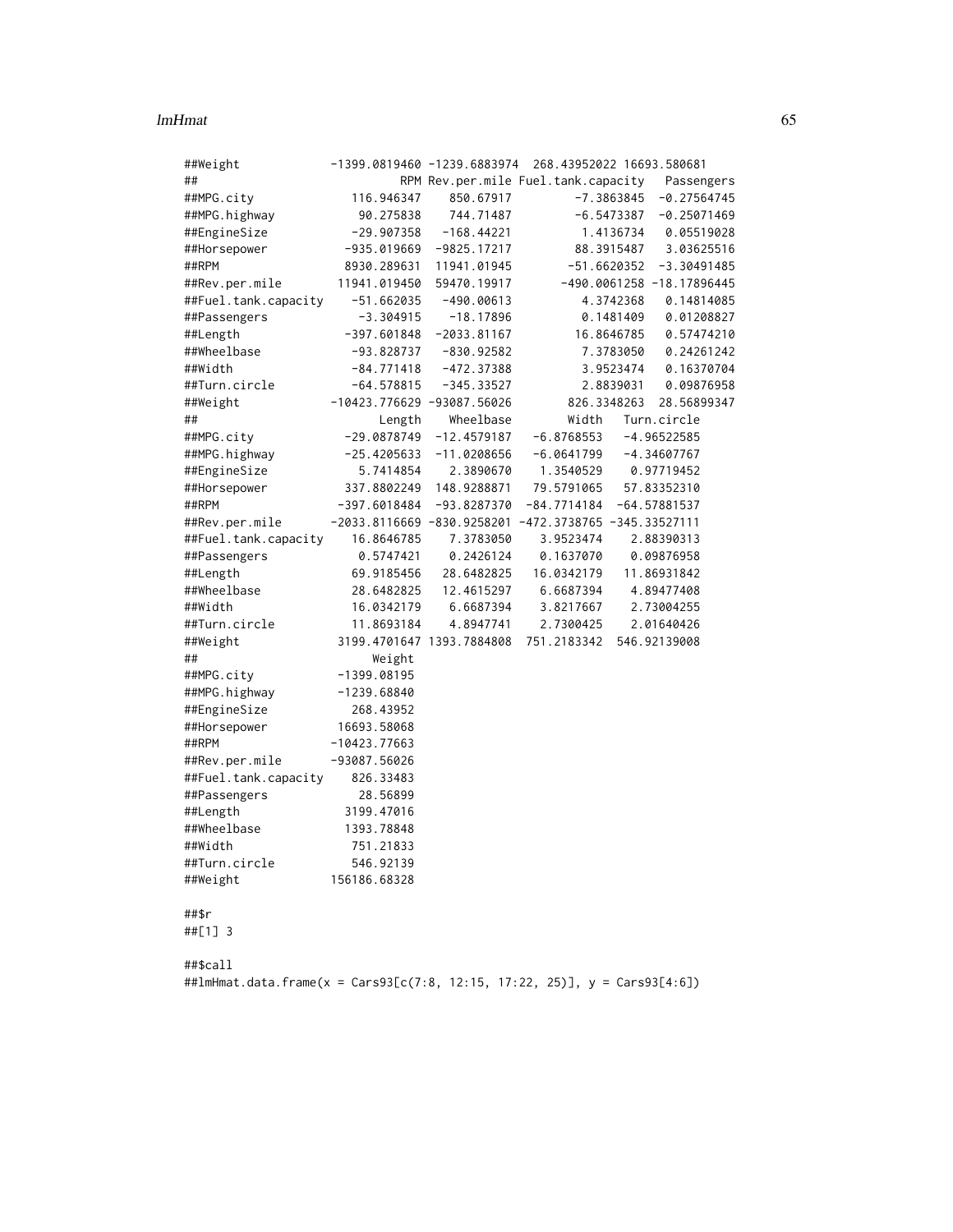## <span id="page-65-0"></span>Description

Computes the RM coefficient, measuring the similarity of the spectral decompositions of a pvariable data matrix, and of the matrix which results from regressing all the variables on a subset of only k variables.

#### Usage

rm.coef(mat, indices)

## Arguments

| mat     | the full data set's covariance (or correlation) matrix                                                                                                                                                                                                                                                          |
|---------|-----------------------------------------------------------------------------------------------------------------------------------------------------------------------------------------------------------------------------------------------------------------------------------------------------------------|
| indices | a numerical vector, matrix or 3-d array of integers giving the indices of the<br>variables in the subset. If a matrix is specified, each row is taken to represent<br>a different k-variable subset. If a 3-d array is given, it is assumed that the third<br>dimension corresponds to different cardinalities. |

# Details

Computes the RM coefficient that measures the similarity of the spectral decompositions of a pvariable data matrix, and of the matrix which results from regressing those variables on a subset (given by "indices") of the variables. Input data is expected in the form of a (co)variance or correlation matrix. If a non-square matrix is given, it is assumed to be a data matrix, and its correlation matrix is used as input.

The definition of the RM coefficient is as follows:

$$
RM = \sqrt{\frac{\text{tr}(X^t P_v X)}{X^t X}}
$$

where X is the full (column-centered) data matrix and  $P<sub>v</sub>$  is the matrix of orthogonal projections on the subspace spanned by a k-variable subset.

This definition is equivalent to:

$$
RM = \sqrt{\frac{\sum_{i=1}^{p} \lambda_i(r)_i^2}{\sum_{j=1}^{p} \lambda_j}}
$$

where  $\lambda_i$  stands for the *i*-th largest eigenvalue of the covariance matrix defined by X and r stands for the multiple correlation between the i-th Principal Component and the k-variable subset.

These definitions are also equivalent to the expression used in the code, which only requires the covariance (or correlation) matrix of the data under consideration.

The fact that indices can be a matrix or 3-d array allows for the computation of the RM values of subsets produced by the search functions [anneal](#page-1-0), [genetic](#page-28-0) and [improve](#page-46-0) (whose output option \$subsets are matrices or 3-d arrays), using a different criterion (see the example below).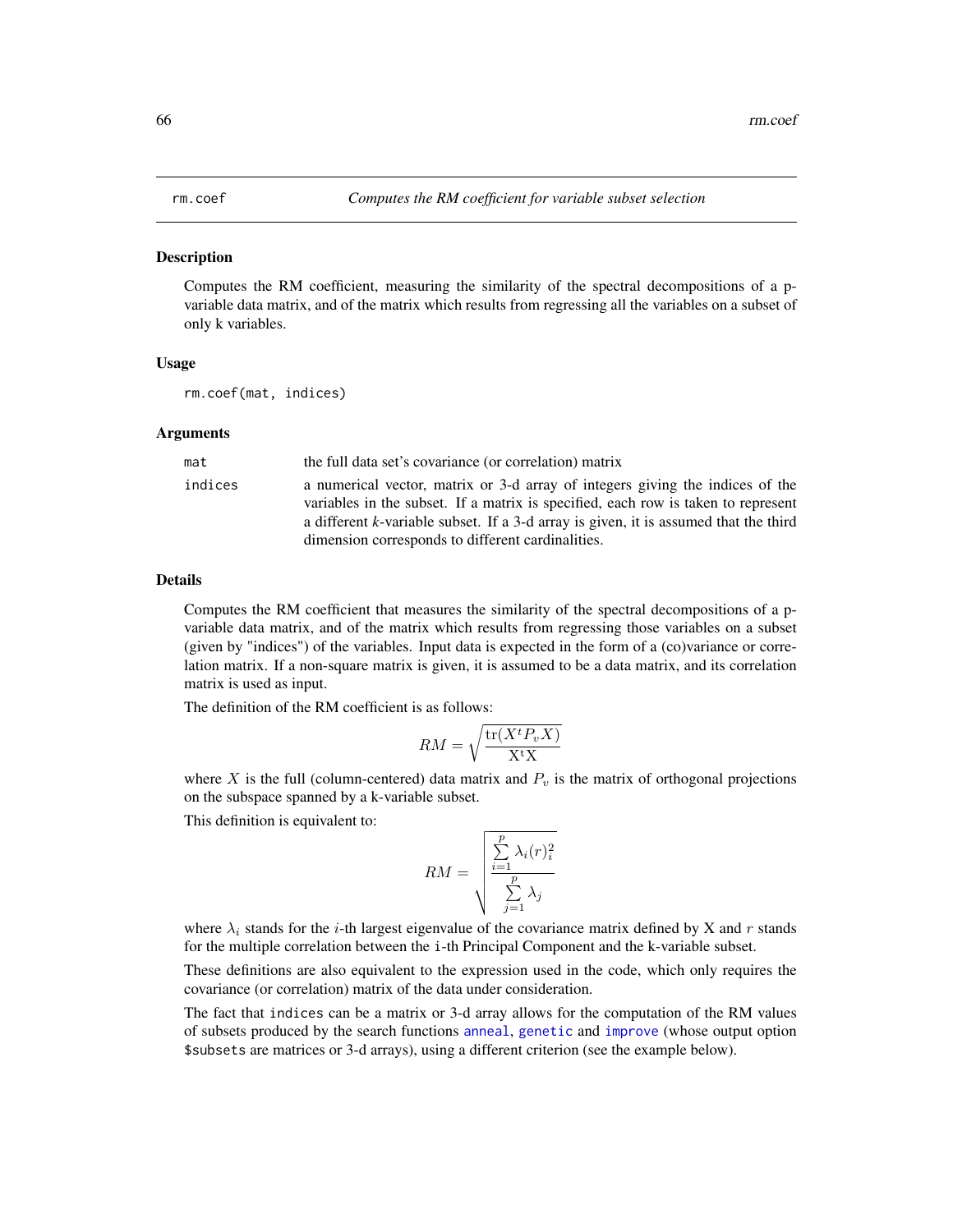### rv.coef 67

## Value

The value of the RM coefficient.

## References

Cadima, J. and Jolliffe, I.T. (2001), "Variable Selection and the Interpretation of Principal Subspaces", *Journal of Agricultural, Biological and Environmental Statistics*, Vol. 6, 62-79.

McCabe, G.P. (1986) "Prediction of Principal Components by Variable Subsets", *Technical Report 86-19, Department of Statistics, Purdue University*.

Ramsay, J.O., ten Berge, J. and Styan, G.P.H. (1984), "Matrix Correlation", *Psychometrika*, 49, 403-423.

## Examples

## An example with a very small data set.

```
data(iris3)
x<-iris3[,,1]
rm.coef(var(x),c(1,3))## [1] 0.8724422
```
## An example computing the RMs of three subsets produced when the ## anneal function attempted to optimize the RV criterion (using an ## absurdly small number of iterations).

```
data(swiss)
rvresults<-anneal(cor(swiss),2,nsol=4,niter=5,criterion="Rv")
rm.coef(cor(swiss),rvresults$subsets)
```
## Card.2 ##Solution 1 0.7982296 ##Solution 2 0.7945390 ##Solution 3 0.7649296 ##Solution 4 0.7623326

<span id="page-66-0"></span>rv.coef *Computes the RV-coefficient applied to the variable subset selection problem*

## Description

Computes the RV coefficient, measuring the similarity (after rotations, translations and global resizing) of two configurations of n points given by: (i) observations on each of p variables, and (ii) the regression of those p observed variables on a subset of the variables.

#### Usage

rv.coef(mat, indices)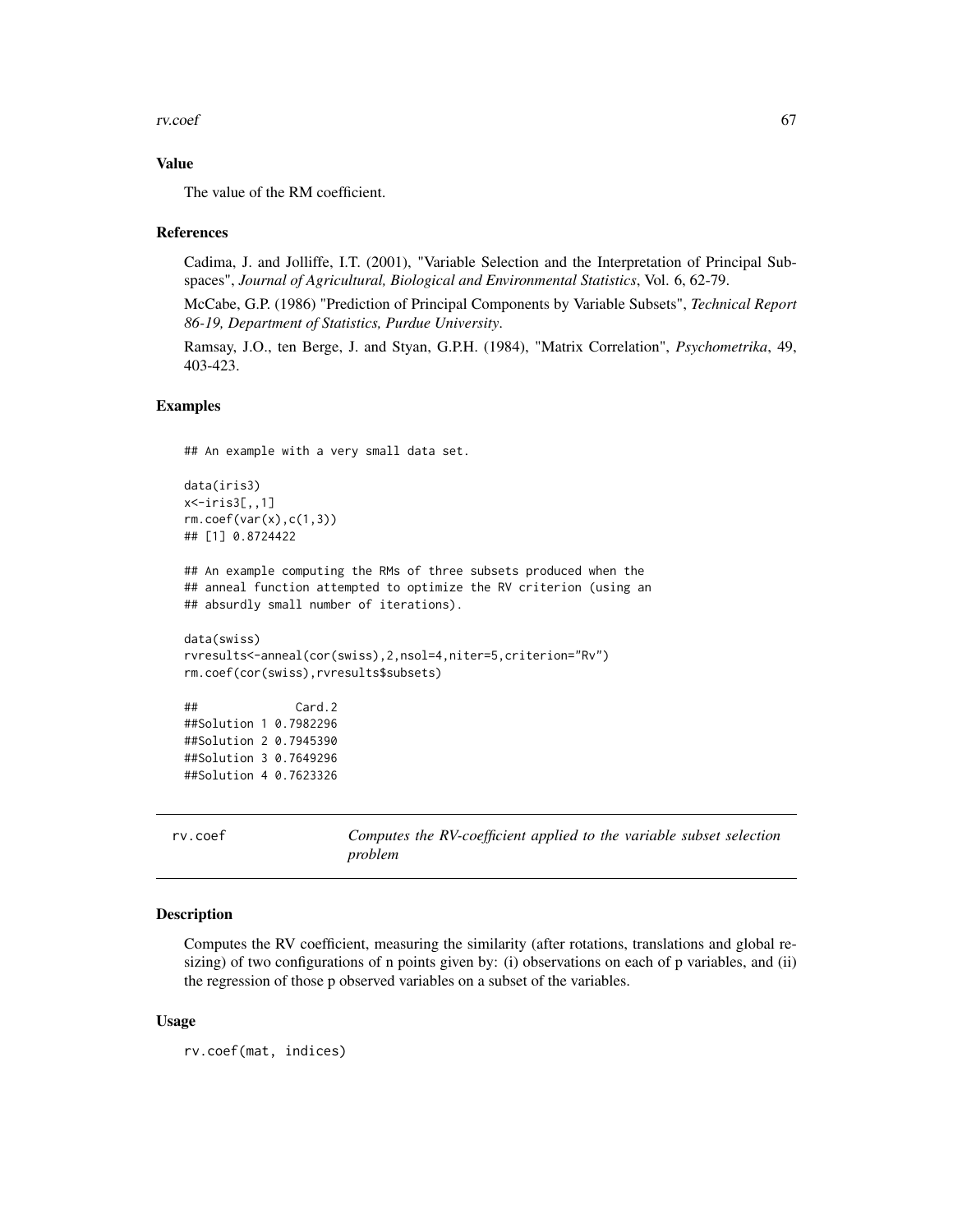### Arguments

| mat     | the full data set's covariance (or correlation) matrix                                                                                                                                                                                                                                                          |
|---------|-----------------------------------------------------------------------------------------------------------------------------------------------------------------------------------------------------------------------------------------------------------------------------------------------------------------|
| indices | a numerical vector, matrix or 3-d array of integers giving the indices of the<br>variables in the subset. If a matrix is specified, each row is taken to represent<br>a different k-variable subset. If a 3-d array is given, it is assumed that the third<br>dimension corresponds to different cardinalities. |

### Details

Input data is expected in the form of a (co)variance or correlation matrix of the full data set. If a non-square matrix is given, it is assumed to be a data matrix, and its correlation matrix is used as input. The subset of variables on which the full data set will be regressed is given by indices.

The RV-coefficient, for a (coumn-centered) data matrix (with p variables/columns) X, and for the regression of these columns on a k-variable subset, is given by:

$$
RV = \frac{\text{tr}(XX^t \cdot (P_v X)(P_v X)^t)}{\sqrt{\text{tr}((XX^t)^2) \cdot \text{tr}(((P_v X)(P_v X)^t)^2)}}
$$

where  $P<sub>v</sub>$  is the matrix of orthogonal projections on the subspace defined by the k-variable subset.

This definition is equivalent to the expression used in the code, which only requires the covariance (or correlation) matrix of the data under consideration.

The fact that indices can be a matrix or 3-d array allows for the computation of the RV values of subsets produced by the search functions [anneal](#page-1-0), [genetic](#page-28-0) and [improve](#page-46-0) (whose output option \$subsets are matrices or 3-d arrays), using a different criterion (see the example below).

#### Value

The value of the RV-coefficient.

## References

Robert, P. and Escoufier, Y. (1976), "A Unifying tool for linear multivariate statistical methods: the RV-coefficient", *Applied Statistics*, Vol.25, No.3, p. 257-265.

## Examples

```
# A simple example with a trivially small data set
```

```
data(iris3)
x<-iris3[,,1]
rv.coref(var(x),c(1,3))## [1] 0.8659685
```
## An example computing the RVs of three subsets produced when the ## anneal function attempted to optimize the RM criterion (using an ## absurdly small number of iterations).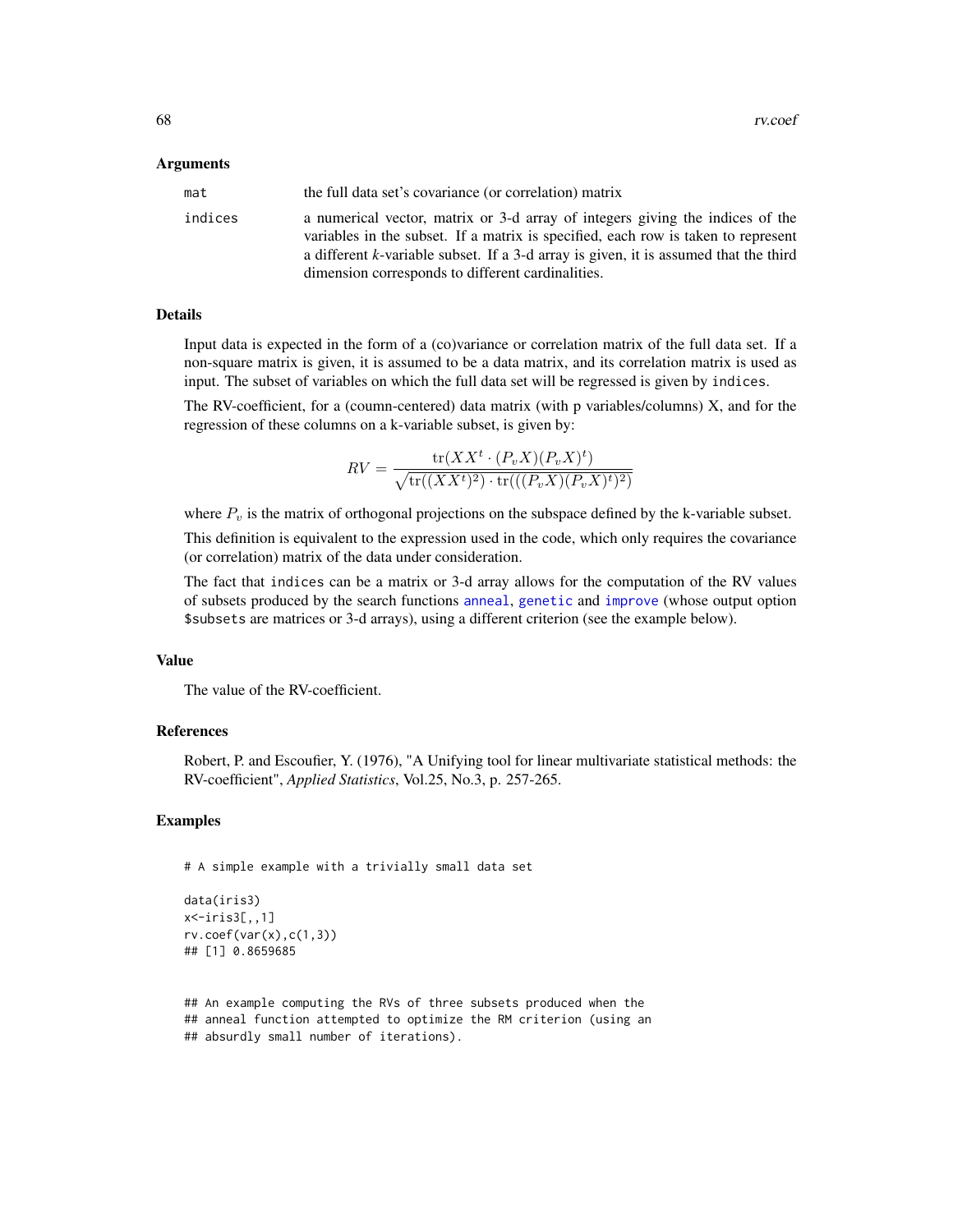## $tau2.coef$  69

```
data(swiss)
rmresults<-anneal(cor(swiss),2,nsol=4,niter=5,criterion="Rm")
rv.coef(cor(swiss),rmresults$subsets)
## Card.2
##Solution 1 0.8389669
##Solution 2 0.8663006
##Solution 3 0.8093862
##Solution 4 0.7529066
```
<span id="page-68-0"></span>

| tau2.coef |  |
|-----------|--|
|           |  |

Computes the Tau squared coefficient for a multivariate linear hypoth*esis*

# Description

Computes the Tau squared index of "effect magnitude". The maximization of this criterion is equivalent to the minimization of Wilk's lambda statistic.

## Usage

```
tau2.coef(mat, H, r, indices,
tolval=10*.Machine$double.eps, tolsym=1000*.Machine$double.eps)
```
# Arguments

| mat     | the Variance or Total sums of squares and products matrix for the full data set.                                                                                                                                                                                                                                                                                                                                                                    |
|---------|-----------------------------------------------------------------------------------------------------------------------------------------------------------------------------------------------------------------------------------------------------------------------------------------------------------------------------------------------------------------------------------------------------------------------------------------------------|
| H       | the Effect description sums of squares and products matrix (defined in the same<br>way as the mat matrix).                                                                                                                                                                                                                                                                                                                                          |
| r       | the Expected rank of the H matrix. See the Details below.                                                                                                                                                                                                                                                                                                                                                                                           |
| indices | a numerical vector, matrix or 3-d array of integers giving the indices of the<br>variables in the subset. If a matrix is specified, each row is taken to represent<br>a different k-variable subset. If a 3-d array is given, it is assumed that the third<br>dimension corresponds to different cardinalities.                                                                                                                                     |
| tolval  | the tolerance level to be used in checks for ill-conditioning and positive-definiteness<br>of the 'total' and 'effects' (H) matrices. Values smaller than tolval are consid-<br>ered equivalent to zero.                                                                                                                                                                                                                                            |
| tolsym  | the tolerance level for symmetry of the covariance/correlation/total matrix and<br>for the effects (H) matrix. If corresponding matrix entries differ by more than<br>this value, the input matrices will be considered asymmetric and execution will<br>be aborted. If corresponding entries are different, but by less than this value, the<br>input matrix will be replaced by its symmetric part, i.e., input matrix A becomes<br>$(A+t(A))/2.$ |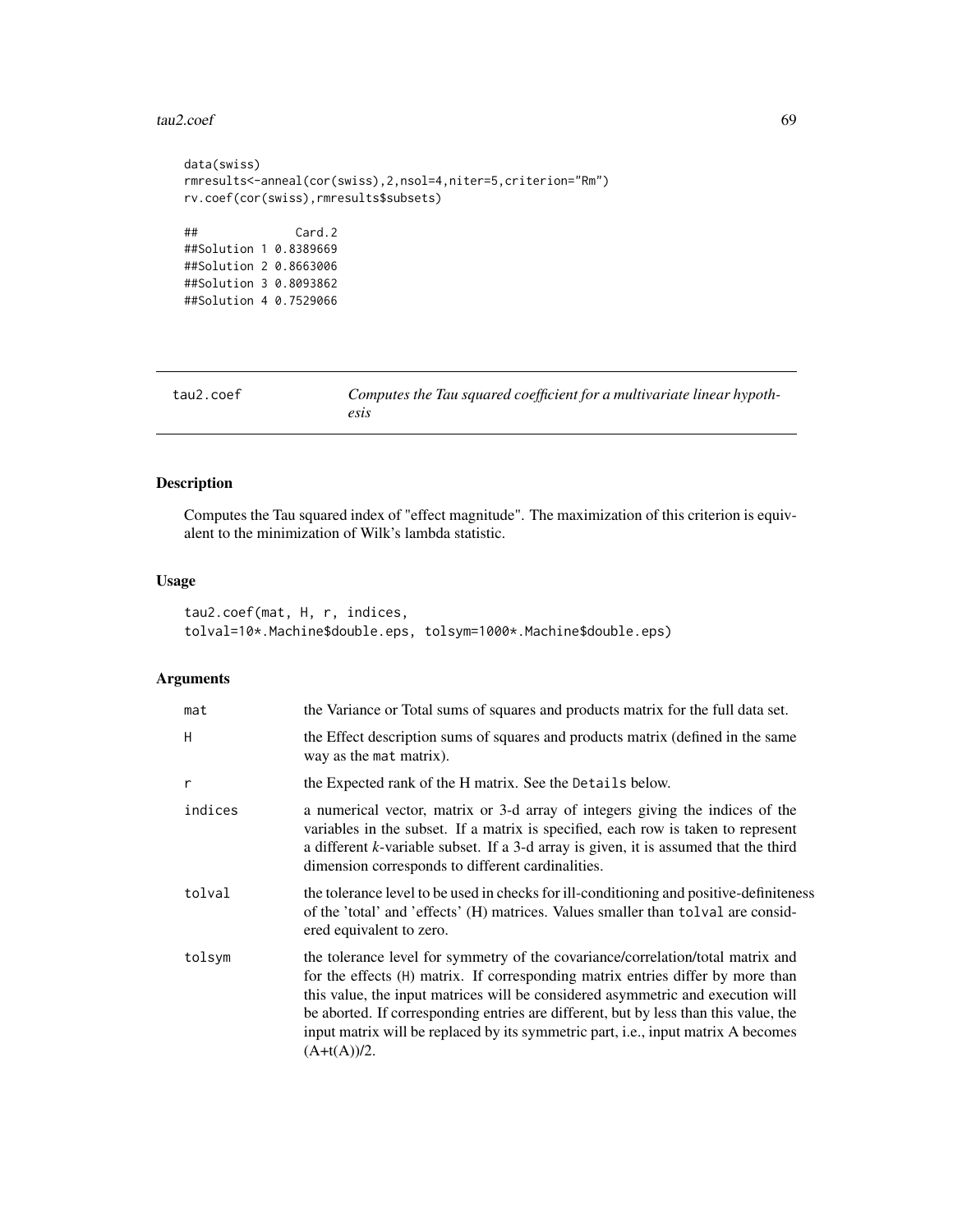#### Details

Different kinds of statistical methodologies are considered within the framework, of a multivariate linear model:

$$
X = A\Psi + U
$$

where X is the (nxp) data matrix of original variables, A is a known (nxp) design matrix,  $\Psi$  and (qxp) matrix of unknown parameters and U an (nxp) matrix of residual vectors. The  $\tau^2$  index is related to the traditional test statistic (Wilk's lambda statistic) and measures the contribution of each subset to an Effect characterized by the violation of a linear hypothesis of the form  $C\Psi = 0$ , where C is a known cofficient matrix of rank r. The Wilk's lambda statistic  $(\lambda)$  is given by:

$$
\Lambda = \frac{det(E)}{det(T)}
$$

where E is the Error matrix and T is the Total matrix. The index  $\tau^2$  is related to the Wilk's lambda statistic  $(Λ)$  by:

 $\tau^2 = 1 - \lambda^{(1/r)}$ 

where  $r$  is the rank of  $H$  the Effect matrix.

The fact that indices can be a matrix or 3-d array allows for the computation of the  $\tau^2$  values of subsets produced by the search functions [anneal](#page-1-0), [genetic](#page-28-0), [improve](#page-46-0) and [eleaps](#page-14-0) (whose output option \$subsets are matrices or 3-d arrays), using a different criterion (see the example below).

## Value

The value of the  $\tau^2$  coefficient.

## Examples

```
## ---------------------------------------------------------------
## 1) A Linear Discriminant Analysis example with a very small data set.
## We considered the Iris data and three groups,
## defined by species (setosa, versicolor and virginica).
data(iris)
irisHmat <- ldaHmat(iris[1:4],iris$Species)
tau2.coef(irisHmat$mat,H=irisHmat$H,r=2,c(1,3))
## [1] 0.8003044
## ---------------------------------------------------------------
## 2) An example computing the value of the tau_2 criterion for two
## subsets produced when the anneal function attempted to optimize
## the xi_2 criterion (using an absurdly small number of iterations).
xiresults<-anneal(irisHmat$mat,2,nsol=2,niter=2,criterion="xi2",
H=irisHmat$H,r=2)
tau2.coef(irisHmat$mat,H=irisHmat$H,r=2,xiresults$subsets)
## Card.2
```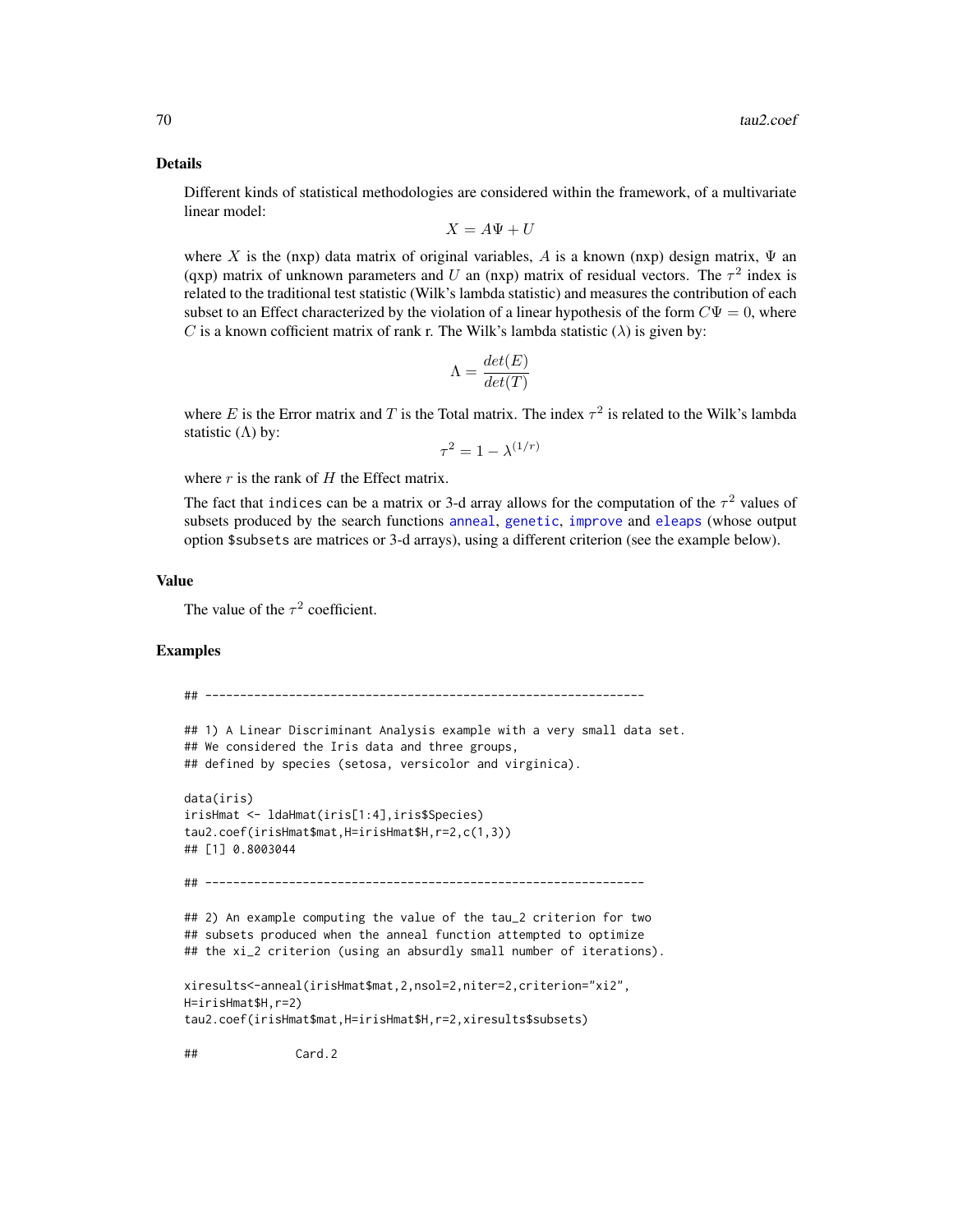### trim.matrix 71

| ##Solution 1 0.8079476 |  |
|------------------------|--|
| ##Solution 2 0.7907710 |  |
|                        |  |
| ##                     |  |

<span id="page-70-0"></span>trim.matrix *Given an ill-conditioned square matrix, deletes rows/columns until a well-conditioned submatrix is obtained.*

#### **Description**

This function seeks to deal with ill-conditioned matrices, for which the search algorithms of optimal k-variable subsets could encounter numerical problems. Given a square matrix mat which is assumed positive semi-definite, the function checks whether it has reciprocal of the 2-norm condition number (i.e., the ratio of the smallest to the largest eigenvalue) smaller than tolval. If not, the matrix is considered well-conditioned and remains unchanged. If the ratio of the smallest to largest eigenvalue is smaller than tolval, an iterative process is begun, which deletes rows/columns (using Jolliffe's method for subset selections described on pg. 138 of the Reference below) until a principal submatrix with reciprocal of the condition number larger than tolval is obtained.

#### Usage

trim.matrix(mat,tolval=10\*.Machine\$double.eps)

#### Arguments

| mat    | a symmetric matrix, assumed positive semi-definite.                            |
|--------|--------------------------------------------------------------------------------|
| tolval | the tolerance value for the reciprocal condition number of matrix <i>mat</i> . |

#### Details

For the given matrix mat, eigenvalues are computed. If the ratio of the smallest to the largest eigenvalue is less than tolval, matrix mat remains unchanged and the function stops. Otherwise, an iterative process is begun, in which the eigenvector associated with the smallest eigenvalue is considered and its largest (in absolute value) element is identified. The corresponding row/column are deleted from matrix mat and the eigendecomposition of the resulting submatrix is computed. This iterative process stops when the ratio of the smallest to largest eigenvalue is not smaller than tolval.

The function checks whether the input matrix is square, but not whether it is positive semi-definite. This trim.matrix function can be used to delete rows/columns of square matrices, until only nonnegative eigenvalues appear.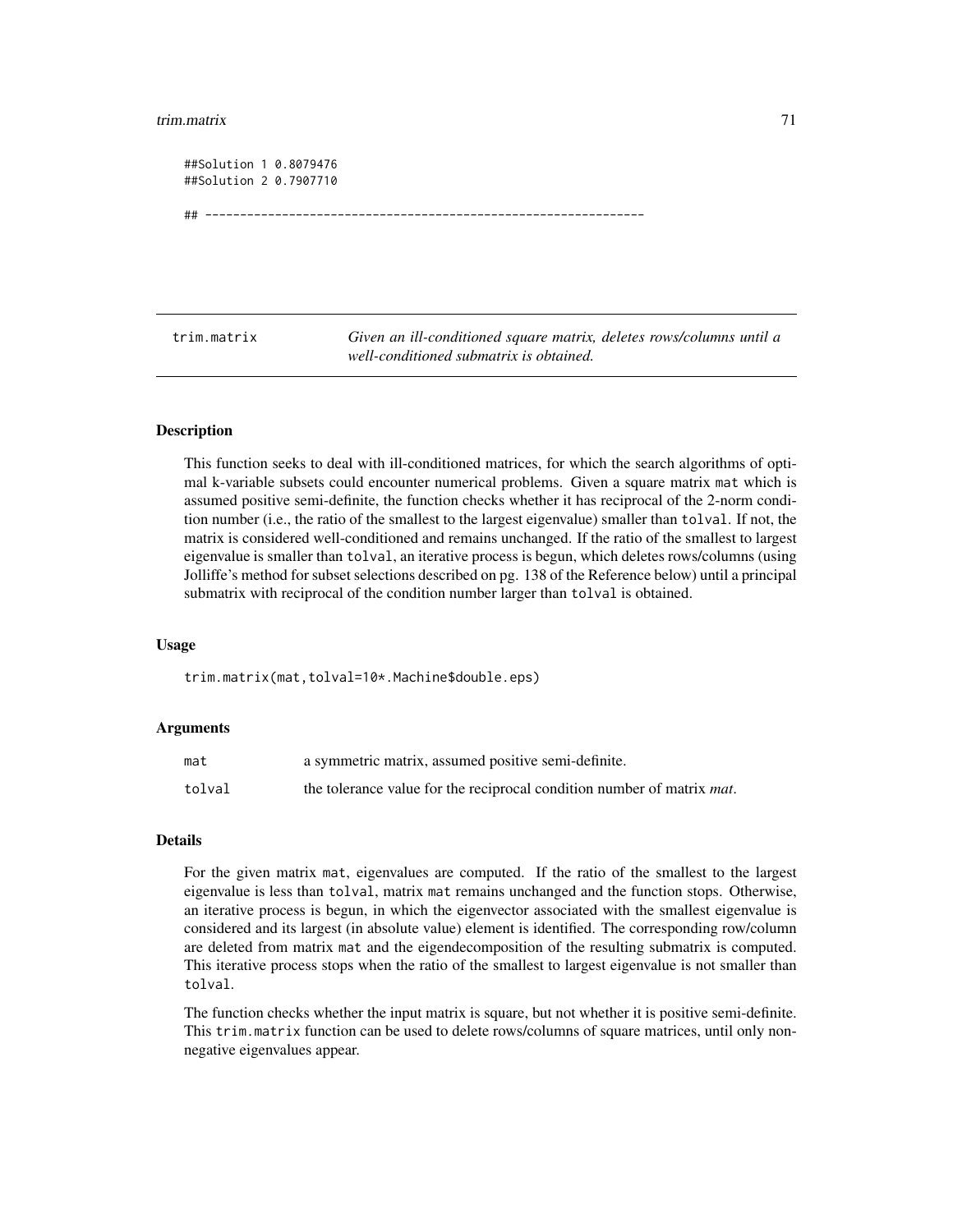## Value

Output is a list with four items:

| trimmedmat        | is a principal submatrix of the original matrix, with the ratio of its smallest to<br>largest eigenvalues no smaller than tolval. This matrix can be used as input for<br>the search algorithms in this package. |
|-------------------|------------------------------------------------------------------------------------------------------------------------------------------------------------------------------------------------------------------|
| numbers.discarded |                                                                                                                                                                                                                  |
|                   | is a list of the integer numbers of the original variables that were discarded.                                                                                                                                  |
| names.discarded   |                                                                                                                                                                                                                  |
|                   | is a list of the original column numbers of the variables that were discarded.                                                                                                                                   |
| size              | is the size of the output matrix.                                                                                                                                                                                |

# Note

When the [trim.matrix](#page-70-0) function is used to produce a well-conditioned matrix for use with the [anneal](#page-1-0), [genetic](#page-28-0), [improve](#page-46-0) or [eleaps](#page-14-0) functions, care must be taken in interpreting the output of those functions. In those search functions, the selected variable subsets are specified by variable numbers, and those variable numbers indicate the position of the variables in the input matrix. Hence, if a trimmed matrix is supplied to functions anneal, genetic, improve or eleaps, variable numbers refer *to the trimmed matrix*.

## References

Jolliffe, I.T. (2002) *Principal Component Analysis, second edition*, Springer Series in Statistics.

## Examples

```
# a trivial example, for illustration of use: creating an extra column,
# as the sum of columns in the "iris" data, and then using the function
# trim.matrix to exclude it from the data's correlation matrix
data(iris)
lindepir<-cbind(apply(iris[,-5],1,sum),iris[,-5])
colnames(lindepir)[1]<-"Sum"
cor(lindepir)
## Sum Sepal.Length Sepal.Width Petal.Length Petal.Width
##Sum 1.0000000 0.9409143 -0.2230928 0.9713793 0.9538850
##Sepal.Length 0.9409143 1.0000000 -0.1175698 0.8717538 0.8179411
##Sepal.Width -0.2230928 -0.1175698 1.0000000 -0.4284401 -0.3661259
##Petal.Length 0.9713793 0.8717538 -0.4284401 1.0000000 0.9628654
                         0.8179411 -0.3661259 0.9628654 1.0000000
trim.matrix(cor(lindepir))
##$trimmedmat
## Sepal.Length Sepal.Width Petal.Length Petal.Width
##Sepal.Length 1.0000000 -0.1175698 0.8717538 0.8179411
##Sepal.Width -0.1175698 1.0000000 -0.4284401 -0.3661259
```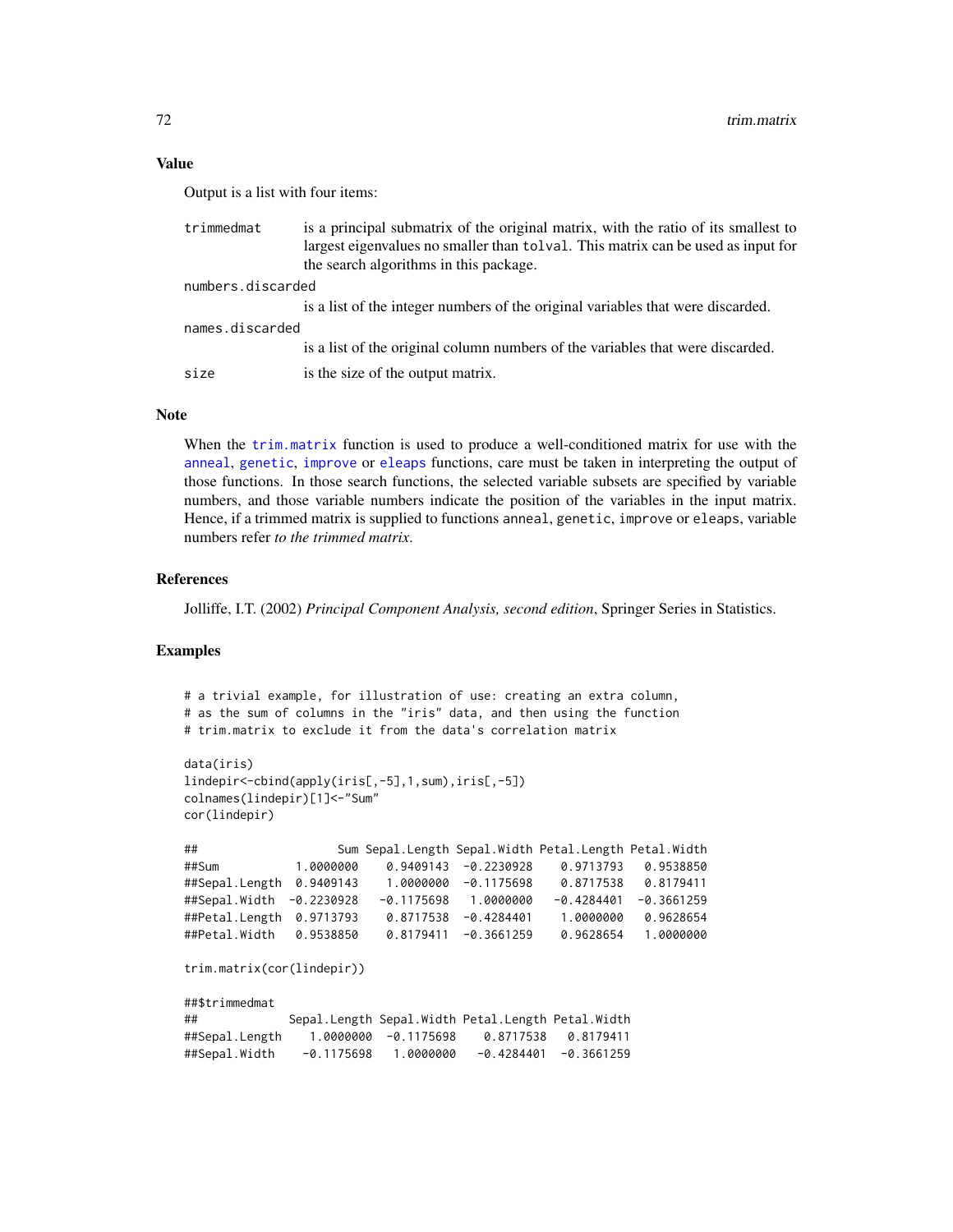## <span id="page-72-0"></span>wald.coef 73

```
##Petal.Length 0.8717538 -0.4284401 1.0000000 0.9628654
##Petal.Width 0.8179411 -0.3661259 0.9628654 1.0000000
##
##$numbers.discarded
##[1] 1
##
##$names.discarded
##[1] "Sum"
##
##$size
##[1] 4
data(swiss)
lindepsw<-cbind(apply(swiss,1,sum),swiss)
colnames(lindepsw)[1]<-"Sum"
trim.matrix(cor(lindepsw))
##$lowrankmat
                 Fertility Agriculture examination Education Catholic
##Fertility 1.0000000 0.35307918 -0.6458827 -0.66378886 0.4636847
##Agriculture 0.3530792 1.00000000 -0.6865422 -0.63952252 0.4010951
##Examination -0.6458827 -0.68654221 1.0000000 0.69841530 -0.5727418
##Education -0.6637889 -0.63952252 0.6984153 1.00000000 -0.1538589
##Catholic 0.4636847 0.40109505 -0.5727418 -0.15385892 1.0000000
##Infant.Mortality 0.4165560 -0.06085861 -0.1140216 -0.09932185 0.1754959
## Infant.Mortality
##Fertility 0.41655603
##Agriculture -0.06085861
##Examination -0.11402160
##Education -0.09932185
##Catholic 0.17549591
##Infant.Mortality 1.00000000
##
##$numbers.discarded
##[1] 1
##
##$names.discarded
##[1] "Sum"
##
##$size
##[1] 6
```
wald.coef *Wald statistic for variable selection in generalized linear models*

## Description

Computes the value of Wald's statistic, testing the significance of the excluded variables, in the context of variable subset selection in generalized linear models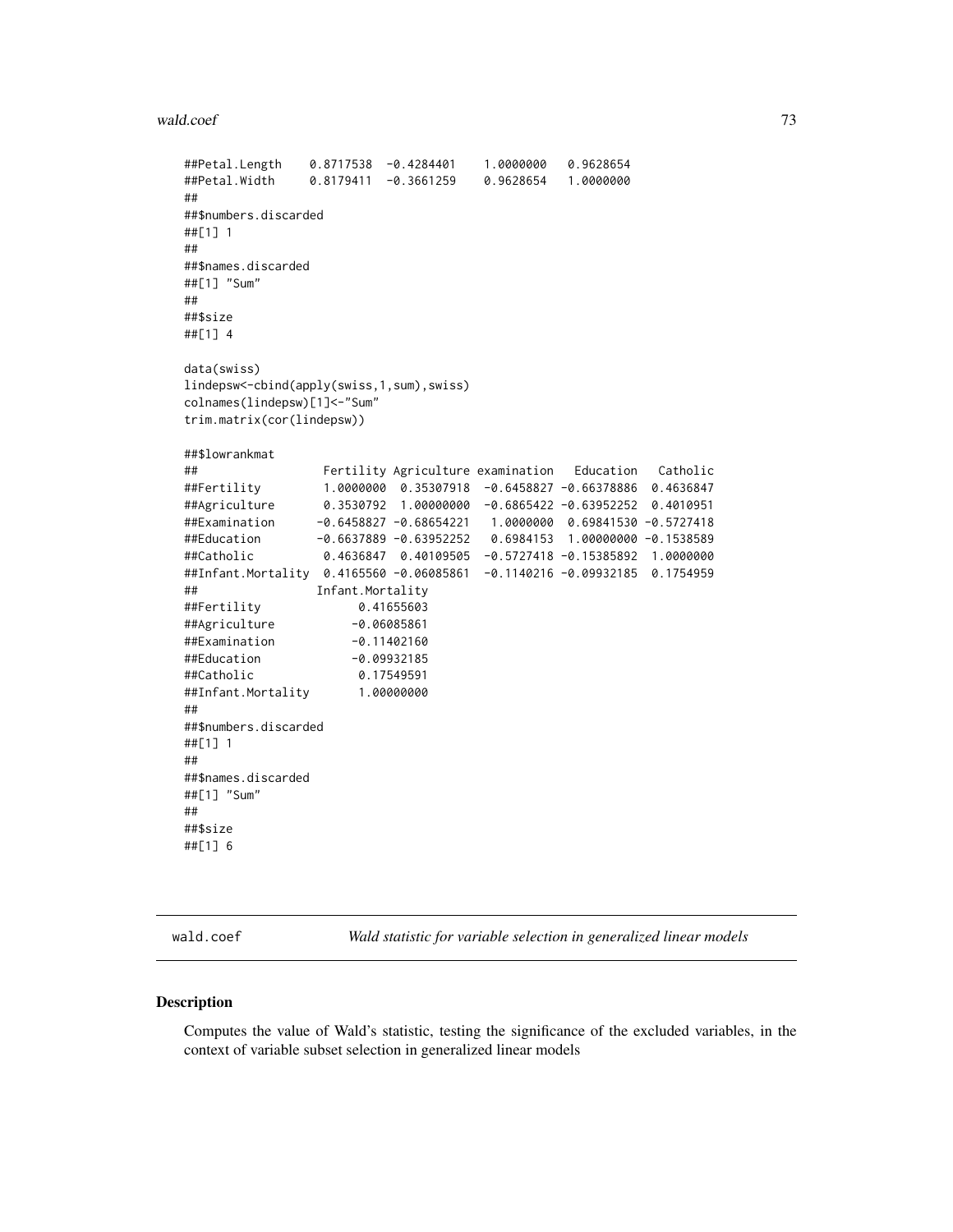## <span id="page-73-0"></span>Usage

```
wald.coef(mat, H, indices,
tolval=10*.Machine$double.eps, tolsym=1000*.Machine$double.eps)
```
## Arguments

| mat     | An estimate (FI) of Fisher's information matrix for the full model variable-<br>coefficient estimates                                                                                                                                                                                                                                                                                                                           |
|---------|---------------------------------------------------------------------------------------------------------------------------------------------------------------------------------------------------------------------------------------------------------------------------------------------------------------------------------------------------------------------------------------------------------------------------------|
| H       | A matrix product of the form FI %*% b %*% t(b) %*% FI where b is a vector<br>of variable-coefficient estimates                                                                                                                                                                                                                                                                                                                  |
| indices | a numerical vector, matrix or 3-d array of integers giving the indices of the<br>variables in the subset. If a matrix is specified, each row is taken to represent<br>a different k-variable subset. If a 3-d array is given, it is assumed that the third<br>dimension corresponds to different cardinalities.                                                                                                                 |
| tolval  | the tolerance level to be used in checks for ill-conditioning and positive-definiteness<br>of the Fisher Information and the auxiliar (H) matrices. Values smaller than<br>tolval are considered equivalent to zero.                                                                                                                                                                                                            |
| tolsym  | the tolerance level for symmetry of the Fisher Information and the auxiliar (H)<br>matrices. If corresponding matrix entries differ by more than this value, the<br>input matrices will be considered asymmetric and execution will be aborted. If<br>corresponding entries are different, but by less than this value, the input matrix<br>will be replaced by its symmetric part, i.e., input matrix A becomes $(A+t(A))/2$ . |

## Details

Variable selection in the context of generalized linear models is typically based on the minimization of statistics that test the significance of excluded variables. In particular, the likelihood ratio, Wald's, Rao's and some adaptations of such statistics, are often proposed as comparison criteria for variable subsets of the same dimensionality. All these statistics are assympotically equivalent and can be converted into information criteria, like the AIC, that are also able to compare subsets of different dimensionalities (see references [1] and [2] for further details).

Among these criteria, Wald's statistic has some computational advantages because it can always be derived from the same (concerning the full model) maximum likelihood and Fisher information estimates. In particular, if  $W_{allv}$  is the value of the Wald statistic testing the significance of the full covariate vector, b and FI are coefficient and Fisher information estimates and H is an auxiliary rank-one matrix given by  $H = \text{FI } %$  \*\* b  $%$  \*\*  $E$ , it follows that the value of Wald's statistic for the excluded variables ( $W_{excv}$ ) in a given subset is given by

$$
W_{excv} = W_{allv} - tr(FI_{indices}^{-1}H_{indices}),
$$

where  $FI_{indices}$  and  $H_{indices}$  are the portions of the FI and H matrices associated with the selected variables.

The FI and H matrices can be retrieved (from a glm object) by the [glmHmat](#page-42-0) function and may be used as input to the search functions [anneal](#page-1-0), [genetic](#page-28-0), [improve](#page-46-0) and [eleaps](#page-14-0). The Wald function computes the value of Wald statistc from these matrices for a subset specified by indices

The fact that indices can be a matrix or 3-d array allows for the computation of the Wald statistic values of subsets produced by the search functions [anneal](#page-1-0), [genetic](#page-28-0), [improve](#page-46-0) and [eleaps](#page-14-0) (whose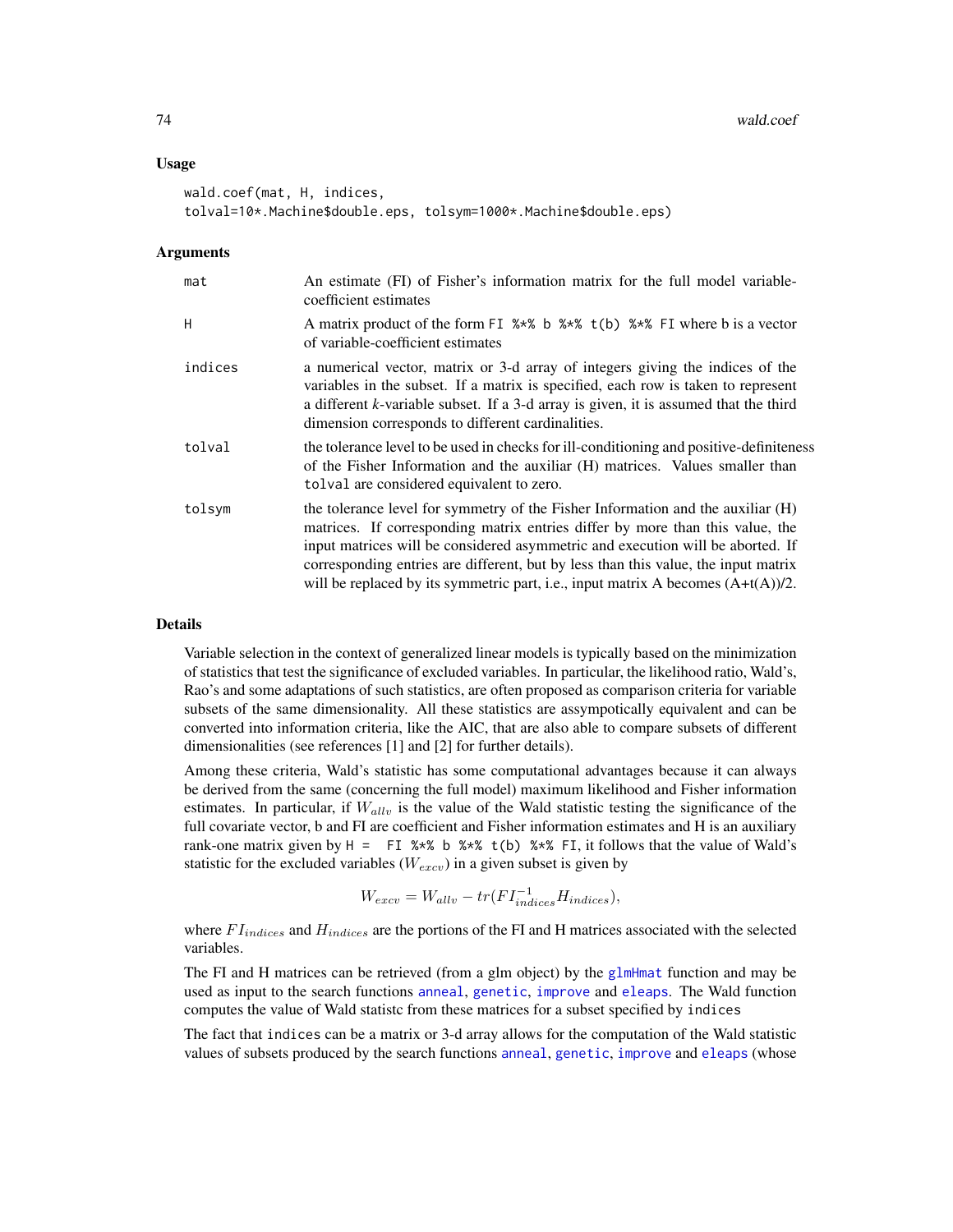## wald.coef 75

output option \$subsets are matrices or 3-d arrays), using a different criterion (see the example below).

# Value

The value of the Wald statistic.

#### References

[1] Lawless, J. and Singhal, K. (1978). Efficient Screening of Nonnormal Regression Models, *Biometrics*, Vol. 34, 318-327.

[2] Lawless, J. and Singhal, K. (1987). ISMOD: An All-Subsets Regression Program for Generalized Models I. Statistical and Computational Background, *Computer Methods and Programs in Biomedicine*, Vol. 24, 117-124.

# Examples

```
## ---------------------------------------------------------------
## An example of variable selection in the context of binary response
## regression models. The logarithms and original physical measurements
## of the "Leptograpsus variegatus crabs" considered in the MASS crabs
## data set are used to fit a logistic model that takes the sex of each crab
## as the response variable.
library(MASS)
data(crabs)
lFL <- log(crabs$FL)
lRW <- log(crabs$RW)
lCL <- log(crabs$CL)
lCW <- log(crabs$CW)
logrfit \leq glm(sex \sim FL + RW + CL + CW + lFL + lRW + lCL + lCW,
crabs,family=binomial)
## Warning message:
## fitted probabilities numerically 0 or 1 occurred in: glm.fit(x = X, y = Y,## weights = weights, start = start, etastart = etastart,
lHmat <- glmHmat(logrfit)
wald.coef(lHmat$mat,lHmat$H,c(1,6,7),tolsym=1E-06)
## [1] 2.286739
## Warning message:
## The covariance/total matrix supplied was slightly asymmetric:
## symmetric entries differed by up to 6.57252030578093e-14.
## (less than the 'tolsym' parameter).
## It has been replaced by its symmetric part.
## in: validmat(mat, p, tolval, tolsym)
## ---------------------------------------------------------------
```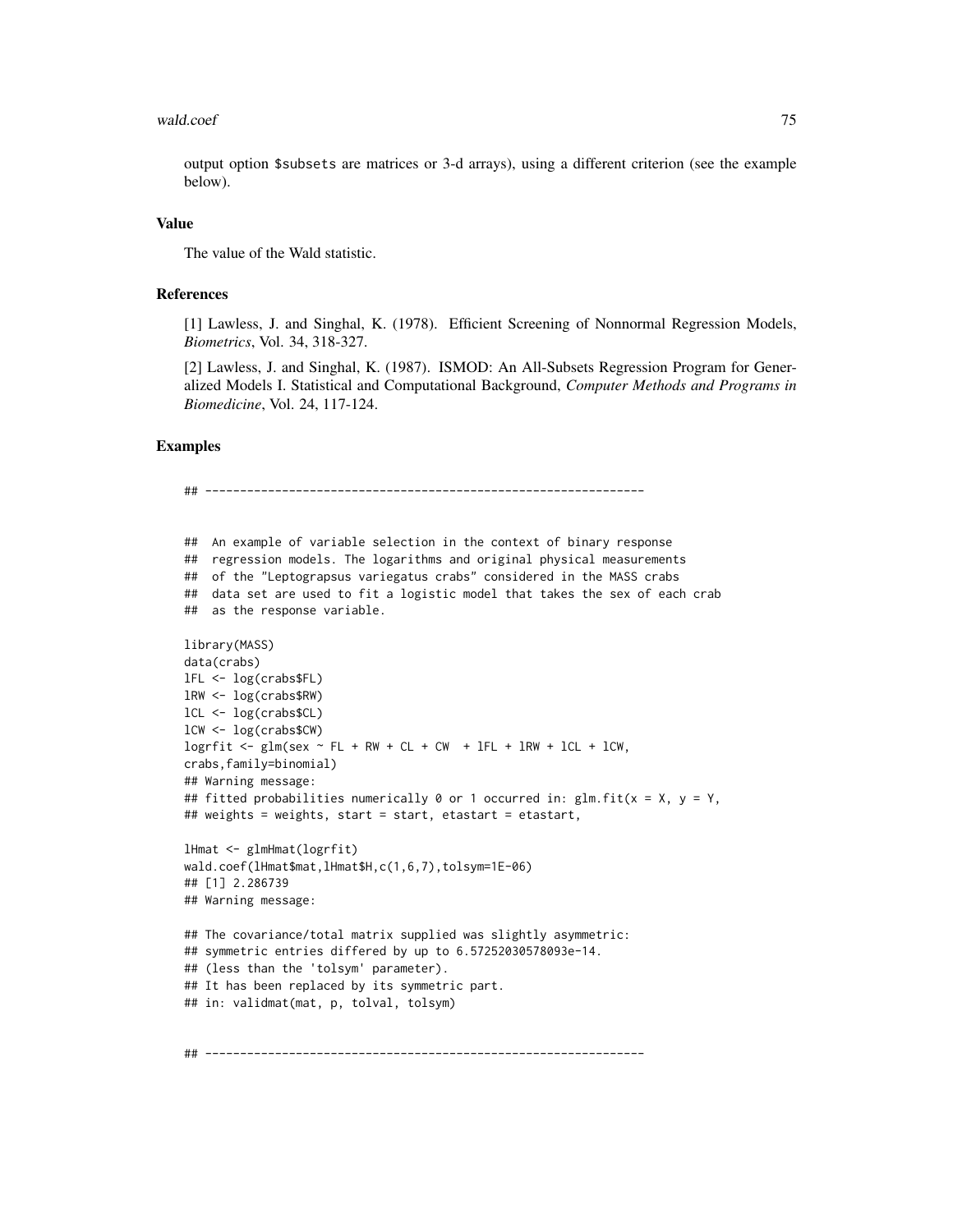```
## 2) An example computing the value of the Wald statistic in a logistic
## model for five subsets produced when a probit model was originally
## considered
library(MASS)
data(crabs)
lFL <- log(crabs$FL)
lRW <- log(crabs$RW)
lCL <- log(crabs$CL)
lCW <- log(crabs$CW)
probfit <- glm(sex \sim FL + RW + CL + CW + IFL + IRW + ICL + ICW,crabs,family=binomial(link=probit))
## Warning message:
## fitted probabilities numerically 0 or 1 occurred in: glm.fit(x = X, y = Y,## weights = weights, start = start, etastart = etastart)
pHmat <- glmHmat(probfit)
probresults <-eleaps(pHmat$mat,kmin=3,kmax=3,nsol=5,criterion="Wald",H=pHmat$H,
r=1,tolsym=1E-10)
## Warning message:
## The covariance/total matrix supplied was slightly asymmetric:
## symmetric entries differed by up to 3.14059889205964e-12.
## (less than the 'tolsym' parameter).
## It has been replaced by its symmetric part.
## in: validmat(mat, p, tolval, tolsym)
logrfit <- glm(sex \sim FL + RW + CL + CW + lFL + lRW + lCL + lCW,
crabs,family=binomial)
## Warning message:
## fitted probabilities numerically 0 or 1 occurred in: glm.fit(x = X, y = Y,## weights = weights, start = start, etastart = etastart)
lHmat <- glmHmat(logrfit)
wald.coef(lHmat$mat,H=lHmat$H,probresults$subsets,tolsym=1e-06)
## Card.3
## Solution 1 2.286739
## Solution 2 2.595165
## Solution 3 2.585149
## Solution 4 2.669059
## Solution 5 2.690954
## Warning message:
## The covariance/total matrix supplied was slightly asymmetric:
## symmetric entries differed by up to 6.57252030578093e-14.
## (less than the 'tolsym' parameter).
## It has been replaced by its symmetric part.
```

```
## in: validmat(mat, p, tolval, tolsym)
```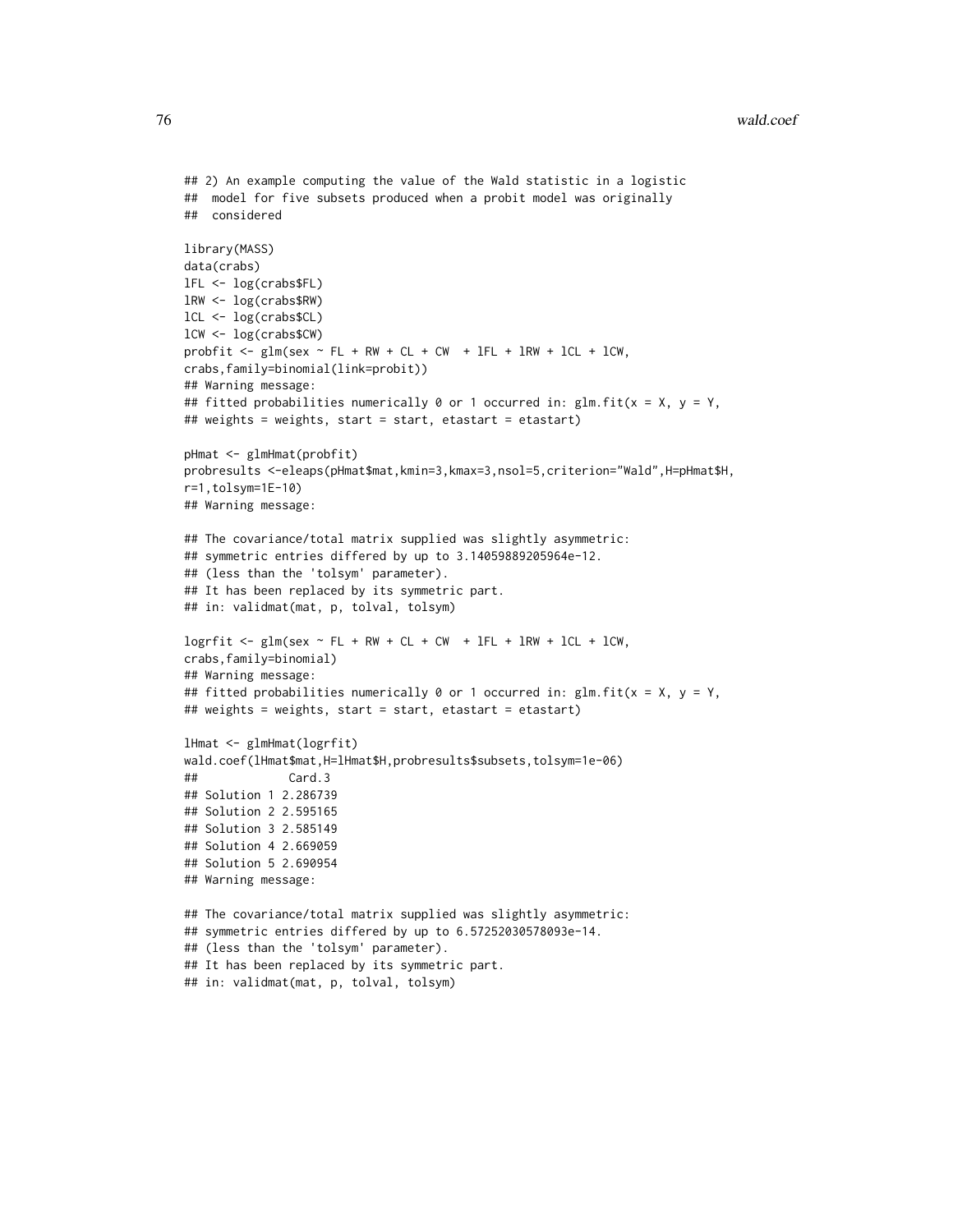<span id="page-76-0"></span>

## Description

Computes the Xi squared index of "effect magnitude". The maximization of this criterion is equivalent to the maximization of the traditional test statistic, the Bartllet-Pillai trace.

## Usage

```
xi2.coef(mat, H, r, indices,
tolval=10*.Machine$double.eps, tolsym=1000*.Machine$double.eps)
```
# Arguments

| mat     | the Variance or Total sums of squares and products matrix for the full data set.                                                                                                                                                                                                                                                                                                                                                                            |
|---------|-------------------------------------------------------------------------------------------------------------------------------------------------------------------------------------------------------------------------------------------------------------------------------------------------------------------------------------------------------------------------------------------------------------------------------------------------------------|
| H       | the Effect description sums of squares and products matrix (defined in the same<br>way as the mat matrix).                                                                                                                                                                                                                                                                                                                                                  |
| r       | the Expected rank of the H matrix. See the Details below.                                                                                                                                                                                                                                                                                                                                                                                                   |
| indices | a numerical vector, matrix or 3-d array of integers giving the indices of the<br>variables in the subset. If a matrix is specified, each row is taken to represent<br>a different k-variable subset. If a 3-d array is given, it is assumed that the third<br>dimension corresponds to different cardinalities.                                                                                                                                             |
| tolval  | the tolerance level to be used in checks for ill-conditioning and positive-definiteness<br>of the 'total' and 'effects' (H) matrices. Values smaller than tolval are consid-<br>ered equivalent to zero.                                                                                                                                                                                                                                                    |
| tolsym  | the tolerance level for symmetry of the covariance/correlation/total matrix and<br>for the effects (H) matrix. If corresponding matrix entries differ by more than<br>this value, the input matrices will be considered asymmetric and execution will<br>be aborted. If corresponding entries are different, but by less than this value, the<br>input matrix will be replaced by its symmetric part, <i>i.e.</i> , input matrix A becomes<br>$(A+t(A))/2.$ |

# Details

Different kinds of statistical methodologies are considered within the framework, of a multivariate linear model:

$$
X = A\Psi + U
$$

where X is the (nxp) data matrix of original variables, A is a known (nxp) design matrix,  $\Psi$  an (qxp) matrix of unknown parameters and  $U$  an (nxp) matrix of residual vectors. The Xi squared index is related to the traditional test statistic (Bartllet-Pillai trace) and measures the contribution of each subset to an Effect characterized by the violation of a linear hypothesis of the form  $C\Psi = 0$ , where C is a known cofficient matrix of rank r. The Bartllet-Pillai trace (P) is given by:  $P = tr(HT^{-1})$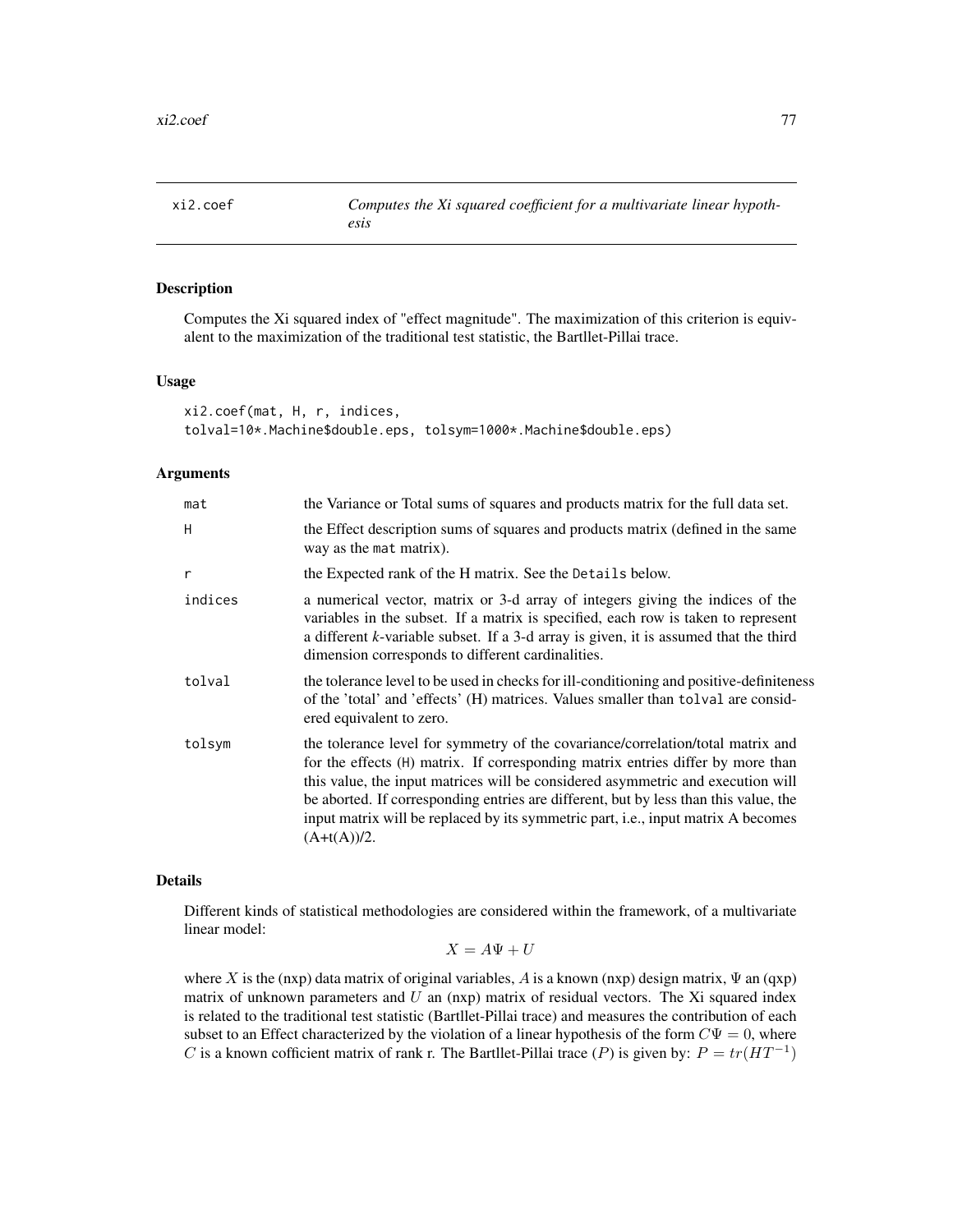<span id="page-77-0"></span>where  $H$  is the Effect matrix and  $T$  is the Total matrix. The Xi squared index is related to Bartllet-Pillai trace  $(P)$  by:

$$
\xi^2=\frac{P}{r}
$$

where  $r$  is the rank of  $H$  matrix.

The fact that indices can be a matrix or 3-d array allows for the computation of the Xi squared values of subsets produced by the search functions [anneal](#page-1-0), [genetic](#page-28-0), [improve](#page-46-0) and [eleaps](#page-14-0) (whose output option \$subsets are matrices or 3-d arrays), using a different criterion (see the example below).

# Value

The value of the  $\xi^2$  coefficient.

# Examples

```
## ---------------------------------------------------------------
## 1) A Linear Discriminant Analysis example with a very small data set.
## We considered the Iris data and three groups,
## defined by species (setosa, versicolor and virginica).
data(iris)
irisHmat <- ldaHmat(iris[1:4],iris$Species)
xi2.coef(irisHmat$mat,H=irisHmat$H,r=2,c(1,3))
## [1] 0.4942503
## ---------------------------------------------------------------
## 2) An example computing the value of the xi_2 criterion for two subsets
## produced when the anneal function attempted to optimize the tau_2
## criterion (using an absurdly small number of iterations).
tauresults<-anneal(irisHmat$mat,2,nsol=2,niter=2,criterion="tau2",
H=irisHmat$H,r=2)
xi2.coef(irisHmat$mat,H=irisHmat$H,r=2,tauresults$subsets)
## Card.2
##Solution 1 0.5718811
##Solution 2 0.5232262
## ---------------------------------------------------------------
```
zeta2.coef *Computes the Zeta squared coefficient for a multivariate linear hypothesis*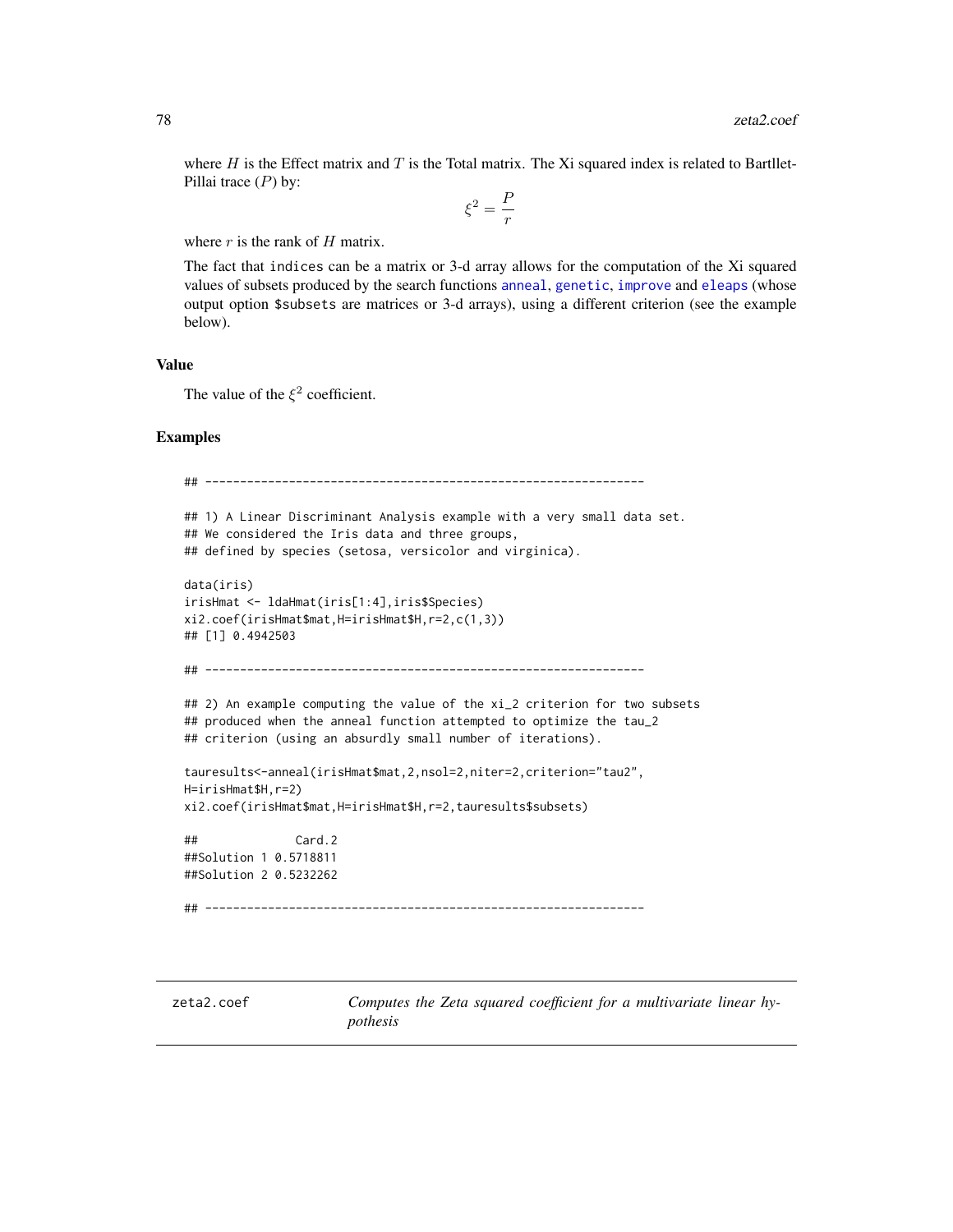## <span id="page-78-0"></span>zeta2.coef 79

## Description

Computes the Zeta squared index of "effect magnitude". The maximization of this criterion is equivalent to the maximization of the traditional test statistic, the Lawley-Hotelling trace.

## Usage

```
zeta2.coef(mat, H, r, indices,
tolval=10*.Machine$double.eps, tolsym=1000*.Machine$double.eps)
```
## Arguments

| mat     | the Variance or Total sums of squares and products matrix for the full data set.                                                                                                                                                                                                                                                                                                                                                                    |
|---------|-----------------------------------------------------------------------------------------------------------------------------------------------------------------------------------------------------------------------------------------------------------------------------------------------------------------------------------------------------------------------------------------------------------------------------------------------------|
| H       | the Effect description sums of squares and products matrix (defined in the same<br>way as the mat matrix).                                                                                                                                                                                                                                                                                                                                          |
| r       | the Expected rank of the H matrix. See the Details below.                                                                                                                                                                                                                                                                                                                                                                                           |
| indices | a numerical vector, matrix or 3-d array of integers giving the indices of the<br>variables in the subset. If a matrix is specified, each row is taken to represent<br>a different k-variable subset. If a 3-d array is given, it is assumed that the third<br>dimension corresponds to different cardinalities.                                                                                                                                     |
| tolval  | the tolerance level to be used in checks for ill-conditioning and positive-definiteness<br>of the 'total' and 'effects' (H) matrices. Values smaller than tolval are consid-<br>ered equivalent to zero.                                                                                                                                                                                                                                            |
| tolsym  | the tolerance level for symmetry of the covariance/correlation/total matrix and<br>for the effects (H) matrix. If corresponding matrix entries differ by more than<br>this value, the input matrices will be considered asymmetric and execution will<br>be aborted. If corresponding entries are different, but by less than this value, the<br>input matrix will be replaced by its symmetric part, i.e., input matrix A becomes<br>$(A+t(A))/2.$ |

# Details

Different kinds of statistical methodologies are considered within the framework, of a multivariate linear model:

 $X = A\Psi + U$ 

where X is the (nxp) data matrix of original variables, A is a known (nxp) design matrix,  $\Psi$  an (qxp) matrix of unknown parameters and U an (nxp) matrix of residual vectors. The  $\zeta^2$  index is related to the traditional test statistic (Lawley-Hotelling trace) and measures the contribution of each subset to an Effect characterized by the violation of a linear hypothesis of the form  $C\Psi = 0$ , where C is a known cofficient matrix of rank r. The Lawley-Hotelling trace is given by:  $V = tr(HE^{-1})$  where H is the Effect matrix and E is the Error matrix. The index  $\zeta^2$  is related to Lawley-Hotelling trace  $(V)$  by:

$$
\zeta^2 = \frac{V}{V+r}
$$

where  $r$  is the rank of  $H$  matrix.

The fact that indices can be a matrix or 3-d array allows for the computation of the  $\zeta^2$  values of subsets produced by the search functions [anneal](#page-1-0), [genetic](#page-28-0), [improve](#page-46-0) and [eleaps](#page-14-0) (whose output option \$subsets are matrices or 3-d arrays), using a different criterion (see the example below).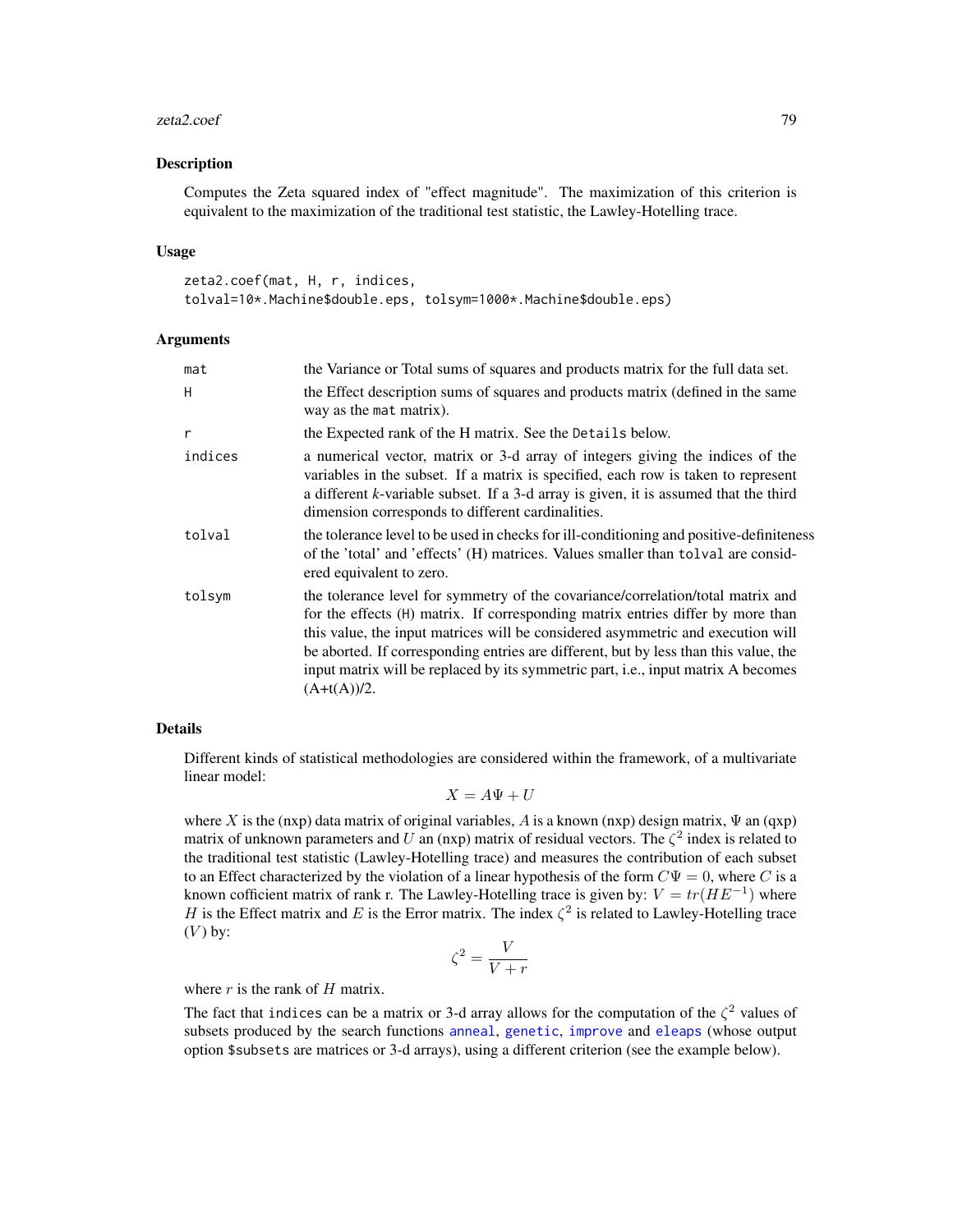# Value

The value of the  $\zeta^2$  coefficient.

# Examples

```
## ---------------------------------------------------------------
## 1) A Linear Discriminant Analysis example with a very small data set.
## We considered the Iris data and three groups,
## defined by species (setosa, versicolor and virginica).
data(iris)
irisHmat <- ldaHmat(iris[1:4],iris$Species)
zeta2.coef(irisHmat$mat,H=irisHmat$H,r=2,c(1,3))
## [1] 0.9211501
## ---------------------------------------------------------------
## 2) An example computing the value of the zeta_2 criterion for two
## subsets produced when the anneal function attempted to optimize
## the ccr1_2 criterion (using an absurdly small number of iterations).
ccr1results<-anneal(irisHmat$mat,2,nsol=2,niter=2,criterion="ccr12",
H=irisHmat$H,r=2)
zeta2.coef(irisHmat$mat,H=irisHmat$H,r=2,ccr1results$subsets)
## Card.2
##Solution 1 0.9105021
##Solution 2 0.9161813
## ---------------------------------------------------------------
```